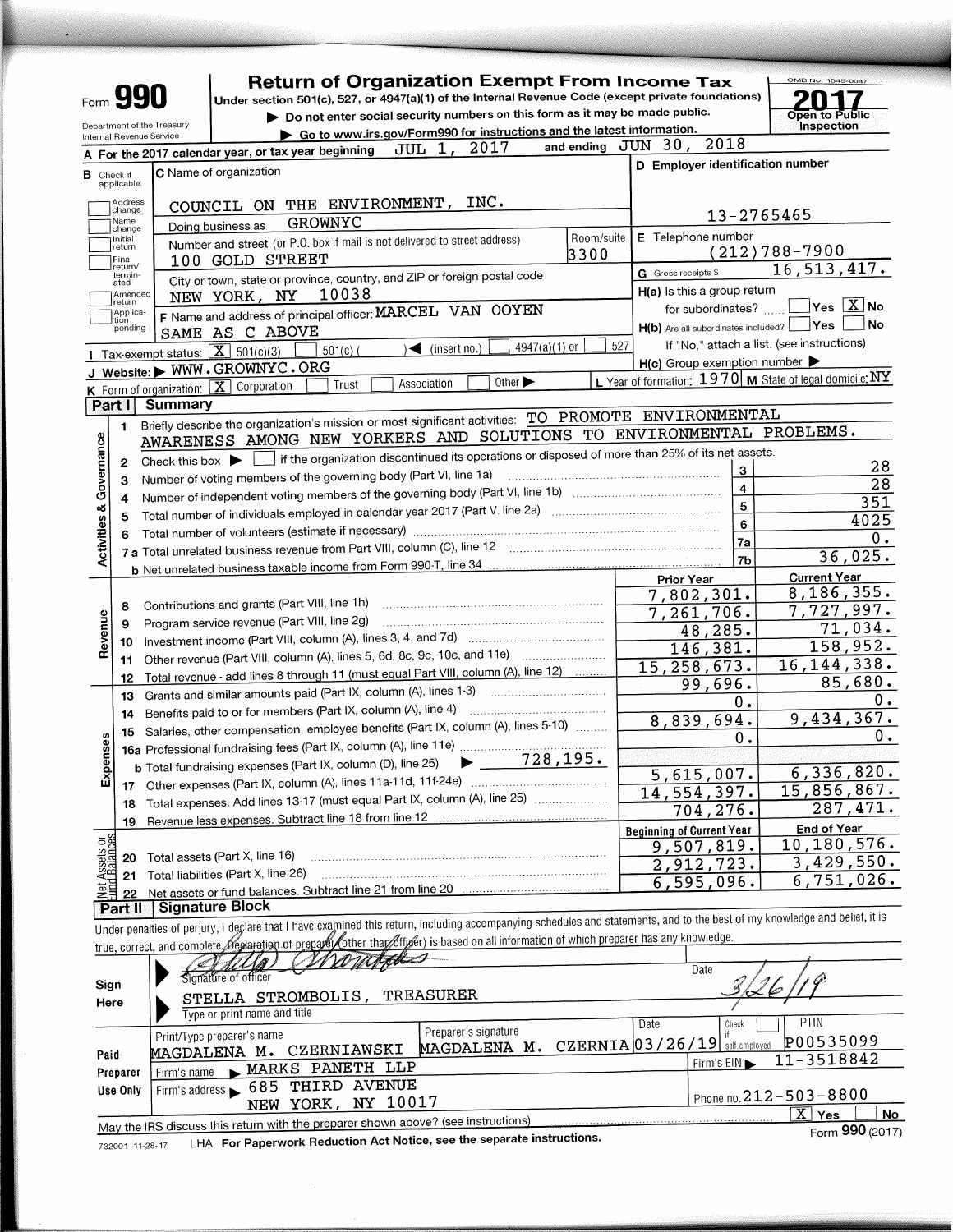|              | 13-2765465<br>COUNCIL ON THE ENVIRONMENT, INC.<br>Page 2<br>Form 990 (2017)                                                                            |
|--------------|--------------------------------------------------------------------------------------------------------------------------------------------------------|
|              | <b>Statement of Program Service Accomplishments</b><br>Part III                                                                                        |
|              | $\overline{\mathbf{x}}$<br>Check if Schedule O contains a response or note to any line in this Part III                                                |
| 1            | Briefly describe the organization's mission:<br>COUNCIL ON THE ENVIRONMENT, INC. D/B/A GROWNYC ("GROWNYC")<br>IMPROVES                                 |
|              | NEW YORK CITY'S QUALITY OF LIFE THROUGH ENVIRONMENTAL PROGRAMS THAT                                                                                    |
|              | TRANSFORM COMMUNITIES, BLOCK BY BLOCK, AND EMPOWER ALL NEW YORKERS TO                                                                                  |
|              | SECURE A CLEAN AND HEALTHY ENVIRONMENT FOR FUTURE GENERATIONS.                                                                                         |
| $\mathbf{2}$ | Did the organization undertake any significant program services during the year which were not listed on the                                           |
|              | $\overline{\ }$ Yes $\overline{\phantom{X}}$ No<br>prior Form 990 or 990-EZ?                                                                           |
|              | If "Yes," describe these new services on Schedule O.                                                                                                   |
| 3            | $\sqrt{}$ Yes $\sqrt{}$ X $\sqrt{}$ No<br>Did the organization cease conducting, or make significant changes in how it conducts, any program services? |
|              | If "Yes," describe these changes on Schedule O.                                                                                                        |
| 4            | Describe the organization's program service accomplishments for each of its three largest program services, as measured by expenses.                   |
|              | Section 501(c)(3) and 501(c)(4) organizations are required to report the amount of grants and allocations to others, the total expenses, and           |
|              | revenue, if any, for each program service reported.<br>4,645,725.<br>4, 415, 333. including grants of \$                                               |
| 4a           | ) (Revenue \$<br>(Expenses \$<br>(Code:<br>GREENMARKET & FARMER DEVELOPMENT: WHICH PROVIDES REGIONAL,<br>SMALL FAMILY                                  |
|              | FARMERS THE OPPORTUNITY TO SELL THEIR FRUITS, VEGETABLES, AND OTHER                                                                                    |
|              | FARM PRODUCTS TO NEW YORKERS BY OPERATING MORE THAN 50 FARMERS' MARKETS                                                                                |
|              | THROUGHOUT THE CITY, AND HELPS BOTH EXPERIENCED AND BEGINNING FARMERS                                                                                  |
|              | INCREASE LONG TERM VIABIILTY THROUGH THE FARMROOTS PROGRAM.                                                                                            |
|              |                                                                                                                                                        |
|              |                                                                                                                                                        |
|              |                                                                                                                                                        |
|              |                                                                                                                                                        |
|              |                                                                                                                                                        |
|              |                                                                                                                                                        |
|              |                                                                                                                                                        |
| 4b           | 3,796,151. including grants of \$<br>2,528,703.<br>) (Revenue \$<br>(Code:<br>(Expenses \$                                                             |
|              | FOOD ACCESS & WHOLESALE DISTRIBUTION: WHICH EXPANDS WHOLESALE<br>DISTRIBUTION OPTIONS FOR SMALL AND MID-SIZED FARMERS THROUGH THE                      |
|              | GREENMARKET CO. FOOD DISTRIBUTION HUB, AND LEVERAGES WHOLESALE                                                                                         |
|              | DISTRIBUTION CHANNELS TO IMPROVE FOOD ACCESS OPPORTUNITIES IN                                                                                          |
|              | UNDERSERVED COMMUNITIES THROUGH THE FRESH FOOD BOX PROGRAM AND                                                                                         |
|              | YOUTH-OPERATED URBAN FARM STANDS KNOWN AS YOUTHMARKETS.                                                                                                |
|              |                                                                                                                                                        |
|              |                                                                                                                                                        |
|              |                                                                                                                                                        |
|              |                                                                                                                                                        |
|              |                                                                                                                                                        |
|              |                                                                                                                                                        |
| 4с           | $1,916,561$ . including grants of \$<br>(Expenses \$<br>) (Revenue \$<br>(Code:                                                                        |
|              | ZERO WASTE OUTREACH AND EDUCATION: WHICH PROMOTES RECYCLING AND WASTE                                                                                  |
|              | PREVENTION FOR TENANTS, BUILDING PERSONNEL, CITIZENS, AND STUDENTS                                                                                     |
|              | THROUGH A VARIETY OF REDUCE/REUSE/RECYCLE OPPORTUNITIES AND WORKSHOPS.                                                                                 |
|              |                                                                                                                                                        |
|              |                                                                                                                                                        |
|              |                                                                                                                                                        |
|              |                                                                                                                                                        |
|              |                                                                                                                                                        |
|              |                                                                                                                                                        |
|              |                                                                                                                                                        |
|              |                                                                                                                                                        |
|              | 4d Other program services (Describe in Schedule O.)                                                                                                    |
|              | 3,985,370. including grants of \$<br>553, 569.<br>$85,680.$ (Revenue \$<br>(Expenses \$                                                                |
| 4е           | 14, 113, 415.<br>Total program service expenses >                                                                                                      |
|              | Form 990 (2017)                                                                                                                                        |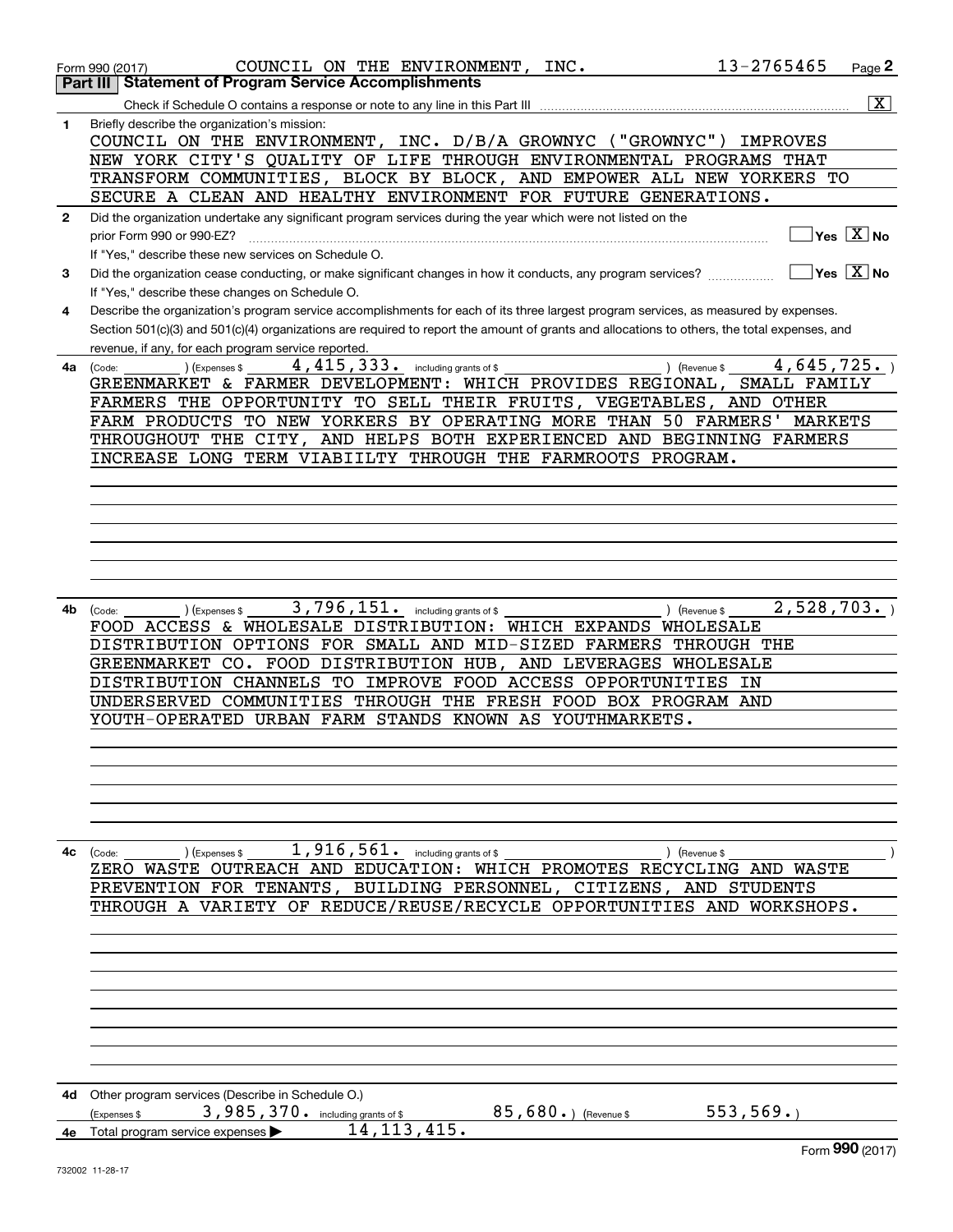732003 11-28-17

|     | 13-2765465<br>COUNCIL ON THE ENVIRONMENT, INC.<br>Form 990 (2017)                                                                                                                                                                                                                                                                                         |                 |             | <u>Page</u> 3 |
|-----|-----------------------------------------------------------------------------------------------------------------------------------------------------------------------------------------------------------------------------------------------------------------------------------------------------------------------------------------------------------|-----------------|-------------|---------------|
|     | <b>Part IV   Checklist of Required Schedules</b>                                                                                                                                                                                                                                                                                                          |                 |             |               |
|     |                                                                                                                                                                                                                                                                                                                                                           |                 | Yes         | No            |
| 1   | Is the organization described in section $501(c)(3)$ or $4947(a)(1)$ (other than a private foundation)?                                                                                                                                                                                                                                                   |                 |             |               |
|     |                                                                                                                                                                                                                                                                                                                                                           | 1               | х           |               |
| 2   |                                                                                                                                                                                                                                                                                                                                                           | $\overline{2}$  | $\mathbf X$ |               |
| 3   | Did the organization engage in direct or indirect political campaign activities on behalf of or in opposition to candidates for                                                                                                                                                                                                                           |                 |             |               |
|     |                                                                                                                                                                                                                                                                                                                                                           | 3               |             | x             |
|     | Section 501(c)(3) organizations. Did the organization engage in lobbying activities, or have a section 501(h) election in effect                                                                                                                                                                                                                          |                 |             |               |
|     |                                                                                                                                                                                                                                                                                                                                                           | 4               |             | x             |
| 5   | Is the organization a section 501(c)(4), 501(c)(5), or 501(c)(6) organization that receives membership dues, assessments, or                                                                                                                                                                                                                              |                 |             |               |
|     |                                                                                                                                                                                                                                                                                                                                                           | 5               |             | x             |
| 6   | Did the organization maintain any donor advised funds or any similar funds or accounts for which donors have the right to                                                                                                                                                                                                                                 |                 |             |               |
|     | provide advice on the distribution or investment of amounts in such funds or accounts? If "Yes," complete Schedule D, Part I                                                                                                                                                                                                                              | 6               |             | x             |
| 7   | Did the organization receive or hold a conservation easement, including easements to preserve open space,                                                                                                                                                                                                                                                 |                 |             |               |
|     |                                                                                                                                                                                                                                                                                                                                                           | $\overline{7}$  |             | x             |
| 8   | Did the organization maintain collections of works of art, historical treasures, or other similar assets? If "Yes," complete                                                                                                                                                                                                                              |                 |             |               |
|     |                                                                                                                                                                                                                                                                                                                                                           | 8               |             | x             |
| 9   | Did the organization report an amount in Part X, line 21, for escrow or custodial account liability, serve as a custodian for                                                                                                                                                                                                                             |                 |             |               |
|     | amounts not listed in Part X; or provide credit counseling, debt management, credit repair, or debt negotiation services?                                                                                                                                                                                                                                 |                 |             |               |
|     | If "Yes." complete Schedule D. Part IV                                                                                                                                                                                                                                                                                                                    | 9               |             | x             |
| 10  | Did the organization, directly or through a related organization, hold assets in temporarily restricted endowments, permanent                                                                                                                                                                                                                             |                 |             |               |
|     |                                                                                                                                                                                                                                                                                                                                                           | 10              | X           |               |
| 11  | If the organization's answer to any of the following questions is "Yes," then complete Schedule D, Parts VI, VII, VIII, IX, or X                                                                                                                                                                                                                          |                 |             |               |
|     | as applicable.                                                                                                                                                                                                                                                                                                                                            |                 |             |               |
|     | a Did the organization report an amount for land, buildings, and equipment in Part X, line 10? If "Yes," complete Schedule D.                                                                                                                                                                                                                             |                 |             |               |
|     |                                                                                                                                                                                                                                                                                                                                                           | 11a             | х           |               |
|     | <b>b</b> Did the organization report an amount for investments - other securities in Part X, line 12 that is 5% or more of its total                                                                                                                                                                                                                      |                 |             |               |
|     |                                                                                                                                                                                                                                                                                                                                                           | 11 <sub>b</sub> |             | x             |
|     | c Did the organization report an amount for investments - program related in Part X, line 13 that is 5% or more of its total                                                                                                                                                                                                                              |                 |             |               |
|     |                                                                                                                                                                                                                                                                                                                                                           | 11c             |             | x             |
|     | d Did the organization report an amount for other assets in Part X, line 15 that is 5% or more of its total assets reported in                                                                                                                                                                                                                            |                 |             |               |
|     |                                                                                                                                                                                                                                                                                                                                                           | 11d             |             | x             |
|     | e Did the organization report an amount for other liabilities in Part X, line 25? If "Yes," complete Schedule D, Part X                                                                                                                                                                                                                                   | 11e             |             | $\mathbf X$   |
| f   | Did the organization's separate or consolidated financial statements for the tax year include a footnote that addresses                                                                                                                                                                                                                                   |                 |             |               |
|     | the organization's liability for uncertain tax positions under FIN 48 (ASC 740)? If "Yes," complete Schedule D, Part X                                                                                                                                                                                                                                    | 11f             | х           |               |
|     | 12a Did the organization obtain separate, independent audited financial statements for the tax year? If "Yes," complete                                                                                                                                                                                                                                   |                 |             |               |
|     |                                                                                                                                                                                                                                                                                                                                                           | 12a             |             | х             |
|     | Schedule D, Parts XI and XII <i>measured and contact and all and all and All</i> and All and All and All and All and All and and and all and all and all and all and all and all and all and and all and all and all and all and al<br><b>b</b> Was the organization included in consolidated, independent audited financial statements for the tax year? |                 |             |               |
|     |                                                                                                                                                                                                                                                                                                                                                           |                 | х           |               |
|     | If "Yes," and if the organization answered "No" to line 12a, then completing Schedule D, Parts XI and XII is optional                                                                                                                                                                                                                                     | 12b<br>13       |             | х             |
| 13  | Did the organization maintain an office, employees, or agents outside of the United States?                                                                                                                                                                                                                                                               |                 |             | х             |
| 14a |                                                                                                                                                                                                                                                                                                                                                           | 14a             |             |               |
| b   | Did the organization have aggregate revenues or expenses of more than \$10,000 from grantmaking, fundraising, business,                                                                                                                                                                                                                                   |                 |             |               |
|     | investment, and program service activities outside the United States, or aggregate foreign investments valued at \$100,000                                                                                                                                                                                                                                |                 |             |               |
|     |                                                                                                                                                                                                                                                                                                                                                           | 14b             |             | x             |
| 15  | Did the organization report on Part IX, column (A), line 3, more than \$5,000 of grants or other assistance to or for any                                                                                                                                                                                                                                 |                 |             |               |
|     |                                                                                                                                                                                                                                                                                                                                                           | 15              |             | x             |
| 16  | Did the organization report on Part IX, column (A), line 3, more than \$5,000 of aggregate grants or other assistance to                                                                                                                                                                                                                                  |                 |             |               |
|     |                                                                                                                                                                                                                                                                                                                                                           | 16              |             | x             |
| 17  | Did the organization report a total of more than \$15,000 of expenses for professional fundraising services on Part IX,                                                                                                                                                                                                                                   |                 |             |               |
|     |                                                                                                                                                                                                                                                                                                                                                           | 17              |             | x             |
| 18  | Did the organization report more than \$15,000 total of fundraising event gross income and contributions on Part VIII, lines                                                                                                                                                                                                                              |                 |             |               |
|     |                                                                                                                                                                                                                                                                                                                                                           | 18              |             | х             |
| 19  | Did the organization report more than \$15,000 of gross income from gaming activities on Part VIII, line 9a? If "Yes."                                                                                                                                                                                                                                    |                 |             |               |
|     |                                                                                                                                                                                                                                                                                                                                                           | 19              |             | x             |

|--|

| COUNCIL ON THE |  |
|----------------|--|
|                |  |
|                |  |

| 19 Did the organization report more than \$15,000 of gross income from gaming activities on Part VIII, line 9a? If "Yes." |
|---------------------------------------------------------------------------------------------------------------------------|
|                                                                                                                           |

Form (2017) **990**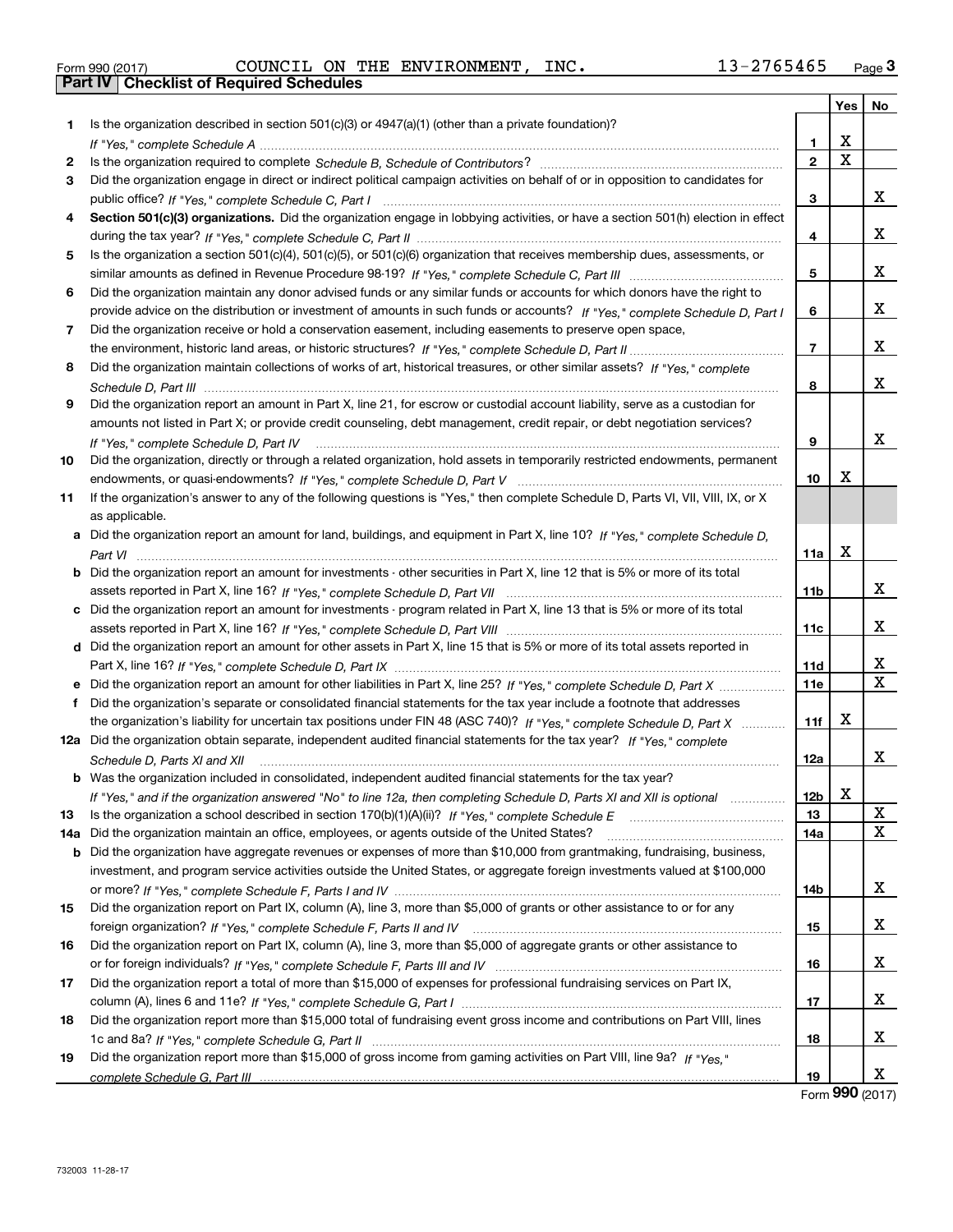| Form 990 (2017) |                                                              |  | COUNCIL ON THE ENVIRONMENT, | INC. | 13-2765465 | Page 4 |
|-----------------|--------------------------------------------------------------|--|-----------------------------|------|------------|--------|
|                 | <b>Part IV   Checklist of Required Schedules</b> (continued) |  |                             |      |            |        |

|     | Parl IV I<br>Criecklist of Required Scriedules (continued)                                                                        |                 |     |                             |
|-----|-----------------------------------------------------------------------------------------------------------------------------------|-----------------|-----|-----------------------------|
|     |                                                                                                                                   |                 | Yes | No                          |
|     | 20a Did the organization operate one or more hospital facilities? If "Yes," complete Schedule H                                   | 20a             |     | x                           |
| b   | If "Yes" to line 20a, did the organization attach a copy of its audited financial statements to this return?                      | 20 <sub>b</sub> |     |                             |
| 21  | Did the organization report more than \$5,000 of grants or other assistance to any domestic organization or                       |                 |     |                             |
|     |                                                                                                                                   | 21              |     | х                           |
| 22  | Did the organization report more than \$5,000 of grants or other assistance to or for domestic individuals on                     |                 |     |                             |
|     |                                                                                                                                   | 22              |     | х                           |
| 23  | Did the organization answer "Yes" to Part VII, Section A, line 3, 4, or 5 about compensation of the organization's current        |                 |     |                             |
|     | and former officers, directors, trustees, key employees, and highest compensated employees? If "Yes," complete                    |                 |     |                             |
|     |                                                                                                                                   | 23              | x   |                             |
| 24a | Did the organization have a tax-exempt bond issue with an outstanding principal amount of more than \$100,000 as of the           |                 |     |                             |
|     | last day of the year, that was issued after December 31, 2002? If "Yes," answer lines 24b through 24d and complete                |                 |     |                             |
|     | Schedule K. If "No", go to line 25a                                                                                               | 24a             |     | x                           |
| b   | Did the organization invest any proceeds of tax-exempt bonds beyond a temporary period exception?                                 | 24b             |     |                             |
| c   | Did the organization maintain an escrow account other than a refunding escrow at any time during the year to defease              | 24c             |     |                             |
|     |                                                                                                                                   | 24d             |     |                             |
|     | 25a Section 501(c)(3), 501(c)(4), and 501(c)(29) organizations. Did the organization engage in an excess benefit                  |                 |     |                             |
|     |                                                                                                                                   | 25a             |     | x                           |
|     | b Is the organization aware that it engaged in an excess benefit transaction with a disqualified person in a prior year, and      |                 |     |                             |
|     | that the transaction has not been reported on any of the organization's prior Forms 990 or 990-EZ? If "Yes," complete             |                 |     |                             |
|     | Schedule L. Part I                                                                                                                | 25b             |     | x                           |
| 26  | Did the organization report any amount on Part X, line 5, 6, or 22 for receivables from or payables to any current or             |                 |     |                             |
|     | former officers, directors, trustees, key employees, highest compensated employees, or disqualified persons? If "Yes."            |                 |     |                             |
|     | complete Schedule L, Part II                                                                                                      | 26              |     | х                           |
| 27  | Did the organization provide a grant or other assistance to an officer, director, trustee, key employee, substantial              |                 |     |                             |
|     | contributor or employee thereof, a grant selection committee member, or to a 35% controlled entity or family member               |                 |     |                             |
|     |                                                                                                                                   | 27              |     | x                           |
| 28  | Was the organization a party to a business transaction with one of the following parties (see Schedule L, Part IV                 |                 |     |                             |
|     | instructions for applicable filing thresholds, conditions, and exceptions):                                                       |                 |     |                             |
| а   | A current or former officer, director, trustee, or key employee? If "Yes," complete Schedule L, Part IV                           | 28a             |     | х                           |
|     | b A family member of a current or former officer, director, trustee, or key employee? If "Yes," complete Schedule L, Part IV      | 28 <sub>b</sub> |     | х                           |
|     | c An entity of which a current or former officer, director, trustee, or key employee (or a family member thereof) was an officer, |                 |     |                             |
|     |                                                                                                                                   | 28c             |     | х                           |
| 29  |                                                                                                                                   | 29              |     | X                           |
| 30  | Did the organization receive contributions of art, historical treasures, or other similar assets, or qualified conservation       |                 |     |                             |
|     |                                                                                                                                   | 30              |     | х                           |
| 31  | Did the organization liquidate, terminate, or dissolve and cease operations?                                                      |                 |     |                             |
|     |                                                                                                                                   | 31              |     | x                           |
| 32  | Did the organization sell, exchange, dispose of, or transfer more than 25% of its net assets? If "Yes," complete                  |                 |     |                             |
|     |                                                                                                                                   | 32              |     | x                           |
| 33  | Did the organization own 100% of an entity disregarded as separate from the organization under Regulations                        |                 |     |                             |
|     |                                                                                                                                   | 33              | X   |                             |
| 34  | Was the organization related to any tax-exempt or taxable entity? If "Yes," complete Schedule R, Part II, III, or IV, and         |                 |     |                             |
|     |                                                                                                                                   | 34              |     | х                           |
|     | 35a Did the organization have a controlled entity within the meaning of section 512(b)(13)?                                       | <b>35a</b>      |     | х                           |
|     | b If "Yes" to line 35a, did the organization receive any payment from or engage in any transaction with a controlled entity       |                 |     |                             |
|     |                                                                                                                                   | 35b             |     |                             |
| 36  | Section 501(c)(3) organizations. Did the organization make any transfers to an exempt non-charitable related organization?        |                 |     |                             |
|     |                                                                                                                                   | 36              |     | х                           |
| 37  | Did the organization conduct more than 5% of its activities through an entity that is not a related organization                  |                 |     |                             |
|     |                                                                                                                                   | 37              |     | x                           |
| 38  | Did the organization complete Schedule O and provide explanations in Schedule O for Part VI, lines 11b and 19?                    |                 |     |                             |
|     |                                                                                                                                   | 38              | х   |                             |
|     |                                                                                                                                   |                 |     | $F_{\text{arm}}$ 990 (2017) |

Form (2017) **990**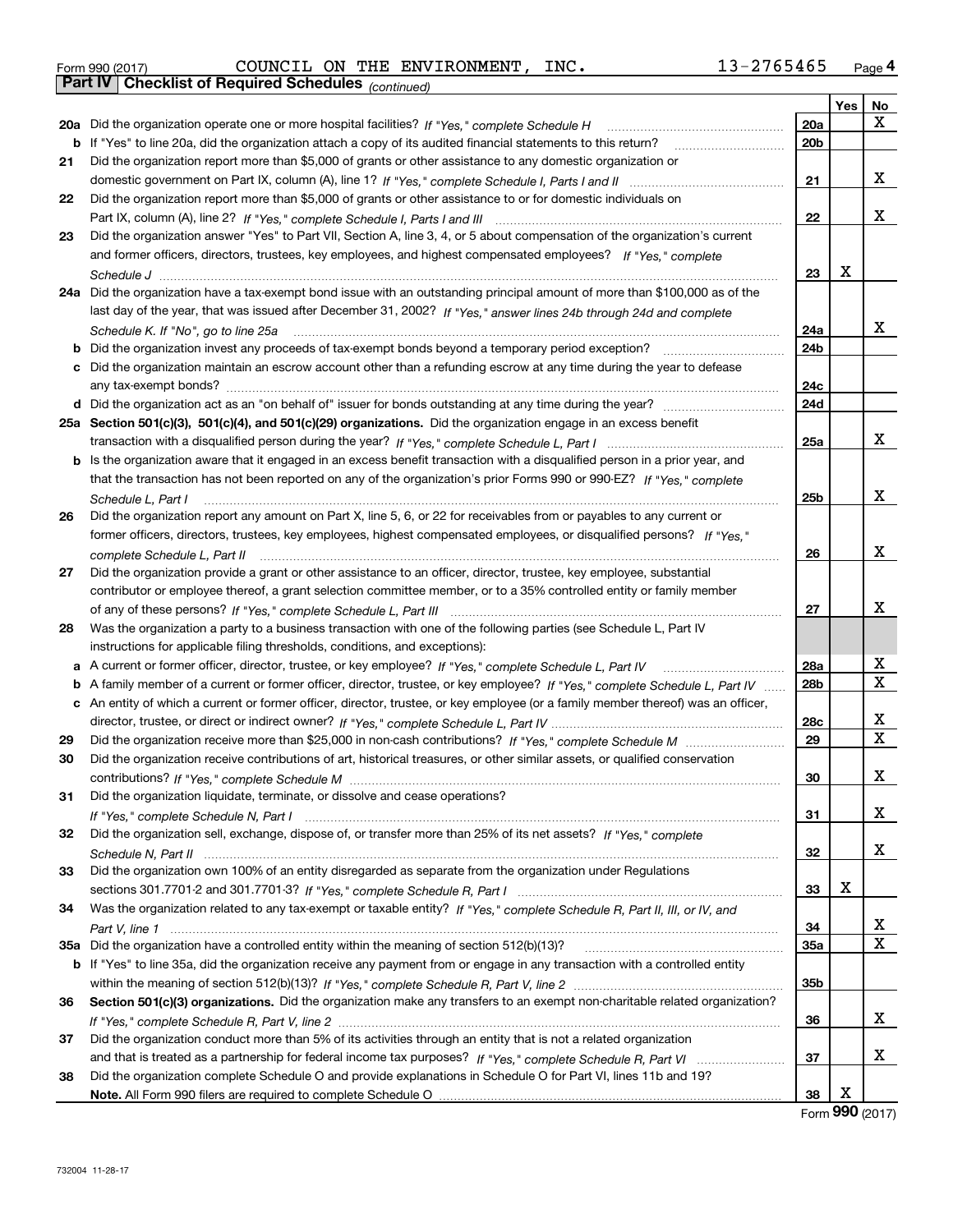|               | COUNCIL ON THE ENVIRONMENT, INC.<br>Form 990 (2017)                                                                                             |                 | 13-2765465 |                 |     | Page 5      |
|---------------|-------------------------------------------------------------------------------------------------------------------------------------------------|-----------------|------------|-----------------|-----|-------------|
| <b>Part V</b> | <b>Statements Regarding Other IRS Filings and Tax Compliance</b>                                                                                |                 |            |                 |     |             |
|               | Check if Schedule O contains a response or note to any line in this Part V                                                                      |                 |            |                 |     |             |
|               |                                                                                                                                                 |                 |            |                 | Yes | No          |
|               |                                                                                                                                                 | 1a              | 41         |                 |     |             |
| b             | Enter the number of Forms W-2G included in line 1a. Enter -0- if not applicable                                                                 | 1 <sub>b</sub>  | 0          |                 |     |             |
| с             | Did the organization comply with backup withholding rules for reportable payments to vendors and reportable gaming                              |                 |            |                 |     |             |
|               |                                                                                                                                                 |                 |            | 1c              | х   |             |
|               | 2a Enter the number of employees reported on Form W-3, Transmittal of Wage and Tax Statements,                                                  |                 |            |                 |     |             |
|               | filed for the calendar year ending with or within the year covered by this return                                                               | 2a              | 351        |                 |     |             |
|               |                                                                                                                                                 |                 |            | 2b              | х   |             |
|               |                                                                                                                                                 |                 |            |                 |     |             |
|               | 3a Did the organization have unrelated business gross income of \$1,000 or more during the year?                                                |                 |            | 3a              | х   |             |
|               |                                                                                                                                                 |                 |            | 3b              | X   |             |
|               | 4a At any time during the calendar year, did the organization have an interest in, or a signature or other authority over, a                    |                 |            |                 |     |             |
|               |                                                                                                                                                 |                 |            | 4a              |     | x           |
|               | <b>b</b> If "Yes," enter the name of the foreign country: $\blacktriangleright$                                                                 |                 |            |                 |     |             |
|               | See instructions for filing requirements for FinCEN Form 114, Report of Foreign Bank and Financial Accounts (FBAR).                             |                 |            |                 |     |             |
|               | 5a Was the organization a party to a prohibited tax shelter transaction at any time during the tax year?                                        |                 |            | 5а              |     | х           |
| b             |                                                                                                                                                 |                 |            | 5b              |     | $\mathbf X$ |
| с             |                                                                                                                                                 |                 |            | 5с              |     |             |
|               | 6a Does the organization have annual gross receipts that are normally greater than \$100,000, and did the organization solicit                  |                 |            |                 |     |             |
|               |                                                                                                                                                 |                 |            | 6a              |     | х           |
|               | <b>b</b> If "Yes," did the organization include with every solicitation an express statement that such contributions or gifts                   |                 |            |                 |     |             |
|               |                                                                                                                                                 |                 |            | 6b              |     |             |
| 7             | Organizations that may receive deductible contributions under section 170(c).                                                                   |                 |            |                 |     |             |
| a             | Did the organization receive a payment in excess of \$75 made partly as a contribution and partly for goods and services provided to the payor? |                 |            | 7a              |     | х           |
|               | <b>b</b> If "Yes," did the organization notify the donor of the value of the goods or services provided?                                        |                 |            | 7b              |     |             |
|               | c Did the organization sell, exchange, or otherwise dispose of tangible personal property for which it was required                             |                 |            |                 |     |             |
|               |                                                                                                                                                 |                 |            | 7c              |     | x           |
|               |                                                                                                                                                 | 7d              |            |                 |     |             |
| е             |                                                                                                                                                 |                 |            | 7е              |     | х           |
| f             | Did the organization, during the year, pay premiums, directly or indirectly, on a personal benefit contract?                                    |                 |            | 7f              |     | х           |
| g             | If the organization received a contribution of qualified intellectual property, did the organization file Form 8899 as required?                |                 |            | 7g              |     |             |
| h.            | If the organization received a contribution of cars, boats, airplanes, or other vehicles, did the organization file a Form 1098-C?              |                 |            | 7h              |     |             |
| 8             | Sponsoring organizations maintaining donor advised funds. Did a donor advised fund maintained by the                                            |                 |            |                 |     |             |
|               | sponsoring organization have excess business holdings at any time during the year?                                                              |                 |            | 8               |     |             |
|               | Sponsoring organizations maintaining donor advised funds.                                                                                       |                 |            |                 |     |             |
| a             | Did the sponsoring organization make any taxable distributions under section 4966?                                                              |                 |            | 9а              |     |             |
| b             | Did the sponsoring organization make a distribution to a donor, donor advisor, or related person?                                               |                 |            | 9b              |     |             |
| 10            | Section 501(c)(7) organizations. Enter:                                                                                                         |                 |            |                 |     |             |
| а             | Initiation fees and capital contributions included on Part VIII, line 12 <i>manuarrouus</i> manuations of the latest                            | 10a             |            |                 |     |             |
| b             | Gross receipts, included on Form 990, Part VIII, line 12, for public use of club facilities                                                     | 10 <sub>b</sub> |            |                 |     |             |
| 11            | Section 501(c)(12) organizations. Enter:                                                                                                        |                 |            |                 |     |             |
| a             |                                                                                                                                                 | 11a             |            |                 |     |             |
|               | b Gross income from other sources (Do not net amounts due or paid to other sources against                                                      |                 |            |                 |     |             |
|               | amounts due or received from them.)                                                                                                             | 11b             |            |                 |     |             |
|               | 12a Section 4947(a)(1) non-exempt charitable trusts. Is the organization filing Form 990 in lieu of Form 1041?                                  |                 |            | 12a             |     |             |
|               | <b>b</b> If "Yes," enter the amount of tax-exempt interest received or accrued during the year <i>manument</i> of                               | 12b             |            |                 |     |             |
| 13            | Section 501(c)(29) qualified nonprofit health insurance issuers.                                                                                |                 |            |                 |     |             |
|               | a Is the organization licensed to issue qualified health plans in more than one state?                                                          |                 |            | 13a             |     |             |
|               | Note. See the instructions for additional information the organization must report on Schedule O.                                               |                 |            |                 |     |             |
|               | <b>b</b> Enter the amount of reserves the organization is required to maintain by the states in which the                                       |                 |            |                 |     |             |
|               |                                                                                                                                                 | 13b             |            |                 |     |             |
|               |                                                                                                                                                 | 13с             |            |                 |     |             |
|               | 14a Did the organization receive any payments for indoor tanning services during the tax year?                                                  |                 |            | 14a             |     | x           |
|               |                                                                                                                                                 |                 |            | 14 <sub>b</sub> |     |             |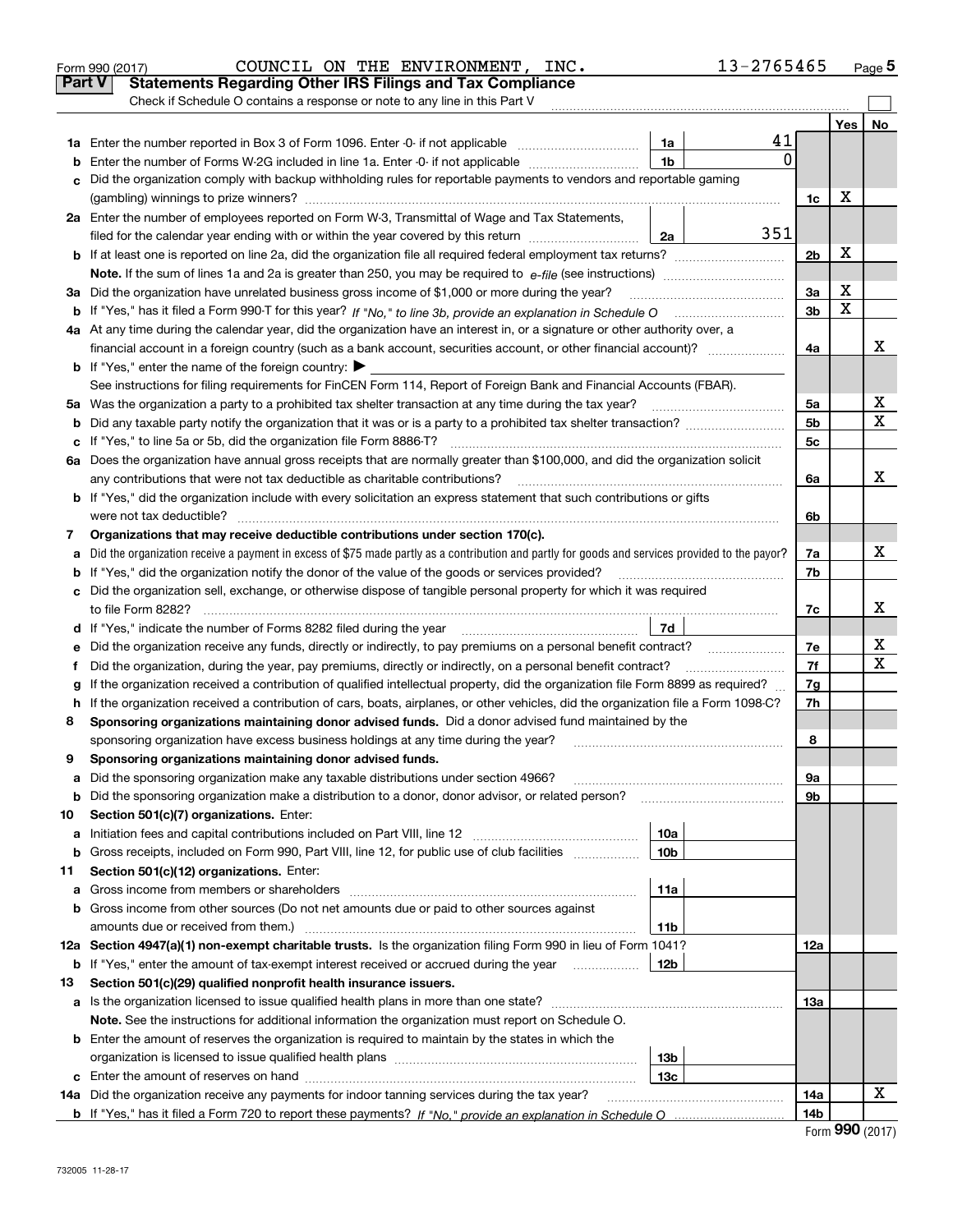| Form 990 (2017 |  |  |
|----------------|--|--|
|                |  |  |

COUNCIL ON THE ENVIRONMENT, INC. 13-2765465

*For each "Yes" response to lines 2 through 7b below, and for a "No" response to line 8a, 8b, or 10b below, describe the circumstances, processes, or changes in Schedule O. See instructions.* Form 990 (2017) Page **6Part VI Governance, Management, and Disclosure** 

|     | Check if Schedule O contains a response or note to any line in this Part VI                                                                                           |                 |             | $\overline{\mathbf{x}}$ |
|-----|-----------------------------------------------------------------------------------------------------------------------------------------------------------------------|-----------------|-------------|-------------------------|
|     | <b>Section A. Governing Body and Management</b>                                                                                                                       |                 |             |                         |
|     |                                                                                                                                                                       |                 | Yes         | No                      |
|     | 28<br>1a<br><b>1a</b> Enter the number of voting members of the governing body at the end of the tax year<br>.                                                        |                 |             |                         |
|     | If there are material differences in voting rights among members of the governing body, or if the governing                                                           |                 |             |                         |
|     | body delegated broad authority to an executive committee or similar committee, explain in Schedule O.                                                                 |                 |             |                         |
| b   | 28<br>Enter the number of voting members included in line 1a, above, who are independent<br>1b                                                                        |                 |             |                         |
| 2   | Did any officer, director, trustee, or key employee have a family relationship or a business relationship with any other                                              |                 |             |                         |
|     | officer, director, trustee, or key employee?                                                                                                                          | $\mathbf{2}$    |             | х                       |
| 3   | Did the organization delegate control over management duties customarily performed by or under the direct supervision                                                 |                 |             |                         |
|     |                                                                                                                                                                       | 3               |             | x                       |
| 4   | Did the organization make any significant changes to its governing documents since the prior Form 990 was filed?                                                      | 4               |             | $\mathbf X$             |
| 5   |                                                                                                                                                                       | 5               |             | X                       |
| 6   | Did the organization have members or stockholders?                                                                                                                    | 6               |             | $\mathbf X$             |
| 7a  | Did the organization have members, stockholders, or other persons who had the power to elect or appoint one or                                                        |                 |             |                         |
|     | more members of the governing body?                                                                                                                                   | 7a              |             | x                       |
|     | <b>b</b> Are any governance decisions of the organization reserved to (or subject to approval by) members, stockholders, or                                           |                 |             |                         |
|     | persons other than the governing body?                                                                                                                                | 7b              |             | x                       |
| 8   | Did the organization contemporaneously document the meetings held or written actions undertaken during the year by the following:                                     |                 |             |                         |
| a   |                                                                                                                                                                       | 8а              | х           |                         |
| b   |                                                                                                                                                                       | 8b              | X           |                         |
| 9   | Is there any officer, director, trustee, or key employee listed in Part VII, Section A, who cannot be reached at the                                                  |                 |             |                         |
|     |                                                                                                                                                                       | 9               |             | x                       |
|     | Section B. Policies <sub>(This Section B requests information about policies not required by the Internal Revenue Code.)</sub>                                        |                 |             |                         |
|     |                                                                                                                                                                       |                 | Yes         | No                      |
|     |                                                                                                                                                                       | <b>10a</b>      |             | X                       |
|     | b If "Yes," did the organization have written policies and procedures governing the activities of such chapters, affiliates,                                          |                 |             |                         |
|     | and branches to ensure their operations are consistent with the organization's exempt purposes?                                                                       | 10 <sub>b</sub> |             |                         |
|     | 11a Has the organization provided a complete copy of this Form 990 to all members of its governing body before filing the form?                                       | 11a             | X           |                         |
| b   | Describe in Schedule O the process, if any, used by the organization to review this Form 990.                                                                         |                 |             |                         |
| 12a | Did the organization have a written conflict of interest policy? If "No," go to line 13                                                                               | 12a             | х           |                         |
| b   |                                                                                                                                                                       | 12 <sub>b</sub> | $\mathbf X$ |                         |
| c   | Did the organization regularly and consistently monitor and enforce compliance with the policy? If "Yes," describe                                                    |                 |             |                         |
|     |                                                                                                                                                                       | 12c             | х           |                         |
| 13  | Did the organization have a written whistleblower policy?                                                                                                             | 13              | X           |                         |
| 14  | Did the organization have a written document retention and destruction policy?                                                                                        | 14              | X           |                         |
| 15  | Did the process for determining compensation of the following persons include a review and approval by independent                                                    |                 |             |                         |
|     | persons, comparability data, and contemporaneous substantiation of the deliberation and decision?                                                                     |                 |             |                         |
| a   | The organization's CEO, Executive Director, or top management official manufactured content of the organization's CEO, Executive Director, or top management official | 15a             | х           |                         |
|     | <b>b</b> Other officers or key employees of the organization                                                                                                          | 15b             |             | х                       |
|     | If "Yes" to line 15a or 15b, describe the process in Schedule O (see instructions).                                                                                   |                 |             |                         |
|     | 16a Did the organization invest in, contribute assets to, or participate in a joint venture or similar arrangement with a                                             |                 |             |                         |
|     | taxable entity during the year?                                                                                                                                       | 16a             |             | х                       |
|     | b If "Yes," did the organization follow a written policy or procedure requiring the organization to evaluate its participation                                        |                 |             |                         |
|     | in joint venture arrangements under applicable federal tax law, and take steps to safeguard the organization's                                                        |                 |             |                         |
|     | exempt status with respect to such arrangements?                                                                                                                      | 16b             |             |                         |
|     | Section C. Disclosure                                                                                                                                                 |                 |             |                         |
| 17  | List the states with which a copy of this Form 990 is required to be filed $\blacktriangleright$ NY                                                                   |                 |             |                         |
| 18  | Section 6104 requires an organization to make its Forms 1023 (or 1024 if applicable), 990, and 990-T (Section 501(c)(3)s only) available                              |                 |             |                         |
|     | for public inspection. Indicate how you made these available. Check all that apply.                                                                                   |                 |             |                         |
|     | $X$ Upon request<br>Own website<br>Another's website<br>Other (explain in Schedule O)                                                                                 |                 |             |                         |
| 19  | Describe in Schedule O whether (and if so, how) the organization made its governing documents, conflict of interest policy, and financial                             |                 |             |                         |
|     | statements available to the public during the tax year.                                                                                                               |                 |             |                         |
| 20  | State the name, address, and telephone number of the person who possesses the organization's books and records:                                                       |                 |             |                         |
|     | DENNIS CONROY - (212)341-0475                                                                                                                                         |                 |             |                         |
|     | 100 GOLD STREET, SUITE 3300, NEW YORK, NY<br>10038                                                                                                                    |                 |             |                         |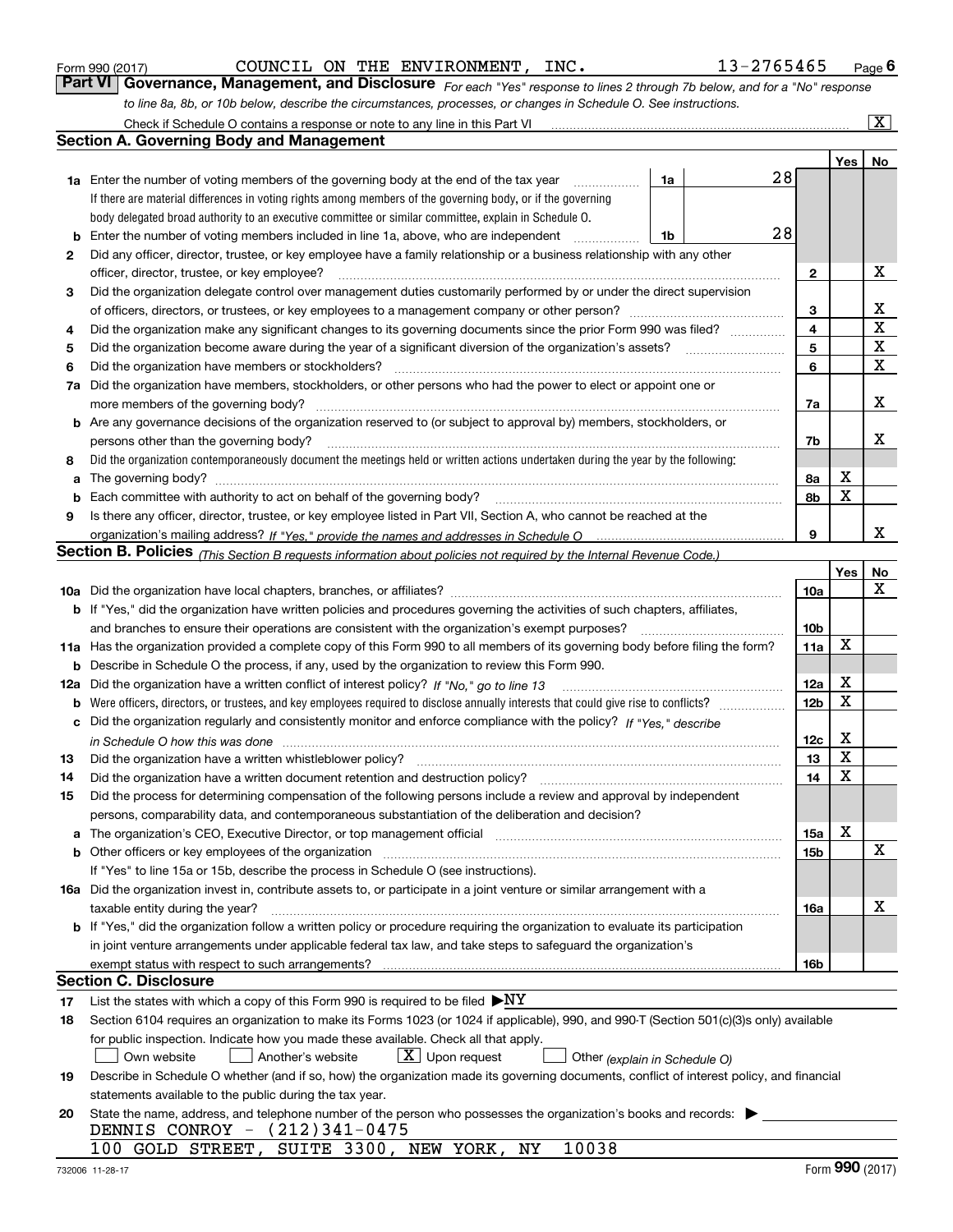<code>Form</code> 990 (2017) COUNCIL ON THE ENVIRONMENT, INC.  $13-2765465$  <code>Page</code>

 $\mathcal{L}^{\text{max}}$ 

**7Part VII Compensation of Officers, Directors, Trustees, Key Employees, Highest Compensated Employees, and Independent Contractors**

Check if Schedule O contains a response or note to any line in this Part VII

**Section A. Officers, Directors, Trustees, Key Employees, and Highest Compensated Employees**

**1a**  Complete this table for all persons required to be listed. Report compensation for the calendar year ending with or within the organization's tax year.

**•** List all of the organization's current officers, directors, trustees (whether individuals or organizations), regardless of amount of compensation. Enter -0- in columns  $(D)$ ,  $(E)$ , and  $(F)$  if no compensation was paid.

● List all of the organization's **current** key employees, if any. See instructions for definition of "key employee."

· List the organization's five current highest compensated employees (other than an officer, director, trustee, or key employee) who received report-■ List the organization's five current highest compensated employees (other than an officer, director, trustee, or key employee) who received report-<br>able compensation (Box 5 of Form W-2 and/or Box 7 of Form 1099-MISC) of

 $\bullet$  List all of the organization's **former** officers, key employees, and highest compensated employees who received more than \$100,000 of reportable compensation from the organization and any related organizations.

**•** List all of the organization's former directors or trustees that received, in the capacity as a former director or trustee of the organization, more than \$10,000 of reportable compensation from the organization and any related organizations.

List persons in the following order: individual trustees or directors; institutional trustees; officers; key employees; highest compensated employees; and former such persons.

Check this box if neither the organization nor any related organization compensated any current officer, director, or trustee.  $\mathcal{L}^{\text{max}}$ 

| (A)                             | (B)                                                                  |                               |                                                                                                             | (C)     |                                    |                                            |                                 | (D)                                    | (E)                              | (F)                                                                      |
|---------------------------------|----------------------------------------------------------------------|-------------------------------|-------------------------------------------------------------------------------------------------------------|---------|------------------------------------|--------------------------------------------|---------------------------------|----------------------------------------|----------------------------------|--------------------------------------------------------------------------|
| Name and Title                  | Average<br>hours per<br>week                                         |                               | Position<br>(do not check more than one<br>box, unless person is both an<br>officer and a director/trustee) |         | Reportable<br>compensation<br>from | Reportable<br>compensation<br>from related | Estimated<br>amount of<br>other |                                        |                                  |                                                                          |
|                                 | (list any<br>hours for<br>related<br>organizations<br>below<br>line) | ndividual trustee or director | nstitutional trustee                                                                                        | Officer | Key employee                       | Highest compensated<br> employee           | Former                          | the<br>organization<br>(W-2/1099-MISC) | organizations<br>(W-2/1099-MISC) | compensation<br>from the<br>organization<br>and related<br>organizations |
| (1)<br>ANITA KAWATRA            | 1.00                                                                 |                               |                                                                                                             |         |                                    |                                            |                                 |                                        |                                  |                                                                          |
| <b>DIRECTOR</b>                 |                                                                      | $\overline{\textbf{X}}$       |                                                                                                             |         |                                    |                                            |                                 | $\mathbf 0$ .                          | $\mathbf 0$ .                    | $\mathbf 0$ .                                                            |
| (2)<br>ANJALI KUMAR             | 1.00                                                                 |                               |                                                                                                             |         |                                    |                                            |                                 |                                        |                                  |                                                                          |
| <b>DIRECTOR</b>                 |                                                                      | $\overline{\textbf{X}}$       |                                                                                                             |         |                                    |                                            |                                 | $\mathbf 0$ .                          | $\mathbf 0$ .                    | $0_{.}$                                                                  |
| (3)<br>ARLINE BRONZAFT          | 1.00                                                                 |                               |                                                                                                             |         |                                    |                                            |                                 |                                        |                                  |                                                                          |
| <b>DIRECTOR</b>                 |                                                                      | $\overline{\textbf{X}}$       |                                                                                                             |         |                                    |                                            |                                 | $\mathbf 0$ .                          | $\mathbf 0$ .                    | $\mathbf 0$ .                                                            |
| AXEL SANTIAGO<br>(4)            | 1.00                                                                 |                               |                                                                                                             |         |                                    |                                            |                                 |                                        |                                  |                                                                          |
| <b>DIRECTOR</b>                 |                                                                      | $\overline{\textbf{X}}$       |                                                                                                             |         |                                    |                                            |                                 | $\mathbf 0$ .                          | $\mathbf 0$ .                    | $\mathbf 0$ .                                                            |
| (5)<br><b>BARBARA SAMUELSON</b> | 1.00                                                                 |                               |                                                                                                             |         |                                    |                                            |                                 |                                        |                                  |                                                                          |
| <b>DIRECTOR</b>                 |                                                                      | $\overline{\textbf{X}}$       |                                                                                                             |         |                                    |                                            |                                 | $\mathbf 0$ .                          | $\mathbf 0$ .                    | $\mathbf 0$ .                                                            |
| (6)<br>BRET CSENCSITZ           | 1.00                                                                 |                               |                                                                                                             |         |                                    |                                            |                                 |                                        |                                  |                                                                          |
| <b>DIRECTOR</b>                 |                                                                      | $\mathbf X$                   |                                                                                                             |         |                                    |                                            |                                 | $\mathbf 0$ .                          | $\mathbf 0$ .                    | $\mathbf 0$ .                                                            |
| CHARLES RAMAT<br>(7)            | 1.00                                                                 |                               |                                                                                                             |         |                                    |                                            |                                 |                                        |                                  |                                                                          |
| <b>DIRECTOR</b>                 |                                                                      | $\mathbf X$                   |                                                                                                             |         |                                    |                                            |                                 | $\mathbf 0$ .                          | $\mathbf 0$ .                    | $\mathbf 0$ .                                                            |
| CHRISTOPHER ELLIMAN<br>(8)      | 1.00                                                                 |                               |                                                                                                             |         |                                    |                                            |                                 |                                        |                                  |                                                                          |
| <b>DIRECTOR</b>                 |                                                                      | $\mathbf X$                   |                                                                                                             |         |                                    |                                            |                                 | $\mathbf 0$ .                          | $\mathbf 0$ .                    | $\mathbf 0$ .                                                            |
| (9)<br>COCO QUINLAN             | 1.00                                                                 |                               |                                                                                                             |         |                                    |                                            |                                 |                                        |                                  |                                                                          |
| <b>DIRECTOR</b>                 |                                                                      | $\mathbf X$                   |                                                                                                             |         |                                    |                                            |                                 | $\mathbf 0$ .                          | $\mathbf 0$ .                    | $\mathbf 0$ .                                                            |
| (10) DAVID TISCH                | 1.00                                                                 |                               |                                                                                                             |         |                                    |                                            |                                 |                                        |                                  |                                                                          |
| <b>DIRECTOR</b>                 |                                                                      | $\mathbf X$                   |                                                                                                             |         |                                    |                                            |                                 | $\mathbf 0$ .                          | $\mathbf 0$ .                    | $\mathbf 0$ .                                                            |
| (11) ERIC GOLDSTEIN             | 1.00                                                                 |                               |                                                                                                             |         |                                    |                                            |                                 |                                        |                                  |                                                                          |
| DIRECTOR (OUTGOING)             |                                                                      | $\mathbf X$                   |                                                                                                             |         |                                    |                                            |                                 | $\mathbf 0$ .                          | $\mathbf 0$ .                    | $\mathbf 0$ .                                                            |
| (12) EUGENE SCHNEUR             | 1.00                                                                 |                               |                                                                                                             |         |                                    |                                            |                                 |                                        |                                  |                                                                          |
| <b>DIRECTOR</b>                 |                                                                      | $\mathbf X$                   |                                                                                                             |         |                                    |                                            |                                 | $\mathbf 0$ .                          | $\mathbf 0$ .                    | $\mathbf 0$ .                                                            |
| $(13)$ EVA TAN                  | 1.00                                                                 |                               |                                                                                                             |         |                                    |                                            |                                 |                                        |                                  |                                                                          |
| DIRECTOR (OUTGOING)             |                                                                      | $\mathbf X$                   |                                                                                                             |         |                                    |                                            |                                 | $\mathbf 0$ .                          | $\mathbf 0$ .                    | $\mathbf 0$ .                                                            |
| (14) EVERARD FINDLAY            | 1.00                                                                 |                               |                                                                                                             |         |                                    |                                            |                                 |                                        |                                  |                                                                          |
| <b>DIRECTOR</b>                 |                                                                      | $\mathbf X$                   |                                                                                                             |         |                                    |                                            |                                 | $\mathbf 0$ .                          | $\mathbf 0$ .                    | $\mathbf 0$ .                                                            |
| (15) FRANCES A. RESHESHKE       | 1.00                                                                 |                               |                                                                                                             |         |                                    |                                            |                                 |                                        |                                  |                                                                          |
| <b>DIRECTOR</b>                 |                                                                      | $\mathbf X$                   |                                                                                                             |         |                                    |                                            |                                 | $\mathbf 0$ .                          | $\mathbf 0$ .                    | $0_{.}$                                                                  |
| (16) JACQUELINE DRYFOOS         | 1.00                                                                 |                               |                                                                                                             |         |                                    |                                            |                                 |                                        |                                  |                                                                          |
| <b>DIRECTOR</b>                 |                                                                      | $\overline{\textbf{X}}$       |                                                                                                             |         |                                    |                                            |                                 | $\mathbf 0$ .                          | $\mathbf 0$ .                    | $0_{.}$                                                                  |
| (17) JEFFREY ZUROFSKY           | 1.00                                                                 |                               |                                                                                                             |         |                                    |                                            |                                 |                                        |                                  |                                                                          |
| DIRECTOR (OUTGOING)             |                                                                      | $\mathbf X$                   |                                                                                                             |         |                                    |                                            |                                 | $\mathbf 0$ .                          | $\mathbf 0$ .                    | 0.                                                                       |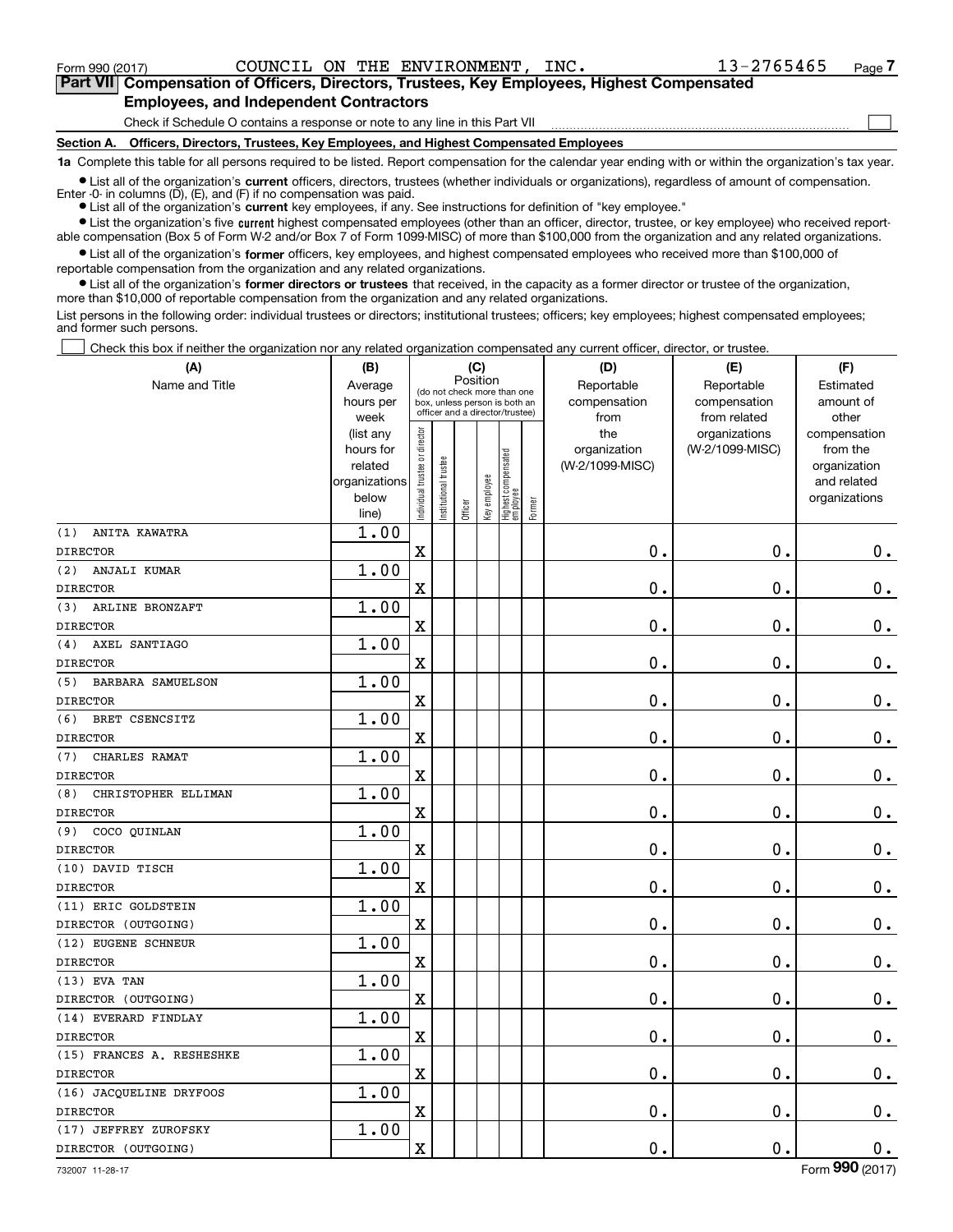|  | Form 990 (2017) |
|--|-----------------|

Form 990 (2017) Page COUNCIL ON THE ENVIRONMENT, INC.

**8** 13-2765465

| $\vert$ Part VII $\vert$ Section A. Officers, Directors, Trustees, Key Employees, and Highest Compensated Employees $\vert$ $_{\rm {Continued)}}$ |                        |                               |                                 |             |              |                                   |        |                                 |                 |                  |     |                          |               |
|---------------------------------------------------------------------------------------------------------------------------------------------------|------------------------|-------------------------------|---------------------------------|-------------|--------------|-----------------------------------|--------|---------------------------------|-----------------|------------------|-----|--------------------------|---------------|
| (B)<br>(C)<br>(A)<br>(D)                                                                                                                          |                        |                               |                                 |             |              |                                   |        |                                 | (E)             |                  |     | (F)                      |               |
| Name and title                                                                                                                                    | Average                |                               | (do not check more than one     |             | Position     |                                   |        | Reportable                      | Reportable      |                  |     | Estimated                |               |
|                                                                                                                                                   | hours per              |                               | box, unless person is both an   |             |              |                                   |        | compensation                    | compensation    |                  |     | amount of                |               |
|                                                                                                                                                   | week                   |                               | officer and a director/trustee) |             |              |                                   |        | from                            | from related    |                  |     | other                    |               |
|                                                                                                                                                   | (list any<br>hours for |                               |                                 |             |              |                                   |        | the                             | organizations   |                  |     | compensation             |               |
|                                                                                                                                                   | related                |                               |                                 |             |              |                                   |        | organization<br>(W-2/1099-MISC) | (W-2/1099-MISC) |                  |     | from the<br>organization |               |
|                                                                                                                                                   | organizations          |                               |                                 |             |              |                                   |        |                                 |                 |                  |     | and related              |               |
|                                                                                                                                                   | below                  | ndividual trustee or director | Institutional trustee           |             | Key employee |                                   |        |                                 |                 |                  |     | organizations            |               |
|                                                                                                                                                   | line)                  |                               |                                 | Officer     |              | Highest compensated<br>  employee | Former |                                 |                 |                  |     |                          |               |
| (18) JOHN S. LYONS                                                                                                                                | 1.00                   |                               |                                 |             |              |                                   |        |                                 |                 |                  |     |                          |               |
| <b>DIRECTOR</b>                                                                                                                                   |                        | $\mathbf X$                   |                                 |             |              |                                   |        | 0.                              |                 | 0.               |     |                          | 0.            |
| (19) JORDAN BAROWITZ                                                                                                                              | 1.00                   |                               |                                 |             |              |                                   |        |                                 |                 |                  |     |                          |               |
| <b>SECRETARY</b>                                                                                                                                  |                        | $\mathbf X$                   |                                 | $\mathbf X$ |              |                                   |        | 0.                              |                 | 0.               |     |                          | 0.            |
| (20) LIZ NEUMARK                                                                                                                                  | 1.00                   |                               |                                 |             |              |                                   |        |                                 |                 |                  |     |                          |               |
| <b>DIRECTOR</b>                                                                                                                                   |                        | X                             |                                 |             |              |                                   |        | 0.                              |                 | 0.               |     |                          | 0.            |
| (21) LYS MCLAUGHLIN PIKE                                                                                                                          | 1.00                   |                               |                                 |             |              |                                   |        |                                 |                 |                  |     |                          |               |
| <b>DIRECTOR</b>                                                                                                                                   |                        | X                             |                                 |             |              |                                   |        | 0.                              |                 | 0.               |     |                          | $\mathbf 0$ . |
| (22) MARIAN S. HEISKELL                                                                                                                           | 1.00                   |                               |                                 |             |              |                                   |        |                                 |                 |                  |     |                          |               |
| <b>DIRECTOR</b>                                                                                                                                   |                        | X                             |                                 |             |              |                                   |        | 0.                              |                 | 0.               |     |                          | 0.            |
| (23) MARIANNE SPRAGGINS                                                                                                                           | 1.00                   |                               |                                 |             |              |                                   |        |                                 |                 |                  |     |                          |               |
| <b>DIRECTOR</b>                                                                                                                                   |                        | X                             |                                 |             |              |                                   |        | 0.                              |                 | 0.               |     |                          | 0.            |
| (24) MARK IZEMAN                                                                                                                                  | 1.00                   |                               |                                 |             |              |                                   |        |                                 |                 |                  |     |                          |               |
| <b>DIRECTOR</b>                                                                                                                                   |                        | X                             |                                 |             |              |                                   |        | 0.                              |                 | 0.               |     |                          | 0.            |
| (25) NANCY ELDER                                                                                                                                  | 1.00                   |                               |                                 |             |              |                                   |        |                                 |                 |                  |     |                          |               |
| <b>DIRECTOR</b>                                                                                                                                   |                        | X                             |                                 |             |              |                                   |        | 0.                              |                 | 0.               |     |                          | 0.            |
| (26) NICHOLAS SCHARLATT                                                                                                                           | 1.00                   |                               |                                 |             |              |                                   |        |                                 |                 |                  |     |                          |               |
| <b>DIRECTOR</b>                                                                                                                                   |                        | $\mathbf x$                   |                                 |             |              |                                   |        | 0.                              |                 | 0.               |     |                          | $0_{.}$       |
|                                                                                                                                                   |                        |                               |                                 |             |              |                                   |        | $\overline{0}$ .                |                 | $\overline{0}$ . |     |                          | 0.            |
| c Total from continuation sheets to Part VII, Section A <b>Conservation</b> Section A                                                             |                        |                               |                                 |             |              |                                   |        | 987,524.                        |                 | $0$ .            |     | 122,560.                 |               |
|                                                                                                                                                   |                        |                               |                                 |             |              |                                   |        | 987,524.                        |                 | 0.               |     | 122,560.                 |               |
| Total number of individuals (including but not limited to those listed above) who received more than \$100,000 of reportable<br>$\mathbf{2}$      |                        |                               |                                 |             |              |                                   |        |                                 |                 |                  |     |                          |               |
| compensation from the organization $\blacktriangleright$                                                                                          |                        |                               |                                 |             |              |                                   |        |                                 |                 |                  |     |                          | 7             |
|                                                                                                                                                   |                        |                               |                                 |             |              |                                   |        |                                 |                 |                  |     | Yes                      | No            |
| 3<br>Did the organization list any former officer, director, or trustee, key employee, or highest compensated employee on                         |                        |                               |                                 |             |              |                                   |        |                                 |                 |                  |     |                          |               |
| line 1a? If "Yes," complete Schedule J for such individual                                                                                        |                        |                               |                                 |             |              |                                   |        |                                 |                 |                  | 3   |                          | х             |
| For any individual listed on line 1a, is the sum of reportable compensation and other compensation from the organization<br>4                     |                        |                               |                                 |             |              |                                   |        |                                 |                 |                  |     |                          |               |
|                                                                                                                                                   |                        |                               |                                 |             |              |                                   |        |                                 |                 |                  | 4   | X                        |               |
| Did any person listed on line 1a receive or accrue compensation from any unrelated organization or individual for services<br>5                   |                        |                               |                                 |             |              |                                   |        |                                 |                 |                  |     |                          |               |
| rendered to the organization? If "Yes." complete Schedule J for such person                                                                       |                        |                               |                                 |             |              |                                   |        |                                 |                 |                  | 5   |                          | X             |
| <b>Section B. Independent Contractors</b>                                                                                                         |                        |                               |                                 |             |              |                                   |        |                                 |                 |                  |     |                          |               |
| Complete this table for your five highest compensated independent contractors that received more than \$100,000 of compensation from<br>1         |                        |                               |                                 |             |              |                                   |        |                                 |                 |                  |     |                          |               |
| the organization. Report compensation for the calendar year ending with or within the organization's tax year.                                    |                        |                               |                                 |             |              |                                   |        |                                 |                 |                  |     |                          |               |
| (A)                                                                                                                                               |                        |                               |                                 |             |              |                                   |        | (B)                             |                 |                  | (C) |                          |               |
| Name and business address                                                                                                                         |                        |                               |                                 |             |              |                                   |        | Description of services         |                 |                  |     | Compensation             |               |
| GREENBERG TRAURIG, LLP                                                                                                                            |                        |                               |                                 |             |              |                                   |        |                                 |                 |                  |     |                          |               |
| 200 PARK AVE, NEW YORK, NY 10166                                                                                                                  |                        |                               |                                 |             |              |                                   |        | LEGAL SERVICES                  |                 |                  |     | 140,664.                 |               |
| F8 CONSULTING, LLC                                                                                                                                |                        |                               |                                 |             |              |                                   |        |                                 |                 |                  |     |                          |               |
| 770 RIVER ROAD #634,                                                                                                                              | EDGEWATER, NJ 07020    |                               |                                 |             |              |                                   |        | IT CONSULTING                   |                 |                  |     | 103,778.                 |               |
|                                                                                                                                                   |                        |                               |                                 |             |              |                                   |        |                                 |                 |                  |     |                          |               |
|                                                                                                                                                   |                        |                               |                                 |             |              |                                   |        |                                 |                 |                  |     |                          |               |
|                                                                                                                                                   |                        |                               |                                 |             |              |                                   |        |                                 |                 |                  |     |                          |               |
|                                                                                                                                                   |                        |                               |                                 |             |              |                                   |        |                                 |                 |                  |     |                          |               |
|                                                                                                                                                   |                        |                               |                                 |             |              |                                   |        |                                 |                 |                  |     |                          |               |
| 2 Total number of independent contractors (including but not limited to those listed above) who received more than                                |                        |                               |                                 |             |              |                                   |        |                                 |                 |                  |     |                          |               |
|                                                                                                                                                   |                        |                               |                                 |             |              |                                   |        |                                 |                 |                  |     |                          |               |

2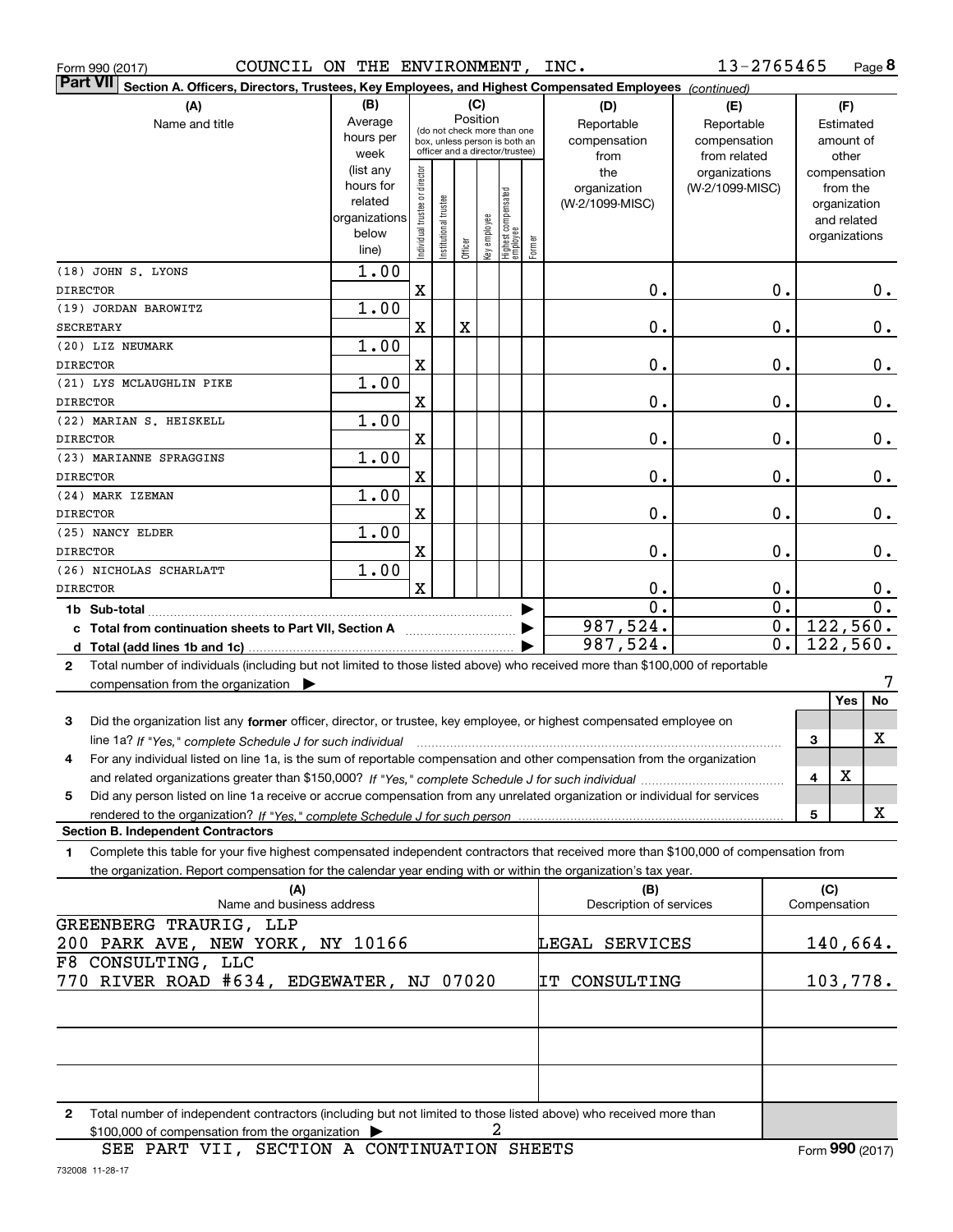| COUNCIL ON THE ENVIRONMENT, INC.<br>Form 990 |                                                                                                        |                                |                       |             |              |                              |        |                     | 13-2765465                       |                          |
|----------------------------------------------|--------------------------------------------------------------------------------------------------------|--------------------------------|-----------------------|-------------|--------------|------------------------------|--------|---------------------|----------------------------------|--------------------------|
| <b>Part VII</b>                              | Section A. Officers, Directors, Trustees, Key Employees, and Highest Compensated Employees (continued) |                                |                       |             |              |                              |        |                     |                                  |                          |
| (A)                                          | (B)                                                                                                    |                                |                       |             | (C)          |                              |        | (D)                 | (E)                              | (F)                      |
| Name and title                               | Average                                                                                                |                                |                       |             | Position     |                              |        | Reportable          | Reportable                       | Estimated                |
|                                              | hours                                                                                                  |                                |                       |             |              | (check all that apply)       |        | compensation        | compensation                     | amount of                |
|                                              | per                                                                                                    |                                |                       |             |              |                              |        | from                | from related                     | other                    |
|                                              | week                                                                                                   |                                |                       |             |              |                              |        | the<br>organization | organizations<br>(W-2/1099-MISC) | compensation<br>from the |
|                                              | (list any<br>hours for                                                                                 |                                |                       |             |              |                              |        | (W-2/1099-MISC)     |                                  | organization             |
|                                              | related                                                                                                |                                |                       |             |              |                              |        |                     |                                  | and related              |
|                                              | organizations                                                                                          | Individual trustee or director | Institutional trustee |             |              | Highest compensated employee |        |                     |                                  | organizations            |
|                                              | below                                                                                                  |                                |                       |             | Key employee |                              |        |                     |                                  |                          |
|                                              | line)                                                                                                  |                                |                       | Officer     |              |                              | Former |                     |                                  |                          |
| (27) RICHARD ABRONS                          | 1.00                                                                                                   |                                |                       |             |              |                              |        |                     |                                  |                          |
| DIRECTOR (OUTGOING)                          |                                                                                                        | $\mathbf X$                    |                       |             |              |                              |        | $\mathbf 0$ .       | 0.                               | $0_{.}$                  |
| (28) ROBERT KAFIN, ESQ.                      | 1.00                                                                                                   |                                |                       |             |              |                              |        |                     |                                  |                          |
| CHAIRMAN                                     |                                                                                                        | $\mathbf X$                    |                       | X           |              |                              |        | $\mathbf 0$ .       | 0.                               | $0$ .                    |
| (29) SONIA TOLEDO                            | 1.00                                                                                                   |                                |                       |             |              |                              |        |                     |                                  |                          |
| VICE CHAIR                                   |                                                                                                        | $\mathbf X$                    |                       | $\mathbf X$ |              |                              |        | $\mathbf 0$ .       | 0.                               | $0_{.}$                  |
| (30) STELLA STROMBOLIS                       | 1.00                                                                                                   |                                |                       |             |              |                              |        |                     |                                  |                          |
| TREASURER                                    |                                                                                                        | $\mathbf X$                    |                       | $\mathbf X$ |              |                              |        | $\mathbf 0$ .       | 0.                               | $0_{.}$                  |
| (31) STEVEN P. SALSBERG, ESQ.                | 1.00                                                                                                   |                                |                       |             |              |                              |        |                     |                                  |                          |
| <b>DIRECTOR</b>                              |                                                                                                        | $\mathbf X$                    |                       |             |              |                              |        | $\mathbf 0$ .       | 0.                               | 0.                       |
| (32) VICTORIA CONTINO                        | 1.00                                                                                                   |                                |                       |             |              |                              |        |                     |                                  |                          |
| <b>DIRECTOR</b>                              |                                                                                                        | $\mathbf X$                    |                       |             |              |                              |        | $\mathbf 0$ .       | 0.                               | 0.                       |
| (33) JULIE WALSH                             | 35.00                                                                                                  |                                |                       |             |              |                              |        |                     |                                  |                          |
| ASST. DIRECTOR/ASST. SECRETARY               |                                                                                                        |                                |                       | $\mathbf X$ |              |                              |        | 121,408.            | 0.                               | 18,490.                  |
| (34) MARCEL VAN OOYEN                        | 35.00                                                                                                  |                                |                       |             |              |                              |        |                     |                                  |                          |
| PRESIDENT/CEO                                |                                                                                                        |                                |                       | $\mathbf X$ |              |                              |        | 237,772.            | 0.                               | 38,057.                  |
| (35) CHRISTOPHER WAYNE                       | 35.00                                                                                                  |                                |                       |             |              |                              |        |                     |                                  |                          |
| DIR., FARMROOTS                              |                                                                                                        |                                |                       |             |              | Χ                            |        | 105,267.            | 0.                               | <u>14,363.</u>           |
| (36) DAVID HURD                              | 35.00                                                                                                  |                                |                       |             |              |                              |        |                     |                                  |                          |
| DIR., ZERO WASTE OUTREACH & EDUCATIO         |                                                                                                        |                                |                       |             |              | Χ                            |        | <u>107,716.</u>     | 0.                               | 15, 187.                 |
| (37) DENNIS CONROY                           | 35.00                                                                                                  |                                |                       |             |              |                              |        |                     |                                  |                          |
| COMPTROLLER                                  |                                                                                                        |                                |                       |             |              | X                            |        | <u> 120,949.</u>    | 0.                               | 7,582.                   |
| (38) GERARD LORDAHL                          | 35.00                                                                                                  |                                |                       |             |              |                              |        |                     |                                  |                          |
| DIR., GREENING & GARDENS                     |                                                                                                        |                                |                       |             |              | X                            |        | 138,329.            | $0$ .                            | 18,544.                  |
| (39) MICHAEL HURWITZ                         | 35.00                                                                                                  |                                |                       |             |              |                              |        |                     |                                  |                          |
| DIRECTOR, GREENMARKET PROG                   |                                                                                                        |                                |                       |             |              | x                            |        | 156,083.            | $\mathbf 0$ .                    | 10,337.                  |
|                                              |                                                                                                        |                                |                       |             |              |                              |        |                     |                                  |                          |
|                                              |                                                                                                        |                                |                       |             |              |                              |        |                     |                                  |                          |
|                                              |                                                                                                        |                                |                       |             |              |                              |        |                     |                                  |                          |
|                                              |                                                                                                        |                                |                       |             |              |                              |        |                     |                                  |                          |
|                                              |                                                                                                        |                                |                       |             |              |                              |        |                     |                                  |                          |
|                                              |                                                                                                        |                                |                       |             |              |                              |        |                     |                                  |                          |
|                                              |                                                                                                        |                                |                       |             |              |                              |        |                     |                                  |                          |
|                                              |                                                                                                        |                                |                       |             |              |                              |        |                     |                                  |                          |
|                                              |                                                                                                        |                                |                       |             |              |                              |        |                     |                                  |                          |
|                                              |                                                                                                        |                                |                       |             |              |                              |        |                     |                                  |                          |
|                                              |                                                                                                        |                                |                       |             |              |                              |        |                     |                                  |                          |
|                                              |                                                                                                        |                                |                       |             |              |                              |        |                     |                                  |                          |
|                                              |                                                                                                        |                                |                       |             |              |                              |        |                     |                                  |                          |
|                                              |                                                                                                        |                                |                       |             |              |                              |        |                     |                                  |                          |
|                                              |                                                                                                        |                                |                       |             |              |                              |        |                     |                                  |                          |
| Total to Part VII, Section A, line 1c        |                                                                                                        |                                |                       |             |              |                              |        | 987,524.            |                                  | 122,560.                 |
|                                              |                                                                                                        |                                |                       |             |              |                              |        |                     |                                  |                          |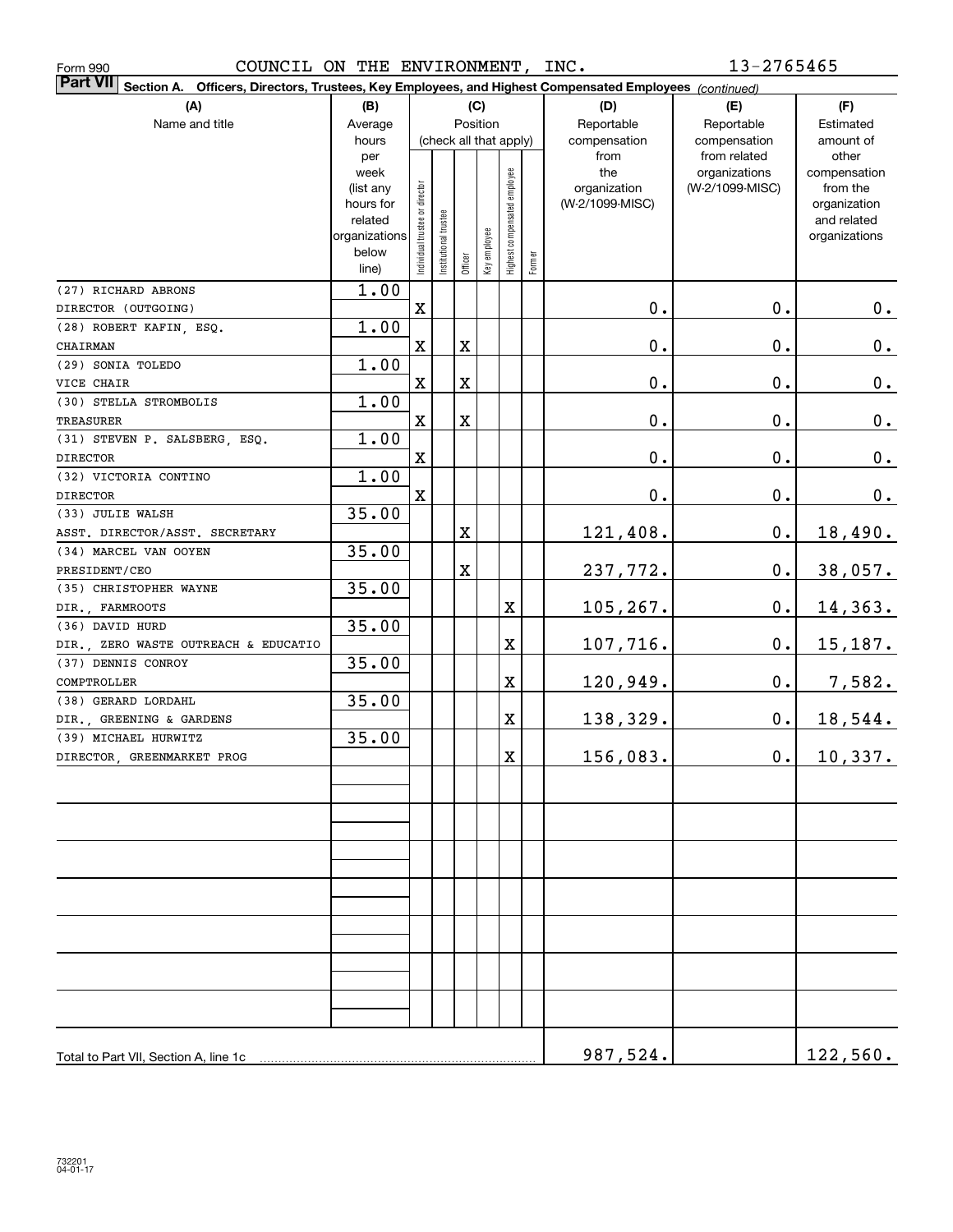|                                                           |                  | Form 990 (2017)                                                               |                | COUNCIL ON THE ENVIRONMENT, | INC.                 |                                          | 13-2765465                       | Page 9                                                             |
|-----------------------------------------------------------|------------------|-------------------------------------------------------------------------------|----------------|-----------------------------|----------------------|------------------------------------------|----------------------------------|--------------------------------------------------------------------|
|                                                           | <b>Part VIII</b> | <b>Statement of Revenue</b>                                                   |                |                             |                      |                                          |                                  |                                                                    |
|                                                           |                  | Check if Schedule O contains a response or note to any line in this Part VIII |                |                             |                      | $\overline{)}$ (B) (C) $\overline{)}$    |                                  |                                                                    |
|                                                           |                  |                                                                               |                |                             | (A)<br>Total revenue | Related or<br>exempt function<br>revenue | Unrelated<br>business<br>revenue | (D)<br>Revenue excluded<br>from tax under<br>sections<br>512 - 514 |
|                                                           |                  | 1 a Federated campaigns                                                       | 1a             |                             |                      |                                          |                                  |                                                                    |
| Contributions, Gifts, Grants<br>and Other Similar Amounts |                  | <b>b</b> Membership dues                                                      | 1 <sub>b</sub> |                             |                      |                                          |                                  |                                                                    |
|                                                           |                  | c Fundraising events                                                          | 1 <sub>c</sub> |                             |                      |                                          |                                  |                                                                    |
|                                                           |                  | d Related organizations                                                       | 1d             |                             |                      |                                          |                                  |                                                                    |
|                                                           |                  | e Government grants (contributions)                                           | 1e             | 6, 162, 424.                |                      |                                          |                                  |                                                                    |
|                                                           |                  | f All other contributions, gifts, grants, and                                 |                |                             |                      |                                          |                                  |                                                                    |
|                                                           |                  | similar amounts not included above                                            | 1f             | 2,023,931.                  |                      |                                          |                                  |                                                                    |
|                                                           |                  | g Noncash contributions included in lines 1a-1f: \$                           |                |                             |                      |                                          |                                  |                                                                    |
|                                                           |                  |                                                                               |                |                             | 8,186,355.           |                                          |                                  |                                                                    |
|                                                           |                  |                                                                               |                | <b>Business Code</b>        |                      |                                          |                                  |                                                                    |
|                                                           | 2a               | PARTICIPANT RENTAL FEE                                                        |                | 532000                      | 4,407,548.           | 4,407,548.                               |                                  |                                                                    |
|                                                           | b                | FOOD ACCESS                                                                   |                | 611600                      | 2,782,779.           | 2,782,779.                               |                                  |                                                                    |
|                                                           | c                | OTHER FEES                                                                    |                | 611600                      | 537,670.             | 537,670.                                 |                                  |                                                                    |
|                                                           | d                |                                                                               |                |                             |                      |                                          |                                  |                                                                    |
| Program Service<br>Revenue                                | е                | the control of the control of the control of the control of the control of    |                |                             |                      |                                          |                                  |                                                                    |
|                                                           |                  | f All other program service revenue                                           |                |                             |                      |                                          |                                  |                                                                    |
|                                                           | q                |                                                                               |                |                             | 7,727,997.           |                                          |                                  |                                                                    |
|                                                           | 3                | Investment income (including dividends, interest, and                         |                |                             |                      |                                          |                                  |                                                                    |
|                                                           |                  |                                                                               |                |                             | 44,417.              |                                          |                                  | 44,417.                                                            |
|                                                           | 4                | Income from investment of tax-exempt bond proceeds                            |                |                             |                      |                                          |                                  |                                                                    |
|                                                           | 5                |                                                                               |                |                             |                      |                                          |                                  |                                                                    |
|                                                           |                  |                                                                               | (i) Real       | (ii) Personal               |                      |                                          |                                  |                                                                    |
|                                                           |                  | 6 a Gross rents                                                               |                |                             |                      |                                          |                                  |                                                                    |
|                                                           | b                | Less: rental expenses                                                         |                |                             |                      |                                          |                                  |                                                                    |
|                                                           | c                | Rental income or (loss)                                                       |                |                             |                      |                                          |                                  |                                                                    |
|                                                           |                  |                                                                               |                |                             |                      |                                          |                                  |                                                                    |
|                                                           |                  | 7 a Gross amount from sales of                                                | (i) Securities | (ii) Other                  |                      |                                          |                                  |                                                                    |
|                                                           |                  | assets other than inventory                                                   | 395,696.       |                             |                      |                                          |                                  |                                                                    |
|                                                           |                  | <b>b</b> Less: cost or other basis                                            |                |                             |                      |                                          |                                  |                                                                    |
|                                                           |                  | and sales expenses                                                            | 369,079.       |                             |                      |                                          |                                  |                                                                    |
|                                                           |                  | c Gain or (loss)                                                              | 26,617.        |                             |                      |                                          |                                  |                                                                    |
|                                                           |                  |                                                                               |                |                             | 26,617.              |                                          |                                  | 26,617.                                                            |
|                                                           |                  | 8 a Gross income from fundraising events (not                                 |                |                             |                      |                                          |                                  |                                                                    |
|                                                           |                  | including \$<br>$\overline{\phantom{a}}$ of                                   |                |                             |                      |                                          |                                  |                                                                    |
|                                                           |                  | contributions reported on line 1c). See                                       |                |                             |                      |                                          |                                  |                                                                    |
|                                                           |                  |                                                                               |                |                             |                      |                                          |                                  |                                                                    |
| <b>Other Revenue</b>                                      |                  |                                                                               |                | $\mathbf b$                 |                      |                                          |                                  |                                                                    |
|                                                           |                  | c Net income or (loss) from fundraising events                                |                |                             |                      |                                          |                                  |                                                                    |
|                                                           |                  | 9 a Gross income from gaming activities. See                                  |                |                             |                      |                                          |                                  |                                                                    |
|                                                           |                  |                                                                               |                |                             |                      |                                          |                                  |                                                                    |
|                                                           |                  |                                                                               |                | $\mathbf b$                 |                      |                                          |                                  |                                                                    |
|                                                           |                  |                                                                               |                |                             |                      |                                          |                                  |                                                                    |
|                                                           |                  | 10 a Gross sales of inventory, less returns                                   |                |                             |                      |                                          |                                  |                                                                    |
|                                                           |                  |                                                                               |                |                             |                      |                                          |                                  |                                                                    |
|                                                           |                  |                                                                               |                | $\mathbf b$                 |                      |                                          |                                  |                                                                    |
|                                                           |                  | c Net income or (loss) from sales of inventory                                |                |                             |                      |                                          |                                  |                                                                    |
|                                                           |                  | Miscellaneous Revenue                                                         |                | <b>Business Code</b>        |                      |                                          |                                  |                                                                    |
|                                                           | 11 $a$           | GREENMARKET TOKEN PROCESSING                                                  |                | 900099                      | 112,670.             | 112,670.                                 |                                  |                                                                    |
|                                                           |                  | <b>b</b> MISCELLANEOUS                                                        |                | 900099                      | 36,560.              | 36,560.                                  |                                  |                                                                    |
|                                                           | C.               | MERCHANDISE SALES                                                             |                | 900099                      | 9,722.               | 9,722.                                   |                                  |                                                                    |
|                                                           |                  |                                                                               |                |                             |                      |                                          |                                  |                                                                    |
|                                                           | е                |                                                                               |                |                             | 158,952.             |                                          |                                  |                                                                    |
|                                                           |                  |                                                                               |                |                             | 16, 144, 338.        | 7,886,949.                               | 0.                               | 71,034.                                                            |
|                                                           | 12               |                                                                               |                |                             |                      |                                          |                                  |                                                                    |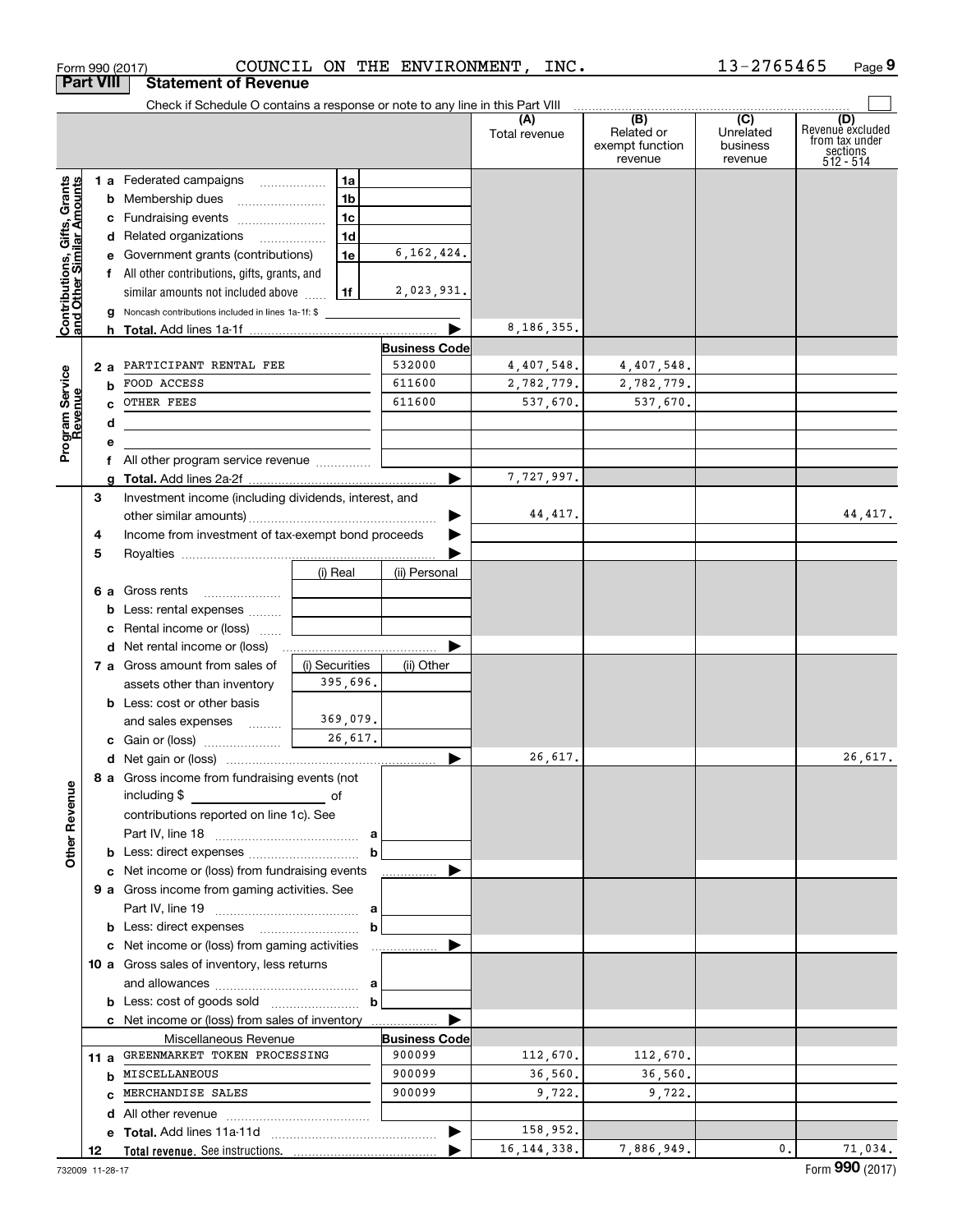Form 990 (2017) Page **Part IX Statement of Functional Expenses** COUNCIL ON THE ENVIRONMENT, INC.  $13-2765465$ 

*Section 501(c)(3) and 501(c)(4) organizations must complete all columns. All other organizations must complete column (A).*

| Check if Schedule O contains a response or note to any line in this Part IX |                                                                                                 |                        |                                    |                                           |                                |  |  |  |  |  |  |
|-----------------------------------------------------------------------------|-------------------------------------------------------------------------------------------------|------------------------|------------------------------------|-------------------------------------------|--------------------------------|--|--|--|--|--|--|
|                                                                             | Do not include amounts reported on lines 6b,<br>7b, 8b, 9b, and 10b of Part VIII.               | (A)<br>Total expenses  | (B)<br>Program service<br>expenses | (C)<br>Management and<br>general expenses | (D)<br>Fundraising<br>expenses |  |  |  |  |  |  |
| 1.                                                                          | Grants and other assistance to domestic organizations                                           |                        |                                    |                                           |                                |  |  |  |  |  |  |
|                                                                             | and domestic governments. See Part IV, line 21                                                  | 85,680.                | 85,680.                            |                                           |                                |  |  |  |  |  |  |
| $\mathbf{2}$                                                                | Grants and other assistance to domestic                                                         |                        |                                    |                                           |                                |  |  |  |  |  |  |
|                                                                             | individuals. See Part IV, line 22                                                               |                        |                                    |                                           |                                |  |  |  |  |  |  |
| 3                                                                           | Grants and other assistance to foreign                                                          |                        |                                    |                                           |                                |  |  |  |  |  |  |
|                                                                             | organizations, foreign governments, and foreign                                                 |                        |                                    |                                           |                                |  |  |  |  |  |  |
|                                                                             | individuals. See Part IV, lines 15 and 16                                                       |                        |                                    |                                           |                                |  |  |  |  |  |  |
| 4                                                                           | Benefits paid to or for members                                                                 |                        |                                    |                                           |                                |  |  |  |  |  |  |
| 5                                                                           | Compensation of current officers, directors,                                                    |                        |                                    |                                           |                                |  |  |  |  |  |  |
|                                                                             | trustees, and key employees                                                                     | 415,392.               |                                    | 219,233.                                  | 196, 159.                      |  |  |  |  |  |  |
| 6                                                                           | Compensation not included above, to disqualified                                                |                        |                                    |                                           |                                |  |  |  |  |  |  |
|                                                                             | persons (as defined under section 4958(f)(1)) and                                               |                        |                                    |                                           |                                |  |  |  |  |  |  |
|                                                                             | persons described in section 4958(c)(3)(B)                                                      |                        |                                    |                                           |                                |  |  |  |  |  |  |
| 7                                                                           |                                                                                                 | 7, 280, 845.           | 6,493,102.                         | 392,666.                                  | 395,077.                       |  |  |  |  |  |  |
| 8                                                                           | Pension plan accruals and contributions (include                                                |                        |                                    |                                           |                                |  |  |  |  |  |  |
|                                                                             | section 401(k) and 403(b) employer contributions)                                               | 171,631.               | 148,860.                           | 7,605.                                    | $\frac{15,166}{48,704}$        |  |  |  |  |  |  |
| 9                                                                           |                                                                                                 | 919,495.               | 835, 183.                          | 35,608.                                   |                                |  |  |  |  |  |  |
| 10                                                                          |                                                                                                 | 647,004.               | 562,033.                           | 37,040.                                   | 47,931.                        |  |  |  |  |  |  |
| 11                                                                          | Fees for services (non-employees):                                                              |                        |                                    |                                           |                                |  |  |  |  |  |  |
| a                                                                           |                                                                                                 |                        |                                    |                                           |                                |  |  |  |  |  |  |
| b                                                                           |                                                                                                 | 118,958.               | 114,659.                           | 4,299.                                    |                                |  |  |  |  |  |  |
| c                                                                           |                                                                                                 | 37,000.                |                                    | 37,000.                                   |                                |  |  |  |  |  |  |
| d                                                                           |                                                                                                 |                        |                                    |                                           |                                |  |  |  |  |  |  |
| е                                                                           | Professional fundraising services. See Part IV, line 17                                         |                        |                                    |                                           |                                |  |  |  |  |  |  |
| f                                                                           | Investment management fees                                                                      | 14,605.                |                                    | 14,605.                                   |                                |  |  |  |  |  |  |
| $\mathbf{q}$                                                                | Other. (If line 11g amount exceeds 10% of line 25,                                              |                        |                                    |                                           |                                |  |  |  |  |  |  |
|                                                                             | column (A) amount, list line 11g expenses on Sch O.)                                            | 1,149,607.             | 1, 113, 950.                       | 30,642.                                   | 5,015.                         |  |  |  |  |  |  |
| 12                                                                          |                                                                                                 | 91,590.                | 90, 573.                           | 1,017.                                    |                                |  |  |  |  |  |  |
| 13                                                                          |                                                                                                 | $\overline{529,417}$ . | 419,761.                           | 100,053.                                  | 9,603.                         |  |  |  |  |  |  |
| 14                                                                          |                                                                                                 | 119,901.               | 91,777.                            | $\overline{28,124}$ .                     |                                |  |  |  |  |  |  |
| 15                                                                          |                                                                                                 |                        |                                    |                                           |                                |  |  |  |  |  |  |
| 16                                                                          |                                                                                                 | 929,359.<br>91,463.    | 929,359.<br>90, 313.               | 1,052.                                    | 98.                            |  |  |  |  |  |  |
| 17                                                                          | Travel                                                                                          |                        |                                    |                                           |                                |  |  |  |  |  |  |
| 18                                                                          | Payments of travel or entertainment expenses                                                    |                        |                                    |                                           |                                |  |  |  |  |  |  |
|                                                                             | for any federal, state, or local public officials                                               | 86,627.                | 63,081.                            | 18,707.                                   | 4,839.                         |  |  |  |  |  |  |
| 19                                                                          | Conferences, conventions, and meetings                                                          |                        |                                    |                                           |                                |  |  |  |  |  |  |
| 20<br>21                                                                    | Interest                                                                                        |                        |                                    |                                           |                                |  |  |  |  |  |  |
| 22                                                                          | Depreciation, depletion, and amortization                                                       | 135,188.               | 124,916.                           | 10, 272.                                  |                                |  |  |  |  |  |  |
| 23                                                                          | Insurance                                                                                       | 261,896.               | 225, 120.                          | 36,776.                                   |                                |  |  |  |  |  |  |
| 24                                                                          | Other expenses. Itemize expenses not covered                                                    |                        |                                    |                                           |                                |  |  |  |  |  |  |
|                                                                             | above. (List miscellaneous expenses in line 24e. If line                                        |                        |                                    |                                           |                                |  |  |  |  |  |  |
|                                                                             | 24e amount exceeds 10% of line 25, column (A)<br>amount, list line 24e expenses on Schedule O.) |                        |                                    |                                           |                                |  |  |  |  |  |  |
| a                                                                           | COST OF FOOD/PLANTS                                                                             | 2,036,857.             | 2,036,857.                         |                                           |                                |  |  |  |  |  |  |
| b                                                                           | FIELD SUPPLIES                                                                                  | 401,015.               | 400,732.                           | 26.                                       | 257.                           |  |  |  |  |  |  |
| C.                                                                          | EQUIPMENT LEASE/RENTAL                                                                          | 164,758.               | 133,801.                           | 28, 198.                                  | 2,759.                         |  |  |  |  |  |  |
| d                                                                           | VEHICLE FUEL MAINTENANC                                                                         | 106,063.               | 102,855.                           | 3,208.                                    |                                |  |  |  |  |  |  |
|                                                                             | e All other expenses                                                                            | 62,516.                | 50,803.                            | 9,126.                                    | 2,587.                         |  |  |  |  |  |  |
| 25                                                                          | Total functional expenses. Add lines 1 through 24e                                              | 15,856,867.            | 14, 113, 415.                      | 1,015,257.                                | $\overline{728,195}$ .         |  |  |  |  |  |  |
| 26                                                                          | Joint costs. Complete this line only if the organization                                        |                        |                                    |                                           |                                |  |  |  |  |  |  |
|                                                                             | reported in column (B) joint costs from a combined                                              |                        |                                    |                                           |                                |  |  |  |  |  |  |
|                                                                             | educational campaign and fundraising solicitation.                                              |                        |                                    |                                           |                                |  |  |  |  |  |  |
|                                                                             | Check here $\blacktriangleright$<br>if following SOP 98-2 (ASC 958-720)                         |                        |                                    |                                           |                                |  |  |  |  |  |  |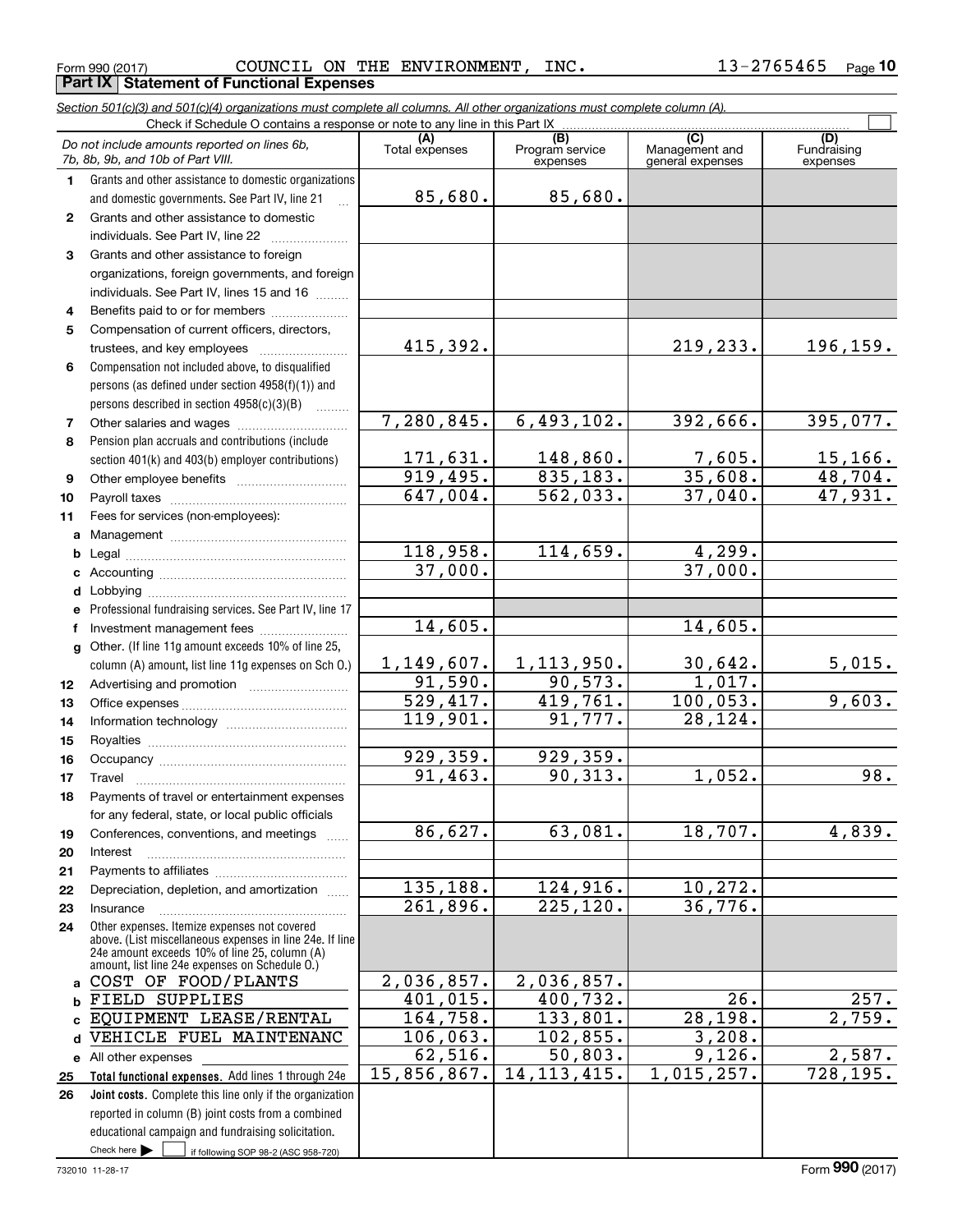| Form 990 (2017) | COUNCIL | ON<br>THE | <b>ENVIRONMENT</b> | INC. | - - -<br>$\sim$<br>5465<br>U J | Page |
|-----------------|---------|-----------|--------------------|------|--------------------------------|------|
|-----------------|---------|-----------|--------------------|------|--------------------------------|------|

| (A)<br>(B)<br>Beginning of year<br>End of year<br>$\overline{958,155}$ .<br>497,571.<br>$\mathbf{1}$<br>1.<br>$\overline{1,374},683.$<br>640,040.<br>$\mathbf{2}$<br>2<br>4,607,796.<br>3,579,751.<br>$\mathbf{3}$<br>з<br>827,920.<br>822,876.<br>$\overline{\mathbf{4}}$<br>4<br>Loans and other receivables from current and former officers, directors,<br>5<br>trustees, key employees, and highest compensated employees. Complete<br>5<br>Part II of Schedule L<br>Loans and other receivables from other disqualified persons (as defined under<br>6<br>section 4958(f)(1)), persons described in section 4958(c)(3)(B), and contributing<br>employers and sponsoring organizations of section 501(c)(9) voluntary<br>employees' beneficiary organizations (see instr). Complete Part II of Sch L<br>6<br>Assets<br>18,467.<br>11,137.<br>$\overline{7}$<br>7<br>45,277.<br>$\overline{57,034}$ .<br>8<br>8<br>212,787.<br>$\overline{289,158}$ .<br>$\mathbf{9}$<br>9<br>Prepaid expenses and deferred charges<br><b>10a</b> Land, buildings, and equipment: cost or other<br><u>1,876,354.</u><br>basis. Complete Part VI of Schedule D  10a<br>817,027.<br>1, 145, 953.<br>1,059,327.<br>10b l<br>10 <sub>c</sub><br><b>b</b> Less: accumulated depreciation<br>. 1<br>1,700,656.<br>1,618,829.<br>11<br>11<br>12<br>12<br>13<br>13<br>14<br>14<br>103,497.<br>117,481.<br>15<br>15<br>9,507,819.<br>10, 180, 576.<br>16<br>16<br>1,637,861.<br>1,592,379.<br>17<br>17<br>18<br>18<br>954,862.<br>313,443.<br>19<br>19<br>Deferred revenue manual contracts and contracts are contracted and contract and contract are contracted and contract are contracted and contract are contracted and contract are contracted and contract are contracted and co<br>20<br>20<br>21<br>21<br>Escrow or custodial account liability. Complete Part IV of Schedule D<br>.<br>Loans and other payables to current and former officers, directors, trustees,<br>22<br>Liabilities<br>key employees, highest compensated employees, and disqualified persons.<br>22<br>1,443,728.<br>200,000.<br>23<br>Secured mortgages and notes payable to unrelated third parties<br>23<br>120,000.<br>80,000.<br>24<br>24<br>25<br>Other liabilities (including federal income tax, payables to related third<br>parties, and other liabilities not included on lines 17-24). Complete Part X of<br>25<br>Schedule D<br>2,912,723.<br>3,429,550.<br>26<br>26<br>Organizations that follow SFAS 117 (ASC 958), check here $\blacktriangleright \begin{array}{ c } \hline X & \text{and} \end{array}$<br>complete lines 27 through 29, and lines 33 and 34.<br>Net Assets or Fund Balances<br>4,396,849.<br>4,245,466.<br>27<br>27<br>$\overline{2,349,630}$ .<br>$\overline{2}$ , 354, 177.<br>28<br>28<br>29<br>29<br>Permanently restricted net assets<br>Organizations that do not follow SFAS 117 (ASC 958), check here ▶ □<br>and complete lines 30 through 34.<br>30<br>30<br>Paid-in or capital surplus, or land, building, or equipment fund<br>31<br>31<br>32<br>Retained earnings, endowment, accumulated income, or other funds<br>32<br>6, 595, 096.<br>6,751,026.<br>33<br>33<br>9,507,819.<br>10, 180, 576.<br>34<br>34 |  | Check if Schedule O contains a response or note to any line in this Part X |  |  |  |                   |
|------------------------------------------------------------------------------------------------------------------------------------------------------------------------------------------------------------------------------------------------------------------------------------------------------------------------------------------------------------------------------------------------------------------------------------------------------------------------------------------------------------------------------------------------------------------------------------------------------------------------------------------------------------------------------------------------------------------------------------------------------------------------------------------------------------------------------------------------------------------------------------------------------------------------------------------------------------------------------------------------------------------------------------------------------------------------------------------------------------------------------------------------------------------------------------------------------------------------------------------------------------------------------------------------------------------------------------------------------------------------------------------------------------------------------------------------------------------------------------------------------------------------------------------------------------------------------------------------------------------------------------------------------------------------------------------------------------------------------------------------------------------------------------------------------------------------------------------------------------------------------------------------------------------------------------------------------------------------------------------------------------------------------------------------------------------------------------------------------------------------------------------------------------------------------------------------------------------------------------------------------------------------------------------------------------------------------------------------------------------------------------------------------------------------------------------------------------------------------------------------------------------------------------------------------------------------------------------------------------------------------------------------------------------------------------------------------------------------------------------------------------------------------------------------------------------------------------------------------------------------------------------------------------------------------------------------------------------------------------------------------------------------------------------------------------------------------------------------------------------------------------------------------------------------------------------------------------------------|--|----------------------------------------------------------------------------|--|--|--|-------------------|
|                                                                                                                                                                                                                                                                                                                                                                                                                                                                                                                                                                                                                                                                                                                                                                                                                                                                                                                                                                                                                                                                                                                                                                                                                                                                                                                                                                                                                                                                                                                                                                                                                                                                                                                                                                                                                                                                                                                                                                                                                                                                                                                                                                                                                                                                                                                                                                                                                                                                                                                                                                                                                                                                                                                                                                                                                                                                                                                                                                                                                                                                                                                                                                                                                        |  |                                                                            |  |  |  |                   |
|                                                                                                                                                                                                                                                                                                                                                                                                                                                                                                                                                                                                                                                                                                                                                                                                                                                                                                                                                                                                                                                                                                                                                                                                                                                                                                                                                                                                                                                                                                                                                                                                                                                                                                                                                                                                                                                                                                                                                                                                                                                                                                                                                                                                                                                                                                                                                                                                                                                                                                                                                                                                                                                                                                                                                                                                                                                                                                                                                                                                                                                                                                                                                                                                                        |  |                                                                            |  |  |  |                   |
|                                                                                                                                                                                                                                                                                                                                                                                                                                                                                                                                                                                                                                                                                                                                                                                                                                                                                                                                                                                                                                                                                                                                                                                                                                                                                                                                                                                                                                                                                                                                                                                                                                                                                                                                                                                                                                                                                                                                                                                                                                                                                                                                                                                                                                                                                                                                                                                                                                                                                                                                                                                                                                                                                                                                                                                                                                                                                                                                                                                                                                                                                                                                                                                                                        |  |                                                                            |  |  |  |                   |
|                                                                                                                                                                                                                                                                                                                                                                                                                                                                                                                                                                                                                                                                                                                                                                                                                                                                                                                                                                                                                                                                                                                                                                                                                                                                                                                                                                                                                                                                                                                                                                                                                                                                                                                                                                                                                                                                                                                                                                                                                                                                                                                                                                                                                                                                                                                                                                                                                                                                                                                                                                                                                                                                                                                                                                                                                                                                                                                                                                                                                                                                                                                                                                                                                        |  |                                                                            |  |  |  |                   |
|                                                                                                                                                                                                                                                                                                                                                                                                                                                                                                                                                                                                                                                                                                                                                                                                                                                                                                                                                                                                                                                                                                                                                                                                                                                                                                                                                                                                                                                                                                                                                                                                                                                                                                                                                                                                                                                                                                                                                                                                                                                                                                                                                                                                                                                                                                                                                                                                                                                                                                                                                                                                                                                                                                                                                                                                                                                                                                                                                                                                                                                                                                                                                                                                                        |  |                                                                            |  |  |  |                   |
|                                                                                                                                                                                                                                                                                                                                                                                                                                                                                                                                                                                                                                                                                                                                                                                                                                                                                                                                                                                                                                                                                                                                                                                                                                                                                                                                                                                                                                                                                                                                                                                                                                                                                                                                                                                                                                                                                                                                                                                                                                                                                                                                                                                                                                                                                                                                                                                                                                                                                                                                                                                                                                                                                                                                                                                                                                                                                                                                                                                                                                                                                                                                                                                                                        |  |                                                                            |  |  |  |                   |
|                                                                                                                                                                                                                                                                                                                                                                                                                                                                                                                                                                                                                                                                                                                                                                                                                                                                                                                                                                                                                                                                                                                                                                                                                                                                                                                                                                                                                                                                                                                                                                                                                                                                                                                                                                                                                                                                                                                                                                                                                                                                                                                                                                                                                                                                                                                                                                                                                                                                                                                                                                                                                                                                                                                                                                                                                                                                                                                                                                                                                                                                                                                                                                                                                        |  |                                                                            |  |  |  |                   |
|                                                                                                                                                                                                                                                                                                                                                                                                                                                                                                                                                                                                                                                                                                                                                                                                                                                                                                                                                                                                                                                                                                                                                                                                                                                                                                                                                                                                                                                                                                                                                                                                                                                                                                                                                                                                                                                                                                                                                                                                                                                                                                                                                                                                                                                                                                                                                                                                                                                                                                                                                                                                                                                                                                                                                                                                                                                                                                                                                                                                                                                                                                                                                                                                                        |  |                                                                            |  |  |  |                   |
|                                                                                                                                                                                                                                                                                                                                                                                                                                                                                                                                                                                                                                                                                                                                                                                                                                                                                                                                                                                                                                                                                                                                                                                                                                                                                                                                                                                                                                                                                                                                                                                                                                                                                                                                                                                                                                                                                                                                                                                                                                                                                                                                                                                                                                                                                                                                                                                                                                                                                                                                                                                                                                                                                                                                                                                                                                                                                                                                                                                                                                                                                                                                                                                                                        |  |                                                                            |  |  |  |                   |
|                                                                                                                                                                                                                                                                                                                                                                                                                                                                                                                                                                                                                                                                                                                                                                                                                                                                                                                                                                                                                                                                                                                                                                                                                                                                                                                                                                                                                                                                                                                                                                                                                                                                                                                                                                                                                                                                                                                                                                                                                                                                                                                                                                                                                                                                                                                                                                                                                                                                                                                                                                                                                                                                                                                                                                                                                                                                                                                                                                                                                                                                                                                                                                                                                        |  |                                                                            |  |  |  |                   |
|                                                                                                                                                                                                                                                                                                                                                                                                                                                                                                                                                                                                                                                                                                                                                                                                                                                                                                                                                                                                                                                                                                                                                                                                                                                                                                                                                                                                                                                                                                                                                                                                                                                                                                                                                                                                                                                                                                                                                                                                                                                                                                                                                                                                                                                                                                                                                                                                                                                                                                                                                                                                                                                                                                                                                                                                                                                                                                                                                                                                                                                                                                                                                                                                                        |  |                                                                            |  |  |  |                   |
|                                                                                                                                                                                                                                                                                                                                                                                                                                                                                                                                                                                                                                                                                                                                                                                                                                                                                                                                                                                                                                                                                                                                                                                                                                                                                                                                                                                                                                                                                                                                                                                                                                                                                                                                                                                                                                                                                                                                                                                                                                                                                                                                                                                                                                                                                                                                                                                                                                                                                                                                                                                                                                                                                                                                                                                                                                                                                                                                                                                                                                                                                                                                                                                                                        |  |                                                                            |  |  |  |                   |
|                                                                                                                                                                                                                                                                                                                                                                                                                                                                                                                                                                                                                                                                                                                                                                                                                                                                                                                                                                                                                                                                                                                                                                                                                                                                                                                                                                                                                                                                                                                                                                                                                                                                                                                                                                                                                                                                                                                                                                                                                                                                                                                                                                                                                                                                                                                                                                                                                                                                                                                                                                                                                                                                                                                                                                                                                                                                                                                                                                                                                                                                                                                                                                                                                        |  |                                                                            |  |  |  |                   |
|                                                                                                                                                                                                                                                                                                                                                                                                                                                                                                                                                                                                                                                                                                                                                                                                                                                                                                                                                                                                                                                                                                                                                                                                                                                                                                                                                                                                                                                                                                                                                                                                                                                                                                                                                                                                                                                                                                                                                                                                                                                                                                                                                                                                                                                                                                                                                                                                                                                                                                                                                                                                                                                                                                                                                                                                                                                                                                                                                                                                                                                                                                                                                                                                                        |  |                                                                            |  |  |  |                   |
|                                                                                                                                                                                                                                                                                                                                                                                                                                                                                                                                                                                                                                                                                                                                                                                                                                                                                                                                                                                                                                                                                                                                                                                                                                                                                                                                                                                                                                                                                                                                                                                                                                                                                                                                                                                                                                                                                                                                                                                                                                                                                                                                                                                                                                                                                                                                                                                                                                                                                                                                                                                                                                                                                                                                                                                                                                                                                                                                                                                                                                                                                                                                                                                                                        |  |                                                                            |  |  |  |                   |
|                                                                                                                                                                                                                                                                                                                                                                                                                                                                                                                                                                                                                                                                                                                                                                                                                                                                                                                                                                                                                                                                                                                                                                                                                                                                                                                                                                                                                                                                                                                                                                                                                                                                                                                                                                                                                                                                                                                                                                                                                                                                                                                                                                                                                                                                                                                                                                                                                                                                                                                                                                                                                                                                                                                                                                                                                                                                                                                                                                                                                                                                                                                                                                                                                        |  |                                                                            |  |  |  |                   |
|                                                                                                                                                                                                                                                                                                                                                                                                                                                                                                                                                                                                                                                                                                                                                                                                                                                                                                                                                                                                                                                                                                                                                                                                                                                                                                                                                                                                                                                                                                                                                                                                                                                                                                                                                                                                                                                                                                                                                                                                                                                                                                                                                                                                                                                                                                                                                                                                                                                                                                                                                                                                                                                                                                                                                                                                                                                                                                                                                                                                                                                                                                                                                                                                                        |  |                                                                            |  |  |  |                   |
|                                                                                                                                                                                                                                                                                                                                                                                                                                                                                                                                                                                                                                                                                                                                                                                                                                                                                                                                                                                                                                                                                                                                                                                                                                                                                                                                                                                                                                                                                                                                                                                                                                                                                                                                                                                                                                                                                                                                                                                                                                                                                                                                                                                                                                                                                                                                                                                                                                                                                                                                                                                                                                                                                                                                                                                                                                                                                                                                                                                                                                                                                                                                                                                                                        |  |                                                                            |  |  |  |                   |
|                                                                                                                                                                                                                                                                                                                                                                                                                                                                                                                                                                                                                                                                                                                                                                                                                                                                                                                                                                                                                                                                                                                                                                                                                                                                                                                                                                                                                                                                                                                                                                                                                                                                                                                                                                                                                                                                                                                                                                                                                                                                                                                                                                                                                                                                                                                                                                                                                                                                                                                                                                                                                                                                                                                                                                                                                                                                                                                                                                                                                                                                                                                                                                                                                        |  |                                                                            |  |  |  |                   |
|                                                                                                                                                                                                                                                                                                                                                                                                                                                                                                                                                                                                                                                                                                                                                                                                                                                                                                                                                                                                                                                                                                                                                                                                                                                                                                                                                                                                                                                                                                                                                                                                                                                                                                                                                                                                                                                                                                                                                                                                                                                                                                                                                                                                                                                                                                                                                                                                                                                                                                                                                                                                                                                                                                                                                                                                                                                                                                                                                                                                                                                                                                                                                                                                                        |  |                                                                            |  |  |  |                   |
|                                                                                                                                                                                                                                                                                                                                                                                                                                                                                                                                                                                                                                                                                                                                                                                                                                                                                                                                                                                                                                                                                                                                                                                                                                                                                                                                                                                                                                                                                                                                                                                                                                                                                                                                                                                                                                                                                                                                                                                                                                                                                                                                                                                                                                                                                                                                                                                                                                                                                                                                                                                                                                                                                                                                                                                                                                                                                                                                                                                                                                                                                                                                                                                                                        |  |                                                                            |  |  |  |                   |
|                                                                                                                                                                                                                                                                                                                                                                                                                                                                                                                                                                                                                                                                                                                                                                                                                                                                                                                                                                                                                                                                                                                                                                                                                                                                                                                                                                                                                                                                                                                                                                                                                                                                                                                                                                                                                                                                                                                                                                                                                                                                                                                                                                                                                                                                                                                                                                                                                                                                                                                                                                                                                                                                                                                                                                                                                                                                                                                                                                                                                                                                                                                                                                                                                        |  |                                                                            |  |  |  |                   |
|                                                                                                                                                                                                                                                                                                                                                                                                                                                                                                                                                                                                                                                                                                                                                                                                                                                                                                                                                                                                                                                                                                                                                                                                                                                                                                                                                                                                                                                                                                                                                                                                                                                                                                                                                                                                                                                                                                                                                                                                                                                                                                                                                                                                                                                                                                                                                                                                                                                                                                                                                                                                                                                                                                                                                                                                                                                                                                                                                                                                                                                                                                                                                                                                                        |  |                                                                            |  |  |  |                   |
|                                                                                                                                                                                                                                                                                                                                                                                                                                                                                                                                                                                                                                                                                                                                                                                                                                                                                                                                                                                                                                                                                                                                                                                                                                                                                                                                                                                                                                                                                                                                                                                                                                                                                                                                                                                                                                                                                                                                                                                                                                                                                                                                                                                                                                                                                                                                                                                                                                                                                                                                                                                                                                                                                                                                                                                                                                                                                                                                                                                                                                                                                                                                                                                                                        |  |                                                                            |  |  |  |                   |
|                                                                                                                                                                                                                                                                                                                                                                                                                                                                                                                                                                                                                                                                                                                                                                                                                                                                                                                                                                                                                                                                                                                                                                                                                                                                                                                                                                                                                                                                                                                                                                                                                                                                                                                                                                                                                                                                                                                                                                                                                                                                                                                                                                                                                                                                                                                                                                                                                                                                                                                                                                                                                                                                                                                                                                                                                                                                                                                                                                                                                                                                                                                                                                                                                        |  |                                                                            |  |  |  |                   |
|                                                                                                                                                                                                                                                                                                                                                                                                                                                                                                                                                                                                                                                                                                                                                                                                                                                                                                                                                                                                                                                                                                                                                                                                                                                                                                                                                                                                                                                                                                                                                                                                                                                                                                                                                                                                                                                                                                                                                                                                                                                                                                                                                                                                                                                                                                                                                                                                                                                                                                                                                                                                                                                                                                                                                                                                                                                                                                                                                                                                                                                                                                                                                                                                                        |  |                                                                            |  |  |  |                   |
|                                                                                                                                                                                                                                                                                                                                                                                                                                                                                                                                                                                                                                                                                                                                                                                                                                                                                                                                                                                                                                                                                                                                                                                                                                                                                                                                                                                                                                                                                                                                                                                                                                                                                                                                                                                                                                                                                                                                                                                                                                                                                                                                                                                                                                                                                                                                                                                                                                                                                                                                                                                                                                                                                                                                                                                                                                                                                                                                                                                                                                                                                                                                                                                                                        |  |                                                                            |  |  |  |                   |
|                                                                                                                                                                                                                                                                                                                                                                                                                                                                                                                                                                                                                                                                                                                                                                                                                                                                                                                                                                                                                                                                                                                                                                                                                                                                                                                                                                                                                                                                                                                                                                                                                                                                                                                                                                                                                                                                                                                                                                                                                                                                                                                                                                                                                                                                                                                                                                                                                                                                                                                                                                                                                                                                                                                                                                                                                                                                                                                                                                                                                                                                                                                                                                                                                        |  |                                                                            |  |  |  |                   |
|                                                                                                                                                                                                                                                                                                                                                                                                                                                                                                                                                                                                                                                                                                                                                                                                                                                                                                                                                                                                                                                                                                                                                                                                                                                                                                                                                                                                                                                                                                                                                                                                                                                                                                                                                                                                                                                                                                                                                                                                                                                                                                                                                                                                                                                                                                                                                                                                                                                                                                                                                                                                                                                                                                                                                                                                                                                                                                                                                                                                                                                                                                                                                                                                                        |  |                                                                            |  |  |  |                   |
|                                                                                                                                                                                                                                                                                                                                                                                                                                                                                                                                                                                                                                                                                                                                                                                                                                                                                                                                                                                                                                                                                                                                                                                                                                                                                                                                                                                                                                                                                                                                                                                                                                                                                                                                                                                                                                                                                                                                                                                                                                                                                                                                                                                                                                                                                                                                                                                                                                                                                                                                                                                                                                                                                                                                                                                                                                                                                                                                                                                                                                                                                                                                                                                                                        |  |                                                                            |  |  |  |                   |
|                                                                                                                                                                                                                                                                                                                                                                                                                                                                                                                                                                                                                                                                                                                                                                                                                                                                                                                                                                                                                                                                                                                                                                                                                                                                                                                                                                                                                                                                                                                                                                                                                                                                                                                                                                                                                                                                                                                                                                                                                                                                                                                                                                                                                                                                                                                                                                                                                                                                                                                                                                                                                                                                                                                                                                                                                                                                                                                                                                                                                                                                                                                                                                                                                        |  |                                                                            |  |  |  |                   |
|                                                                                                                                                                                                                                                                                                                                                                                                                                                                                                                                                                                                                                                                                                                                                                                                                                                                                                                                                                                                                                                                                                                                                                                                                                                                                                                                                                                                                                                                                                                                                                                                                                                                                                                                                                                                                                                                                                                                                                                                                                                                                                                                                                                                                                                                                                                                                                                                                                                                                                                                                                                                                                                                                                                                                                                                                                                                                                                                                                                                                                                                                                                                                                                                                        |  |                                                                            |  |  |  |                   |
|                                                                                                                                                                                                                                                                                                                                                                                                                                                                                                                                                                                                                                                                                                                                                                                                                                                                                                                                                                                                                                                                                                                                                                                                                                                                                                                                                                                                                                                                                                                                                                                                                                                                                                                                                                                                                                                                                                                                                                                                                                                                                                                                                                                                                                                                                                                                                                                                                                                                                                                                                                                                                                                                                                                                                                                                                                                                                                                                                                                                                                                                                                                                                                                                                        |  |                                                                            |  |  |  |                   |
|                                                                                                                                                                                                                                                                                                                                                                                                                                                                                                                                                                                                                                                                                                                                                                                                                                                                                                                                                                                                                                                                                                                                                                                                                                                                                                                                                                                                                                                                                                                                                                                                                                                                                                                                                                                                                                                                                                                                                                                                                                                                                                                                                                                                                                                                                                                                                                                                                                                                                                                                                                                                                                                                                                                                                                                                                                                                                                                                                                                                                                                                                                                                                                                                                        |  |                                                                            |  |  |  |                   |
|                                                                                                                                                                                                                                                                                                                                                                                                                                                                                                                                                                                                                                                                                                                                                                                                                                                                                                                                                                                                                                                                                                                                                                                                                                                                                                                                                                                                                                                                                                                                                                                                                                                                                                                                                                                                                                                                                                                                                                                                                                                                                                                                                                                                                                                                                                                                                                                                                                                                                                                                                                                                                                                                                                                                                                                                                                                                                                                                                                                                                                                                                                                                                                                                                        |  |                                                                            |  |  |  |                   |
|                                                                                                                                                                                                                                                                                                                                                                                                                                                                                                                                                                                                                                                                                                                                                                                                                                                                                                                                                                                                                                                                                                                                                                                                                                                                                                                                                                                                                                                                                                                                                                                                                                                                                                                                                                                                                                                                                                                                                                                                                                                                                                                                                                                                                                                                                                                                                                                                                                                                                                                                                                                                                                                                                                                                                                                                                                                                                                                                                                                                                                                                                                                                                                                                                        |  |                                                                            |  |  |  |                   |
|                                                                                                                                                                                                                                                                                                                                                                                                                                                                                                                                                                                                                                                                                                                                                                                                                                                                                                                                                                                                                                                                                                                                                                                                                                                                                                                                                                                                                                                                                                                                                                                                                                                                                                                                                                                                                                                                                                                                                                                                                                                                                                                                                                                                                                                                                                                                                                                                                                                                                                                                                                                                                                                                                                                                                                                                                                                                                                                                                                                                                                                                                                                                                                                                                        |  |                                                                            |  |  |  |                   |
|                                                                                                                                                                                                                                                                                                                                                                                                                                                                                                                                                                                                                                                                                                                                                                                                                                                                                                                                                                                                                                                                                                                                                                                                                                                                                                                                                                                                                                                                                                                                                                                                                                                                                                                                                                                                                                                                                                                                                                                                                                                                                                                                                                                                                                                                                                                                                                                                                                                                                                                                                                                                                                                                                                                                                                                                                                                                                                                                                                                                                                                                                                                                                                                                                        |  |                                                                            |  |  |  |                   |
|                                                                                                                                                                                                                                                                                                                                                                                                                                                                                                                                                                                                                                                                                                                                                                                                                                                                                                                                                                                                                                                                                                                                                                                                                                                                                                                                                                                                                                                                                                                                                                                                                                                                                                                                                                                                                                                                                                                                                                                                                                                                                                                                                                                                                                                                                                                                                                                                                                                                                                                                                                                                                                                                                                                                                                                                                                                                                                                                                                                                                                                                                                                                                                                                                        |  |                                                                            |  |  |  |                   |
|                                                                                                                                                                                                                                                                                                                                                                                                                                                                                                                                                                                                                                                                                                                                                                                                                                                                                                                                                                                                                                                                                                                                                                                                                                                                                                                                                                                                                                                                                                                                                                                                                                                                                                                                                                                                                                                                                                                                                                                                                                                                                                                                                                                                                                                                                                                                                                                                                                                                                                                                                                                                                                                                                                                                                                                                                                                                                                                                                                                                                                                                                                                                                                                                                        |  |                                                                            |  |  |  |                   |
|                                                                                                                                                                                                                                                                                                                                                                                                                                                                                                                                                                                                                                                                                                                                                                                                                                                                                                                                                                                                                                                                                                                                                                                                                                                                                                                                                                                                                                                                                                                                                                                                                                                                                                                                                                                                                                                                                                                                                                                                                                                                                                                                                                                                                                                                                                                                                                                                                                                                                                                                                                                                                                                                                                                                                                                                                                                                                                                                                                                                                                                                                                                                                                                                                        |  |                                                                            |  |  |  |                   |
|                                                                                                                                                                                                                                                                                                                                                                                                                                                                                                                                                                                                                                                                                                                                                                                                                                                                                                                                                                                                                                                                                                                                                                                                                                                                                                                                                                                                                                                                                                                                                                                                                                                                                                                                                                                                                                                                                                                                                                                                                                                                                                                                                                                                                                                                                                                                                                                                                                                                                                                                                                                                                                                                                                                                                                                                                                                                                                                                                                                                                                                                                                                                                                                                                        |  |                                                                            |  |  |  |                   |
|                                                                                                                                                                                                                                                                                                                                                                                                                                                                                                                                                                                                                                                                                                                                                                                                                                                                                                                                                                                                                                                                                                                                                                                                                                                                                                                                                                                                                                                                                                                                                                                                                                                                                                                                                                                                                                                                                                                                                                                                                                                                                                                                                                                                                                                                                                                                                                                                                                                                                                                                                                                                                                                                                                                                                                                                                                                                                                                                                                                                                                                                                                                                                                                                                        |  |                                                                            |  |  |  |                   |
|                                                                                                                                                                                                                                                                                                                                                                                                                                                                                                                                                                                                                                                                                                                                                                                                                                                                                                                                                                                                                                                                                                                                                                                                                                                                                                                                                                                                                                                                                                                                                                                                                                                                                                                                                                                                                                                                                                                                                                                                                                                                                                                                                                                                                                                                                                                                                                                                                                                                                                                                                                                                                                                                                                                                                                                                                                                                                                                                                                                                                                                                                                                                                                                                                        |  |                                                                            |  |  |  |                   |
|                                                                                                                                                                                                                                                                                                                                                                                                                                                                                                                                                                                                                                                                                                                                                                                                                                                                                                                                                                                                                                                                                                                                                                                                                                                                                                                                                                                                                                                                                                                                                                                                                                                                                                                                                                                                                                                                                                                                                                                                                                                                                                                                                                                                                                                                                                                                                                                                                                                                                                                                                                                                                                                                                                                                                                                                                                                                                                                                                                                                                                                                                                                                                                                                                        |  |                                                                            |  |  |  |                   |
|                                                                                                                                                                                                                                                                                                                                                                                                                                                                                                                                                                                                                                                                                                                                                                                                                                                                                                                                                                                                                                                                                                                                                                                                                                                                                                                                                                                                                                                                                                                                                                                                                                                                                                                                                                                                                                                                                                                                                                                                                                                                                                                                                                                                                                                                                                                                                                                                                                                                                                                                                                                                                                                                                                                                                                                                                                                                                                                                                                                                                                                                                                                                                                                                                        |  |                                                                            |  |  |  |                   |
|                                                                                                                                                                                                                                                                                                                                                                                                                                                                                                                                                                                                                                                                                                                                                                                                                                                                                                                                                                                                                                                                                                                                                                                                                                                                                                                                                                                                                                                                                                                                                                                                                                                                                                                                                                                                                                                                                                                                                                                                                                                                                                                                                                                                                                                                                                                                                                                                                                                                                                                                                                                                                                                                                                                                                                                                                                                                                                                                                                                                                                                                                                                                                                                                                        |  |                                                                            |  |  |  |                   |
|                                                                                                                                                                                                                                                                                                                                                                                                                                                                                                                                                                                                                                                                                                                                                                                                                                                                                                                                                                                                                                                                                                                                                                                                                                                                                                                                                                                                                                                                                                                                                                                                                                                                                                                                                                                                                                                                                                                                                                                                                                                                                                                                                                                                                                                                                                                                                                                                                                                                                                                                                                                                                                                                                                                                                                                                                                                                                                                                                                                                                                                                                                                                                                                                                        |  |                                                                            |  |  |  |                   |
|                                                                                                                                                                                                                                                                                                                                                                                                                                                                                                                                                                                                                                                                                                                                                                                                                                                                                                                                                                                                                                                                                                                                                                                                                                                                                                                                                                                                                                                                                                                                                                                                                                                                                                                                                                                                                                                                                                                                                                                                                                                                                                                                                                                                                                                                                                                                                                                                                                                                                                                                                                                                                                                                                                                                                                                                                                                                                                                                                                                                                                                                                                                                                                                                                        |  |                                                                            |  |  |  |                   |
|                                                                                                                                                                                                                                                                                                                                                                                                                                                                                                                                                                                                                                                                                                                                                                                                                                                                                                                                                                                                                                                                                                                                                                                                                                                                                                                                                                                                                                                                                                                                                                                                                                                                                                                                                                                                                                                                                                                                                                                                                                                                                                                                                                                                                                                                                                                                                                                                                                                                                                                                                                                                                                                                                                                                                                                                                                                                                                                                                                                                                                                                                                                                                                                                                        |  |                                                                            |  |  |  | Form $990$ (2017) |

**Part X Balance Sheet**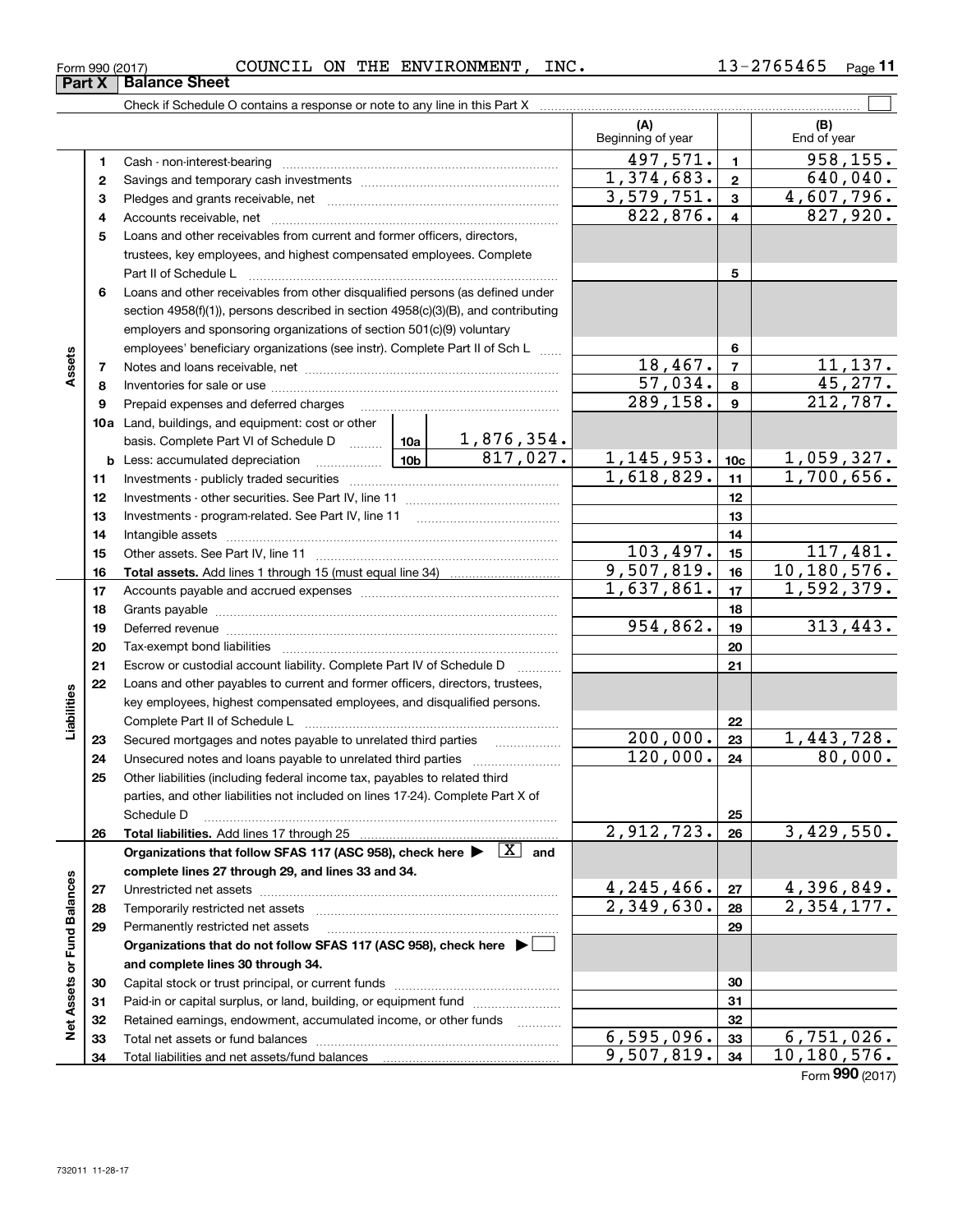|    | COUNCIL ON THE ENVIRONMENT,<br>INC.<br>Form 990 (2017)                                                                               |                | 13-2765465     | <u>Page</u> 12   |
|----|--------------------------------------------------------------------------------------------------------------------------------------|----------------|----------------|------------------|
|    | Part XI<br><b>Reconciliation of Net Assets</b>                                                                                       |                |                |                  |
|    | Check if Schedule O contains a response or note to any line in this Part XI                                                          |                |                | $\sqrt{X}$       |
|    |                                                                                                                                      |                |                |                  |
| 1  | Total revenue (must equal Part VIII, column (A), line 12)                                                                            | 1.             | 16, 144, 338.  |                  |
| 2  | Total expenses (must equal Part IX, column (A), line 25)                                                                             | $\mathbf{2}$   | 15,856,867.    |                  |
| З  | Revenue less expenses. Subtract line 2 from line 1                                                                                   | 3              |                | 287,471.         |
| 4  |                                                                                                                                      | $\overline{4}$ |                | 6,595,096.       |
| 5  | Net unrealized gains (losses) on investments                                                                                         | 5              |                | $-94,516.$       |
| 6  | Donated services and use of facilities                                                                                               | 6              |                |                  |
| 7  | Investment expenses                                                                                                                  | $\overline{7}$ |                |                  |
| 8  | Prior period adjustments                                                                                                             | 8              |                |                  |
| 9  | Other changes in net assets or fund balances (explain in Schedule O)                                                                 | 9              |                | $-37,025.$       |
| 10 | Net assets or fund balances at end of year. Combine lines 3 through 9 (must equal Part X, line 33,                                   |                |                |                  |
|    | column (B))                                                                                                                          | 10             |                | 6,751,026.       |
|    | Part XII Financial Statements and Reporting                                                                                          |                |                |                  |
|    |                                                                                                                                      |                |                | X                |
|    |                                                                                                                                      |                |                | <b>No</b><br>Yes |
| 1  | $\boxed{\mathbf{X}}$ Accrual<br>Accounting method used to prepare the Form 990: <u>June</u> Cash<br>Other                            |                |                |                  |
|    | If the organization changed its method of accounting from a prior year or checked "Other," explain in Schedule O.                    |                |                |                  |
|    | 2a Were the organization's financial statements compiled or reviewed by an independent accountant?                                   |                | 2a             | x                |
|    | If "Yes," check a box below to indicate whether the financial statements for the year were compiled or reviewed on a                 |                |                |                  |
|    | separate basis, consolidated basis, or both:                                                                                         |                |                |                  |
|    | Separate basis<br><b>Consolidated basis</b><br>Both consolidated and separate basis                                                  |                |                |                  |
|    | b Were the organization's financial statements audited by an independent accountant?                                                 |                | 2 <sub>b</sub> | x                |
|    | If "Yes," check a box below to indicate whether the financial statements for the year were audited on a separate basis,              |                |                |                  |
|    | consolidated basis, or both:                                                                                                         |                |                |                  |
|    | $\boxed{\textbf{X}}$ Consolidated basis<br>Separate basis<br>Both consolidated and separate basis                                    |                |                |                  |
|    | c If "Yes" to line 2a or 2b, does the organization have a committee that assumes responsibility for oversight of the audit,          |                |                |                  |
|    | review, or compilation of its financial statements and selection of an independent accountant?                                       |                | 2c             | х                |
|    | If the organization changed either its oversight process or selection process during the tax year, explain in Schedule O.            |                |                |                  |
|    | 3a As a result of a federal award, was the organization required to undergo an audit or audits as set forth in the Single Audit      |                |                |                  |
|    | Act and OMB Circular A-133?                                                                                                          |                | За             | x                |
|    | <b>b</b> If "Yes," did the organization undergo the required audit or audits? If the organization did not undergo the required audit |                |                |                  |
|    |                                                                                                                                      |                | Зb             |                  |
|    |                                                                                                                                      |                |                | $000 \text{ m}$  |

Form (2017) **990**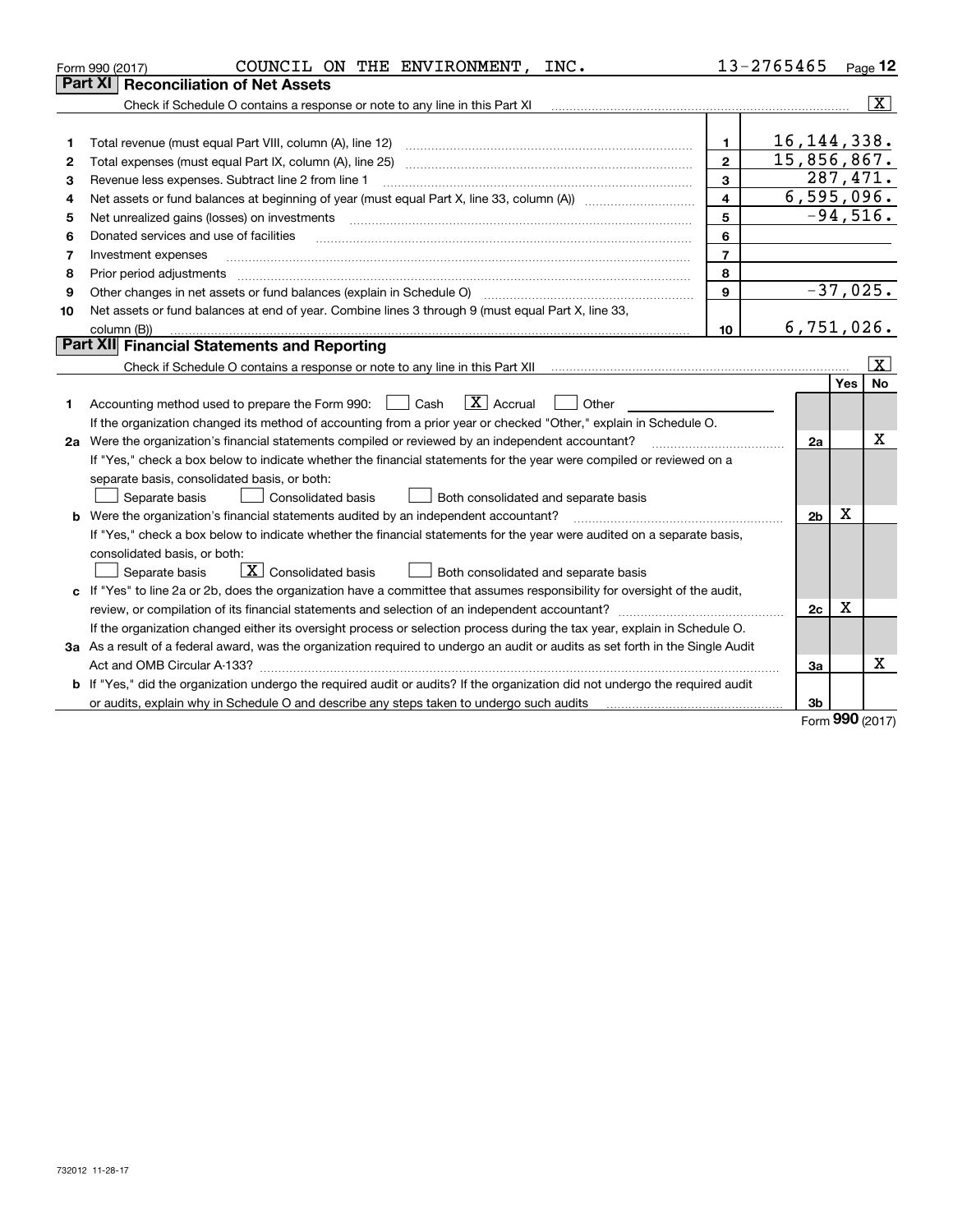| <b>SCHEDULE A</b> |  |
|-------------------|--|
|-------------------|--|

Department of the Treasury

**(Form 990 or 990-EZ)**

# **Public Charity Status and Public Support**

**Complete if the organization is a section 501(c)(3) organization or a section 4947(a)(1) nonexempt charitable trust. | Attach to Form 990 or Form 990-EZ.** 

| $\blacktriangleright$ Attuon to Form over or Form over EE. |  |                                                                 |
|------------------------------------------------------------|--|-----------------------------------------------------------------|
|                                                            |  | www.jrs.gov/Form990 for instructions and the latest information |

OMB No. 1545-0047

**2017**

**Open to Public**

|       |        | Internal Revenue Service                      |                                                                        | $\blacktriangleright$ Go to www.irs.gov/Form990 for instructions and the latest information.                                                                                                                             |     |                                   |                            | Inspection                            |
|-------|--------|-----------------------------------------------|------------------------------------------------------------------------|--------------------------------------------------------------------------------------------------------------------------------------------------------------------------------------------------------------------------|-----|-----------------------------------|----------------------------|---------------------------------------|
|       |        | Name of the organization                      |                                                                        |                                                                                                                                                                                                                          |     |                                   |                            | <b>Employer identification number</b> |
|       |        |                                               |                                                                        | COUNCIL ON THE ENVIRONMENT, INC.                                                                                                                                                                                         |     |                                   |                            | 13-2765465                            |
|       | Part I |                                               |                                                                        | Reason for Public Charity Status (All organizations must complete this part.) See instructions.                                                                                                                          |     |                                   |                            |                                       |
|       |        |                                               |                                                                        | The organization is not a private foundation because it is: (For lines 1 through 12, check only one box.)                                                                                                                |     |                                   |                            |                                       |
| 1.    |        |                                               |                                                                        | A church, convention of churches, or association of churches described in section 170(b)(1)(A)(i).                                                                                                                       |     |                                   |                            |                                       |
| 2     |        |                                               |                                                                        | A school described in section 170(b)(1)(A)(ii). (Attach Schedule E (Form 990 or 990-EZ).)                                                                                                                                |     |                                   |                            |                                       |
| 3     |        |                                               |                                                                        | A hospital or a cooperative hospital service organization described in section 170(b)(1)(A)(iii).                                                                                                                        |     |                                   |                            |                                       |
| 4     |        |                                               |                                                                        | A medical research organization operated in conjunction with a hospital described in section 170(b)(1)(A)(iii). Enter the hospital's name,                                                                               |     |                                   |                            |                                       |
|       |        | city, and state:                              |                                                                        |                                                                                                                                                                                                                          |     |                                   |                            |                                       |
| 5     |        |                                               |                                                                        | An organization operated for the benefit of a college or university owned or operated by a governmental unit described in                                                                                                |     |                                   |                            |                                       |
|       |        |                                               | section 170(b)(1)(A)(iv). (Complete Part II.)                          |                                                                                                                                                                                                                          |     |                                   |                            |                                       |
| 6     |        |                                               |                                                                        | A federal, state, or local government or governmental unit described in section 170(b)(1)(A)(v).                                                                                                                         |     |                                   |                            |                                       |
|       | 7   X  |                                               |                                                                        | An organization that normally receives a substantial part of its support from a governmental unit or from the general public described in                                                                                |     |                                   |                            |                                       |
|       |        |                                               | section 170(b)(1)(A)(vi). (Complete Part II.)                          |                                                                                                                                                                                                                          |     |                                   |                            |                                       |
| 8     |        |                                               |                                                                        | A community trust described in section 170(b)(1)(A)(vi). (Complete Part II.)                                                                                                                                             |     |                                   |                            |                                       |
| 9     |        |                                               |                                                                        | An agricultural research organization described in section 170(b)(1)(A)(ix) operated in conjunction with a land-grant college                                                                                            |     |                                   |                            |                                       |
|       |        |                                               |                                                                        | or university or a non-land-grant college of agriculture (see instructions). Enter the name, city, and state of the college or                                                                                           |     |                                   |                            |                                       |
|       |        | university:                                   |                                                                        |                                                                                                                                                                                                                          |     |                                   |                            |                                       |
| 10    |        |                                               |                                                                        | An organization that normally receives: (1) more than 33 1/3% of its support from contributions, membership fees, and gross receipts from                                                                                |     |                                   |                            |                                       |
|       |        |                                               |                                                                        | activities related to its exempt functions - subject to certain exceptions, and (2) no more than 33 1/3% of its support from gross investment                                                                            |     |                                   |                            |                                       |
|       |        |                                               |                                                                        | income and unrelated business taxable income (less section 511 tax) from businesses acquired by the organization after June 30, 1975.                                                                                    |     |                                   |                            |                                       |
|       |        |                                               | See section 509(a)(2). (Complete Part III.)                            |                                                                                                                                                                                                                          |     |                                   |                            |                                       |
| 11    |        |                                               |                                                                        | An organization organized and operated exclusively to test for public safety. See section 509(a)(4).                                                                                                                     |     |                                   |                            |                                       |
| 12    |        |                                               |                                                                        | An organization organized and operated exclusively for the benefit of, to perform the functions of, or to carry out the purposes of one or                                                                               |     |                                   |                            |                                       |
|       |        |                                               |                                                                        | more publicly supported organizations described in section 509(a)(1) or section 509(a)(2). See section 509(a)(3). Check the box in                                                                                       |     |                                   |                            |                                       |
|       |        |                                               |                                                                        | lines 12a through 12d that describes the type of supporting organization and complete lines 12e, 12f, and 12g.                                                                                                           |     |                                   |                            |                                       |
| а     |        |                                               |                                                                        | Type I. A supporting organization operated, supervised, or controlled by its supported organization(s), typically by giving                                                                                              |     |                                   |                            |                                       |
|       |        |                                               |                                                                        | the supported organization(s) the power to regularly appoint or elect a majority of the directors or trustees of the supporting                                                                                          |     |                                   |                            |                                       |
|       |        |                                               | organization. You must complete Part IV, Sections A and B.             |                                                                                                                                                                                                                          |     |                                   |                            |                                       |
| b     |        |                                               |                                                                        | Type II. A supporting organization supervised or controlled in connection with its supported organization(s), by having                                                                                                  |     |                                   |                            |                                       |
|       |        |                                               |                                                                        | control or management of the supporting organization vested in the same persons that control or manage the supported                                                                                                     |     |                                   |                            |                                       |
|       |        |                                               | organization(s). You must complete Part IV, Sections A and C.          |                                                                                                                                                                                                                          |     |                                   |                            |                                       |
| с     |        |                                               |                                                                        | Type III functionally integrated. A supporting organization operated in connection with, and functionally integrated with,                                                                                               |     |                                   |                            |                                       |
|       |        |                                               |                                                                        | its supported organization(s) (see instructions). You must complete Part IV, Sections A, D, and E.                                                                                                                       |     |                                   |                            |                                       |
| d     |        |                                               |                                                                        | Type III non-functionally integrated. A supporting organization operated in connection with its supported organization(s)                                                                                                |     |                                   |                            |                                       |
|       |        |                                               |                                                                        | that is not functionally integrated. The organization generally must satisfy a distribution requirement and an attentiveness<br>requirement (see instructions). You must complete Part IV, Sections A and D, and Part V. |     |                                   |                            |                                       |
|       |        |                                               |                                                                        | Check this box if the organization received a written determination from the IRS that it is a Type I, Type II, Type III                                                                                                  |     |                                   |                            |                                       |
| е     |        |                                               |                                                                        | functionally integrated, or Type III non-functionally integrated supporting organization.                                                                                                                                |     |                                   |                            |                                       |
|       |        | f Enter the number of supported organizations |                                                                        |                                                                                                                                                                                                                          |     |                                   |                            |                                       |
|       |        |                                               | Provide the following information about the supported organization(s). |                                                                                                                                                                                                                          |     |                                   |                            |                                       |
|       |        | (i) Name of supported                         | (ii) EIN                                                               | (iii) Type of organization                                                                                                                                                                                               |     | (iv) Is the organization listed   | (v) Amount of monetary     | (vi) Amount of other                  |
|       |        | organization                                  |                                                                        | (described on lines 1-10<br>above (see instructions))                                                                                                                                                                    | Yes | in your governing document?<br>No | support (see instructions) | support (see instructions)            |
|       |        |                                               |                                                                        |                                                                                                                                                                                                                          |     |                                   |                            |                                       |
|       |        |                                               |                                                                        |                                                                                                                                                                                                                          |     |                                   |                            |                                       |
|       |        |                                               |                                                                        |                                                                                                                                                                                                                          |     |                                   |                            |                                       |
|       |        |                                               |                                                                        |                                                                                                                                                                                                                          |     |                                   |                            |                                       |
|       |        |                                               |                                                                        |                                                                                                                                                                                                                          |     |                                   |                            |                                       |
|       |        |                                               |                                                                        |                                                                                                                                                                                                                          |     |                                   |                            |                                       |
|       |        |                                               |                                                                        |                                                                                                                                                                                                                          |     |                                   |                            |                                       |
|       |        |                                               |                                                                        |                                                                                                                                                                                                                          |     |                                   |                            |                                       |
|       |        |                                               |                                                                        |                                                                                                                                                                                                                          |     |                                   |                            |                                       |
|       |        |                                               |                                                                        |                                                                                                                                                                                                                          |     |                                   |                            |                                       |
| Total |        |                                               |                                                                        |                                                                                                                                                                                                                          |     |                                   |                            |                                       |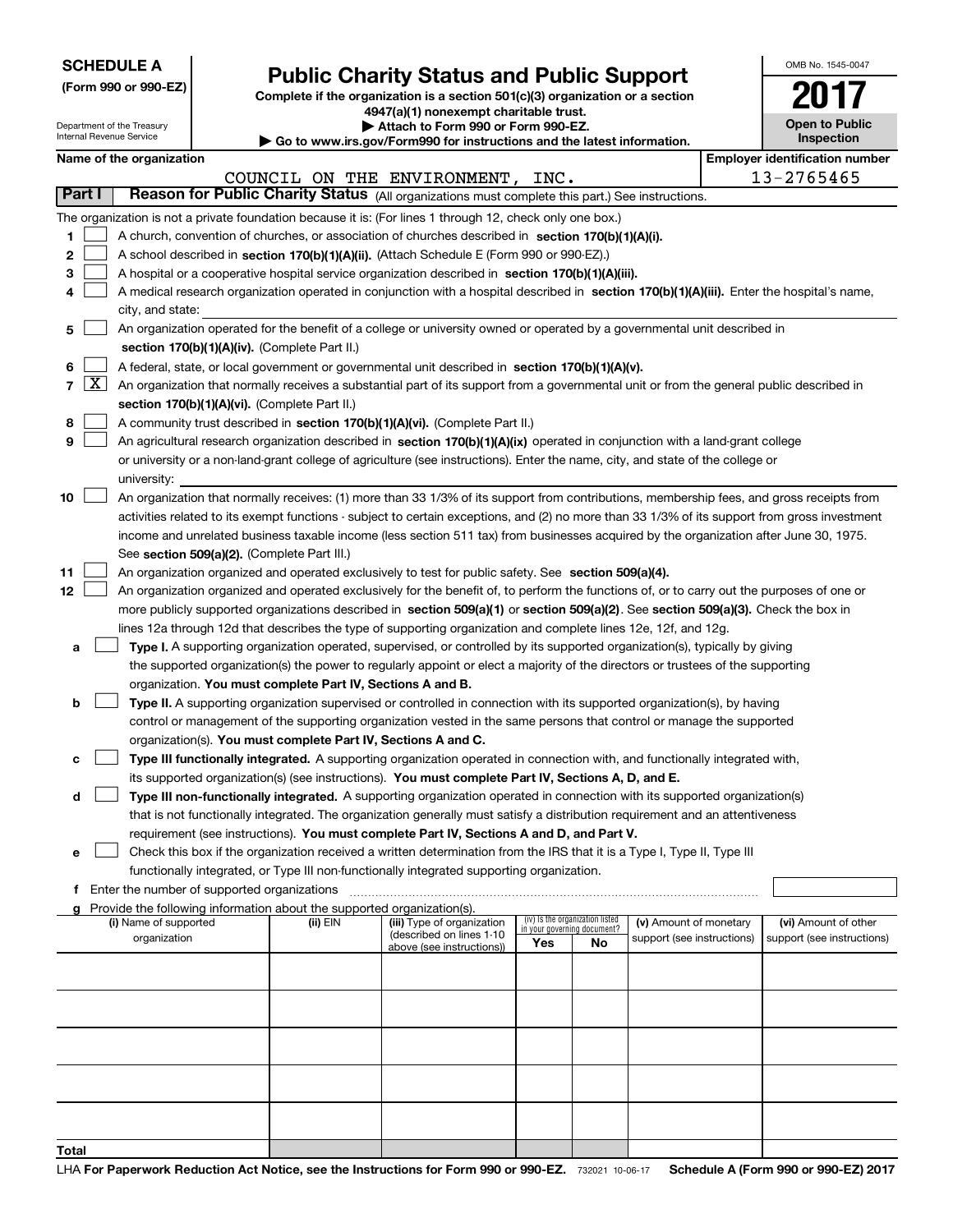### Schedule A (Form 990 or 990-EZ) 2017 Page COUNCIL ON THE ENVIRONMENT, INC. 13-2765465**Part II Comport Schedule for Organizations Described in Sections 170(b)(1)(A)(iv) and 170(b)(1)(A)(vi)**

**2**

(Complete only if you checked the box on line 5, 7, or 8 of Part I or if the organization failed to qualify under Part III. If the organization fails to qualify under the tests listed below, please complete Part III.)

| <b>Section A. Public Support</b>                                                                                                                                                                                                                                                      |                      |                        |                        |                                              |          |                                          |  |  |
|---------------------------------------------------------------------------------------------------------------------------------------------------------------------------------------------------------------------------------------------------------------------------------------|----------------------|------------------------|------------------------|----------------------------------------------|----------|------------------------------------------|--|--|
| Calendar year (or fiscal year beginning in)                                                                                                                                                                                                                                           | (a) 2013             | $(b)$ 2014             | $(c)$ 2015             | $(d)$ 2016                                   | (e) 2017 | (f) Total                                |  |  |
| 1 Gifts, grants, contributions, and                                                                                                                                                                                                                                                   |                      |                        |                        |                                              |          |                                          |  |  |
| membership fees received. (Do not                                                                                                                                                                                                                                                     |                      |                        |                        |                                              |          |                                          |  |  |
| include any "unusual grants.")                                                                                                                                                                                                                                                        | 5425383.             | 6172589.               | 6811752.               | 7802301.                                     |          | 8186355.34398380.                        |  |  |
| 2 Tax revenues levied for the organ-                                                                                                                                                                                                                                                  |                      |                        |                        |                                              |          |                                          |  |  |
| ization's benefit and either paid to                                                                                                                                                                                                                                                  |                      |                        |                        |                                              |          |                                          |  |  |
| or expended on its behalf                                                                                                                                                                                                                                                             |                      |                        |                        |                                              |          |                                          |  |  |
| 3 The value of services or facilities                                                                                                                                                                                                                                                 |                      |                        |                        |                                              |          |                                          |  |  |
| furnished by a governmental unit to                                                                                                                                                                                                                                                   |                      |                        |                        |                                              |          |                                          |  |  |
| the organization without charge                                                                                                                                                                                                                                                       | 635,916.             |                        | $635, 916.$ 611, 448.  | 611,448.                                     |          | $611, 448.$ 3106176.                     |  |  |
| 4 Total. Add lines 1 through 3                                                                                                                                                                                                                                                        | 6061299.             | 6808505.               | 7423200.               | 8413749.                                     |          | 8797803.37504556.                        |  |  |
| 5 The portion of total contributions                                                                                                                                                                                                                                                  |                      |                        |                        |                                              |          |                                          |  |  |
| by each person (other than a                                                                                                                                                                                                                                                          |                      |                        |                        |                                              |          |                                          |  |  |
| governmental unit or publicly                                                                                                                                                                                                                                                         |                      |                        |                        |                                              |          |                                          |  |  |
| supported organization) included                                                                                                                                                                                                                                                      |                      |                        |                        |                                              |          |                                          |  |  |
| on line 1 that exceeds 2% of the                                                                                                                                                                                                                                                      |                      |                        |                        |                                              |          |                                          |  |  |
| amount shown on line 11,                                                                                                                                                                                                                                                              |                      |                        |                        |                                              |          |                                          |  |  |
| column (f)                                                                                                                                                                                                                                                                            |                      |                        |                        |                                              |          | 751,987.                                 |  |  |
| 6 Public support. Subtract line 5 from line 4.                                                                                                                                                                                                                                        |                      |                        |                        |                                              |          | 36752569.                                |  |  |
| <b>Section B. Total Support</b>                                                                                                                                                                                                                                                       |                      |                        |                        |                                              |          |                                          |  |  |
|                                                                                                                                                                                                                                                                                       |                      |                        |                        |                                              |          |                                          |  |  |
| Calendar year (or fiscal year beginning in)                                                                                                                                                                                                                                           | (a) 2013<br>6061299. | $(b)$ 2014<br>6808505. | $(c)$ 2015<br>7423200. | $(d)$ 2016<br>8413749.                       | (e) 2017 | (f) Total<br>8797803.37504556.           |  |  |
| <b>7</b> Amounts from line 4                                                                                                                                                                                                                                                          |                      |                        |                        |                                              |          |                                          |  |  |
| 8 Gross income from interest,                                                                                                                                                                                                                                                         |                      |                        |                        |                                              |          |                                          |  |  |
| dividends, payments received on                                                                                                                                                                                                                                                       |                      |                        |                        |                                              |          |                                          |  |  |
| securities loans, rents, royalties,                                                                                                                                                                                                                                                   |                      |                        |                        |                                              |          |                                          |  |  |
| and income from similar sources                                                                                                                                                                                                                                                       | 72,775.              | 49,675.                | 36,018.                | 36,357.                                      | 44,417.  | 239,242.                                 |  |  |
| 9 Net income from unrelated business                                                                                                                                                                                                                                                  |                      |                        |                        |                                              |          |                                          |  |  |
| activities, whether or not the                                                                                                                                                                                                                                                        |                      |                        |                        |                                              |          |                                          |  |  |
| business is regularly carried on                                                                                                                                                                                                                                                      |                      |                        |                        |                                              |          |                                          |  |  |
| 10 Other income. Do not include gain                                                                                                                                                                                                                                                  |                      |                        |                        |                                              |          |                                          |  |  |
| or loss from the sale of capital                                                                                                                                                                                                                                                      |                      |                        |                        |                                              |          |                                          |  |  |
| assets (Explain in Part VI.)                                                                                                                                                                                                                                                          |                      |                        |                        | 191,089. 122,986. 137,354. 146,381. 158,952. |          | 756,762.                                 |  |  |
| 11 Total support. Add lines 7 through 10                                                                                                                                                                                                                                              |                      |                        |                        |                                              |          | 38500560.                                |  |  |
| 12 Gross receipts from related activities, etc. (see instructions)                                                                                                                                                                                                                    |                      |                        |                        |                                              | 12       | 32, 188, 758.                            |  |  |
| 13 First five years. If the Form 990 is for the organization's first, second, third, fourth, or fifth tax year as a section 501(c)(3)                                                                                                                                                 |                      |                        |                        |                                              |          |                                          |  |  |
| organization, check this box and stop here                                                                                                                                                                                                                                            |                      |                        |                        |                                              |          |                                          |  |  |
| Section C. Computation of Public Support Percentage                                                                                                                                                                                                                                   |                      |                        |                        |                                              |          |                                          |  |  |
| 14 Public support percentage for 2017 (line 6, column (f) divided by line 11, column (f) <i>mummention</i>                                                                                                                                                                            |                      |                        |                        |                                              | 14       | 95.46<br>%                               |  |  |
|                                                                                                                                                                                                                                                                                       |                      |                        |                        |                                              | 15       | 94.23<br>%                               |  |  |
| 16a 33 1/3% support test - 2017. If the organization did not check the box on line 13, and line 14 is 33 1/3% or more, check this box and                                                                                                                                             |                      |                        |                        |                                              |          |                                          |  |  |
| stop here. The organization qualifies as a publicly supported organization                                                                                                                                                                                                            |                      |                        |                        |                                              |          | $\blacktriangleright$ $\boxed{\text{X}}$ |  |  |
| b 33 1/3% support test - 2016. If the organization did not check a box on line 13 or 16a, and line 15 is 33 1/3% or more, check this box                                                                                                                                              |                      |                        |                        |                                              |          |                                          |  |  |
| and stop here. The organization qualifies as a publicly supported organization                                                                                                                                                                                                        |                      |                        |                        |                                              |          |                                          |  |  |
|                                                                                                                                                                                                                                                                                       |                      |                        |                        |                                              |          |                                          |  |  |
| 17a 10% -facts-and-circumstances test - 2017. If the organization did not check a box on line 13, 16a, or 16b, and line 14 is 10% or more,<br>and if the organization meets the "facts-and-circumstances" test, check this box and stop here. Explain in Part VI how the organization |                      |                        |                        |                                              |          |                                          |  |  |
| meets the "facts-and-circumstances" test. The organization qualifies as a publicly supported organization                                                                                                                                                                             |                      |                        |                        |                                              |          |                                          |  |  |
| <b>b 10% -facts-and-circumstances test - 2016.</b> If the organization did not check a box on line 13, 16a, 16b, or 17a, and line 15 is 10% or                                                                                                                                        |                      |                        |                        |                                              |          |                                          |  |  |
| more, and if the organization meets the "facts-and-circumstances" test, check this box and stop here. Explain in Part VI how the                                                                                                                                                      |                      |                        |                        |                                              |          |                                          |  |  |
| organization meets the "facts-and-circumstances" test. The organization qualifies as a publicly supported organization                                                                                                                                                                |                      |                        |                        |                                              |          |                                          |  |  |
|                                                                                                                                                                                                                                                                                       |                      |                        |                        |                                              |          |                                          |  |  |
| 18 Private foundation. If the organization did not check a box on line 13, 16a, 16b, 17a, or 17b, check this box and see instructions<br><b>Cohodulo A (Form 000 or 000 E7) 2017</b>                                                                                                  |                      |                        |                        |                                              |          |                                          |  |  |

**Schedule A (Form 990 or 990-EZ) 2017**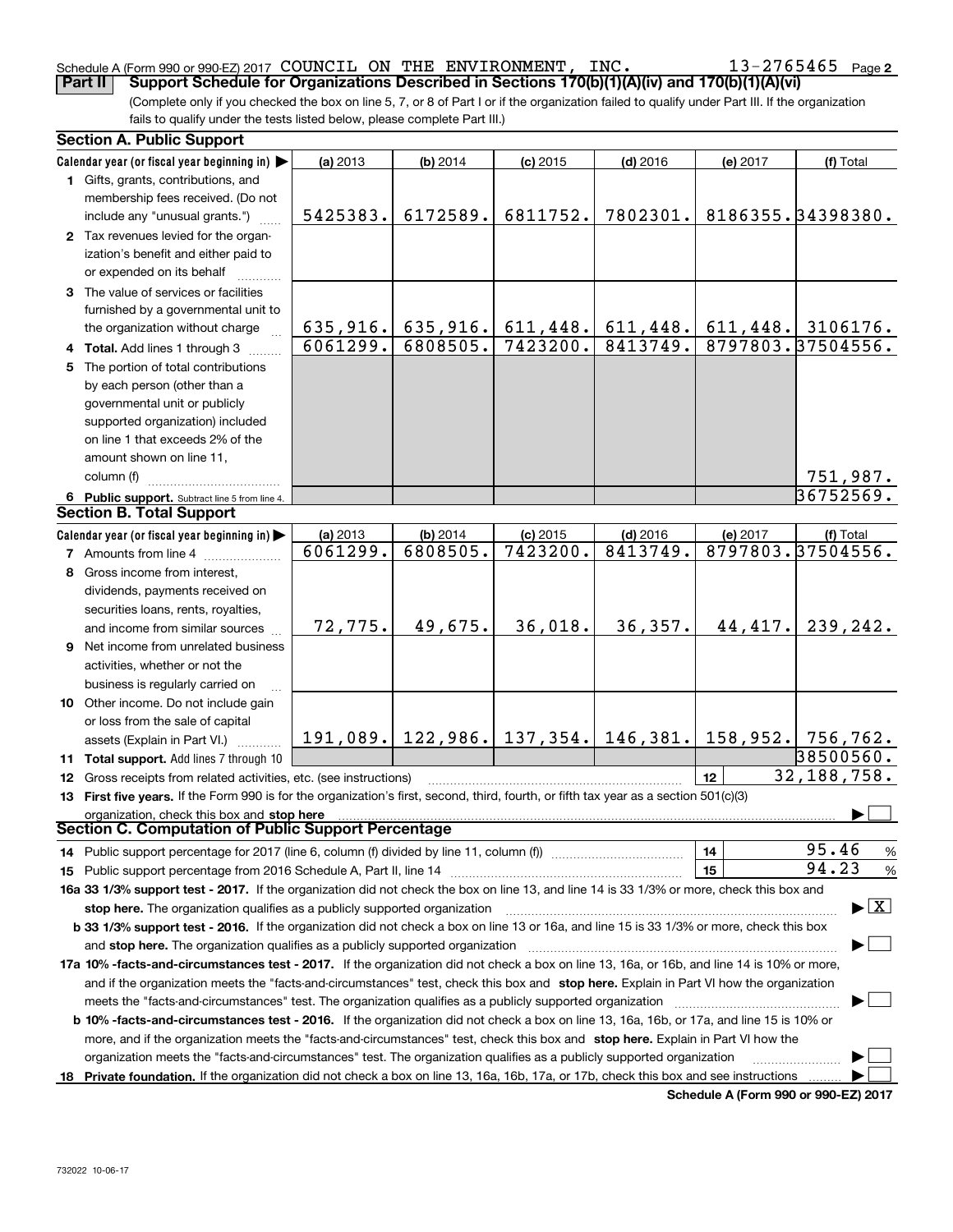## Schedule A (Form 990 or 990-EZ) 2017 Page COUNCIL ON THE ENVIRONMENT, INC. 13-2765465**Part III** | Support Schedule for Organizations Described in Section 509(a)(2)

(Complete only if you checked the box on line 10 of Part I or if the organization failed to qualify under Part II. If the organization fails to qualify under the tests listed below, please complete Part II.)

|    | <b>Section A. Public Support</b>                                                                                                                                                                                               |                 |          |            |            |    |          |                                      |        |
|----|--------------------------------------------------------------------------------------------------------------------------------------------------------------------------------------------------------------------------------|-----------------|----------|------------|------------|----|----------|--------------------------------------|--------|
|    | Calendar year (or fiscal year beginning in) $\blacktriangleright$                                                                                                                                                              | <b>(a)</b> 2013 | (b) 2014 | $(c)$ 2015 | $(d)$ 2016 |    | (e) 2017 | (f) Total                            |        |
|    | 1 Gifts, grants, contributions, and                                                                                                                                                                                            |                 |          |            |            |    |          |                                      |        |
|    | membership fees received. (Do not                                                                                                                                                                                              |                 |          |            |            |    |          |                                      |        |
|    | include any "unusual grants.")                                                                                                                                                                                                 |                 |          |            |            |    |          |                                      |        |
|    | <b>2</b> Gross receipts from admissions,<br>merchandise sold or services per-<br>formed, or facilities furnished in<br>any activity that is related to the<br>organization's tax-exempt purpose                                |                 |          |            |            |    |          |                                      |        |
|    | 3 Gross receipts from activities that<br>are not an unrelated trade or bus-                                                                                                                                                    |                 |          |            |            |    |          |                                      |        |
|    | iness under section 513                                                                                                                                                                                                        |                 |          |            |            |    |          |                                      |        |
|    | 4 Tax revenues levied for the organ-<br>ization's benefit and either paid to                                                                                                                                                   |                 |          |            |            |    |          |                                      |        |
|    | or expended on its behalf<br>.                                                                                                                                                                                                 |                 |          |            |            |    |          |                                      |        |
|    | 5 The value of services or facilities<br>furnished by a governmental unit to<br>the organization without charge                                                                                                                |                 |          |            |            |    |          |                                      |        |
|    | <b>6 Total.</b> Add lines 1 through 5                                                                                                                                                                                          |                 |          |            |            |    |          |                                      |        |
|    | 7a Amounts included on lines 1, 2, and                                                                                                                                                                                         |                 |          |            |            |    |          |                                      |        |
|    | 3 received from disqualified persons                                                                                                                                                                                           |                 |          |            |            |    |          |                                      |        |
|    | <b>b</b> Amounts included on lines 2 and 3 received<br>from other than disqualified persons that<br>exceed the greater of \$5,000 or 1% of the<br>amount on line 13 for the year                                               |                 |          |            |            |    |          |                                      |        |
|    | c Add lines 7a and 7b                                                                                                                                                                                                          |                 |          |            |            |    |          |                                      |        |
|    | 8 Public support. (Subtract line 7c from line 6.)                                                                                                                                                                              |                 |          |            |            |    |          |                                      |        |
|    | <b>Section B. Total Support</b>                                                                                                                                                                                                |                 |          |            |            |    |          |                                      |        |
|    | Calendar year (or fiscal year beginning in)                                                                                                                                                                                    | (a) 2013        | (b) 2014 | $(c)$ 2015 | $(d)$ 2016 |    | (e) 2017 | (f) Total                            |        |
|    | 9 Amounts from line 6                                                                                                                                                                                                          |                 |          |            |            |    |          |                                      |        |
|    | <b>10a</b> Gross income from interest,<br>dividends, payments received on<br>securities loans, rents, royalties,<br>and income from similar sources                                                                            |                 |          |            |            |    |          |                                      |        |
|    | <b>b</b> Unrelated business taxable income                                                                                                                                                                                     |                 |          |            |            |    |          |                                      |        |
|    | (less section 511 taxes) from businesses                                                                                                                                                                                       |                 |          |            |            |    |          |                                      |        |
|    | acquired after June 30, 1975<br>$\overline{\phantom{a}}$                                                                                                                                                                       |                 |          |            |            |    |          |                                      |        |
|    | c Add lines 10a and 10b                                                                                                                                                                                                        |                 |          |            |            |    |          |                                      |        |
|    | 11 Net income from unrelated business<br>activities not included in line 10b,<br>whether or not the business is<br>regularly carried on                                                                                        |                 |          |            |            |    |          |                                      |        |
|    | <b>12</b> Other income. Do not include gain<br>or loss from the sale of capital<br>assets (Explain in Part VI.)                                                                                                                |                 |          |            |            |    |          |                                      |        |
|    | 13 Total support. (Add lines 9, 10c, 11, and 12.)                                                                                                                                                                              |                 |          |            |            |    |          |                                      |        |
|    | 14 First five years. If the Form 990 is for the organization's first, second, third, fourth, or fifth tax year as a section 501(c)(3) organization,                                                                            |                 |          |            |            |    |          |                                      |        |
|    | check this box and stop here measurement content to the state of the state of the state of the state of the state of the state of the state of the state of the state of the state of the state of the state of the state of t |                 |          |            |            |    |          |                                      |        |
|    | <b>Section C. Computation of Public Support Percentage</b>                                                                                                                                                                     |                 |          |            |            |    |          |                                      |        |
|    |                                                                                                                                                                                                                                |                 |          |            |            | 15 |          |                                      | %      |
|    | 16 Public support percentage from 2016 Schedule A, Part III, line 15                                                                                                                                                           |                 |          |            |            | 16 |          |                                      | %      |
|    | <b>Section D. Computation of Investment Income Percentage</b>                                                                                                                                                                  |                 |          |            |            |    |          |                                      |        |
|    | 17 Investment income percentage for 2017 (line 10c, column (f) divided by line 13, column (f))                                                                                                                                 |                 |          |            |            | 17 |          |                                      | %      |
|    | <b>18</b> Investment income percentage from <b>2016</b> Schedule A, Part III, line 17                                                                                                                                          |                 |          |            |            | 18 |          |                                      | %      |
|    | 19a 33 1/3% support tests - 2017. If the organization did not check the box on line 14, and line 15 is more than 33 1/3%, and line 17 is not                                                                                   |                 |          |            |            |    |          |                                      |        |
|    | more than 33 1/3%, check this box and stop here. The organization qualifies as a publicly supported organization                                                                                                               |                 |          |            |            |    |          |                                      | $\sim$ |
|    | b 33 1/3% support tests - 2016. If the organization did not check a box on line 14 or line 19a, and line 16 is more than 33 1/3%, and                                                                                          |                 |          |            |            |    |          |                                      |        |
|    | line 18 is not more than 33 1/3%, check this box and stop here. The organization qualifies as a publicly supported organization                                                                                                |                 |          |            |            |    |          |                                      |        |
| 20 | Private foundation. If the organization did not check a box on line 14, 19a, or 19b, check this box and see instructions                                                                                                       |                 |          |            |            |    |          |                                      |        |
|    | 732023 10-06-17                                                                                                                                                                                                                |                 |          |            |            |    |          | Schedule A (Form 990 or 990-EZ) 2017 |        |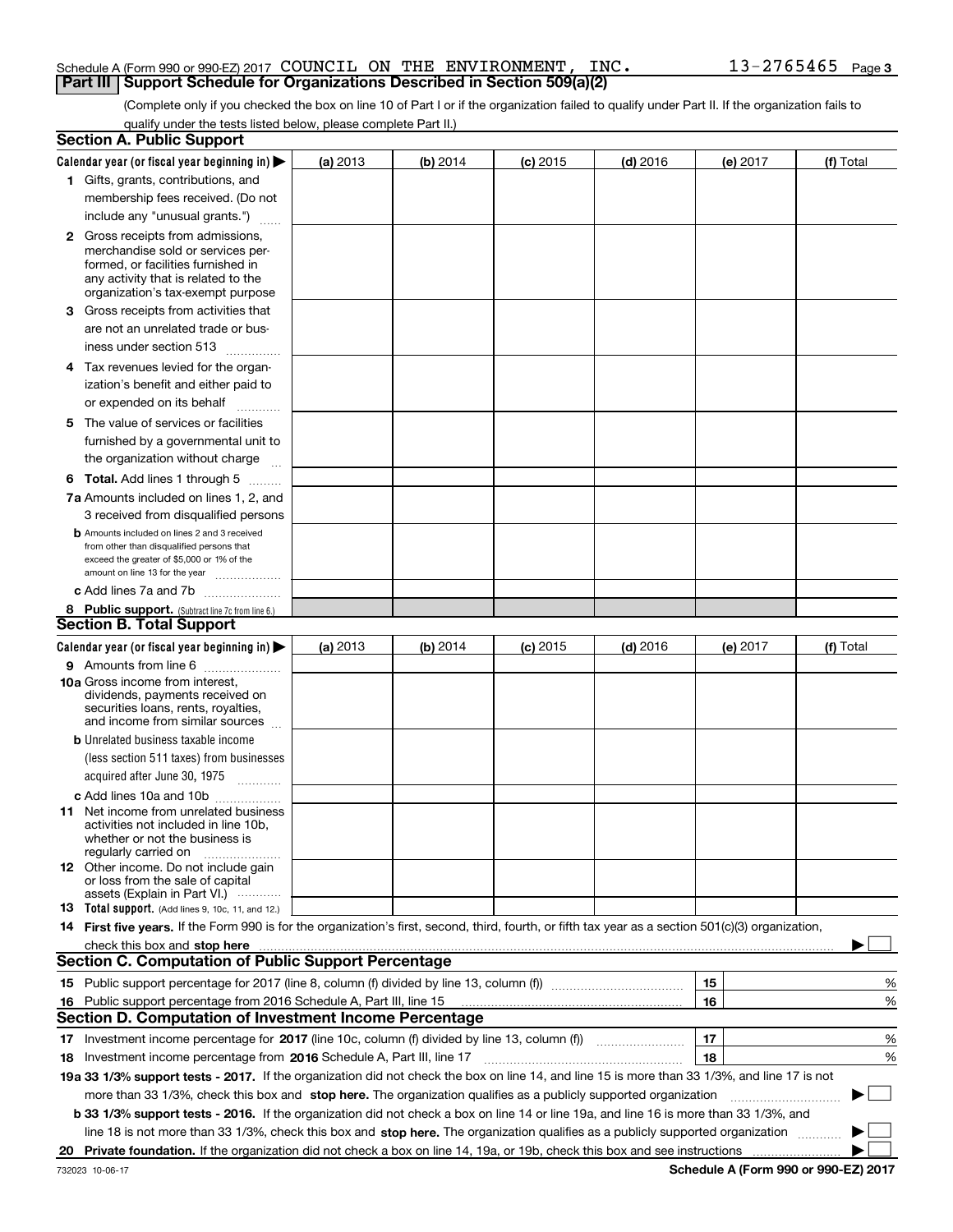**1**

**2**

**3a**

**3b**

**3c**

**4a**

**4b**

**4c**

**5a**

**5b5c**

**6**

**7**

**8**

**9a**

**9b**

**9c**

**10a**

**10b**

**Yes No**

# **Part IV Supporting Organizations**

(Complete only if you checked a box in line 12 on Part I. If you checked 12a of Part I, complete Sections A and B. If you checked 12b of Part I, complete Sections A and C. If you checked 12c of Part I, complete Sections A, D, and E. If you checked 12d of Part I, complete Sections A and D, and complete Part V.)

## **Section A. All Supporting Organizations**

- **1** Are all of the organization's supported organizations listed by name in the organization's governing documents? If "No," describe in **Part VI** how the supported organizations are designated. If designated by *class or purpose, describe the designation. If historic and continuing relationship, explain.*
- **2** Did the organization have any supported organization that does not have an IRS determination of status under section 509(a)(1) or (2)? If "Yes," explain in Part VI how the organization determined that the supported *organization was described in section 509(a)(1) or (2).*
- **3a** Did the organization have a supported organization described in section 501(c)(4), (5), or (6)? If "Yes," answer *(b) and (c) below.*
- **b** Did the organization confirm that each supported organization qualified under section 501(c)(4), (5), or (6) and satisfied the public support tests under section 509(a)(2)? If "Yes," describe in **Part VI** when and how the *organization made the determination.*
- **c**Did the organization ensure that all support to such organizations was used exclusively for section 170(c)(2)(B) purposes? If "Yes," explain in **Part VI** what controls the organization put in place to ensure such use.
- **4a***If* Was any supported organization not organized in the United States ("foreign supported organization")? *"Yes," and if you checked 12a or 12b in Part I, answer (b) and (c) below.*
- **b** Did the organization have ultimate control and discretion in deciding whether to make grants to the foreign supported organization? If "Yes," describe in **Part VI** how the organization had such control and discretion *despite being controlled or supervised by or in connection with its supported organizations.*
- **c** Did the organization support any foreign supported organization that does not have an IRS determination under sections 501(c)(3) and 509(a)(1) or (2)? If "Yes," explain in **Part VI** what controls the organization used *to ensure that all support to the foreign supported organization was used exclusively for section 170(c)(2)(B) purposes.*
- **5a***If "Yes,"* Did the organization add, substitute, or remove any supported organizations during the tax year? answer (b) and (c) below (if applicable). Also, provide detail in **Part VI,** including (i) the names and EIN *numbers of the supported organizations added, substituted, or removed; (ii) the reasons for each such action; (iii) the authority under the organization's organizing document authorizing such action; and (iv) how the action was accomplished (such as by amendment to the organizing document).*
- **b** Type I or Type II only. Was any added or substituted supported organization part of a class already designated in the organization's organizing document?
- **cSubstitutions only.**  Was the substitution the result of an event beyond the organization's control?
- **6** Did the organization provide support (whether in the form of grants or the provision of services or facilities) to **Part VI.** *If "Yes," provide detail in* support or benefit one or more of the filing organization's supported organizations? anyone other than (i) its supported organizations, (ii) individuals that are part of the charitable class benefited by one or more of its supported organizations, or (iii) other supporting organizations that also
- **7**Did the organization provide a grant, loan, compensation, or other similar payment to a substantial contributor *If "Yes," complete Part I of Schedule L (Form 990 or 990-EZ).* regard to a substantial contributor? (defined in section 4958(c)(3)(C)), a family member of a substantial contributor, or a 35% controlled entity with
- **8** Did the organization make a loan to a disqualified person (as defined in section 4958) not described in line 7? *If "Yes," complete Part I of Schedule L (Form 990 or 990-EZ).*
- **9a** Was the organization controlled directly or indirectly at any time during the tax year by one or more in section 509(a)(1) or (2))? If "Yes," *provide detail in* <code>Part VI.</code> disqualified persons as defined in section 4946 (other than foundation managers and organizations described
- **b** Did one or more disqualified persons (as defined in line 9a) hold a controlling interest in any entity in which the supporting organization had an interest? If "Yes," provide detail in P**art VI**.
- **c**Did a disqualified person (as defined in line 9a) have an ownership interest in, or derive any personal benefit from, assets in which the supporting organization also had an interest? If "Yes," provide detail in P**art VI.**
- **10a** Was the organization subject to the excess business holdings rules of section 4943 because of section supporting organizations)? If "Yes," answer 10b below. 4943(f) (regarding certain Type II supporting organizations, and all Type III non-functionally integrated
- **b** Did the organization have any excess business holdings in the tax year? (Use Schedule C, Form 4720, to *determine whether the organization had excess business holdings.)*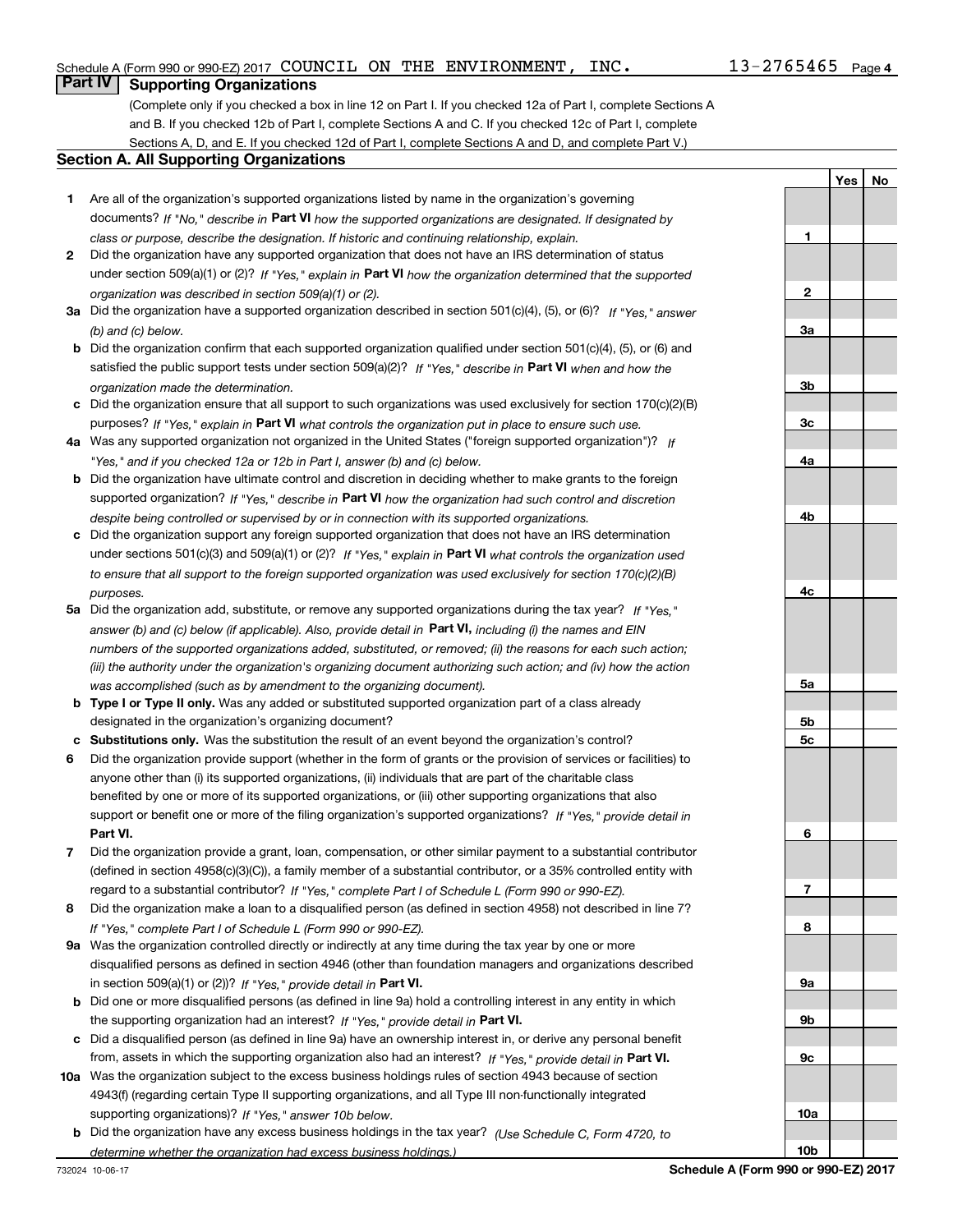# Schedule A (Form 990 or 990-EZ) 2017 Page COUNCIL ON THE ENVIRONMENT, INC. 13-2765465**Part IV Supporting Organizations** *(continued)*

|    |                                                                                                                                   |                 | Yes | No  |
|----|-----------------------------------------------------------------------------------------------------------------------------------|-----------------|-----|-----|
| 11 | Has the organization accepted a gift or contribution from any of the following persons?                                           |                 |     |     |
|    | a A person who directly or indirectly controls, either alone or together with persons described in (b) and (c)                    |                 |     |     |
|    | below, the governing body of a supported organization?                                                                            | 11a             |     |     |
|    | <b>b</b> A family member of a person described in (a) above?                                                                      | 11 <sub>b</sub> |     |     |
|    | c A 35% controlled entity of a person described in (a) or (b) above? If "Yes" to a, b, or c, provide detail in Part VI.           | 11c             |     |     |
|    | <b>Section B. Type I Supporting Organizations</b>                                                                                 |                 |     |     |
|    |                                                                                                                                   |                 | Yes | No  |
| 1  | Did the directors, trustees, or membership of one or more supported organizations have the power to                               |                 |     |     |
|    | regularly appoint or elect at least a majority of the organization's directors or trustees at all times during the                |                 |     |     |
|    | tax year? If "No," describe in Part VI how the supported organization(s) effectively operated, supervised, or                     |                 |     |     |
|    | controlled the organization's activities. If the organization had more than one supported organization,                           |                 |     |     |
|    | describe how the powers to appoint and/or remove directors or trustees were allocated among the supported                         |                 |     |     |
|    | organizations and what conditions or restrictions, if any, applied to such powers during the tax year.                            | 1               |     |     |
| 2  | Did the organization operate for the benefit of any supported organization other than the supported                               |                 |     |     |
|    | organization(s) that operated, supervised, or controlled the supporting organization? If "Yes," explain in                        |                 |     |     |
|    |                                                                                                                                   |                 |     |     |
|    | Part VI how providing such benefit carried out the purposes of the supported organization(s) that operated,                       | $\mathbf{2}$    |     |     |
|    | supervised, or controlled the supporting organization.<br><b>Section C. Type II Supporting Organizations</b>                      |                 |     |     |
|    |                                                                                                                                   |                 |     |     |
|    |                                                                                                                                   |                 | Yes | No  |
| 1  | Were a majority of the organization's directors or trustees during the tax year also a majority of the directors                  |                 |     |     |
|    | or trustees of each of the organization's supported organization(s)? If "No," describe in Part VI how control                     |                 |     |     |
|    | or management of the supporting organization was vested in the same persons that controlled or managed                            |                 |     |     |
|    | the supported organization(s).<br><b>Section D. All Type III Supporting Organizations</b>                                         | 1               |     |     |
|    |                                                                                                                                   |                 |     |     |
|    |                                                                                                                                   |                 | Yes | No  |
| 1  | Did the organization provide to each of its supported organizations, by the last day of the fifth month of the                    |                 |     |     |
|    | organization's tax year, (i) a written notice describing the type and amount of support provided during the prior tax             |                 |     |     |
|    | year, (ii) a copy of the Form 990 that was most recently filed as of the date of notification, and (iii) copies of the            |                 |     |     |
|    | organization's governing documents in effect on the date of notification, to the extent not previously provided?                  | 1               |     |     |
| 2  | Were any of the organization's officers, directors, or trustees either (i) appointed or elected by the supported                  |                 |     |     |
|    | organization(s) or (ii) serving on the governing body of a supported organization? If "No," explain in Part VI how                |                 |     |     |
|    | the organization maintained a close and continuous working relationship with the supported organization(s).                       | 2               |     |     |
| 3  | By reason of the relationship described in (2), did the organization's supported organizations have a                             |                 |     |     |
|    | significant voice in the organization's investment policies and in directing the use of the organization's                        |                 |     |     |
|    | income or assets at all times during the tax year? If "Yes," describe in Part VI the role the organization's                      |                 |     |     |
|    | supported organizations played in this regard.                                                                                    | 3               |     |     |
|    | Section E. Type III Functionally Integrated Supporting Organizations                                                              |                 |     |     |
| 1. | Check the box next to the method that the organization used to satisfy the Integral Part Test during the year (see instructions). |                 |     |     |
| a  | The organization satisfied the Activities Test. Complete line 2 below.                                                            |                 |     |     |
| b  | The organization is the parent of each of its supported organizations. Complete line 3 below.                                     |                 |     |     |
| c  | The organization supported a governmental entity. Describe in Part VI how you supported a government entity (see instructions),   |                 |     |     |
| 2  | Activities Test. Answer (a) and (b) below.                                                                                        |                 | Yes | No. |
| а  | Did substantially all of the organization's activities during the tax year directly further the exempt purposes of                |                 |     |     |
|    | the supported organization(s) to which the organization was responsive? If "Yes," then in Part VI identify                        |                 |     |     |
|    | those supported organizations and explain how these activities directly furthered their exempt purposes,                          |                 |     |     |
|    | how the organization was responsive to those supported organizations, and how the organization determined                         |                 |     |     |
|    | that these activities constituted substantially all of its activities.                                                            | 2a              |     |     |
|    | <b>b</b> Did the activities described in (a) constitute activities that, but for the organization's involvement, one or more      |                 |     |     |
|    | of the organization's supported organization(s) would have been engaged in? If "Yes," explain in Part VI the                      |                 |     |     |
|    | reasons for the organization's position that its supported organization(s) would have engaged in these                            |                 |     |     |
|    | activities but for the organization's involvement.                                                                                | 2b              |     |     |
| з  | Parent of Supported Organizations. Answer (a) and (b) below.                                                                      |                 |     |     |
|    | a Did the organization have the power to regularly appoint or elect a majority of the officers, directors, or                     |                 |     |     |
|    | trustees of each of the supported organizations? Provide details in Part VI.                                                      | За              |     |     |
|    | <b>b</b> Did the organization exercise a substantial degree of direction over the policies, programs, and activities of each      |                 |     |     |
|    |                                                                                                                                   | 3b              |     |     |
|    | of its supported organizations? If "Yes." describe in Part VI the role played by the organization in this regard.                 |                 |     |     |

**Schedule A (Form 990 or 990-EZ) 2017**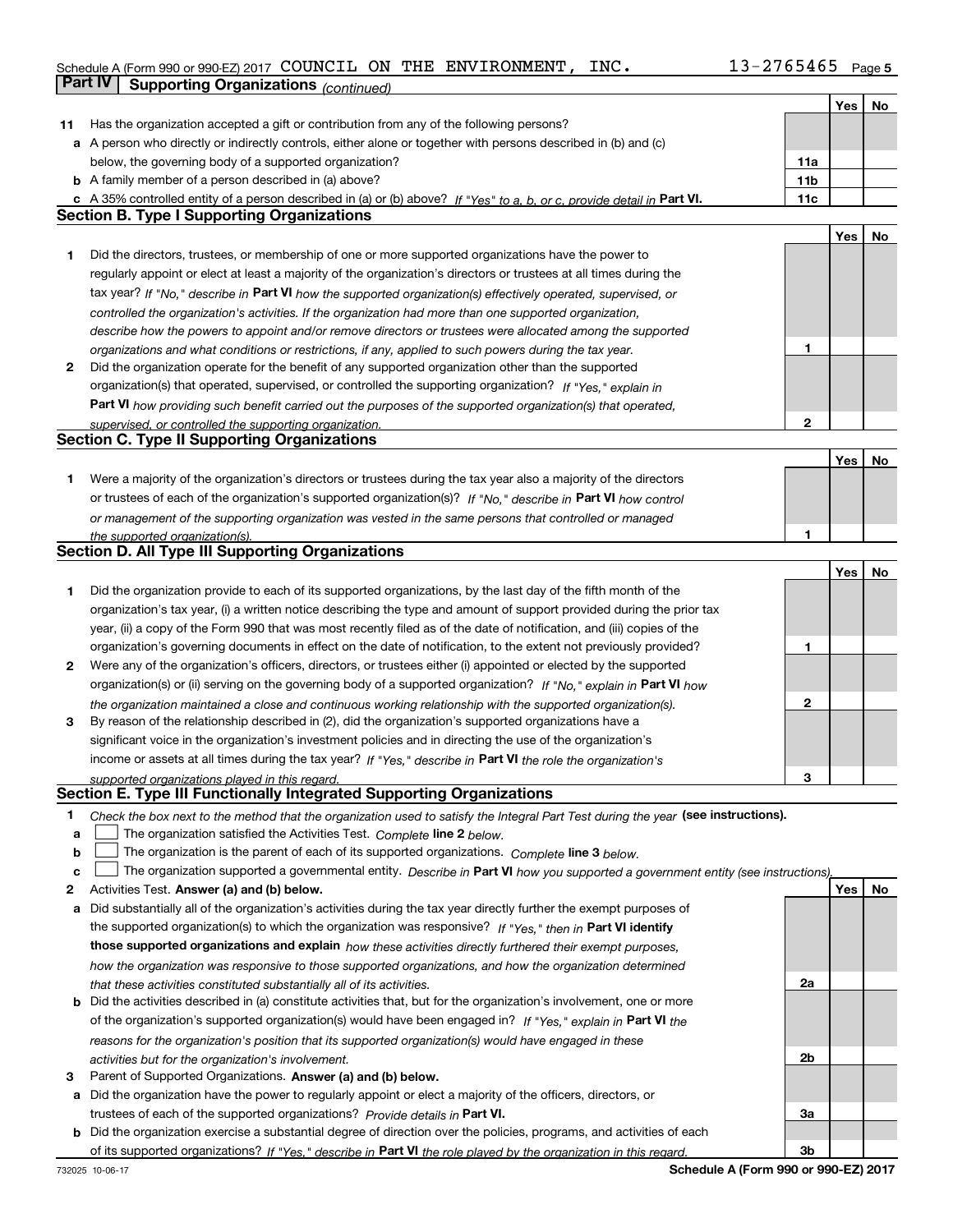| 1              | Check here if the organization satisfied the Integral Part Test as a qualifying trust on Nov. 20, 1970 (explain in Part VI.) See instructions. All<br>other Type III non-functionally integrated supporting organizations must complete Sections A through E. |                |                |                                |
|----------------|---------------------------------------------------------------------------------------------------------------------------------------------------------------------------------------------------------------------------------------------------------------|----------------|----------------|--------------------------------|
|                | Section A - Adjusted Net Income                                                                                                                                                                                                                               |                | (A) Prior Year | (B) Current Year<br>(optional) |
| 1              | Net short term capital gain                                                                                                                                                                                                                                   | $\mathbf{1}$   |                |                                |
| 2              | Recoveries of prior-year distributions                                                                                                                                                                                                                        | $\mathbf{2}$   |                |                                |
| 3              | Other gross income (see instructions)                                                                                                                                                                                                                         | 3              |                |                                |
| 4              | Add lines 1 through 3                                                                                                                                                                                                                                         | 4              |                |                                |
| 5              | Depreciation and depletion                                                                                                                                                                                                                                    | 5              |                |                                |
| 6              | Portion of operating expenses paid or incurred for production or                                                                                                                                                                                              |                |                |                                |
|                | collection of gross income or for management, conservation, or                                                                                                                                                                                                |                |                |                                |
|                | maintenance of property held for production of income (see instructions)                                                                                                                                                                                      | 6              |                |                                |
| 7 <sup>7</sup> | Other expenses (see instructions)                                                                                                                                                                                                                             | $\overline{7}$ |                |                                |
| 8              | <b>Adjusted Net Income</b> (subtract lines 5, 6, and 7 from line 4)                                                                                                                                                                                           | 8              |                |                                |
|                | <b>Section B - Minimum Asset Amount</b>                                                                                                                                                                                                                       |                | (A) Prior Year | (B) Current Year<br>(optional) |
| 1.             | Aggregate fair market value of all non-exempt-use assets (see                                                                                                                                                                                                 |                |                |                                |
|                | instructions for short tax year or assets held for part of year):                                                                                                                                                                                             |                |                |                                |
|                | <b>a</b> Average monthly value of securities                                                                                                                                                                                                                  | 1a             |                |                                |
|                | <b>b</b> Average monthly cash balances                                                                                                                                                                                                                        | 1b             |                |                                |
|                | c Fair market value of other non-exempt-use assets                                                                                                                                                                                                            | 1c             |                |                                |
|                | d Total (add lines 1a, 1b, and 1c)                                                                                                                                                                                                                            | 1d             |                |                                |
|                | <b>e</b> Discount claimed for blockage or other                                                                                                                                                                                                               |                |                |                                |
|                | factors (explain in detail in Part VI):                                                                                                                                                                                                                       |                |                |                                |
| $\mathbf{2}$   | Acquisition indebtedness applicable to non-exempt-use assets                                                                                                                                                                                                  | $\mathbf{2}$   |                |                                |
| 3              | Subtract line 2 from line 1d                                                                                                                                                                                                                                  | 3              |                |                                |
| 4              | Cash deemed held for exempt use. Enter 1-1/2% of line 3 (for greater amount,                                                                                                                                                                                  |                |                |                                |
|                | see instructions)                                                                                                                                                                                                                                             | 4              |                |                                |
| 5              | Net value of non-exempt-use assets (subtract line 4 from line 3)                                                                                                                                                                                              | 5              |                |                                |
| 6              | Multiply line 5 by .035                                                                                                                                                                                                                                       | 6              |                |                                |
| 7              | Recoveries of prior-year distributions                                                                                                                                                                                                                        | $\overline{7}$ |                |                                |
| 8              | Minimum Asset Amount (add line 7 to line 6)                                                                                                                                                                                                                   | 8              |                |                                |
|                | <b>Section C - Distributable Amount</b>                                                                                                                                                                                                                       |                |                | <b>Current Year</b>            |
| 1              | Adjusted net income for prior year (from Section A, line 8, Column A)                                                                                                                                                                                         | $\mathbf{1}$   |                |                                |
| 2              | Enter 85% of line 1                                                                                                                                                                                                                                           | $\mathbf{2}$   |                |                                |
| 3              | Minimum asset amount for prior year (from Section B, line 8, Column A)                                                                                                                                                                                        | 3              |                |                                |
| 4              | Enter greater of line 2 or line 3                                                                                                                                                                                                                             | 4              |                |                                |
| 5              | Income tax imposed in prior year                                                                                                                                                                                                                              | 5              |                |                                |
| 6              | <b>Distributable Amount.</b> Subtract line 5 from line 4, unless subject to                                                                                                                                                                                   |                |                |                                |
|                | emergency temporary reduction (see instructions)                                                                                                                                                                                                              | 6              |                |                                |
| 7              | Check here if the current year is the organization's first as a non-functionally integrated Type III supporting organization (see                                                                                                                             |                |                |                                |

# **Part V Type III Non-Functionally Integrated 509(a)(3) Supporting Organizations**

instructions).

**6** Schedule A (Form 990 or 990-EZ) 2017 COUNCILION THE ENVIRONMENT,INC。 13-2765465 Page

**Schedule A (Form 990 or 990-EZ) 2017**

COUNCIL ON THE ENVIRONMENT, INC. 13-2765465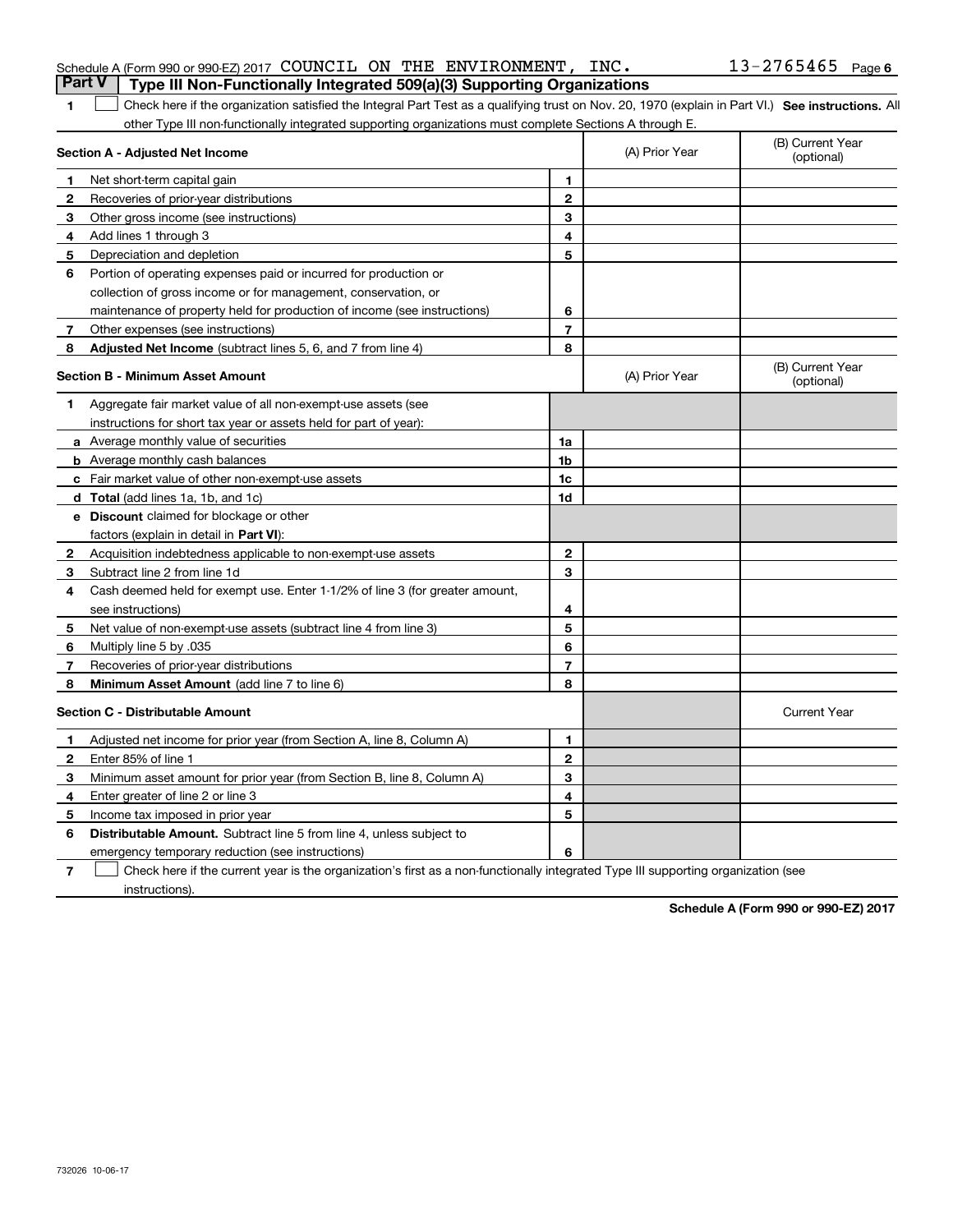#### Schedule A (Form 990 or 990-EZ) 2017 COUNCILION THE ENVIRONMENT,INC。 13-2765465 Page COUNCIL ON THE ENVIRONMENT, INC. 13-2765465

| <b>Part V</b> | Type III Non-Functionally Integrated 509(a)(3) Supporting Organizations                    |                             | (continued)                           |                                                |
|---------------|--------------------------------------------------------------------------------------------|-----------------------------|---------------------------------------|------------------------------------------------|
|               | <b>Section D - Distributions</b>                                                           |                             |                                       | <b>Current Year</b>                            |
| 1             | Amounts paid to supported organizations to accomplish exempt purposes                      |                             |                                       |                                                |
| 2             | Amounts paid to perform activity that directly furthers exempt purposes of supported       |                             |                                       |                                                |
|               | organizations, in excess of income from activity                                           |                             |                                       |                                                |
| 3             | Administrative expenses paid to accomplish exempt purposes of supported organizations      |                             |                                       |                                                |
| 4             | Amounts paid to acquire exempt-use assets                                                  |                             |                                       |                                                |
| 5             | Qualified set-aside amounts (prior IRS approval required)                                  |                             |                                       |                                                |
| 6             | Other distributions (describe in Part VI). See instructions.                               |                             |                                       |                                                |
| 7             | Total annual distributions. Add lines 1 through 6.                                         |                             |                                       |                                                |
| 8             | Distributions to attentive supported organizations to which the organization is responsive |                             |                                       |                                                |
|               | (provide details in Part VI). See instructions.                                            |                             |                                       |                                                |
| 9             | Distributable amount for 2017 from Section C, line 6                                       |                             |                                       |                                                |
| 10            | Line 8 amount divided by line 9 amount                                                     |                             |                                       |                                                |
|               |                                                                                            | (i)                         | (iii)                                 | (iii)                                          |
|               | Section E - Distribution Allocations (see instructions)                                    | <b>Excess Distributions</b> | <b>Underdistributions</b><br>Pre-2017 | <b>Distributable</b><br><b>Amount for 2017</b> |
| 1             | Distributable amount for 2017 from Section C, line 6                                       |                             |                                       |                                                |
| 2             | Underdistributions, if any, for years prior to 2017 (reason-                               |                             |                                       |                                                |
|               | able cause required- explain in Part VI). See instructions.                                |                             |                                       |                                                |
| 3             | Excess distributions carryover, if any, to 2017                                            |                             |                                       |                                                |
| а             |                                                                                            |                             |                                       |                                                |
|               | <b>b</b> From 2013                                                                         |                             |                                       |                                                |
|               | $c$ From 2014                                                                              |                             |                                       |                                                |
|               | d From 2015                                                                                |                             |                                       |                                                |
|               | e From 2016                                                                                |                             |                                       |                                                |
|               | Total of lines 3a through e                                                                |                             |                                       |                                                |
| g             | Applied to underdistributions of prior years                                               |                             |                                       |                                                |
|               | <b>h</b> Applied to 2017 distributable amount                                              |                             |                                       |                                                |
|               | Carryover from 2012 not applied (see instructions)                                         |                             |                                       |                                                |
|               | Remainder. Subtract lines 3g, 3h, and 3i from 3f.                                          |                             |                                       |                                                |
| 4             | Distributions for 2017 from Section D,                                                     |                             |                                       |                                                |
|               | line $7:$                                                                                  |                             |                                       |                                                |
|               | <b>a</b> Applied to underdistributions of prior years                                      |                             |                                       |                                                |
|               | <b>b</b> Applied to 2017 distributable amount                                              |                             |                                       |                                                |
|               | c Remainder. Subtract lines 4a and 4b from 4.                                              |                             |                                       |                                                |
| 5             | Remaining underdistributions for years prior to 2017, if                                   |                             |                                       |                                                |
|               | any. Subtract lines 3g and 4a from line 2. For result greater                              |                             |                                       |                                                |
|               | than zero, explain in Part VI. See instructions.                                           |                             |                                       |                                                |
| 6             | Remaining underdistributions for 2017. Subtract lines 3h                                   |                             |                                       |                                                |
|               | and 4b from line 1. For result greater than zero, explain in                               |                             |                                       |                                                |
|               | Part VI. See instructions.                                                                 |                             |                                       |                                                |
| 7             | Excess distributions carryover to 2018. Add lines 3j                                       |                             |                                       |                                                |
|               | and 4c.                                                                                    |                             |                                       |                                                |
|               | Breakdown of line 7:                                                                       |                             |                                       |                                                |
| 8             |                                                                                            |                             |                                       |                                                |
|               | a Excess from 2013                                                                         |                             |                                       |                                                |
|               | <b>b</b> Excess from 2014                                                                  |                             |                                       |                                                |
|               | c Excess from 2015                                                                         |                             |                                       |                                                |
|               | d Excess from 2016                                                                         |                             |                                       |                                                |
|               | e Excess from 2017                                                                         |                             |                                       |                                                |

**Schedule A (Form 990 or 990-EZ) 2017**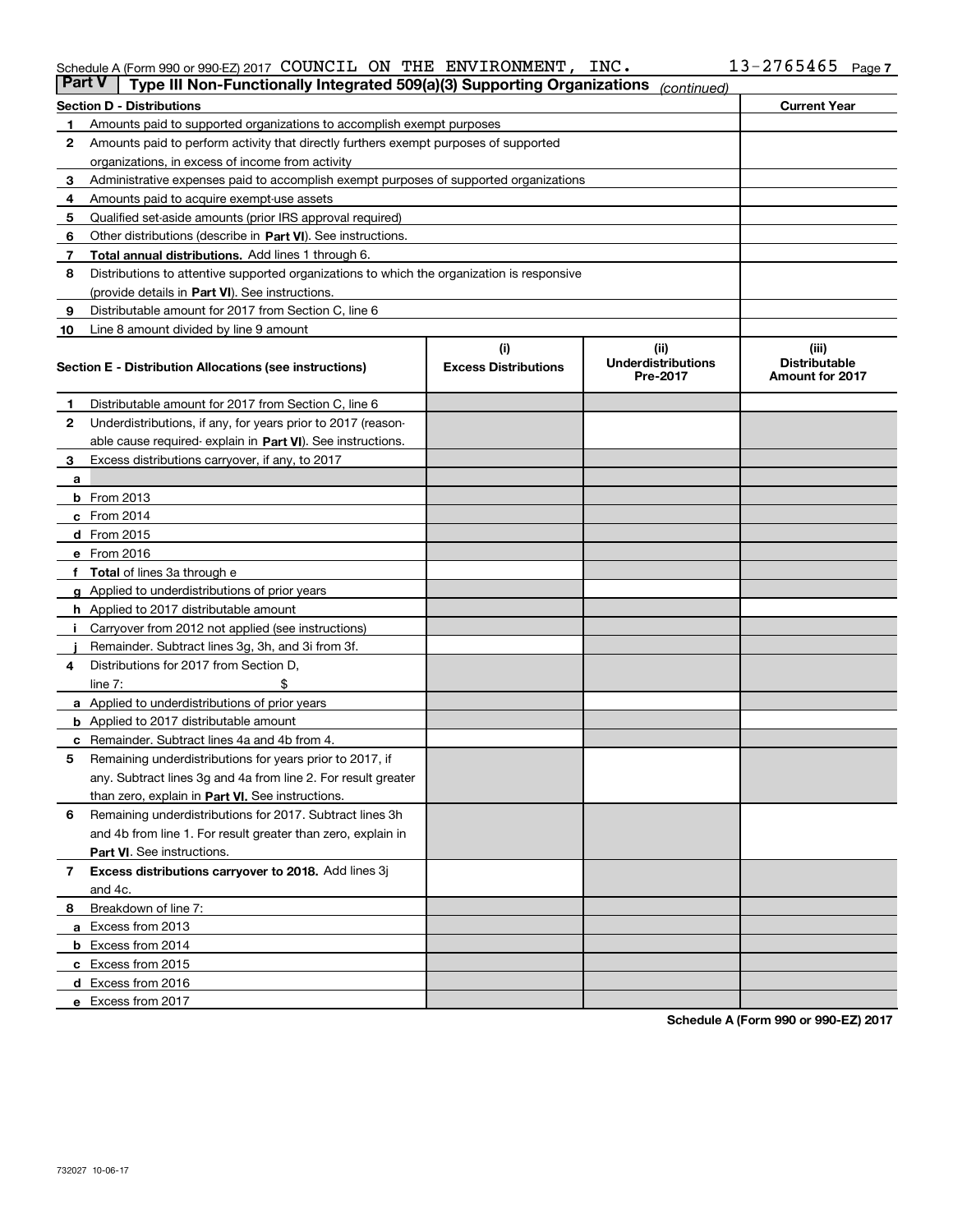|                 | (See instructions.)  |    |          |  |  | line 1; Part IV, Section D, lines 2 and 3; Part IV, Section E, lines 1c, 2a, 2b, 3a, and 3b; Part V, line 1; Part V, Section B, line 1e; Part V,<br>Section D, lines 5, 6, and 8; and Part V, Section E, lines 2, 5, and 6. Also complete this part for any additional information. |
|-----------------|----------------------|----|----------|--|--|-------------------------------------------------------------------------------------------------------------------------------------------------------------------------------------------------------------------------------------------------------------------------------------|
|                 |                      |    |          |  |  | SCHEDULE A, PART II, LINE 10, EXPLANATION FOR OTHER INCOME:                                                                                                                                                                                                                         |
|                 | MISCELLANEOUS INCOME |    |          |  |  |                                                                                                                                                                                                                                                                                     |
|                 | 2013 AMOUNT: \$      |    | 191,089. |  |  | <u> 1989 - Johann Stoff, deutscher Stoffen und der Stoffen und der Stoffen und der Stoffen und der Stoffen und der</u>                                                                                                                                                              |
|                 | 2014 AMOUNT: \$      |    | 122,986. |  |  | <u> 1980 - Johann John Stone, markin fizik eta idazlearia (h. 1980).</u>                                                                                                                                                                                                            |
|                 | 2015 AMOUNT: \$      |    | 137,354. |  |  | <u> 1989 - Johann Barbara, martxa eta batarra (h. 1982).</u>                                                                                                                                                                                                                        |
|                 | 2016 AMOUNT:         | \$ | 146,381. |  |  | <u> 1989 - Johann Stein, mars an deus Amerikaansk kommunister (</u>                                                                                                                                                                                                                 |
|                 | 2017 AMOUNT:         | \$ | 158,952. |  |  |                                                                                                                                                                                                                                                                                     |
|                 |                      |    |          |  |  |                                                                                                                                                                                                                                                                                     |
|                 |                      |    |          |  |  |                                                                                                                                                                                                                                                                                     |
|                 |                      |    |          |  |  |                                                                                                                                                                                                                                                                                     |
|                 |                      |    |          |  |  |                                                                                                                                                                                                                                                                                     |
|                 |                      |    |          |  |  |                                                                                                                                                                                                                                                                                     |
|                 |                      |    |          |  |  |                                                                                                                                                                                                                                                                                     |
|                 |                      |    |          |  |  |                                                                                                                                                                                                                                                                                     |
|                 |                      |    |          |  |  |                                                                                                                                                                                                                                                                                     |
|                 |                      |    |          |  |  |                                                                                                                                                                                                                                                                                     |
|                 |                      |    |          |  |  |                                                                                                                                                                                                                                                                                     |
|                 |                      |    |          |  |  |                                                                                                                                                                                                                                                                                     |
|                 |                      |    |          |  |  |                                                                                                                                                                                                                                                                                     |
|                 |                      |    |          |  |  |                                                                                                                                                                                                                                                                                     |
|                 |                      |    |          |  |  |                                                                                                                                                                                                                                                                                     |
|                 |                      |    |          |  |  |                                                                                                                                                                                                                                                                                     |
|                 |                      |    |          |  |  |                                                                                                                                                                                                                                                                                     |
|                 |                      |    |          |  |  |                                                                                                                                                                                                                                                                                     |
|                 |                      |    |          |  |  |                                                                                                                                                                                                                                                                                     |
|                 |                      |    |          |  |  |                                                                                                                                                                                                                                                                                     |
|                 |                      |    |          |  |  |                                                                                                                                                                                                                                                                                     |
| 732028 10-06-17 |                      |    |          |  |  | Schedule A (Form 990 or 990-EZ) 2017                                                                                                                                                                                                                                                |

Schedule A (Form 990 or 990-EZ) 2017 Page COUNCIL ON THE ENVIRONMENT, INC. Part VI | Supplemental Information. Provide the explanations required by Part II, line 10; Part II, line 17a or 17b; Part III, line 12;

Part IV, Section A, lines 1, 2, 3b, 3c, 4b, 4c, 5a, 6, 9a, 9b, 9c, 11a, 11b, and 11c; Part IV, Section B, lines 1 and 2; Part IV, Section C,

**8** 13-2765465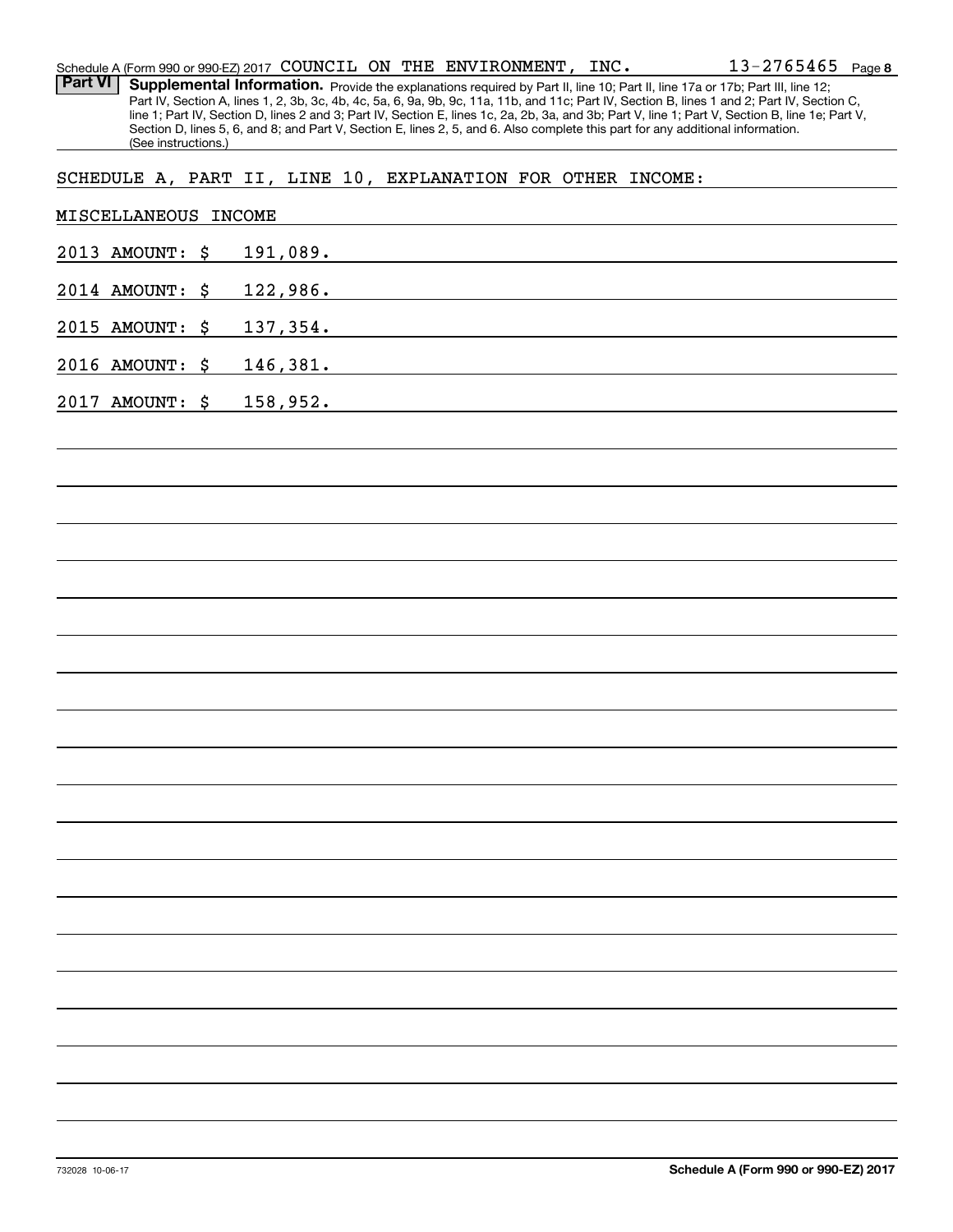Department of the Treasury Internal Revenue Service **(Form 990, 990-EZ, or 990-PF)**

# **Schedule B Schedule of Contributors**

**| Attach to Form 990, Form 990-EZ, or Form 990-PF. | Go to www.irs.gov/Form990 for the latest information.** OMB No. 1545-0047

**2017**

| Name of the organization       | <b>Employer identification number</b>                                                                                                                                                                                                                                           |            |  |  |  |  |
|--------------------------------|---------------------------------------------------------------------------------------------------------------------------------------------------------------------------------------------------------------------------------------------------------------------------------|------------|--|--|--|--|
|                                | COUNCIL ON THE ENVIRONMENT, INC.                                                                                                                                                                                                                                                | 13-2765465 |  |  |  |  |
| Organization type (check one): |                                                                                                                                                                                                                                                                                 |            |  |  |  |  |
| Filers of:<br>Section:         |                                                                                                                                                                                                                                                                                 |            |  |  |  |  |
| Form 990 or 990-EZ             | $\lfloor x \rfloor$ 501(c)( 3) (enter number) organization                                                                                                                                                                                                                      |            |  |  |  |  |
|                                | 4947(a)(1) nonexempt charitable trust not treated as a private foundation                                                                                                                                                                                                       |            |  |  |  |  |
|                                | 527 political organization                                                                                                                                                                                                                                                      |            |  |  |  |  |
| Form 990-PF                    | 501(c)(3) exempt private foundation                                                                                                                                                                                                                                             |            |  |  |  |  |
|                                | 4947(a)(1) nonexempt charitable trust treated as a private foundation                                                                                                                                                                                                           |            |  |  |  |  |
|                                | 501(c)(3) taxable private foundation                                                                                                                                                                                                                                            |            |  |  |  |  |
|                                | Check if your organization is covered by the General Rule or a Special Rule.<br>Note: Only a section 501(c)(7), (8), or (10) organization can check boxes for both the General Rule and a Special Rule. See instructions.                                                       |            |  |  |  |  |
| <b>General Rule</b>            |                                                                                                                                                                                                                                                                                 |            |  |  |  |  |
|                                | For an organization filing Form 990, 990-EZ, or 990-PF that received, during the year, contributions totaling \$5,000 or more (in money or<br>property) from any one contributor. Complete Parts Land II. See instructions for determining a contributor's total contributions. |            |  |  |  |  |

#### **Special Rules**

 $\mathcal{L}^{\text{max}}$ 

any one contributor, during the year, total contributions of the greater of  $\,$  (1) \$5,000; or **(2)** 2% of the amount on (i) Form 990, Part VIII, line 1h;  $\boxed{\textbf{X}}$  For an organization described in section 501(c)(3) filing Form 990 or 990-EZ that met the 33 1/3% support test of the regulations under sections 509(a)(1) and 170(b)(1)(A)(vi), that checked Schedule A (Form 990 or 990-EZ), Part II, line 13, 16a, or 16b, and that received from or (ii) Form 990-EZ, line 1. Complete Parts I and II.

year, total contributions of more than \$1,000 *exclusively* for religious, charitable, scientific, literary, or educational purposes, or for For an organization described in section 501(c)(7), (8), or (10) filing Form 990 or 990-EZ that received from any one contributor, during the the prevention of cruelty to children or animals. Complete Parts I, II, and III.

purpose. Don't complete any of the parts unless the **General Rule** applies to this organization because it received *nonexclusively* year, contributions <sub>exclusively</sub> for religious, charitable, etc., purposes, but no such contributions totaled more than \$1,000. If this box is checked, enter here the total contributions that were received during the year for an  $\;$ exclusively religious, charitable, etc., For an organization described in section 501(c)(7), (8), or (10) filing Form 990 or 990-EZ that received from any one contributor, during the religious, charitable, etc., contributions totaling \$5,000 or more during the year  $\ldots$  $\ldots$  $\ldots$  $\ldots$  $\ldots$  $\ldots$ 

**Caution:**  An organization that isn't covered by the General Rule and/or the Special Rules doesn't file Schedule B (Form 990, 990-EZ, or 990-PF), but it **must** answer "No" on Part IV, line 2, of its Form 990; or check the box on line H of its Form 990-EZ or on its Form 990-PF, Part I, line 2, to<br>cortify that it doesn't meet the filipe requirements of Schodule B (Fer certify that it doesn't meet the filing requirements of Schedule B (Form 990, 990-EZ, or 990-PF).

**Schedule B (Form 990, 990-EZ, or 990-PF) (2017) For Paperwork Reduction Act Notice, see the instructions for Form 990, 990-EZ, or 990-PF.** LHA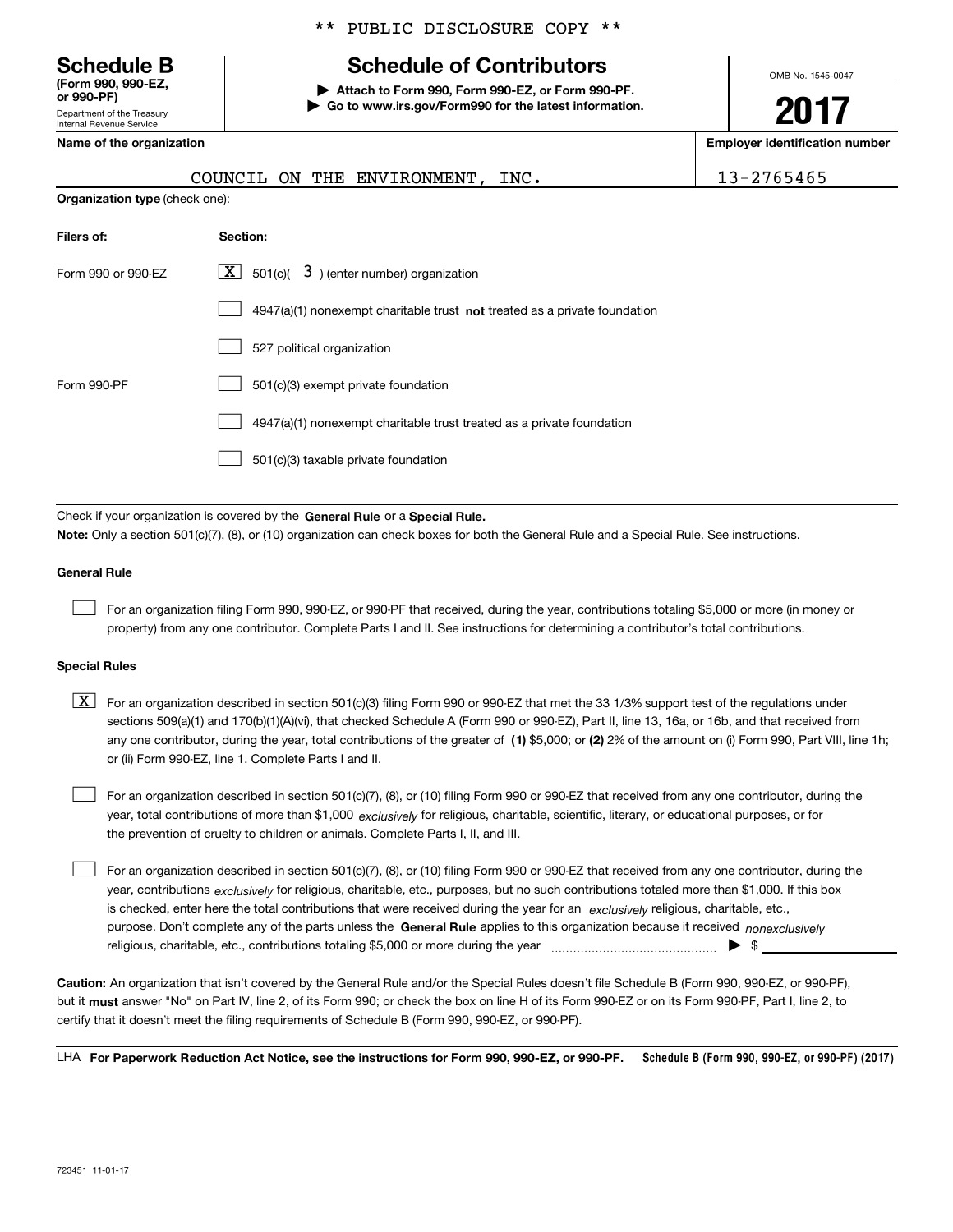| Schedule B (Form 990, 990-EZ, or 990-PF) (2017) | Page |
|-------------------------------------------------|------|
|-------------------------------------------------|------|

|                      | Schedule B (Form 990, 990-EZ, or 990-PF) (2017)                                                       |                                       | Page 2                                                                                                      |
|----------------------|-------------------------------------------------------------------------------------------------------|---------------------------------------|-------------------------------------------------------------------------------------------------------------|
| Name of organization |                                                                                                       | <b>Employer identification number</b> |                                                                                                             |
|                      | COUNCIL ON THE ENVIRONMENT,<br>INC.                                                                   |                                       | 13-2765465                                                                                                  |
| Part I               | <b>Contributors</b> (see instructions). Use duplicate copies of Part I if additional space is needed. |                                       |                                                                                                             |
| (a)<br>No.           | (b)<br>Name, address, and ZIP + 4                                                                     | (c)<br><b>Total contributions</b>     | (d)<br>Type of contribution                                                                                 |
| 1                    |                                                                                                       | 685,393.<br>\$                        | $\overline{\mathbf{X}}$<br>Person<br>Payroll<br>Noncash<br>(Complete Part II for<br>noncash contributions.) |
| (a)<br>No.           | (b)<br>Name, address, and ZIP + 4                                                                     | (c)<br><b>Total contributions</b>     | (d)<br>Type of contribution                                                                                 |
| 2                    |                                                                                                       | 200,000.<br>\$                        | $\overline{\mathbf{X}}$<br>Person<br>Payroll<br>Noncash<br>(Complete Part II for<br>noncash contributions.) |
| (a)<br>No.           | (b)<br>Name, address, and ZIP + 4                                                                     | (c)<br><b>Total contributions</b>     | (d)<br>Type of contribution                                                                                 |
| 3                    |                                                                                                       | 175,000.<br>\$                        | $\overline{\text{X}}$<br>Person<br>Payroll<br>Noncash<br>(Complete Part II for<br>noncash contributions.)   |
| (a)<br>No.           | (b)<br>Name, address, and ZIP + 4                                                                     | (c)<br><b>Total contributions</b>     | (d)<br>Type of contribution                                                                                 |
| 4                    |                                                                                                       | 189, 813.<br>\$                       | $\overline{\mathbf{X}}$<br>Person<br>Payroll<br>Noncash<br>(Complete Part II for<br>noncash contributions.) |
| (a)<br>No.           | (b)<br>Name, address, and ZIP + 4                                                                     | (c)<br><b>Total contributions</b>     | (d)<br>Type of contribution                                                                                 |
| 5                    |                                                                                                       | 2,177,903.<br>\$                      | $\overline{\mathbf{X}}$<br>Person<br>Payroll<br>Noncash<br>(Complete Part II for<br>noncash contributions.) |
| (a)<br>No.           | (b)<br>Name, address, and ZIP + 4                                                                     | (c)<br><b>Total contributions</b>     | (d)<br>Type of contribution                                                                                 |
| 6                    |                                                                                                       | 1,101,973.<br>\$                      | $\overline{\mathbf{X}}$<br>Person<br>Payroll<br>Noncash<br>(Complete Part II for<br>noncash contributions.) |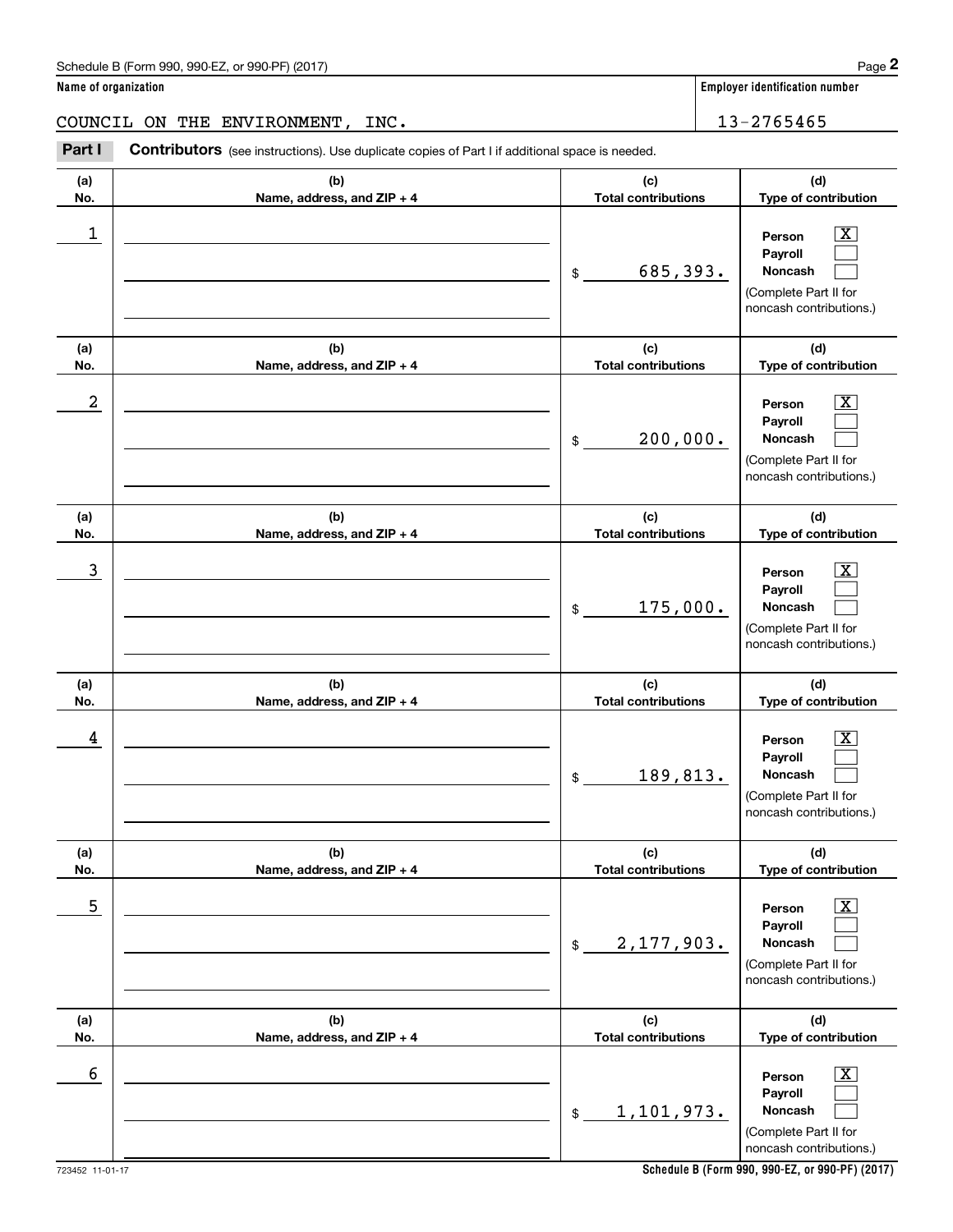| Schedule B (Form 990, 990-EZ, or 990-PF) (2017) | Page |
|-------------------------------------------------|------|
|-------------------------------------------------|------|

|                      | Schedule B (Form 990, 990-EZ, or 990-PF) (2017)                                                |                                   | Page 2                                                                                                      |
|----------------------|------------------------------------------------------------------------------------------------|-----------------------------------|-------------------------------------------------------------------------------------------------------------|
| Name of organization |                                                                                                |                                   | Employer identification number                                                                              |
|                      | COUNCIL ON THE ENVIRONMENT,<br>INC.                                                            |                                   | 13-2765465                                                                                                  |
| Part I               | Contributors (see instructions). Use duplicate copies of Part I if additional space is needed. |                                   |                                                                                                             |
| (a)<br>No.           | (b)<br>Name, address, and ZIP + 4                                                              | (c)<br><b>Total contributions</b> | (d)<br>Type of contribution                                                                                 |
| 7                    |                                                                                                | 683,082.<br>\$                    | $\overline{\mathbf{X}}$<br>Person<br>Payroll<br>Noncash<br>(Complete Part II for<br>noncash contributions.) |
| (a)<br>No.           | (b)<br>Name, address, and ZIP + 4                                                              | (c)<br><b>Total contributions</b> | (d)<br>Type of contribution                                                                                 |
| 8                    |                                                                                                | 352,538.<br>\$                    | $\overline{\mathbf{X}}$<br>Person<br>Payroll<br>Noncash<br>(Complete Part II for<br>noncash contributions.) |
| (a)<br>No.           | (b)<br>Name, address, and ZIP + 4                                                              | (c)<br><b>Total contributions</b> | (d)<br>Type of contribution                                                                                 |
| 9                    |                                                                                                | 426,004.<br>\$                    | $\overline{\mathbf{X}}$<br>Person<br>Payroll<br>Noncash<br>(Complete Part II for<br>noncash contributions.) |
| (a)<br>No.           | (b)<br>Name, address, and ZIP + 4                                                              | (c)<br><b>Total contributions</b> | (d)<br>Type of contribution                                                                                 |
|                      |                                                                                                | \$                                | Person<br>Payroll<br>Noncash<br>(Complete Part II for<br>noncash contributions.)                            |
| (a)<br>No.           | (b)<br>Name, address, and ZIP + 4                                                              | (c)<br><b>Total contributions</b> | (d)<br>Type of contribution                                                                                 |
|                      |                                                                                                | \$                                | Person<br>Payroll<br>Noncash<br>(Complete Part II for<br>noncash contributions.)                            |
| (a)<br>No.           | (b)<br>Name, address, and ZIP + 4                                                              | (c)<br><b>Total contributions</b> | (d)<br>Type of contribution                                                                                 |
|                      |                                                                                                | \$                                | Person<br>Payroll<br>Noncash<br>(Complete Part II for<br>noncash contributions.)                            |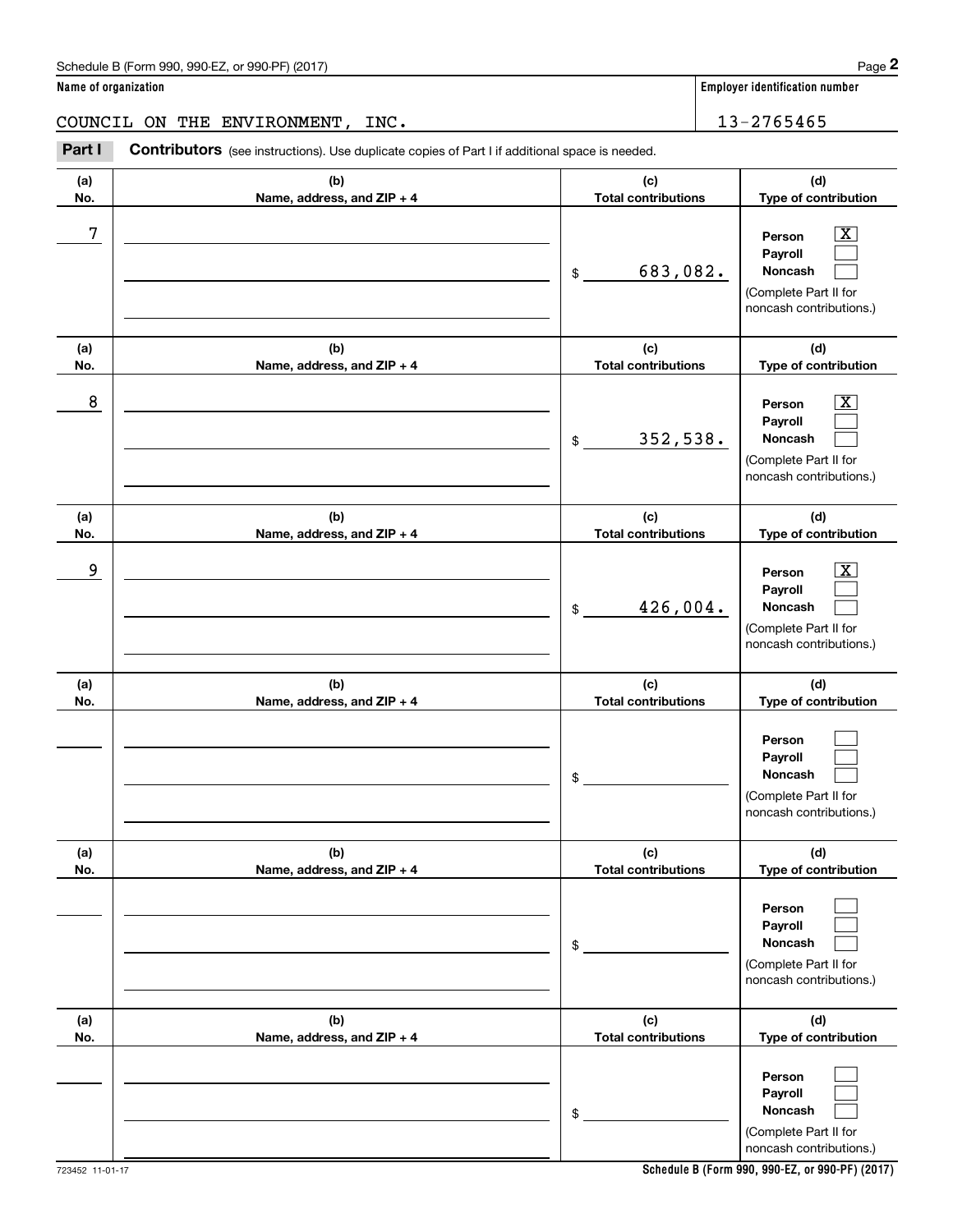|                              | Schedule B (Form 990, 990-EZ, or 990-PF) (2017)                                                     |                                                 | Page 3                                |
|------------------------------|-----------------------------------------------------------------------------------------------------|-------------------------------------------------|---------------------------------------|
| Name of organization         |                                                                                                     |                                                 | <b>Employer identification number</b> |
|                              | COUNCIL ON THE ENVIRONMENT, INC.                                                                    |                                                 | 13-2765465                            |
| Part II                      | Noncash Property (see instructions). Use duplicate copies of Part II if additional space is needed. |                                                 |                                       |
| (a)<br>No.<br>from<br>Part I | (b)<br>Description of noncash property given                                                        | (c)<br>FMV (or estimate)<br>(See instructions.) | (d)<br>Date received                  |
|                              |                                                                                                     | \$                                              |                                       |
| (a)<br>No.<br>from<br>Part I | (b)<br>Description of noncash property given                                                        | (c)<br>FMV (or estimate)<br>(See instructions.) | (d)<br>Date received                  |
|                              |                                                                                                     | \$                                              |                                       |
| (a)<br>No.<br>from<br>Part I | (b)<br>Description of noncash property given                                                        | (c)<br>FMV (or estimate)<br>(See instructions.) | (d)<br>Date received                  |
|                              |                                                                                                     | \$                                              |                                       |
| (a)<br>No.<br>from<br>Part I | (b)<br>Description of noncash property given                                                        | (c)<br>FMV (or estimate)<br>(See instructions.) | (d)<br>Date received                  |
|                              |                                                                                                     | \$                                              |                                       |
| (a)<br>No.<br>from<br>Part I | (b)<br>Description of noncash property given                                                        | (c)<br>FMV (or estimate)<br>(See instructions.) | (d)<br>Date received                  |
|                              |                                                                                                     | \$                                              |                                       |
| (a)<br>No.<br>from<br>Part I | (b)<br>Description of noncash property given                                                        | (c)<br>FMV (or estimate)<br>(See instructions.) | (d)<br>Date received                  |
|                              |                                                                                                     | \$                                              |                                       |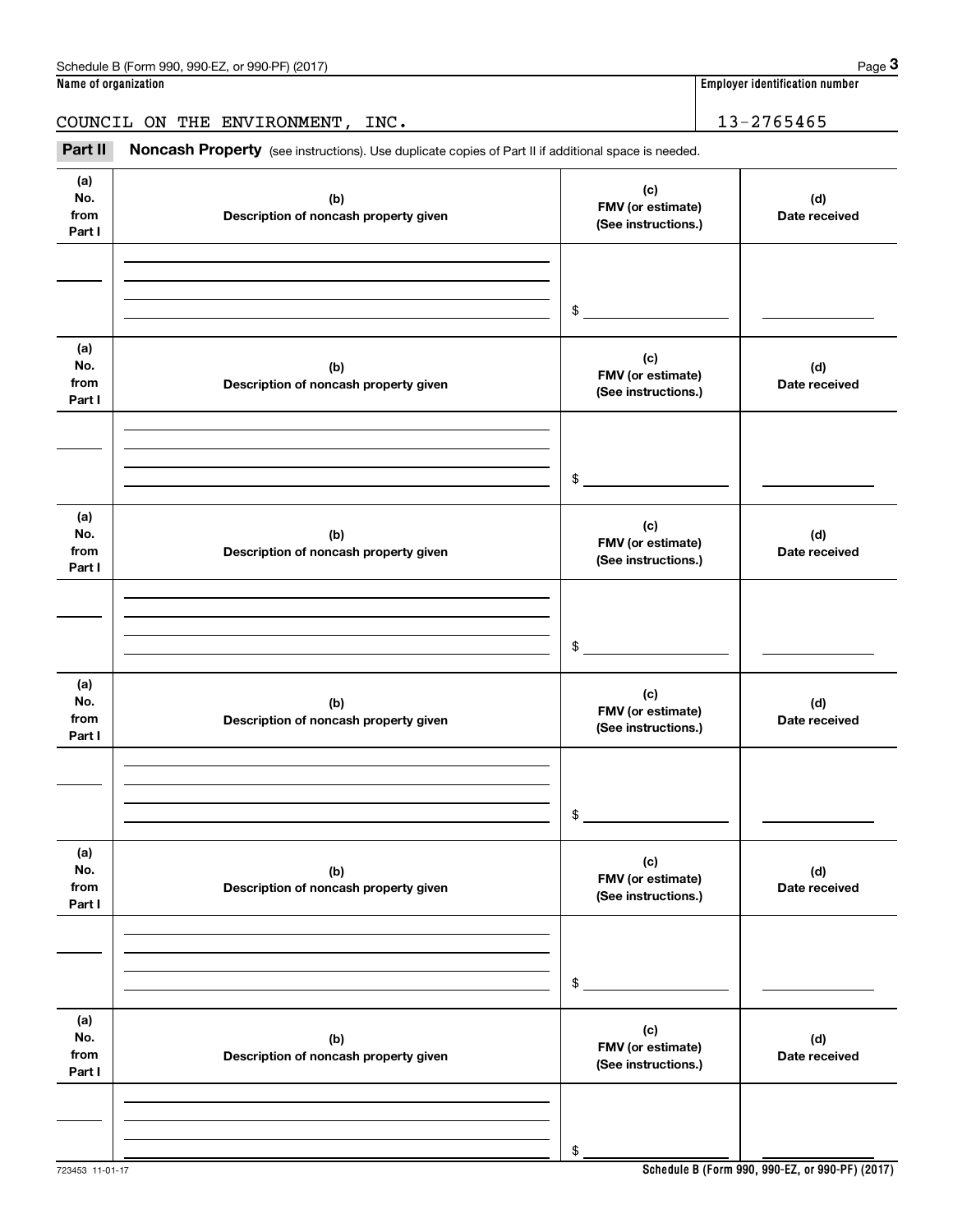|                      | Schedule B (Form 990, 990-EZ, or 990-PF) (2017)                                                                                                                                                                                                                                                          |                      | Page 4                                                                                                                                                   |  |  |  |  |  |  |  |
|----------------------|----------------------------------------------------------------------------------------------------------------------------------------------------------------------------------------------------------------------------------------------------------------------------------------------------------|----------------------|----------------------------------------------------------------------------------------------------------------------------------------------------------|--|--|--|--|--|--|--|
| Name of organization |                                                                                                                                                                                                                                                                                                          |                      | <b>Employer identification number</b>                                                                                                                    |  |  |  |  |  |  |  |
|                      | COUNCIL ON THE ENVIRONMENT, INC.                                                                                                                                                                                                                                                                         |                      | 13-2765465                                                                                                                                               |  |  |  |  |  |  |  |
| Part III             |                                                                                                                                                                                                                                                                                                          |                      | Exclusively religious, charitable, etc., contributions to organizations described in section $501(c)(7)$ , (8), or (10) that total more than \$1,000 for |  |  |  |  |  |  |  |
|                      | the year from any one contributor. Complete columns (a) through (e) and the following line entry. For organizations<br>completing Part III, enter the total of exclusively religious, charitable, etc., contributions of \$1,000 or less for the year. (Enter this info. once.) $\blacktriangleright$ \$ |                      |                                                                                                                                                          |  |  |  |  |  |  |  |
|                      | Use duplicate copies of Part III if additional space is needed.                                                                                                                                                                                                                                          |                      |                                                                                                                                                          |  |  |  |  |  |  |  |
| (a) No.<br>from      | (b) Purpose of gift                                                                                                                                                                                                                                                                                      | (c) Use of gift      | (d) Description of how gift is held                                                                                                                      |  |  |  |  |  |  |  |
| Part I               |                                                                                                                                                                                                                                                                                                          |                      |                                                                                                                                                          |  |  |  |  |  |  |  |
|                      |                                                                                                                                                                                                                                                                                                          |                      |                                                                                                                                                          |  |  |  |  |  |  |  |
|                      |                                                                                                                                                                                                                                                                                                          |                      |                                                                                                                                                          |  |  |  |  |  |  |  |
|                      |                                                                                                                                                                                                                                                                                                          |                      |                                                                                                                                                          |  |  |  |  |  |  |  |
|                      |                                                                                                                                                                                                                                                                                                          | (e) Transfer of gift |                                                                                                                                                          |  |  |  |  |  |  |  |
|                      | Transferee's name, address, and ZIP + 4                                                                                                                                                                                                                                                                  |                      | Relationship of transferor to transferee                                                                                                                 |  |  |  |  |  |  |  |
|                      |                                                                                                                                                                                                                                                                                                          |                      |                                                                                                                                                          |  |  |  |  |  |  |  |
|                      |                                                                                                                                                                                                                                                                                                          |                      |                                                                                                                                                          |  |  |  |  |  |  |  |
|                      |                                                                                                                                                                                                                                                                                                          |                      |                                                                                                                                                          |  |  |  |  |  |  |  |
| (a) No.<br>from      | (b) Purpose of gift                                                                                                                                                                                                                                                                                      | (c) Use of gift      | (d) Description of how gift is held                                                                                                                      |  |  |  |  |  |  |  |
| Part I               |                                                                                                                                                                                                                                                                                                          |                      |                                                                                                                                                          |  |  |  |  |  |  |  |
|                      |                                                                                                                                                                                                                                                                                                          |                      |                                                                                                                                                          |  |  |  |  |  |  |  |
|                      |                                                                                                                                                                                                                                                                                                          |                      |                                                                                                                                                          |  |  |  |  |  |  |  |
|                      |                                                                                                                                                                                                                                                                                                          |                      |                                                                                                                                                          |  |  |  |  |  |  |  |
|                      |                                                                                                                                                                                                                                                                                                          | (e) Transfer of gift |                                                                                                                                                          |  |  |  |  |  |  |  |
|                      | Transferee's name, address, and $ZIP + 4$                                                                                                                                                                                                                                                                |                      | Relationship of transferor to transferee                                                                                                                 |  |  |  |  |  |  |  |
|                      |                                                                                                                                                                                                                                                                                                          |                      |                                                                                                                                                          |  |  |  |  |  |  |  |
|                      |                                                                                                                                                                                                                                                                                                          |                      |                                                                                                                                                          |  |  |  |  |  |  |  |
|                      |                                                                                                                                                                                                                                                                                                          |                      |                                                                                                                                                          |  |  |  |  |  |  |  |
| (a) No.<br>from      | (b) Purpose of gift                                                                                                                                                                                                                                                                                      | (c) Use of gift      | (d) Description of how gift is held                                                                                                                      |  |  |  |  |  |  |  |
| Part I               |                                                                                                                                                                                                                                                                                                          |                      |                                                                                                                                                          |  |  |  |  |  |  |  |
|                      |                                                                                                                                                                                                                                                                                                          |                      |                                                                                                                                                          |  |  |  |  |  |  |  |
|                      |                                                                                                                                                                                                                                                                                                          |                      |                                                                                                                                                          |  |  |  |  |  |  |  |
|                      |                                                                                                                                                                                                                                                                                                          |                      |                                                                                                                                                          |  |  |  |  |  |  |  |
|                      |                                                                                                                                                                                                                                                                                                          | (e) Transfer of gift |                                                                                                                                                          |  |  |  |  |  |  |  |
|                      | Transferee's name, address, and $ZIP + 4$                                                                                                                                                                                                                                                                |                      | Relationship of transferor to transferee                                                                                                                 |  |  |  |  |  |  |  |
|                      |                                                                                                                                                                                                                                                                                                          |                      |                                                                                                                                                          |  |  |  |  |  |  |  |
|                      |                                                                                                                                                                                                                                                                                                          |                      |                                                                                                                                                          |  |  |  |  |  |  |  |
|                      |                                                                                                                                                                                                                                                                                                          |                      |                                                                                                                                                          |  |  |  |  |  |  |  |
| (a) No.<br>from      | (b) Purpose of gift                                                                                                                                                                                                                                                                                      | (c) Use of gift      | (d) Description of how gift is held                                                                                                                      |  |  |  |  |  |  |  |
| Part I               |                                                                                                                                                                                                                                                                                                          |                      |                                                                                                                                                          |  |  |  |  |  |  |  |
|                      |                                                                                                                                                                                                                                                                                                          |                      |                                                                                                                                                          |  |  |  |  |  |  |  |
|                      |                                                                                                                                                                                                                                                                                                          |                      |                                                                                                                                                          |  |  |  |  |  |  |  |
|                      |                                                                                                                                                                                                                                                                                                          |                      |                                                                                                                                                          |  |  |  |  |  |  |  |
|                      | (e) Transfer of gift                                                                                                                                                                                                                                                                                     |                      |                                                                                                                                                          |  |  |  |  |  |  |  |
|                      | Transferee's name, address, and $ZIP + 4$                                                                                                                                                                                                                                                                |                      | Relationship of transferor to transferee                                                                                                                 |  |  |  |  |  |  |  |
|                      |                                                                                                                                                                                                                                                                                                          |                      |                                                                                                                                                          |  |  |  |  |  |  |  |
|                      |                                                                                                                                                                                                                                                                                                          |                      |                                                                                                                                                          |  |  |  |  |  |  |  |
|                      |                                                                                                                                                                                                                                                                                                          |                      |                                                                                                                                                          |  |  |  |  |  |  |  |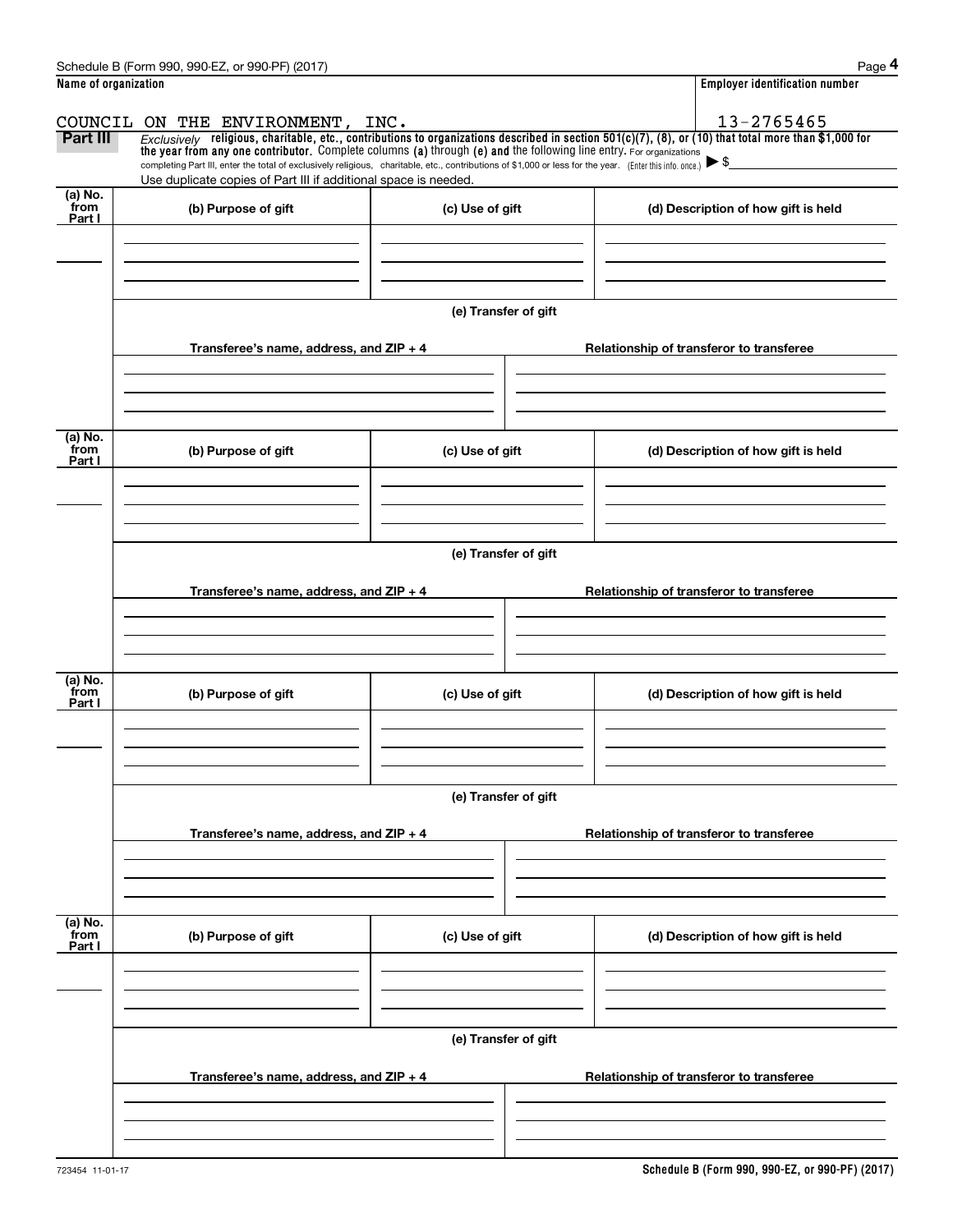| <b>HEDULE D</b> |  |
|-----------------|--|
| ⊶ ∩∩∩\          |  |

Department of the Treasury

# **SCHEDULE D Supplemental Financial Statements**

(Form 990)<br>
Pepartment of the Treasury<br>
Department of the Treasury<br>
Department of the Treasury<br>
Department of the Treasury<br> **Co to www.irs.gov/Form990 for instructions and the latest information.**<br> **Co to www.irs.gov/Form9** 



Internal Revenue Service

**Name of the organization Employer identification number**

|         | COUNCIL ON THE ENVIRONMENT, INC.                                                                                                                                                                                              |                                                    | 13-2765465     |                                 |  |  |
|---------|-------------------------------------------------------------------------------------------------------------------------------------------------------------------------------------------------------------------------------|----------------------------------------------------|----------------|---------------------------------|--|--|
| Part I  | Organizations Maintaining Donor Advised Funds or Other Similar Funds or Accounts. Complete if the                                                                                                                             |                                                    |                |                                 |  |  |
|         | organization answered "Yes" on Form 990, Part IV, line 6.                                                                                                                                                                     |                                                    |                |                                 |  |  |
|         |                                                                                                                                                                                                                               | (a) Donor advised funds                            |                | (b) Funds and other accounts    |  |  |
| 1.      |                                                                                                                                                                                                                               |                                                    |                |                                 |  |  |
| 2       | Aggregate value of contributions to (during year)                                                                                                                                                                             |                                                    |                |                                 |  |  |
| З       | Aggregate value of grants from (during year)                                                                                                                                                                                  |                                                    |                |                                 |  |  |
| 4       |                                                                                                                                                                                                                               |                                                    |                |                                 |  |  |
| 5       | Did the organization inform all donors and donor advisors in writing that the assets held in donor advised funds                                                                                                              |                                                    |                |                                 |  |  |
|         |                                                                                                                                                                                                                               |                                                    |                | Yes<br>No                       |  |  |
| 6       | Did the organization inform all grantees, donors, and donor advisors in writing that grant funds can be used only                                                                                                             |                                                    |                |                                 |  |  |
|         | for charitable purposes and not for the benefit of the donor or donor advisor, or for any other purpose conferring                                                                                                            |                                                    |                |                                 |  |  |
|         | impermissible private benefit?                                                                                                                                                                                                |                                                    |                | Yes<br>No                       |  |  |
| Part II | Conservation Easements. Complete if the organization answered "Yes" on Form 990, Part IV, line 7.                                                                                                                             |                                                    |                |                                 |  |  |
| 1.      | Purpose(s) of conservation easements held by the organization (check all that apply).                                                                                                                                         |                                                    |                |                                 |  |  |
|         | Preservation of land for public use (e.g., recreation or education)                                                                                                                                                           | Preservation of a historically important land area |                |                                 |  |  |
|         | Protection of natural habitat                                                                                                                                                                                                 | Preservation of a certified historic structure     |                |                                 |  |  |
|         | Preservation of open space                                                                                                                                                                                                    |                                                    |                |                                 |  |  |
| 2       | Complete lines 2a through 2d if the organization held a qualified conservation contribution in the form of a conservation easement on the last                                                                                |                                                    |                |                                 |  |  |
|         | day of the tax year.                                                                                                                                                                                                          |                                                    |                | Held at the End of the Tax Year |  |  |
| а       |                                                                                                                                                                                                                               |                                                    | 2a             |                                 |  |  |
| b       | Total acreage restricted by conservation easements                                                                                                                                                                            |                                                    | 2b             |                                 |  |  |
|         | Number of conservation easements on a certified historic structure included in (a) manufacture included in (a)                                                                                                                |                                                    | 2 <sub>c</sub> |                                 |  |  |
| d       | Number of conservation easements included in (c) acquired after 7/25/06, and not on a historic structure                                                                                                                      |                                                    |                |                                 |  |  |
|         | listed in the National Register [111] Marshall Register [11] Marshall Register [11] Marshall Register [11] Marshall Register [11] Marshall Register [11] Marshall Register [11] Marshall Register [11] Marshall Register [11] | 2d                                                 |                |                                 |  |  |
| 3       | Number of conservation easements modified, transferred, released, extinguished, or terminated by the organization during the tax                                                                                              |                                                    |                |                                 |  |  |
|         | $year \triangleright$                                                                                                                                                                                                         |                                                    |                |                                 |  |  |
| 4       | Number of states where property subject to conservation easement is located >                                                                                                                                                 |                                                    |                |                                 |  |  |
| 5       | Does the organization have a written policy regarding the periodic monitoring, inspection, handling of                                                                                                                        |                                                    |                |                                 |  |  |
|         | violations, and enforcement of the conservation easements it holds?                                                                                                                                                           |                                                    |                | Yes<br>No                       |  |  |
| 6       | Staff and volunteer hours devoted to monitoring, inspecting, handling of violations, and enforcing conservation easements during the year                                                                                     |                                                    |                |                                 |  |  |
|         |                                                                                                                                                                                                                               |                                                    |                |                                 |  |  |
| 7       | Amount of expenses incurred in monitoring, inspecting, handling of violations, and enforcing conservation easements during the year                                                                                           |                                                    |                |                                 |  |  |
|         | ▶ \$                                                                                                                                                                                                                          |                                                    |                |                                 |  |  |
| 8       | Does each conservation easement reported on line 2(d) above satisfy the requirements of section 170(h)(4)(B)(i)                                                                                                               |                                                    |                |                                 |  |  |
|         | and section 170(h)(4)(B)(ii)?                                                                                                                                                                                                 |                                                    |                | Yes<br>No                       |  |  |
| 9       | In Part XIII, describe how the organization reports conservation easements in its revenue and expense statement, and balance sheet, and                                                                                       |                                                    |                |                                 |  |  |
|         | include, if applicable, the text of the footnote to the organization's financial statements that describes the organization's accounting for                                                                                  |                                                    |                |                                 |  |  |
|         | conservation easements.                                                                                                                                                                                                       |                                                    |                |                                 |  |  |
|         | Organizations Maintaining Collections of Art, Historical Treasures, or Other Similar Assets.<br>Part III                                                                                                                      |                                                    |                |                                 |  |  |
|         | Complete if the organization answered "Yes" on Form 990, Part IV, line 8.                                                                                                                                                     |                                                    |                |                                 |  |  |
|         | 1a If the organization elected, as permitted under SFAS 116 (ASC 958), not to report in its revenue statement and balance sheet works of art,                                                                                 |                                                    |                |                                 |  |  |
|         | historical treasures, or other similar assets held for public exhibition, education, or research in furtherance of public service, provide, in Part XIII,                                                                     |                                                    |                |                                 |  |  |
|         | the text of the footnote to its financial statements that describes these items.                                                                                                                                              |                                                    |                |                                 |  |  |
| b       | If the organization elected, as permitted under SFAS 116 (ASC 958), to report in its revenue statement and balance sheet works of art, historical                                                                             |                                                    |                |                                 |  |  |
|         | treasures, or other similar assets held for public exhibition, education, or research in furtherance of public service, provide the following amounts                                                                         |                                                    |                |                                 |  |  |
|         | relating to these items:                                                                                                                                                                                                      |                                                    |                |                                 |  |  |
|         | (i) Revenue included on Form 990, Part VIII, line 1 [2000] [2010] Contract the included on Form 990, Part VIII, line 1                                                                                                        |                                                    |                | \$                              |  |  |
|         | (ii) Assets included in Form 990, Part X                                                                                                                                                                                      |                                                    |                |                                 |  |  |
| 2       | If the organization received or held works of art, historical treasures, or other similar assets for financial gain, provide                                                                                                  |                                                    |                |                                 |  |  |
|         | the following amounts required to be reported under SFAS 116 (ASC 958) relating to these items:                                                                                                                               |                                                    |                |                                 |  |  |
| а       |                                                                                                                                                                                                                               |                                                    |                |                                 |  |  |
|         | Appate included in Form 000, Dort V.                                                                                                                                                                                          |                                                    |                |                                 |  |  |

**For Paperwork Reduction Act Notice, see the Instructions for Form 990. Schedule D (Form 990) 2017** LHA  $\rightarrow$  \$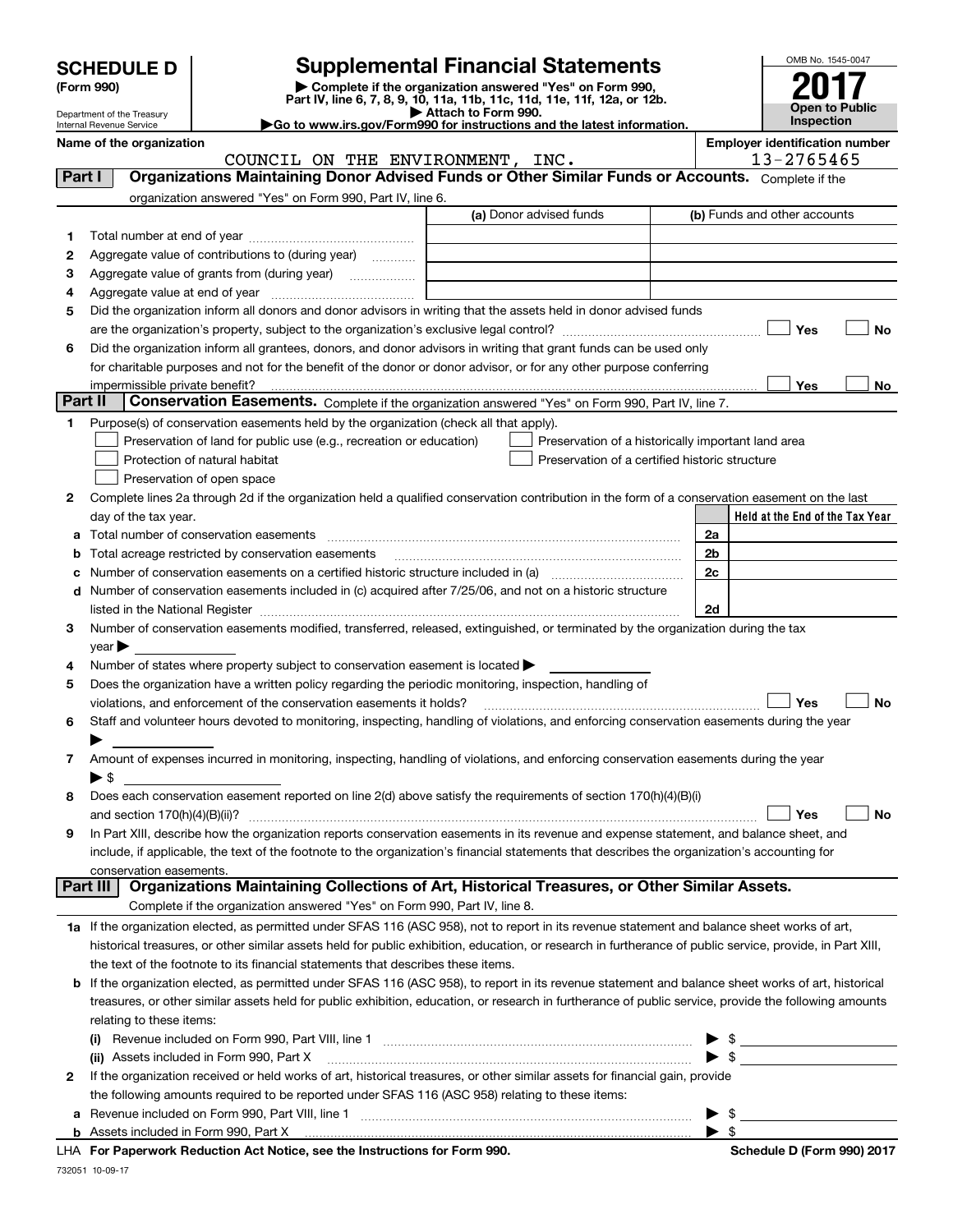|               | Schedule D (Form 990) 2017                                                                                                                                                                                                     | COUNCIL ON THE ENVIRONMENT, INC.        |                |                                                                                                                                                                                                                               |                                 |                       | 13-2765465     | Page 2              |
|---------------|--------------------------------------------------------------------------------------------------------------------------------------------------------------------------------------------------------------------------------|-----------------------------------------|----------------|-------------------------------------------------------------------------------------------------------------------------------------------------------------------------------------------------------------------------------|---------------------------------|-----------------------|----------------|---------------------|
|               | Organizations Maintaining Collections of Art, Historical Treasures, or Other Similar Assets (continued)<br>Part III                                                                                                            |                                         |                |                                                                                                                                                                                                                               |                                 |                       |                |                     |
| 3             | Using the organization's acquisition, accession, and other records, check any of the following that are a significant use of its collection items<br>(check all that apply):                                                   |                                         |                |                                                                                                                                                                                                                               |                                 |                       |                |                     |
| a             | Public exhibition                                                                                                                                                                                                              | d                                       |                | Loan or exchange programs                                                                                                                                                                                                     |                                 |                       |                |                     |
| b             | Scholarly research                                                                                                                                                                                                             | е                                       |                | Other and the contract of the contract of the contract of the contract of the contract of the contract of the contract of the contract of the contract of the contract of the contract of the contract of the contract of the |                                 |                       |                |                     |
| c             | Preservation for future generations                                                                                                                                                                                            |                                         |                |                                                                                                                                                                                                                               |                                 |                       |                |                     |
| 4             | Provide a description of the organization's collections and explain how they further the organization's exempt purpose in Part XIII.                                                                                           |                                         |                |                                                                                                                                                                                                                               |                                 |                       |                |                     |
| 5             | During the year, did the organization solicit or receive donations of art, historical treasures, or other similar assets                                                                                                       |                                         |                |                                                                                                                                                                                                                               |                                 |                       |                |                     |
|               | to be sold to raise funds rather than to be maintained as part of the organization's collection?                                                                                                                               |                                         |                |                                                                                                                                                                                                                               |                                 |                       | Yes            | No                  |
|               | Part IV<br>Escrow and Custodial Arrangements. Complete if the organization answered "Yes" on Form 990, Part IV, line 9, or                                                                                                     |                                         |                |                                                                                                                                                                                                                               |                                 |                       |                |                     |
|               | reported an amount on Form 990, Part X, line 21.                                                                                                                                                                               |                                         |                |                                                                                                                                                                                                                               |                                 |                       |                |                     |
|               | 1a Is the organization an agent, trustee, custodian or other intermediary for contributions or other assets not included                                                                                                       |                                         |                |                                                                                                                                                                                                                               |                                 |                       |                |                     |
|               |                                                                                                                                                                                                                                |                                         |                |                                                                                                                                                                                                                               |                                 |                       | Yes            | No                  |
|               | b If "Yes," explain the arrangement in Part XIII and complete the following table:                                                                                                                                             |                                         |                |                                                                                                                                                                                                                               |                                 |                       |                |                     |
|               |                                                                                                                                                                                                                                |                                         |                |                                                                                                                                                                                                                               |                                 | 1c                    | Amount         |                     |
|               | d Additions during the year manufactured and an account of the year manufactured and account of the year manufactured and account of the year manufactured and account of the year manufactured and account of the year manufa |                                         |                |                                                                                                                                                                                                                               |                                 | 1d                    |                |                     |
|               | e Distributions during the year manufactured and a control of the year manufactured and the year manufactured and the year manufactured and the year manufactured and the year manufactured and the year manufactured and the  |                                         |                |                                                                                                                                                                                                                               |                                 | 1e                    |                |                     |
| t             | Ending balance manufactured and contract the contract of the contract of the contract of the contract of the contract of the contract of the contract of the contract of the contract of the contract of the contract of the c |                                         |                |                                                                                                                                                                                                                               |                                 | 1f                    |                |                     |
|               | 2a Did the organization include an amount on Form 990, Part X, line 21, for escrow or custodial account liability?                                                                                                             |                                         |                |                                                                                                                                                                                                                               |                                 |                       | Yes            | No                  |
|               | <b>b</b> If "Yes," explain the arrangement in Part XIII. Check here if the explanation has been provided on Part XIII                                                                                                          |                                         |                |                                                                                                                                                                                                                               |                                 |                       |                |                     |
| <b>Part V</b> | Endowment Funds. Complete if the organization answered "Yes" on Form 990, Part IV, line 10.                                                                                                                                    |                                         |                |                                                                                                                                                                                                                               |                                 |                       |                |                     |
|               |                                                                                                                                                                                                                                | (a) Current year                        | (b) Prior year | (c) Two years back                                                                                                                                                                                                            |                                 | (d) Three years back  |                | (e) Four years back |
|               | 1a Beginning of year balance                                                                                                                                                                                                   | 2,185,470.                              | 1,946,979.     | 2,015,222.                                                                                                                                                                                                                    |                                 | 2,027,776.            |                | 1,820,404.          |
|               |                                                                                                                                                                                                                                |                                         |                |                                                                                                                                                                                                                               |                                 |                       |                |                     |
|               | Net investment earnings, gains, and losses                                                                                                                                                                                     | $-24, 146.$                             | 238,491.       | $-68, 243.$                                                                                                                                                                                                                   |                                 | $-12,554.$            |                | 207,372.            |
|               |                                                                                                                                                                                                                                |                                         |                |                                                                                                                                                                                                                               |                                 |                       |                |                     |
|               | e Other expenditures for facilities                                                                                                                                                                                            |                                         |                |                                                                                                                                                                                                                               |                                 |                       |                |                     |
|               | and programs                                                                                                                                                                                                                   |                                         |                |                                                                                                                                                                                                                               |                                 |                       |                |                     |
|               | Administrative expenses                                                                                                                                                                                                        |                                         |                |                                                                                                                                                                                                                               |                                 |                       |                |                     |
| g             | End of year balance                                                                                                                                                                                                            | 2,161,324.                              | 2, 185, 470.   | 1,946,979.                                                                                                                                                                                                                    |                                 | 2,015,222.            |                | 2,027,776.          |
| 2             | Provide the estimated percentage of the current year end balance (line 1g, column (a)) held as:                                                                                                                                |                                         |                |                                                                                                                                                                                                                               |                                 |                       |                |                     |
| а             | Board designated or quasi-endowment                                                                                                                                                                                            | 100.00                                  | %              |                                                                                                                                                                                                                               |                                 |                       |                |                     |
|               | <b>b</b> Permanent endowment $\blacktriangleright$                                                                                                                                                                             | %                                       |                |                                                                                                                                                                                                                               |                                 |                       |                |                     |
|               | <b>c</b> Temporarily restricted endowment $\blacktriangleright$                                                                                                                                                                | %                                       |                |                                                                                                                                                                                                                               |                                 |                       |                |                     |
|               | The percentages on lines 2a, 2b, and 2c should equal 100%.<br>3a Are there endowment funds not in the possession of the organization that are held and administered for the organization                                       |                                         |                |                                                                                                                                                                                                                               |                                 |                       |                |                     |
|               | by:                                                                                                                                                                                                                            |                                         |                |                                                                                                                                                                                                                               |                                 |                       |                | Yes<br>No           |
|               | (i)                                                                                                                                                                                                                            |                                         |                |                                                                                                                                                                                                                               |                                 |                       | 3a(i)          | х                   |
|               |                                                                                                                                                                                                                                |                                         |                |                                                                                                                                                                                                                               |                                 |                       | 3a(ii)         | X                   |
|               |                                                                                                                                                                                                                                |                                         |                |                                                                                                                                                                                                                               |                                 |                       | 3b             |                     |
| 4             | Describe in Part XIII the intended uses of the organization's endowment funds.                                                                                                                                                 |                                         |                |                                                                                                                                                                                                                               |                                 |                       |                |                     |
|               | Land, Buildings, and Equipment.<br><b>Part VI</b>                                                                                                                                                                              |                                         |                |                                                                                                                                                                                                                               |                                 |                       |                |                     |
|               | Complete if the organization answered "Yes" on Form 990, Part IV, line 11a. See Form 990, Part X, line 10.                                                                                                                     |                                         |                |                                                                                                                                                                                                                               |                                 |                       |                |                     |
|               | Description of property                                                                                                                                                                                                        | (a) Cost or other<br>basis (investment) | basis (other)  | (b) Cost or other                                                                                                                                                                                                             | (c) Accumulated<br>depreciation |                       | (d) Book value |                     |
|               |                                                                                                                                                                                                                                |                                         |                |                                                                                                                                                                                                                               |                                 |                       |                |                     |
|               |                                                                                                                                                                                                                                |                                         |                |                                                                                                                                                                                                                               |                                 |                       |                |                     |
|               |                                                                                                                                                                                                                                |                                         |                | 796,551.                                                                                                                                                                                                                      |                                 | 135,637.              |                | 660,914.            |
|               |                                                                                                                                                                                                                                |                                         |                | 1,079,803.                                                                                                                                                                                                                    |                                 | $\overline{681,}390.$ |                | 398,413.            |
|               |                                                                                                                                                                                                                                |                                         |                |                                                                                                                                                                                                                               |                                 |                       |                |                     |
|               |                                                                                                                                                                                                                                |                                         |                |                                                                                                                                                                                                                               |                                 | ▶                     |                | 1,059,327.          |

**Schedule D (Form 990) 2017**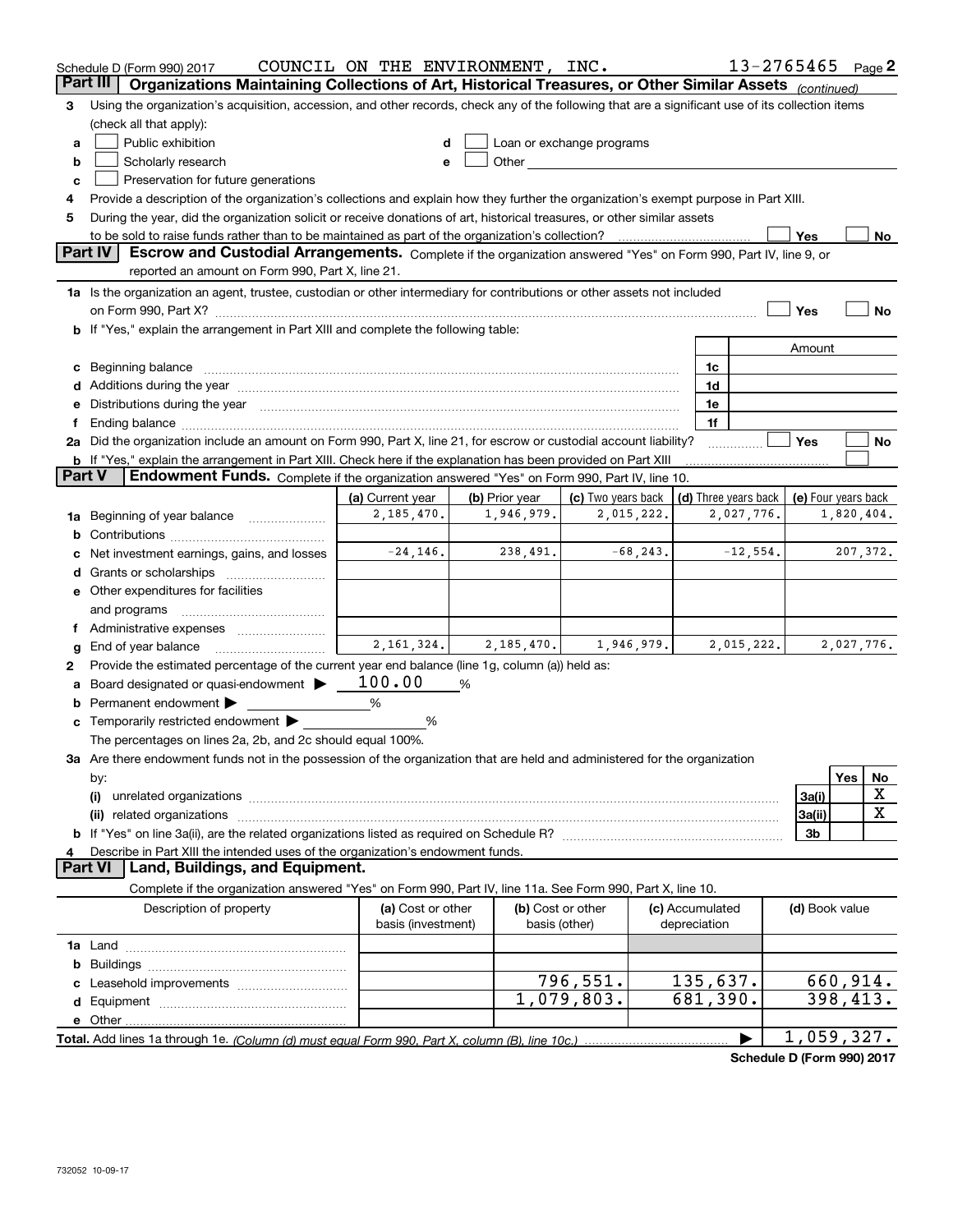| (a) Description of security or category (including name of security)                                              | (b) Book value  | Complete if the organization answered "Yes" on Form 990, Part IV, line 11b. See Form 990, Part X, line 12. | (c) Method of valuation: Cost or end-of-year market value |
|-------------------------------------------------------------------------------------------------------------------|-----------------|------------------------------------------------------------------------------------------------------------|-----------------------------------------------------------|
| (1) Financial derivatives                                                                                         |                 |                                                                                                            |                                                           |
| (2) Closely-held equity interests                                                                                 |                 |                                                                                                            |                                                           |
| (3) Other                                                                                                         |                 |                                                                                                            |                                                           |
| (A)                                                                                                               |                 |                                                                                                            |                                                           |
| (B)                                                                                                               |                 |                                                                                                            |                                                           |
| (C)                                                                                                               |                 |                                                                                                            |                                                           |
| (D)                                                                                                               |                 |                                                                                                            |                                                           |
| (E)                                                                                                               |                 |                                                                                                            |                                                           |
| (F)                                                                                                               |                 |                                                                                                            |                                                           |
| (G)                                                                                                               |                 |                                                                                                            |                                                           |
|                                                                                                                   |                 |                                                                                                            |                                                           |
| (H)                                                                                                               |                 |                                                                                                            |                                                           |
| Total. (Col. (b) must equal Form 990, Part X, col. (B) line 12.)<br>Part VIII Investments - Program Related.      |                 |                                                                                                            |                                                           |
|                                                                                                                   |                 |                                                                                                            |                                                           |
| Complete if the organization answered "Yes" on Form 990, Part IV, line 11c. See Form 990, Part X, line 13.        |                 |                                                                                                            |                                                           |
| (a) Description of investment                                                                                     | (b) Book value  |                                                                                                            | (c) Method of valuation: Cost or end-of-year market value |
| (1)                                                                                                               |                 |                                                                                                            |                                                           |
| (2)                                                                                                               |                 |                                                                                                            |                                                           |
| (3)                                                                                                               |                 |                                                                                                            |                                                           |
| (4)                                                                                                               |                 |                                                                                                            |                                                           |
| (5)                                                                                                               |                 |                                                                                                            |                                                           |
| (6)                                                                                                               |                 |                                                                                                            |                                                           |
| (7)                                                                                                               |                 |                                                                                                            |                                                           |
| (8)                                                                                                               |                 |                                                                                                            |                                                           |
| (9)                                                                                                               |                 |                                                                                                            |                                                           |
| Total. (Col. (b) must equal Form 990, Part X, col. (B) line 13.)                                                  |                 |                                                                                                            |                                                           |
| <b>Other Assets.</b><br>Part IX                                                                                   |                 |                                                                                                            |                                                           |
| Complete if the organization answered "Yes" on Form 990, Part IV, line 11d. See Form 990, Part X, line 15.        |                 |                                                                                                            |                                                           |
|                                                                                                                   |                 |                                                                                                            |                                                           |
|                                                                                                                   | (a) Description |                                                                                                            | (b) Book value                                            |
| (1)                                                                                                               |                 |                                                                                                            |                                                           |
| (2)                                                                                                               |                 |                                                                                                            |                                                           |
|                                                                                                                   |                 |                                                                                                            |                                                           |
| (3)                                                                                                               |                 |                                                                                                            |                                                           |
| (4)                                                                                                               |                 |                                                                                                            |                                                           |
| (5)                                                                                                               |                 |                                                                                                            |                                                           |
| (6)                                                                                                               |                 |                                                                                                            |                                                           |
| (7)                                                                                                               |                 |                                                                                                            |                                                           |
| (8)                                                                                                               |                 |                                                                                                            |                                                           |
| (9)                                                                                                               |                 |                                                                                                            |                                                           |
|                                                                                                                   |                 |                                                                                                            |                                                           |
| <b>Other Liabilities.</b>                                                                                         |                 |                                                                                                            |                                                           |
| Complete if the organization answered "Yes" on Form 990, Part IV, line 11e or 11f. See Form 990, Part X, line 25. |                 |                                                                                                            |                                                           |
| (a) Description of liability                                                                                      |                 | (b) Book value                                                                                             |                                                           |
| (1)<br>Federal income taxes                                                                                       |                 |                                                                                                            |                                                           |
| (2)                                                                                                               |                 |                                                                                                            |                                                           |
| (3)                                                                                                               |                 |                                                                                                            |                                                           |
| (4)                                                                                                               |                 |                                                                                                            |                                                           |
| (5)                                                                                                               |                 |                                                                                                            |                                                           |
| (6)                                                                                                               |                 |                                                                                                            |                                                           |
| Total. (Column (b) must equal Form 990. Part X, col. (B) line 15.)<br>Part X<br>1.<br>(7)                         |                 |                                                                                                            |                                                           |
| (8)                                                                                                               |                 |                                                                                                            |                                                           |

organization's liability for uncertain tax positions under FIN 48 (ASC 740). Check here if the text of the footnote has been provided in Part XIII  $~\boxed{\rm X}$ 

## Schedule D (Form 990) 2017  ${\tt CONCIL\;ON\; THE\; ENVIRONMENT}$  ,  ${\tt INC.}$   $13\text{--}2765465$   ${\tt Page}$ Schedule D (Form 990) 2017 COUNCIL ON THE ENVIRONMENT, INC. 13-2765465 Page 3<br>**Part VII | Investments - Other Securities.**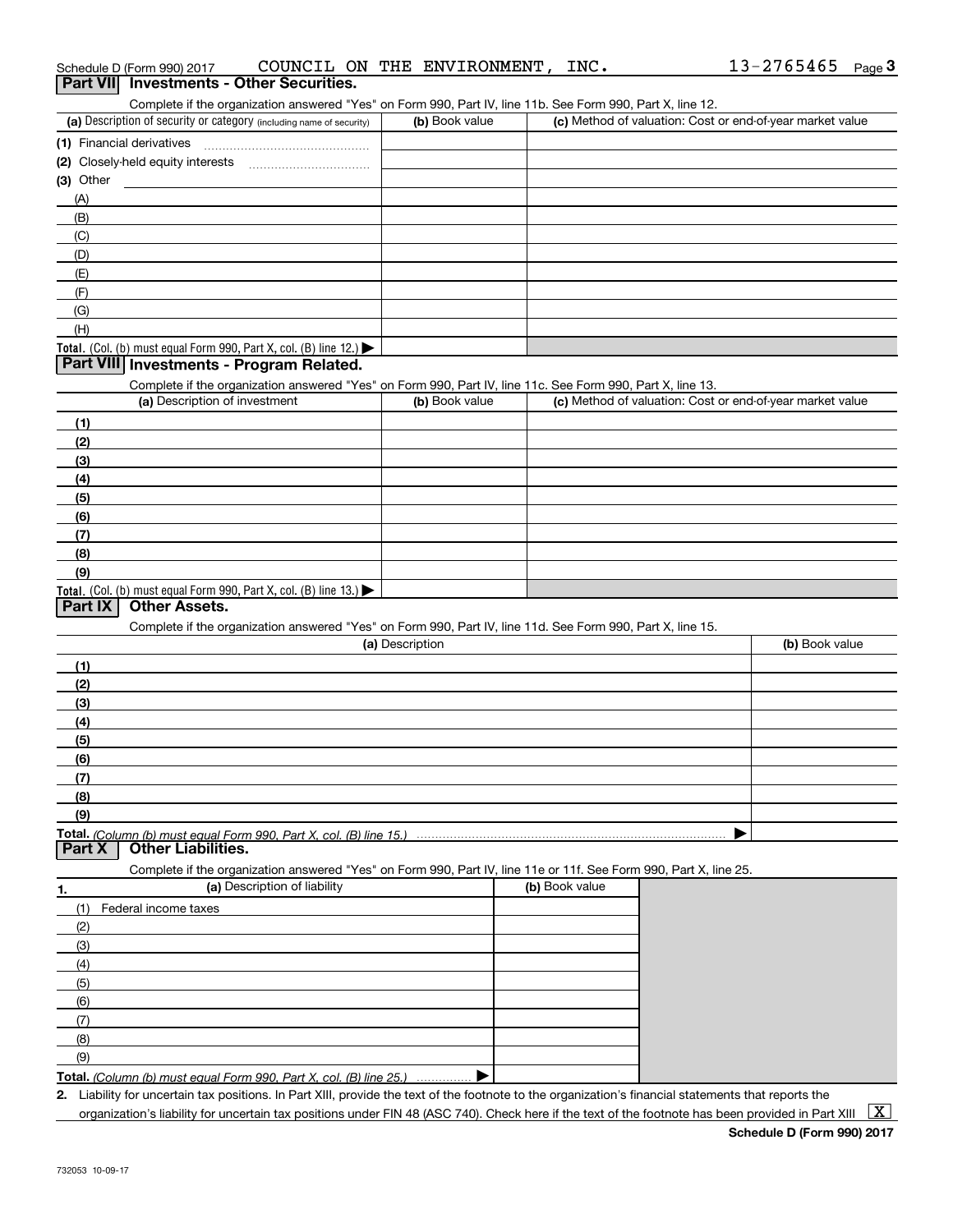|                | COUNCIL ON THE ENVIRONMENT, INC.<br>Schedule D (Form 990) 2017                                                                                                                                                                 |                |                         |                | $13 - 2765465$ Page 4       |    |
|----------------|--------------------------------------------------------------------------------------------------------------------------------------------------------------------------------------------------------------------------------|----------------|-------------------------|----------------|-----------------------------|----|
| <b>Part XI</b> | Reconciliation of Revenue per Audited Financial Statements With Revenue per Return.                                                                                                                                            |                |                         |                |                             |    |
|                | Complete if the organization answered "Yes" on Form 990, Part IV, line 12a.                                                                                                                                                    |                |                         |                |                             |    |
| 1              | Total revenue, gains, and other support per audited financial statements                                                                                                                                                       |                |                         | $\blacksquare$ | 16,711,752.                 |    |
| 2              | Amounts included on line 1 but not on Form 990, Part VIII, line 12:                                                                                                                                                            |                |                         |                |                             |    |
| a              |                                                                                                                                                                                                                                | 2a             | $-94,516.$              |                |                             |    |
| b              |                                                                                                                                                                                                                                | 2 <sub>b</sub> | $\overline{661}$ , 930. |                |                             |    |
|                |                                                                                                                                                                                                                                | 2c             |                         |                |                             |    |
|                | Other (Describe in Part XIII.) <b>Construction Contract Construction</b> Chern Construction Construction Construction                                                                                                          | 2d             |                         |                |                             |    |
| e              | Add lines 2a through 2d <b>continuum contract and all and all and all and all and all and all and all and all and a</b>                                                                                                        |                |                         | 2e             | 567, 414.                   |    |
| 3              |                                                                                                                                                                                                                                |                |                         | 3              | 16, 144, 338.               |    |
| 4              | Amounts included on Form 990, Part VIII, line 12, but not on line 1:                                                                                                                                                           |                |                         |                |                             |    |
| a              | Investment expenses not included on Form 990, Part VIII, line 7b [1000000000000000000000000000000000                                                                                                                           | 4a             |                         |                |                             |    |
| b              |                                                                                                                                                                                                                                | 4b             |                         |                |                             |    |
|                | c Add lines 4a and 4b                                                                                                                                                                                                          |                |                         | 4c             |                             | 0. |
|                |                                                                                                                                                                                                                                |                |                         | 5              | 16, 144, 338.               |    |
|                | Part XII   Reconciliation of Expenses per Audited Financial Statements With Expenses per Return.                                                                                                                               |                |                         |                |                             |    |
|                | Complete if the organization answered "Yes" on Form 990, Part IV, line 12a.                                                                                                                                                    |                |                         |                |                             |    |
| 1              | Total expenses and losses per audited financial statements                                                                                                                                                                     |                |                         | $\blacksquare$ | $\overline{16}$ , 555, 822. |    |
| $\mathbf{2}$   | Amounts included on line 1 but not on Form 990, Part IX, line 25:                                                                                                                                                              |                |                         |                |                             |    |
| a              |                                                                                                                                                                                                                                | 2a             | 661,930.                |                |                             |    |
| b              |                                                                                                                                                                                                                                | 2 <sub>b</sub> |                         |                |                             |    |
|                |                                                                                                                                                                                                                                | 2c             |                         |                |                             |    |
| d              | Other (Describe in Part XIII.) (2000) (2000) (2000) (2000) (2000) (2000) (2000) (2000) (2000) (2000) (2000) (2000) (2000) (2000) (2000) (2000) (2000) (2000) (2000) (2000) (2000) (2000) (2000) (2000) (2000) (2000) (2000) (2 | 2d             | 37,025.                 |                |                             |    |
| e              | Add lines 2a through 2d <b>must be a constructed as the constant of the constant of the constant of the construction</b>                                                                                                       |                |                         | 2e             | 698,955.                    |    |
| 3              |                                                                                                                                                                                                                                |                |                         | $\mathbf{a}$   | 15,856,867.                 |    |
| 4              | Amounts included on Form 990, Part IX, line 25, but not on line 1:                                                                                                                                                             |                |                         |                |                             |    |
| a              | Investment expenses not included on Form 990, Part VIII, line 7b [1000000000000000000000000000000000                                                                                                                           | 4a             |                         |                |                             |    |
| b              |                                                                                                                                                                                                                                | 4h             |                         |                |                             |    |
|                | Add lines 4a and 4b                                                                                                                                                                                                            |                |                         | 4c             |                             | 0. |
| 5.             |                                                                                                                                                                                                                                |                |                         | 5              | 15,856,867.                 |    |
|                |                                                                                                                                                                                                                                |                |                         |                |                             |    |
|                | <b>Part XIII Supplemental Information.</b>                                                                                                                                                                                     |                |                         |                |                             |    |

lines 2d and 4b; and Part XII, lines 2d and 4b. Also complete this part to provide any additional information.

## PART V, LINE 4:

GROWNYC MAINTAINS TWO BOARD DESIGNATED ENDOWMENT FUNDS AS FOLLOWS:

BOARD DESIGNATED INVESTMENT FUND - THE BOARD DESIGNATED INVESTMENT FUND

CONSISTS OF UNRESTRICTED NET ASSETS WHOSE USE HAS BEEN DESIGNATED BY THE

BOARD FOR INVESTMENT AND OTHER PURPOSES.

# BOARD DESIGNATED OPERATING RESERVE FUND - THE BOARD DESIGNATED OPERATING

RESERVE FUND CONSISTS OF UNRESTRICTED NET ASSETS DESIGNATED BY THE BOARD

WITH A GENERAL PURPOSE TO HELP ENSURE THE LONG-TERM FINANCIAL STABILITY OF

GROWNYC AND POSITION IT TO RESPOND TO VARYING ECONOMIC CONDITIONS AND

## CHANGES AFFECTING GROWNYC'S FINANCIAL POSITION AND ITS ABILITY TO CARRY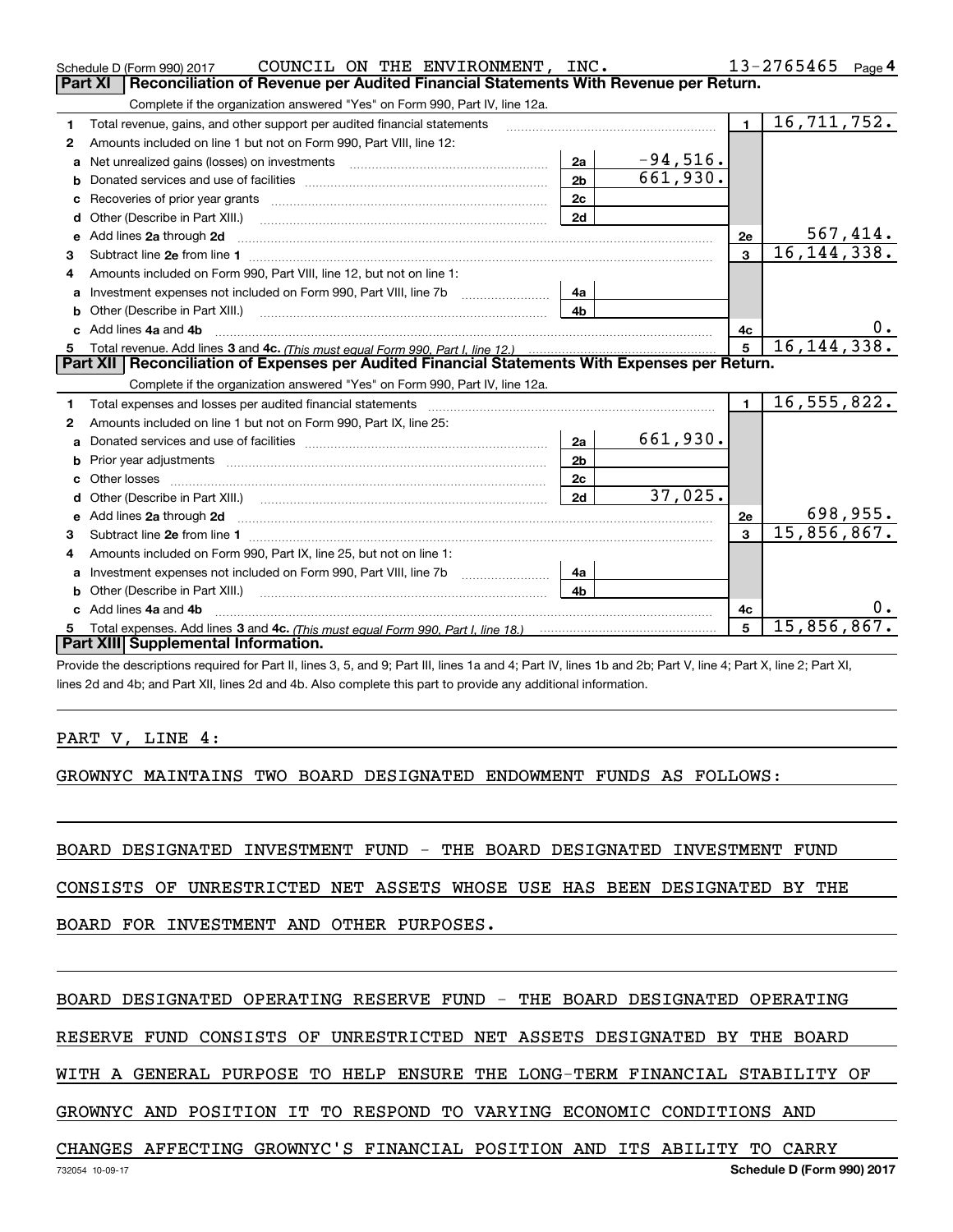| OUT ITS MISSION CONTINOUSLY.<br><u> 1989 - Johann Stein, marwolaethau a bhann an t-Amhair an t-Amhair an t-Amhair an t-Amhair an t-Amhair an t-A</u>            |
|-----------------------------------------------------------------------------------------------------------------------------------------------------------------|
|                                                                                                                                                                 |
| PART X, LINE 2:                                                                                                                                                 |
| GROWNYC BELIEVES IT HAD NO UNCERTAIN INCOME TAX POSITIONS AS OF JUNE 30,                                                                                        |
| 2018 AND 2017, IN ACCORDANCE WITH FASB ASC TOPIC 740 ("INCOME TAXES"),                                                                                          |
| WHICH PROVIDES STANDARDS FOR ESTABLISHING AND CLASSIFYING ANY TAX                                                                                               |
| PROVISIONS FOR UNCERTAIN TAX POSITIONS.<br><u> 1980 - Johann Stein, marwolaethau a bhann an t-Amhain an t-Amhain an t-Amhain an t-Amhain an t-Amhain an t-A</u> |
|                                                                                                                                                                 |
| PART XII, LINE 2D - OTHER ADJUSTMENTS:<br><u> 1989 - Johann Barn, amerikansk politiker (d. 1989)</u>                                                            |
| TRANSPORTATION BENEFITS NOT DEDUCTIBLE                                                                                                                          |
|                                                                                                                                                                 |
|                                                                                                                                                                 |
|                                                                                                                                                                 |
|                                                                                                                                                                 |
|                                                                                                                                                                 |
|                                                                                                                                                                 |
|                                                                                                                                                                 |
|                                                                                                                                                                 |
|                                                                                                                                                                 |
|                                                                                                                                                                 |
|                                                                                                                                                                 |
|                                                                                                                                                                 |
|                                                                                                                                                                 |
|                                                                                                                                                                 |
|                                                                                                                                                                 |
|                                                                                                                                                                 |
|                                                                                                                                                                 |
|                                                                                                                                                                 |
| Cohodulo D (Form 000) 2017                                                                                                                                      |

Schedule D (Form 990) 2017 COUNCILION THE ENVIRONMENT,INC。 I3-2765465 Page

COUNCIL ON THE ENVIRONMENT, INC.

*(continued)*

**Part XIII Supplemental Information** 

**5**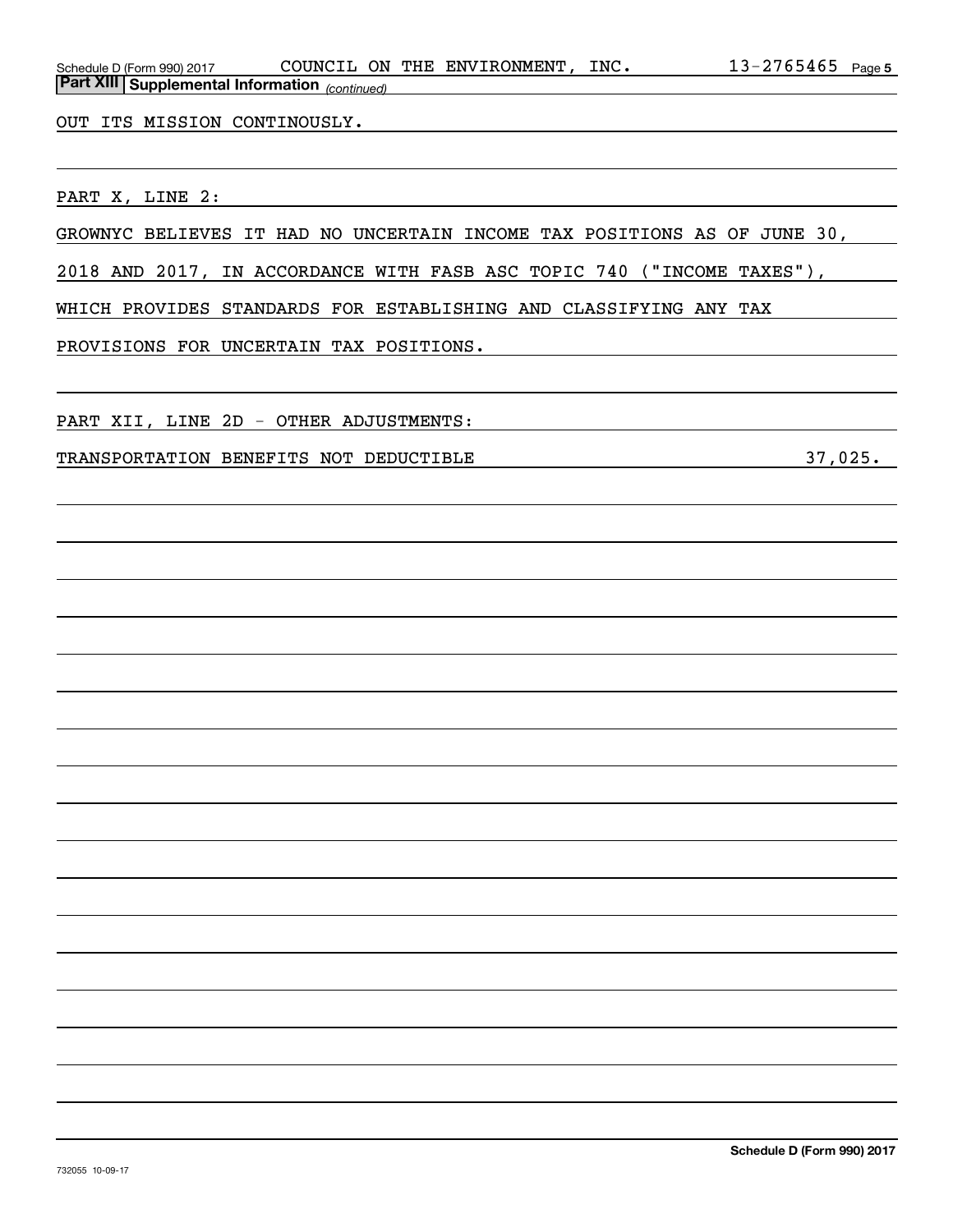|    | <b>SCHEDULE J</b>                                                                                             | <b>Compensation Information</b>                                                                                                                                                                                                      |                                       | OMB No. 1545-0047          |     |             |
|----|---------------------------------------------------------------------------------------------------------------|--------------------------------------------------------------------------------------------------------------------------------------------------------------------------------------------------------------------------------------|---------------------------------------|----------------------------|-----|-------------|
|    | (Form 990)                                                                                                    | For certain Officers, Directors, Trustees, Key Employees, and Highest                                                                                                                                                                |                                       |                            |     |             |
|    |                                                                                                               | <b>Compensated Employees</b>                                                                                                                                                                                                         |                                       | 2017                       |     |             |
|    |                                                                                                               | Complete if the organization answered "Yes" on Form 990, Part IV, line 23.<br>Attach to Form 990.                                                                                                                                    |                                       | <b>Open to Public</b>      |     |             |
|    | Department of the Treasury<br>Internal Revenue Service                                                        | ► Go to www.irs.gov/Form990 for instructions and the latest information.                                                                                                                                                             |                                       | Inspection                 |     |             |
|    | Name of the organization                                                                                      |                                                                                                                                                                                                                                      | <b>Employer identification number</b> |                            |     |             |
|    |                                                                                                               | COUNCIL ON THE ENVIRONMENT,<br>INC.                                                                                                                                                                                                  |                                       | 13-2765465                 |     |             |
|    | Part I                                                                                                        | <b>Questions Regarding Compensation</b>                                                                                                                                                                                              |                                       |                            |     |             |
|    |                                                                                                               |                                                                                                                                                                                                                                      |                                       |                            | Yes | No          |
|    |                                                                                                               | Check the appropriate box(es) if the organization provided any of the following to or for a person listed on Form 990,                                                                                                               |                                       |                            |     |             |
|    |                                                                                                               | Part VII, Section A, line 1a. Complete Part III to provide any relevant information regarding these items.                                                                                                                           |                                       |                            |     |             |
|    | First-class or charter travel                                                                                 | Housing allowance or residence for personal use                                                                                                                                                                                      |                                       |                            |     |             |
|    | Travel for companions                                                                                         | Payments for business use of personal residence                                                                                                                                                                                      |                                       |                            |     |             |
|    |                                                                                                               | Health or social club dues or initiation fees<br>Tax indemnification and gross-up payments                                                                                                                                           |                                       |                            |     |             |
|    |                                                                                                               | Discretionary spending account<br>Personal services (such as, maid, chauffeur, chef)                                                                                                                                                 |                                       |                            |     |             |
|    |                                                                                                               |                                                                                                                                                                                                                                      |                                       |                            |     |             |
| b  |                                                                                                               | If any of the boxes on line 1a are checked, did the organization follow a written policy regarding payment or                                                                                                                        |                                       |                            |     |             |
|    |                                                                                                               | reimbursement or provision of all of the expenses described above? If "No," complete Part III to explain                                                                                                                             |                                       | 1b                         |     |             |
| 2  |                                                                                                               | Did the organization require substantiation prior to reimbursing or allowing expenses incurred by all directors,                                                                                                                     |                                       |                            |     |             |
|    |                                                                                                               |                                                                                                                                                                                                                                      |                                       | $\mathbf{2}$               |     |             |
|    |                                                                                                               |                                                                                                                                                                                                                                      |                                       |                            |     |             |
| з  |                                                                                                               | Indicate which, if any, of the following the filing organization used to establish the compensation of the organization's                                                                                                            |                                       |                            |     |             |
|    |                                                                                                               | CEO/Executive Director. Check all that apply. Do not check any boxes for methods used by a related organization to                                                                                                                   |                                       |                            |     |             |
|    |                                                                                                               | establish compensation of the CEO/Executive Director, but explain in Part III.                                                                                                                                                       |                                       |                            |     |             |
|    | Compensation committee                                                                                        | Written employment contract                                                                                                                                                                                                          |                                       |                            |     |             |
|    |                                                                                                               | $\overline{X}$ Compensation survey or study<br>Independent compensation consultant                                                                                                                                                   |                                       |                            |     |             |
|    | $\boxed{\text{X}}$ Form 990 of other organizations                                                            | Approval by the board or compensation committee                                                                                                                                                                                      |                                       |                            |     |             |
|    |                                                                                                               | During the year, did any person listed on Form 990, Part VII, Section A, line 1a, with respect to the filing                                                                                                                         |                                       |                            |     |             |
| 4  | organization or a related organization:                                                                       |                                                                                                                                                                                                                                      |                                       |                            |     |             |
|    |                                                                                                               |                                                                                                                                                                                                                                      |                                       | 4a                         |     | х           |
| b  | Receive a severance payment or change-of-control payment?<br>а                                                |                                                                                                                                                                                                                                      |                                       |                            |     | $\mathbf X$ |
|    |                                                                                                               |                                                                                                                                                                                                                                      |                                       | 4b<br>4c                   |     | $\mathbf X$ |
|    | If "Yes" to any of lines 4a-c, list the persons and provide the applicable amounts for each item in Part III. |                                                                                                                                                                                                                                      |                                       |                            |     |             |
|    |                                                                                                               |                                                                                                                                                                                                                                      |                                       |                            |     |             |
|    |                                                                                                               | Only section 501(c)(3), 501(c)(4), and 501(c)(29) organizations must complete lines 5-9.                                                                                                                                             |                                       |                            |     |             |
| 5  |                                                                                                               | For persons listed on Form 990, Part VII, Section A, line 1a, did the organization pay or accrue any compensation                                                                                                                    |                                       |                            |     |             |
|    | contingent on the revenues of:                                                                                |                                                                                                                                                                                                                                      |                                       |                            |     |             |
| a  |                                                                                                               | The organization? <b>With the contract of the contract of the contract of the contract of the contract of the contract of the contract of the contract of the contract of the contract of the contract of the contract of the co</b> |                                       | 5а                         |     | х           |
|    |                                                                                                               |                                                                                                                                                                                                                                      |                                       | 5b                         |     | $\mathbf X$ |
|    |                                                                                                               | If "Yes" on line 5a or 5b, describe in Part III.                                                                                                                                                                                     |                                       |                            |     |             |
| 6. |                                                                                                               | For persons listed on Form 990, Part VII, Section A, line 1a, did the organization pay or accrue any compensation                                                                                                                    |                                       |                            |     |             |
|    | contingent on the net earnings of:                                                                            |                                                                                                                                                                                                                                      |                                       |                            |     |             |
| a  |                                                                                                               |                                                                                                                                                                                                                                      |                                       | 6a                         |     | х           |
|    |                                                                                                               |                                                                                                                                                                                                                                      |                                       | 6b                         |     | $\mathbf X$ |
|    |                                                                                                               | If "Yes" on line 6a or 6b, describe in Part III.                                                                                                                                                                                     |                                       |                            |     |             |
|    |                                                                                                               | 7 For persons listed on Form 990, Part VII, Section A, line 1a, did the organization provide any nonfixed payments                                                                                                                   |                                       |                            |     |             |
|    |                                                                                                               |                                                                                                                                                                                                                                      |                                       | 7                          |     | х           |
| 8  |                                                                                                               | Were any amounts reported on Form 990, Part VII, paid or accrued pursuant to a contract that was subject to the                                                                                                                      |                                       |                            |     |             |
|    |                                                                                                               | initial contract exception described in Regulations section 53.4958-4(a)(3)? If "Yes," describe in Part III                                                                                                                          |                                       | 8                          |     | х           |
| 9  |                                                                                                               | If "Yes" on line 8, did the organization also follow the rebuttable presumption procedure described in                                                                                                                               |                                       |                            |     |             |
|    |                                                                                                               |                                                                                                                                                                                                                                      |                                       | 9                          |     |             |
|    |                                                                                                               | LHA For Paperwork Reduction Act Notice, see the Instructions for Form 990.                                                                                                                                                           |                                       | Schedule J (Form 990) 2017 |     |             |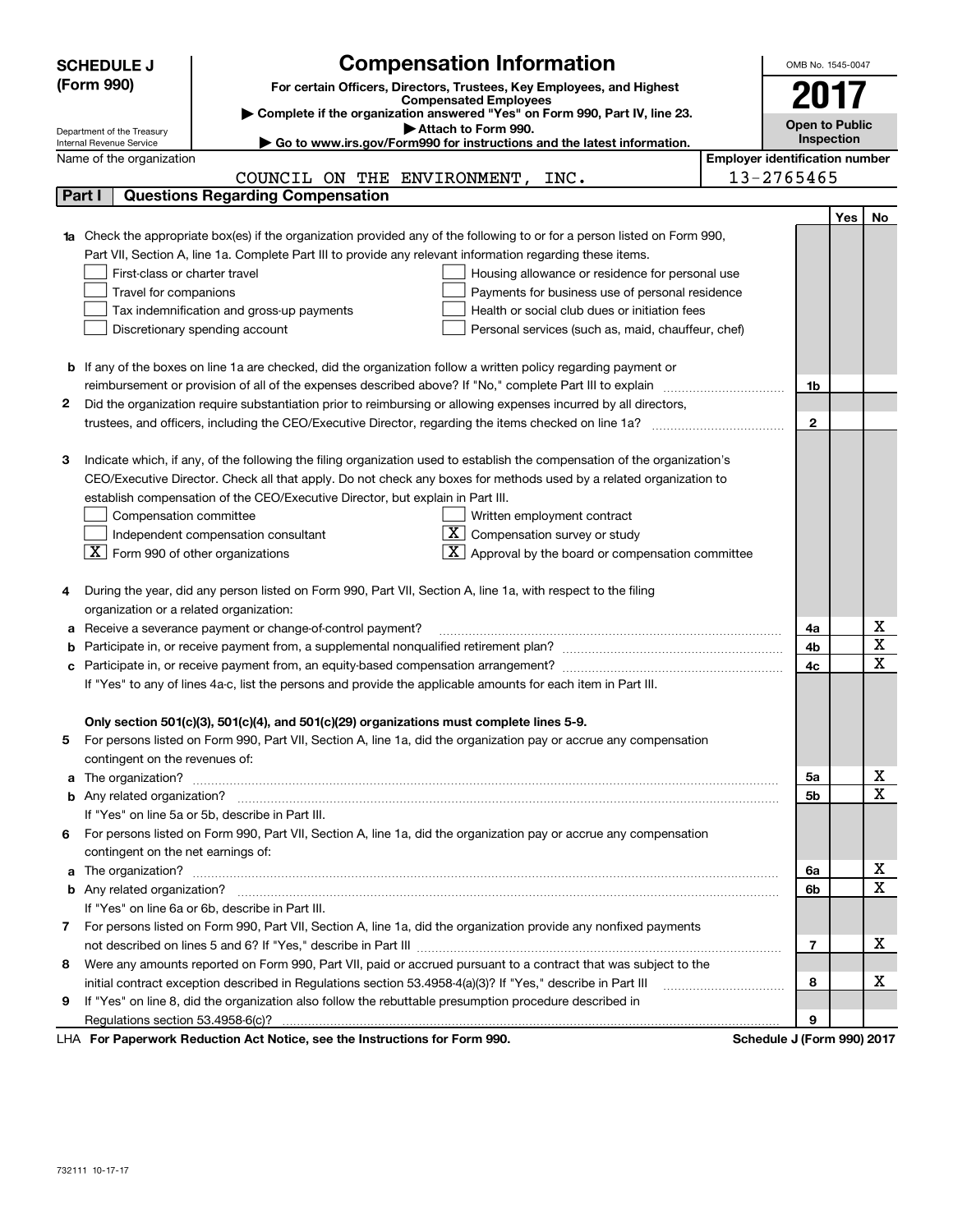# **Part II Officers, Directors, Trustees, Key Employees, and Highest Compensated Employees.**  Schedule J (Form 990) 2017 Page Use duplicate copies if additional space is needed.

For each individual whose compensation must be reported on Schedule J, report compensation from the organization on row (i) and from related organizations, described in the instructions, on row (ii). Do not list any individuals that aren't listed on Form 990, Part VII.

**Note:**  The sum of columns (B)(i)-(iii) for each listed individual must equal the total amount of Form 990, Part VII, Section A, line 1a, applicable column (D) and (E) amounts for that individual.

| (A) Name and Title         |      |                          | (B) Breakdown of W-2 and/or 1099-MISC compensation |                                           | (C) Retirement and<br>other deferred | (D) Nontaxable<br>benefits | (E) Total of columns<br>$(B)(i)-(D)$ | (F) Compensation<br>in column (B)         |
|----------------------------|------|--------------------------|----------------------------------------------------|-------------------------------------------|--------------------------------------|----------------------------|--------------------------------------|-------------------------------------------|
|                            |      | (i) Base<br>compensation | (ii) Bonus &<br>incentive<br>compensation          | (iii) Other<br>reportable<br>compensation | compensation                         |                            |                                      | reported as deferred<br>on prior Form 990 |
| MARCEL VAN OOYEN<br>(1)    | (i)  | 237,254.                 | $\overline{0}$ .                                   | $\overline{518}$ .                        | 15, 151.                             | 22,906.                    | 275,829.                             | 0.                                        |
| PRESIDENT/CEO              | (ii) | $\overline{0}$ .         | $\overline{0}$ .                                   | $\overline{0}$ .                          | $\overline{0}$ .                     | $\overline{0}$ .           | $\overline{0}$ .                     | $\overline{0}$ .                          |
| GERARD LORDAHL<br>(2)      | (i)  | 137,865.                 | $\overline{0}$ .                                   | 464.                                      | 8,381.                               | 10, 163.                   | 156,873.                             | $\overline{\mathbf{0}}$ .                 |
| DIR., GREENING & GARDENS   | (ii) | $\overline{0}$ .         | $\overline{0}$ .                                   | 0.                                        | $\overline{0}$ .                     | 0.                         | $\overline{0}$ .                     | $\overline{\mathbf{0}}$ .                 |
| (3) MICHAEL HURWITZ        | (i)  | 155,895.                 | $\overline{0}$ .                                   | 188.                                      | 9,257.                               | 1,080.                     | 166,420.                             | 0.                                        |
| DIRECTOR, GREENMARKET PROG | (ii) | $\mathbf 0$ .            | $\overline{0}$ .                                   | 0.                                        | 0.                                   | 0.                         | 0.                                   | 0.                                        |
|                            | (i)  |                          |                                                    |                                           |                                      |                            |                                      |                                           |
|                            | (ii) |                          |                                                    |                                           |                                      |                            |                                      |                                           |
|                            | (i)  |                          |                                                    |                                           |                                      |                            |                                      |                                           |
|                            | (ii) |                          |                                                    |                                           |                                      |                            |                                      |                                           |
|                            | (i)  |                          |                                                    |                                           |                                      |                            |                                      |                                           |
|                            | (ii) |                          |                                                    |                                           |                                      |                            |                                      |                                           |
|                            | (i)  |                          |                                                    |                                           |                                      |                            |                                      |                                           |
|                            | (ii) |                          |                                                    |                                           |                                      |                            |                                      |                                           |
|                            | (i)  |                          |                                                    |                                           |                                      |                            |                                      |                                           |
|                            | (ii) |                          |                                                    |                                           |                                      |                            |                                      |                                           |
|                            | (i)  |                          |                                                    |                                           |                                      |                            |                                      |                                           |
|                            | (ii) |                          |                                                    |                                           |                                      |                            |                                      |                                           |
|                            | (i)  |                          |                                                    |                                           |                                      |                            |                                      |                                           |
|                            | (ii) |                          |                                                    |                                           |                                      |                            |                                      |                                           |
|                            | (i)  |                          |                                                    |                                           |                                      |                            |                                      |                                           |
|                            | (ii) |                          |                                                    |                                           |                                      |                            |                                      |                                           |
|                            | (i)  |                          |                                                    |                                           |                                      |                            |                                      |                                           |
|                            | (ii) |                          |                                                    |                                           |                                      |                            |                                      |                                           |
|                            | (i)  |                          |                                                    |                                           |                                      |                            |                                      |                                           |
|                            | (ii) |                          |                                                    |                                           |                                      |                            |                                      |                                           |
|                            | (i)  |                          |                                                    |                                           |                                      |                            |                                      |                                           |
|                            | (ii) |                          |                                                    |                                           |                                      |                            |                                      |                                           |
|                            | (i)  |                          |                                                    |                                           |                                      |                            |                                      |                                           |
|                            | (ii) |                          |                                                    |                                           |                                      |                            |                                      |                                           |
|                            | (i)  |                          |                                                    |                                           |                                      |                            |                                      |                                           |
|                            | (ii) |                          |                                                    |                                           |                                      |                            |                                      |                                           |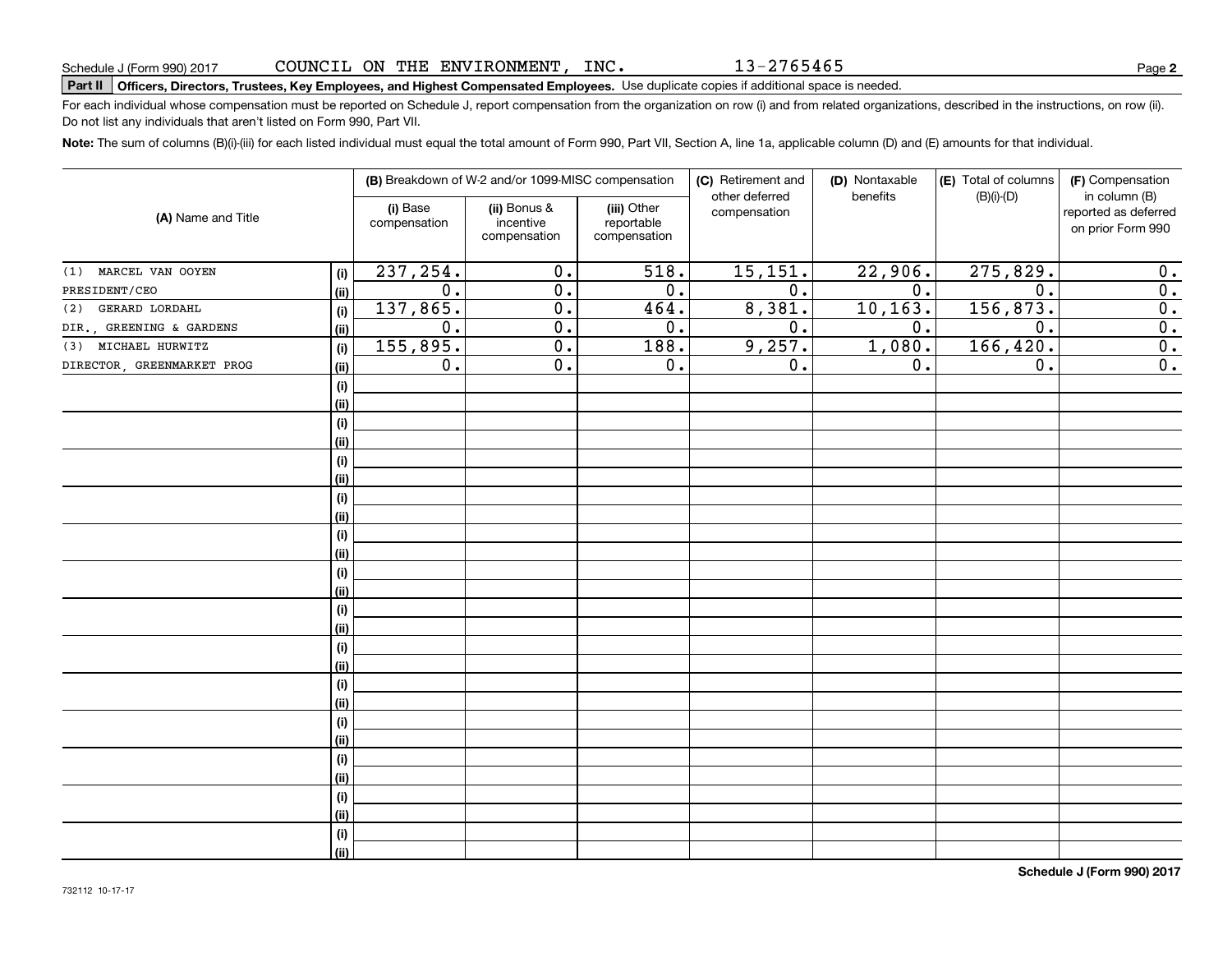# **Part III Supplemental Information**

Schedule J (Form 990) 2017 COUNCIL ON THE ENVIRONMENT, INC.<br>Part III Supplemental Information<br>Provide the information, explanation, or descriptions required for Part I, lines 1a, 1b, 3, 4a, 4b, 4c, 5a, 5b, 6a, 6b, 7, and 8

**Schedule J (Form 990) 2017**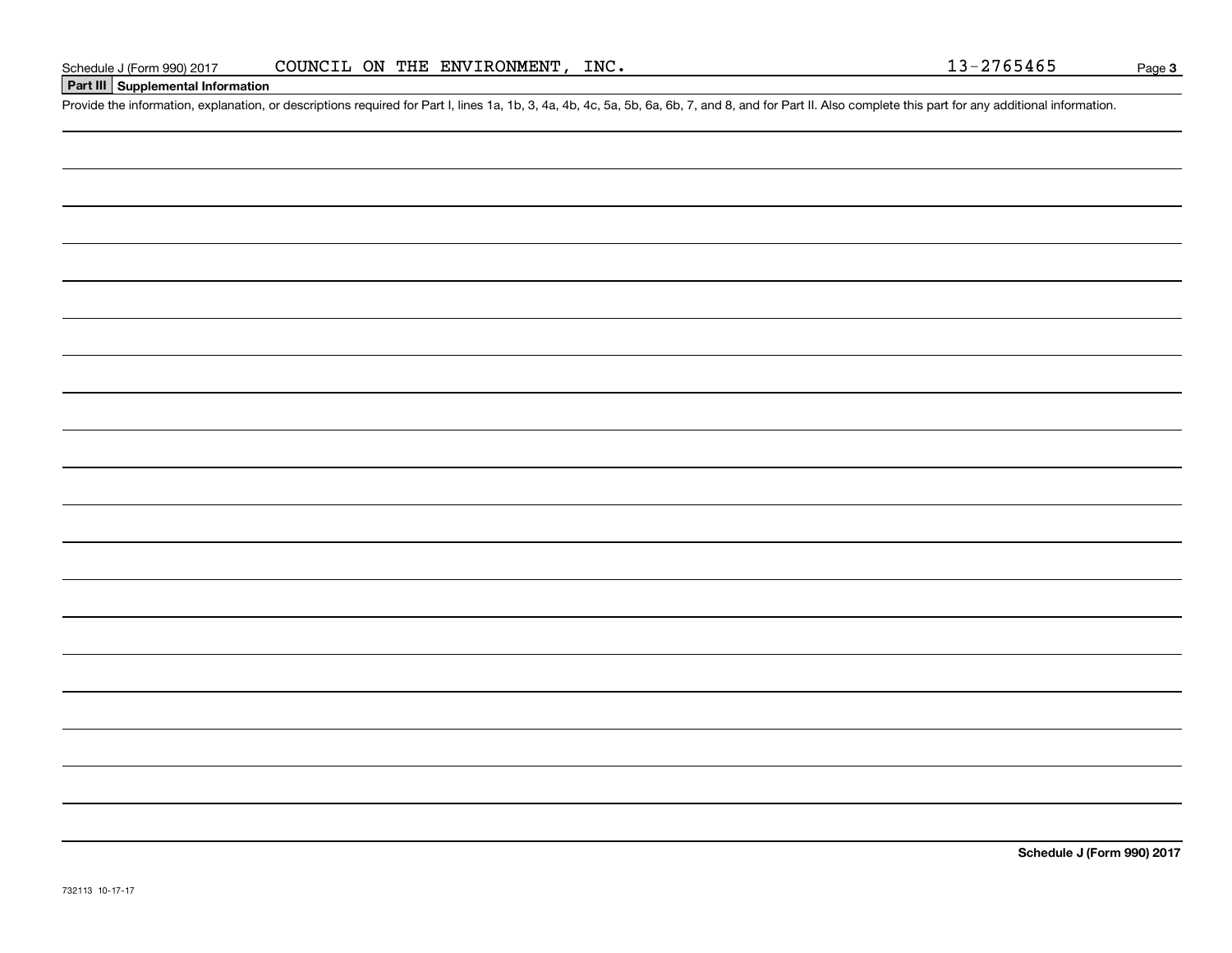**(Form 990 or 990-EZ)**

Department of the Treasury Internal Revenue Service Name of the organization

**SCHEDULE O Supplemental Information to Form 990 or 990-EZ**

**Complete to provide information for responses to specific questions on Form 990 or 990-EZ or to provide any additional information. | Attach to Form 990 or 990-EZ. | Go to www.irs.gov/Form990 for the latest information.**

**Open to Public Inspection2017**

OMB No. 1545-0047

COUNCIL ON THE ENVIRONMENT, INC.  $\vert$  13-2765465

**Employer identification number**

FORM 990, PART III, LINE 4D, OTHER PROGRAM SERVICES:

GREENING & GARDENS: WHICH CREATES, REJUVENATES, AND PROVIDES

SUBSTANTIAL MATERIAL AND TECHNICAL ASSISTANCE TO SEVERAL NEW COMMUNITY

GARDENS EACH YEAR IN ADDITION TO HELPING MORE THAN 100 GARDENS CREATED

IN PRIOR YEARS; BUILDS RAINWATER HARVESTING SYSTEMS AND PROMOTES BEST

PRACTICES IN GREEN INFRASTRUCTURE THROUGH WORKSHOPS AND COLLABORATIVE

INSTALLATIONS; OPERATES A SUBSTANTIAL TEACHING GARDEN ON GOVERNORS

ISLAND; AND INSPIRES, PROMOTES, AND FACILITATES THE CREATION OF

SUSTAINABLE GARDENS IN PUBLIC SCHOOLS THROUGH MINI-GRANTS AND TECHNICAL

ASSISTANCE PROVIDED BY THE GROW TO LEARN PROGRAM.

EXPENSES \$ 1,174,269. INCLUDING GRANTS OF \$ 85,680. REVENUE \$ 220,376.

ENVIRONMENTAL EDUCATION: WHICH OFFERS MEANINGFUL HANDS-ON PROJECTS IN

THE AREAS OF CONSERVATION, ALTERNATIVE ENERGY, SCHOOL RECYCLING, AND

MORE TO NYC PUBLIC SCHOOL STUDENTS AT ALL GRADE LEVELS; PROMOTES A GOOD

FOOD / GOOD HEALTH COMMUNITY OUTREACH MODEL BY AND FOR TEENS IN

UNDERSERVED COMMUNITIES THROUGH THE LEARN IT, GROW IT, EAT IT PROGRAM;

AND HELPS YOUNG PEOPLE TO LEARN WHERE THEIR FOOD COMES FROM, WHO GROWS

IT, AND WHAT IS GOOD FOR THEIR BODIES AND THE ENVIRONMENT.

EXPENSES \$ 1,054,649. INCLUDING GRANTS OF \$ 0. REVENUE \$ 6,000.

PROJECT FARMHOUSE: WHICH ALLOWS ALL NEW YORKERS TO EXPLORE

ENVIRONMENTAL ISSUES THROUGH THE LENS OF FOOD, HORTICULTURE, ARTS,

RECYCLING, COOKING, AND COMMUNITY EDUCATION. LOCATED AT 76 E 13TH

STREET IN MANHATTAN, PROJECT FARMHOUSE IS A STATE-OF-THE-ART

SUSTAINABILITY AND EDUCATION CENTER, AND A HOME FOR DYNAMIC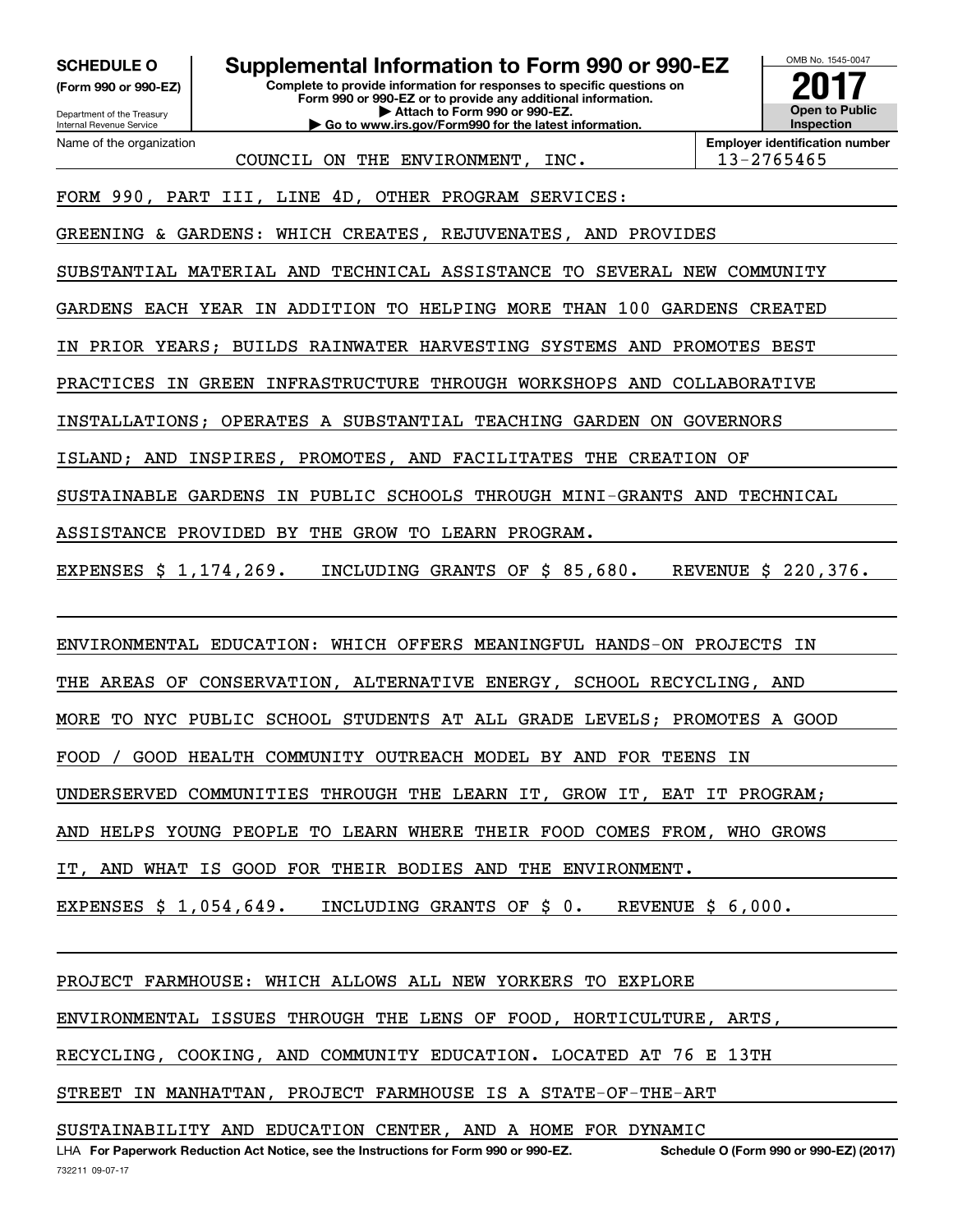| Schedule O (Form 990 or 990-EZ) (2017)<br>Page 2 |  |  |  |                             |      |                                                     |
|--------------------------------------------------|--|--|--|-----------------------------|------|-----------------------------------------------------|
| Name of the organization                         |  |  |  | COUNCIL ON THE ENVIRONMENT. | INC. | <b>Employer identification number</b><br>13-2765465 |
|                                                  |  |  |  |                             |      |                                                     |

PROGRAMMING.

EXPENSES \$ 616,905. INCLUDING GRANTS OF \$ 0. REVENUE \$ 223,418.

GROWNNYC PARTNERS: WHICH PROVIDES PROFESSIONAL CONSULTING SERVICES TO BRING FOOD, FARMING, GARDENING, GREEN INFRASTRUCTURE, RECYCLING, AND WASTE PREVENTION PROJECTS TO FRUITION ON BEHALF OF A DIVERSE LIST OF CLIENTS INCLUDING BUSINESSES, INDIVIDUALS, FOUNDATIONS, AND GOVERNMENT AGENCIES.

EXPENSES \$ 78,627. INCLUDING GRANTS OF \$ 0. REVENUE \$ 103,775.

NEW YORK STATE REGIONAL FOOD HUB: WHICH WILL ESTABLISH A WHOLESALE FOOD DISTRIBUTION HUB TO SERVE SMALL - TO MID - SIZE FARMS IN NEW YORK STATE THROUGH THE CONSTRUCTION OF A WAREHOUSE FACILITY IN THE HUNTS POINT SECTION OF THE BRONX. THE FACILITY WILL INCLUDE APPROXIMATELY 75,000 SQUARE FEET OF REFRIGERATED/FREEZER AND FOOD PROCESSING SPACE, AND WILL SERVE AS A NEW HOME FOR THE ORGANIZATION'S EXTANT WHOLESALE DISTRIBUTION PROGRAM GREENMARKET CO. IN ADDITION TO OTHER TENANTS. THE TOTAL ESTIMATED PROJECT COST IS \$23 MILLION INCLUDING PRE-CONSTRUCTION SOFT COSTS. THE CURRENT PROJECT TIMELINE ANTICIPATES GROUND-BREAKING IN MAY 2019 FOLLOWED BY 15 MONTHS OF CONSTRUCTION. THE FACILITY WOULD BEGIN OPERATIONS IN 2020.

EXPENSES \$ 1,060,920. INCLUDING GRANTS OF \$ 0. REVENUE \$ 0.

FORM 990, PART VI, SECTION B, LINE 11B:

THE FORM 990 IS PREPARED BY AN INDEPENDENT ACCOUNTANT AND REVIEWED IN

DETAIL BY THE ORGANIZATION'S AUDIT COMMITTEE AND THEN PROVIDED TO THE BOARD

FOR REVIEW PRIOR TO SUBMISSION.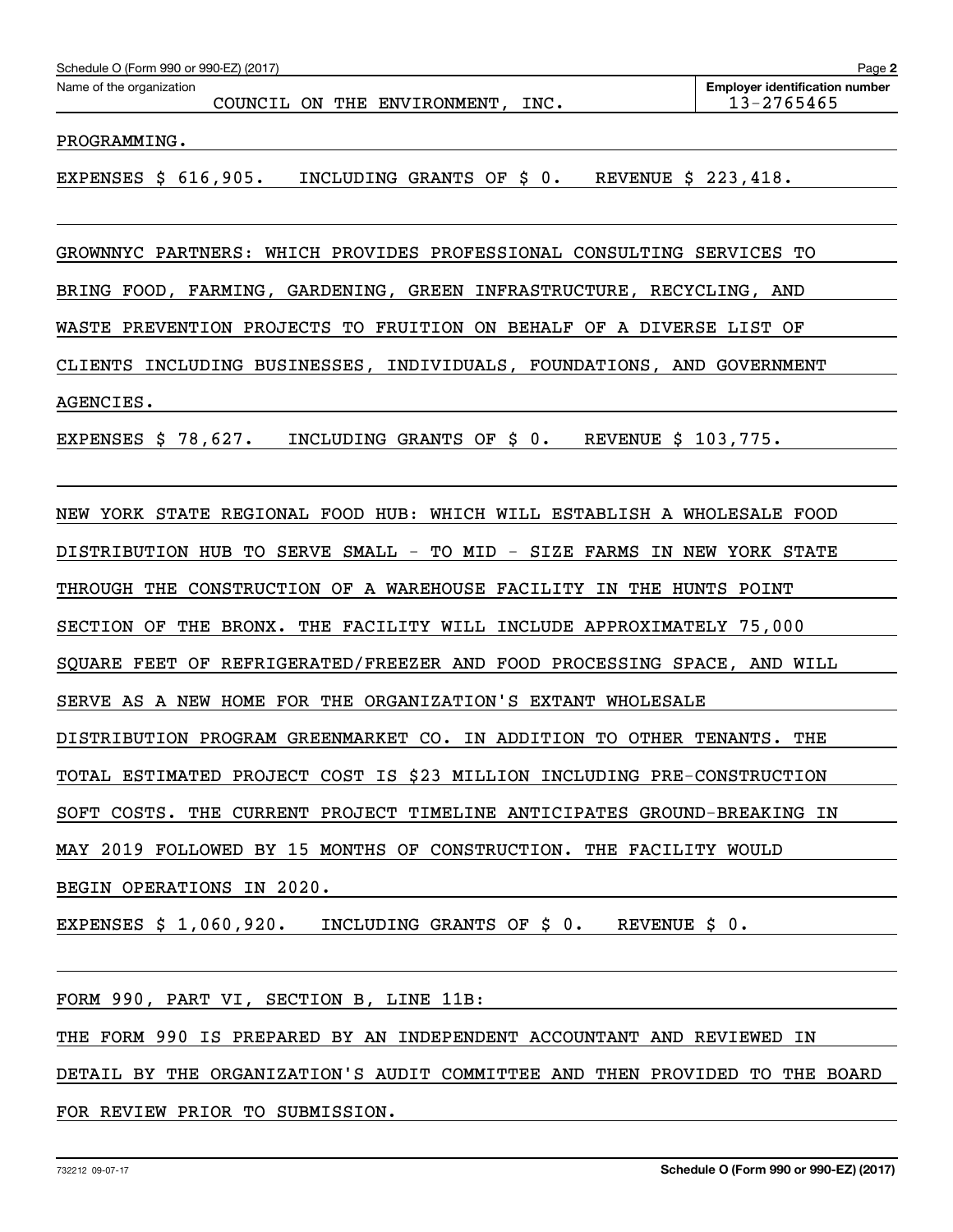| Schedule O (Form 990 or 990-EZ) (2017)                                      | Page 2                                              |
|-----------------------------------------------------------------------------|-----------------------------------------------------|
| Name of the organization<br>COUNCIL ON THE ENVIRONMENT, INC.                | <b>Employer identification number</b><br>13-2765465 |
| FORM 990, PART VI, SECTION B, LINE 12C:                                     |                                                     |
| ON AN ANNUAL BASIS WE REQUIRE EACH OFFICER/DIRECTOR TO SIGN A FORM WHEREIN  |                                                     |
| THEY DISCLOSE WHETHER OR NOT ANY CONFLICTS EXIST. TO ASSIST IN THIS PROCESS |                                                     |
| WE PROVIDE ALL OFFICERS/DIRECTORS WITH A LIST OF THE TOP 25 VENDORS ENGAGED |                                                     |
| BY THE ORGANIZATION DURING THE PRECEDING 12 MONTHS. WE FURTHER ASK EACH     |                                                     |
| OFFICER/DIRECTOR TO NOTIFY MANAGEMENT IMMEDIATELY IF ANY NEW CONFLICTS      |                                                     |
| ARISE DURING THE INTERIM BETWEEN ANNUAL DISCLOSURE FORMS.                   |                                                     |
|                                                                             |                                                     |
| FORM 990, PART VI, SECTION B, LINE 15A:                                     |                                                     |
| THE REASONABILITY OF THE CEO'S COMPENSATION IS REVIEWED ANNUALLY BY THE     |                                                     |
| EXECUTIVE COMMITTEE. COMPARABLE DATA FROM OTHER SIMILARLY SIZED AND         |                                                     |
| SIMILARLY SITUATED NON-PROFITS IS REVIEWED IN THE FORM OF JOB POSTINGS,     |                                                     |
| ANNUAL REPORTS, PUBLISHED SALARY SURVEYS, AND IRS FORM 990 DATA. MINUTES OF |                                                     |
| THE EXECUTIVE COMMITTEE MEETING DOCUMENT THIS REVIEW AND APPROVAL OF CEO    |                                                     |
| COMPENSATION.                                                               |                                                     |
|                                                                             |                                                     |
| FORM 990, PART VI, SECTION C, LINE 19:                                      |                                                     |
| THE ORGANIZATION MAKES ITS GOVERNING DOCUMENTS, APPLICATION FOR EXEMPTION   |                                                     |
| AND OTHER GOVERNMENT DOCUMENTS AVAILABLE ONLINE AND UPON REQUEST.           |                                                     |
|                                                                             |                                                     |
| FORM 990, PART XI, LINE 9, CHANGES IN NET ASSETS:                           |                                                     |
| TRANSPORTATION BENEFITS NOT DEDUCTIBLE                                      |                                                     |
|                                                                             |                                                     |
| FORM 990, PART XII, LINE 2C:                                                |                                                     |
| THE PROCESS AND SELECTION OF AN INDEPENDENT ACCOUNTANT HAS NOT CHANGED      |                                                     |
| FROM THE PRIOR YEAR.                                                        |                                                     |
|                                                                             |                                                     |
|                                                                             |                                                     |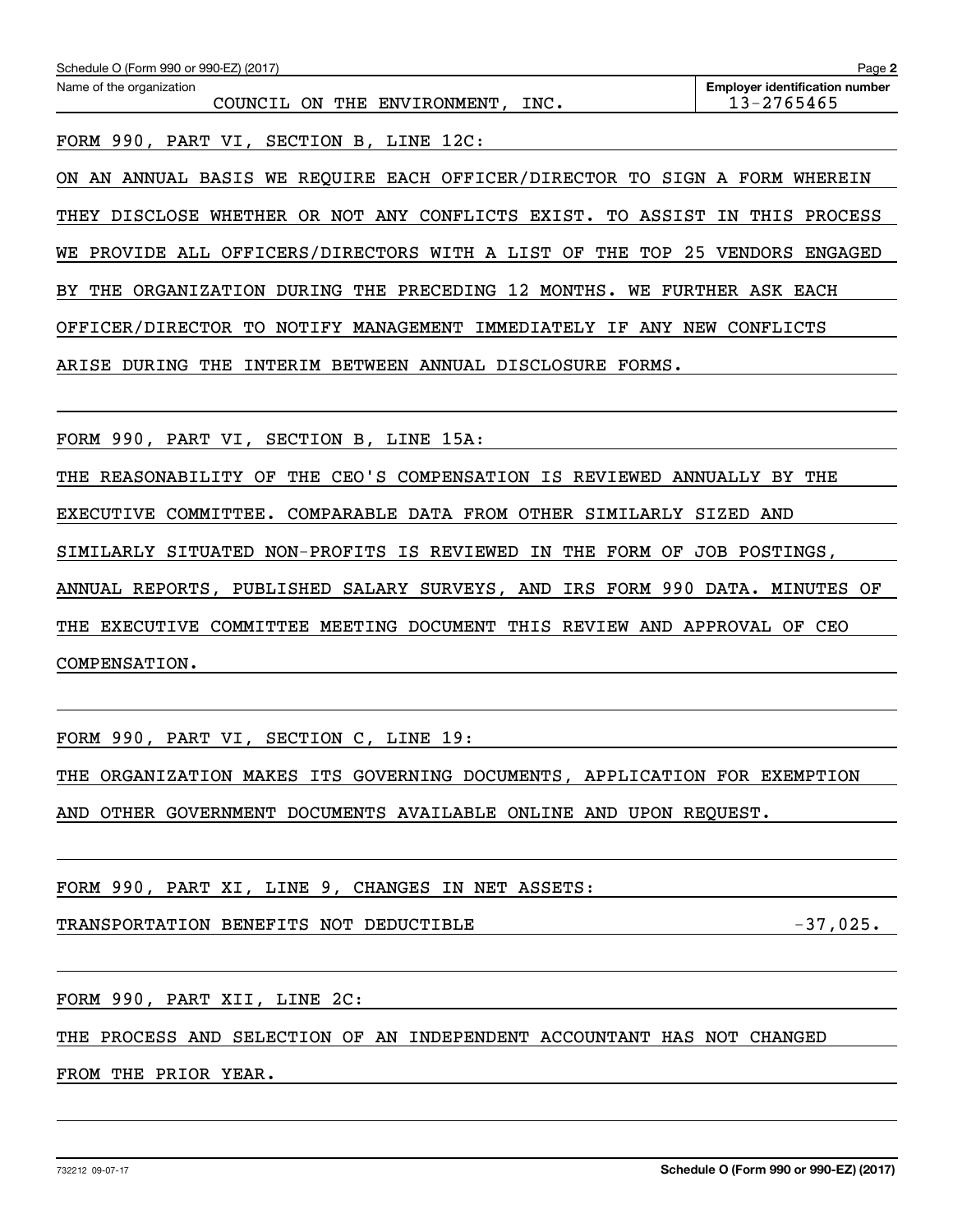| <b>SCHEDULE R</b> |             |  |
|-------------------|-------------|--|
|                   | $\sim$ 0.00 |  |

#### **(Form 990)**

# **Related Organizations and Unrelated Partnerships**

**Complete if the organization answered "Yes" on Form 990, Part IV, line 33, 34, 35b, 36, or 37.** |

**Attach to Form 990.**  |

OMB No. 1545-0047

**Open to Public 2017**

**Employer identification number**

13-2765465

Department of the Treasury Internal Revenue Service

**| Go to www.irs.gov/Form990 for instructions and the latest information. Inspection**

Name of the organization

## COUNCIL ON THE ENVIRONMENT, INC.

**Part I Identification of Disregarded Entities.**  Complete if the organization answered "Yes" on Form 990, Part IV, line 33.

| (a)<br>Name, address, and EIN (if applicable)<br>of disregarded entity | (b)<br>Primary activity    | (c)<br>Legal domicile (state or<br>foreign country) | (d)<br>Total income | (e)<br>End-of-year assets | (f)<br>Direct controlling<br>entity |
|------------------------------------------------------------------------|----------------------------|-----------------------------------------------------|---------------------|---------------------------|-------------------------------------|
| NEW YORK STATE REGIONAL FOOD HUB LLC -                                 | TO OWN ASSETS AND CARRY ON |                                                     |                     |                           |                                     |
| 45-3618376, 100 GOLD STREET, SUITE 3300, NEW                           | ACTIVITIES SUPPORTIVE OF   |                                                     |                     |                           | COUNCIL ON THE                      |
| YORK, NY 10038                                                         | THE ORG'S MISSION          | NEW YORK                                            | 1,007,931.          |                           | 1,640,046. ENVIRONMENT, INC.        |
|                                                                        |                            |                                                     |                     |                           |                                     |
|                                                                        |                            |                                                     |                     |                           |                                     |
|                                                                        |                            |                                                     |                     |                           |                                     |

**Identification of Related Tax-Exempt Organizations.** Complete if the organization answered "Yes" on Form 990, Part IV, line 34, because it had one or more related tax-exempt **Part II** organizations during the tax year.

| (a)<br>Name, address, and EIN<br>of related organization | (b)<br>Primary activity | (c)<br>Legal domicile (state or<br>foreign country) | (d)<br><b>Exempt Code</b><br>section | (e)<br>Public charity<br>status (if section | (f)<br>Direct controlling<br>entity |     | $(g)$<br>Section 512(b)(13)<br>controlled<br>entity? |
|----------------------------------------------------------|-------------------------|-----------------------------------------------------|--------------------------------------|---------------------------------------------|-------------------------------------|-----|------------------------------------------------------|
|                                                          |                         |                                                     |                                      | 501(c)(3)                                   |                                     | Yes | No                                                   |
|                                                          |                         |                                                     |                                      |                                             |                                     |     |                                                      |
|                                                          |                         |                                                     |                                      |                                             |                                     |     |                                                      |
|                                                          |                         |                                                     |                                      |                                             |                                     |     |                                                      |
|                                                          |                         |                                                     |                                      |                                             |                                     |     |                                                      |

**For Paperwork Reduction Act Notice, see the Instructions for Form 990. Schedule R (Form 990) 2017**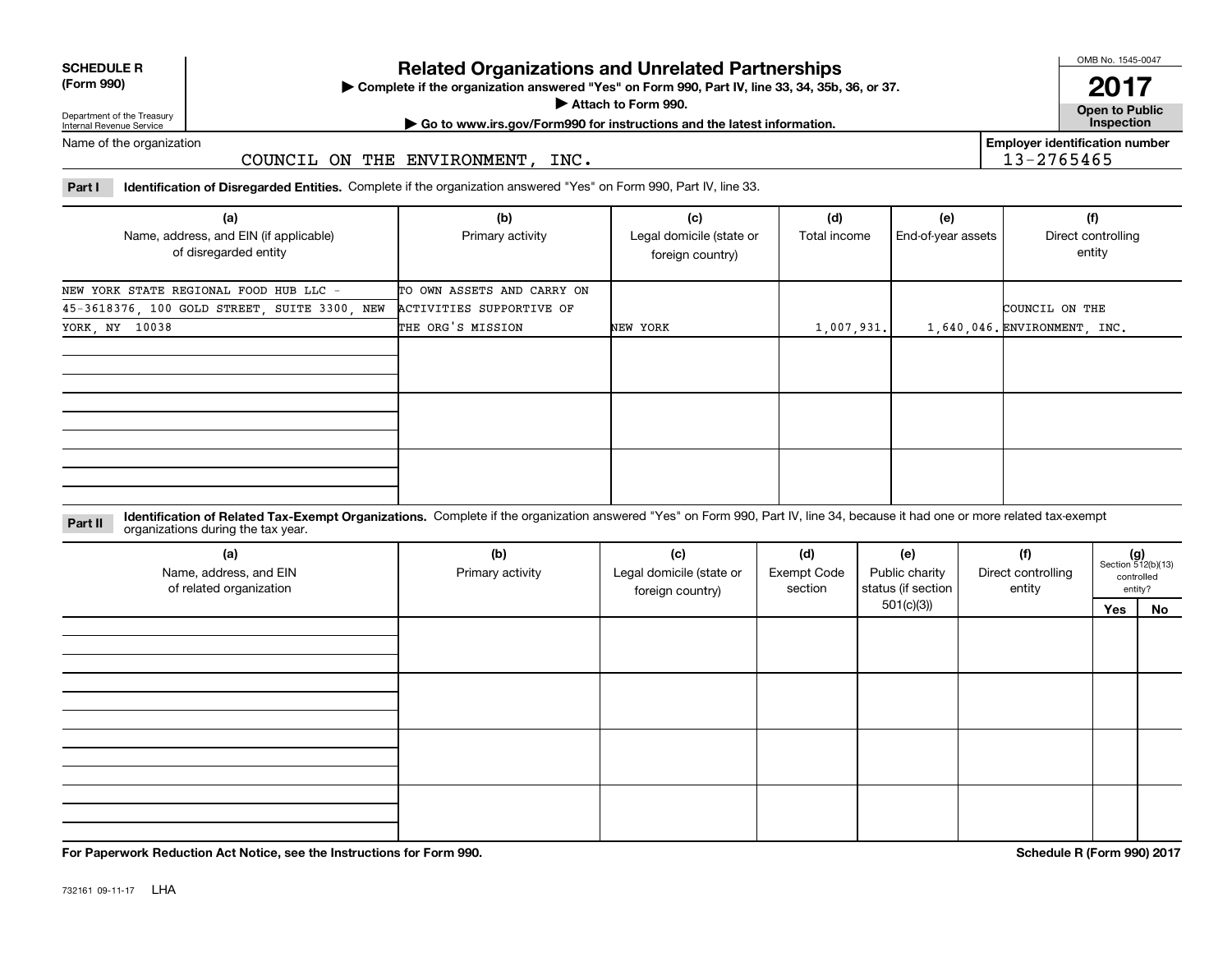**2**

**Identification of Related Organizations Taxable as a Partnership.** Complete if the organization answered "Yes" on Form 990, Part IV, line 34, because it had one or more related **Part III** organizations treated as a partnership during the tax year.

| (a)                     | (b)              | (c)                  | (d)                                                                                        | (e)                                                                 | (f)        | (g)                   |                          | (h) | (i)                                               | (j) | (k)                |
|-------------------------|------------------|----------------------|--------------------------------------------------------------------------------------------|---------------------------------------------------------------------|------------|-----------------------|--------------------------|-----|---------------------------------------------------|-----|--------------------|
| Name, address, and EIN  | Primary activity | Legal<br>domicile    | Predominant income<br>Direct controlling<br>Share of total<br>Share of<br>Disproportionate |                                                                     | Code V-UBI |                       | General or Percentage    |     |                                                   |     |                    |
| of related organization |                  | (state or<br>foreign | entity                                                                                     | related, unrelated,<br>excluded from tax under<br>sections 512-514) | income     | end-of-year<br>assets | allocations?<br>Yes   No |     | amount in box                                     |     | managing ownership |
|                         |                  | country)             |                                                                                            |                                                                     |            |                       |                          |     | 20 of Schedule Partner?<br>K-1 (Form 1065) Yes No |     |                    |
|                         |                  |                      |                                                                                            |                                                                     |            |                       |                          |     |                                                   |     |                    |
|                         |                  |                      |                                                                                            |                                                                     |            |                       |                          |     |                                                   |     |                    |
|                         |                  |                      |                                                                                            |                                                                     |            |                       |                          |     |                                                   |     |                    |
|                         |                  |                      |                                                                                            |                                                                     |            |                       |                          |     |                                                   |     |                    |
|                         |                  |                      |                                                                                            |                                                                     |            |                       |                          |     |                                                   |     |                    |
|                         |                  |                      |                                                                                            |                                                                     |            |                       |                          |     |                                                   |     |                    |
|                         |                  |                      |                                                                                            |                                                                     |            |                       |                          |     |                                                   |     |                    |
|                         |                  |                      |                                                                                            |                                                                     |            |                       |                          |     |                                                   |     |                    |
|                         |                  |                      |                                                                                            |                                                                     |            |                       |                          |     |                                                   |     |                    |
|                         |                  |                      |                                                                                            |                                                                     |            |                       |                          |     |                                                   |     |                    |
|                         |                  |                      |                                                                                            |                                                                     |            |                       |                          |     |                                                   |     |                    |
|                         |                  |                      |                                                                                            |                                                                     |            |                       |                          |     |                                                   |     |                    |
|                         |                  |                      |                                                                                            |                                                                     |            |                       |                          |     |                                                   |     |                    |
|                         |                  |                      |                                                                                            |                                                                     |            |                       |                          |     |                                                   |     |                    |
|                         |                  |                      |                                                                                            |                                                                     |            |                       |                          |     |                                                   |     |                    |
|                         |                  |                      |                                                                                            |                                                                     |            |                       |                          |     |                                                   |     |                    |
|                         |                  |                      |                                                                                            |                                                                     |            |                       |                          |     |                                                   |     |                    |

**Identification of Related Organizations Taxable as a Corporation or Trust.** Complete if the organization answered "Yes" on Form 990, Part IV, line 34, because it had one or more related **Part IV** organizations treated as a corporation or trust during the tax year.

| (a)<br>Name, address, and EIN<br>of related organization | (b)<br>Primary activity | (c)<br>Legal domicile<br>(state or<br>foreign | (d)<br>Direct controlling<br>entity | (e)<br>Type of entity<br>(C corp, S corp,<br>or trust) | (f)<br>Share of total<br>income | (g)<br>Share of<br>end-of-year<br>assets | (h)<br>Percentage<br>ownership | $(i)$ Section<br>512(b)(13)<br>controlled<br>entity? |
|----------------------------------------------------------|-------------------------|-----------------------------------------------|-------------------------------------|--------------------------------------------------------|---------------------------------|------------------------------------------|--------------------------------|------------------------------------------------------|
|                                                          |                         | country)                                      |                                     |                                                        |                                 |                                          |                                | Yes   No                                             |
|                                                          |                         |                                               |                                     |                                                        |                                 |                                          |                                |                                                      |
|                                                          |                         |                                               |                                     |                                                        |                                 |                                          |                                |                                                      |
|                                                          |                         |                                               |                                     |                                                        |                                 |                                          |                                |                                                      |
|                                                          |                         |                                               |                                     |                                                        |                                 |                                          |                                |                                                      |
|                                                          |                         |                                               |                                     |                                                        |                                 |                                          |                                |                                                      |
|                                                          |                         |                                               |                                     |                                                        |                                 |                                          |                                |                                                      |
|                                                          |                         |                                               |                                     |                                                        |                                 |                                          |                                |                                                      |
|                                                          |                         |                                               |                                     |                                                        |                                 |                                          |                                |                                                      |
|                                                          |                         |                                               |                                     |                                                        |                                 |                                          |                                |                                                      |
|                                                          |                         |                                               |                                     |                                                        |                                 |                                          |                                |                                                      |
|                                                          |                         |                                               |                                     |                                                        |                                 |                                          |                                |                                                      |
|                                                          |                         |                                               |                                     |                                                        |                                 |                                          |                                |                                                      |
|                                                          |                         |                                               |                                     |                                                        |                                 |                                          |                                |                                                      |
|                                                          |                         |                                               |                                     |                                                        |                                 |                                          |                                |                                                      |
|                                                          |                         |                                               |                                     |                                                        |                                 |                                          |                                |                                                      |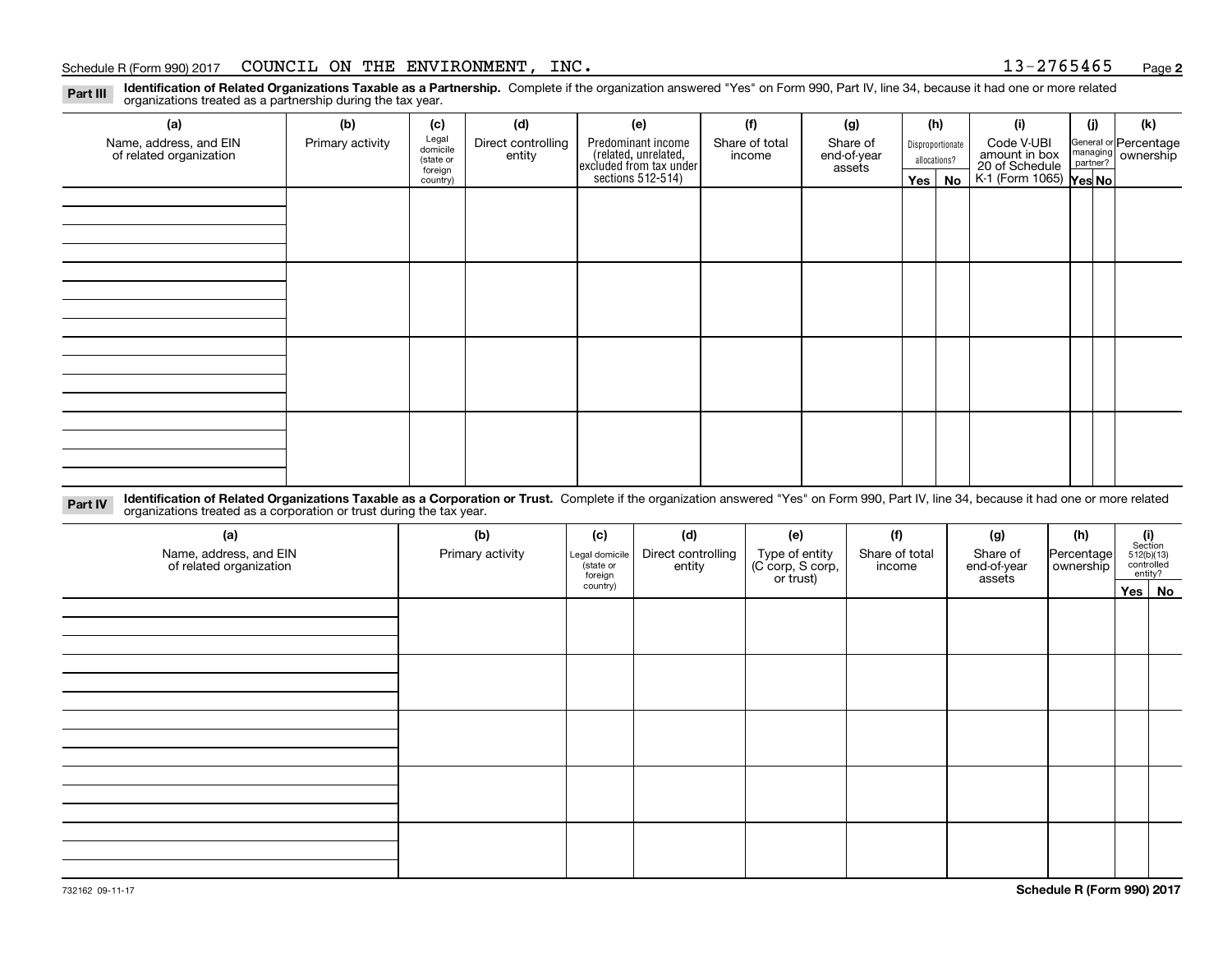| Part V Transactions With Related Organizations. Complete if the organization answered "Yes" on Form 990, Part IV, line 34, 35b, or 36 |  |  |
|---------------------------------------------------------------------------------------------------------------------------------------|--|--|
|                                                                                                                                       |  |  |

| Note: Complete line 1 if any entity is listed in Parts II, III, or IV of this schedule.                                                                                                                                        |                | Yes | No |
|--------------------------------------------------------------------------------------------------------------------------------------------------------------------------------------------------------------------------------|----------------|-----|----|
| 1 During the tax year, did the organization engage in any of the following transactions with one or more related organizations listed in Parts II-IV?                                                                          |                |     |    |
|                                                                                                                                                                                                                                | 1a             |     |    |
| b Gift, grant, or capital contribution to related organization(s) material contracts and contribution to related organization(s)                                                                                               | 1b             |     |    |
| c Gift, grant, or capital contribution from related organization(s) material contents and contribution from related organization(s) material contents and content of the content of the content of content of content of the c | 1c             |     |    |
|                                                                                                                                                                                                                                | 1 <sub>d</sub> |     |    |
|                                                                                                                                                                                                                                | 1e             |     |    |
|                                                                                                                                                                                                                                |                |     |    |
| f Dividends from related organization(s) manufactured contains and contained and contained contained and contained and contained and contained and contained and contained and contained and contained and contained and conta | 1f             |     |    |
| g Sale of assets to related organization(s) www.assettion.com/www.assettion.com/www.assettion.com/www.assettion.com/www.assettion.com/www.assettion.com/www.assettion.com/www.assettion.com/www.assettion.com/www.assettion.co | 1g             |     |    |
| h Purchase of assets from related organization(s) www.assettion.com/www.assettion.com/www.assettion.com/www.assettion.com/www.assettion.com/www.assettion.com/www.assettion.com/www.assettion.com/www.assettion.com/www.assett | 1 <sub>h</sub> |     |    |
| Exchange of assets with related organization(s) www.array.com/www.array.com/www.array.com/www.array.com/www.array.com/www.array.com/www.array.com/www.array.com/www.array.com/www.array.com/www.array.com/www.array.com/www.ar | 1i             |     |    |
| j Lease of facilities, equipment, or other assets to related organization(s) material content and content and content and content and content and content and content and content and content and content and content and cont | 1i.            |     |    |
|                                                                                                                                                                                                                                |                |     |    |
|                                                                                                                                                                                                                                | 1k             |     |    |
|                                                                                                                                                                                                                                | 11             |     |    |
| m Performance of services or membership or fundraising solicitations by related organization(s)                                                                                                                                | 1 <sub>m</sub> |     |    |
|                                                                                                                                                                                                                                | 1n             |     |    |
| <b>o</b> Sharing of paid employees with related organization(s)                                                                                                                                                                | 10             |     |    |
|                                                                                                                                                                                                                                |                |     |    |
| p Reimbursement paid to related organization(s) for expenses [1111] and the content of the content of the content of the content of the content of the content of the content of the content of the content of the content of  | 1p             |     |    |
|                                                                                                                                                                                                                                | 1q             |     |    |
|                                                                                                                                                                                                                                |                |     |    |
| r Other transfer of cash or property to related organization(s)                                                                                                                                                                | 1r             |     |    |
|                                                                                                                                                                                                                                | 1s             |     |    |
| 2 If the answer to any of the above is "Yes," see the instructions for information on who must complete this line, including covered relationships and transaction thresholds.                                                 |                |     |    |

| (a)<br>Name of related organization | (b)<br>Transaction<br>type (a-s) | (c)<br>Amount involved | (d)<br>Method of determining amount involved |
|-------------------------------------|----------------------------------|------------------------|----------------------------------------------|
| (1)                                 |                                  |                        |                                              |
| (2)                                 |                                  |                        |                                              |
| (3)                                 |                                  |                        |                                              |
| (4)                                 |                                  |                        |                                              |
| (5)                                 |                                  |                        |                                              |
| (6)                                 |                                  |                        |                                              |

 $\overline{\phantom{a}}$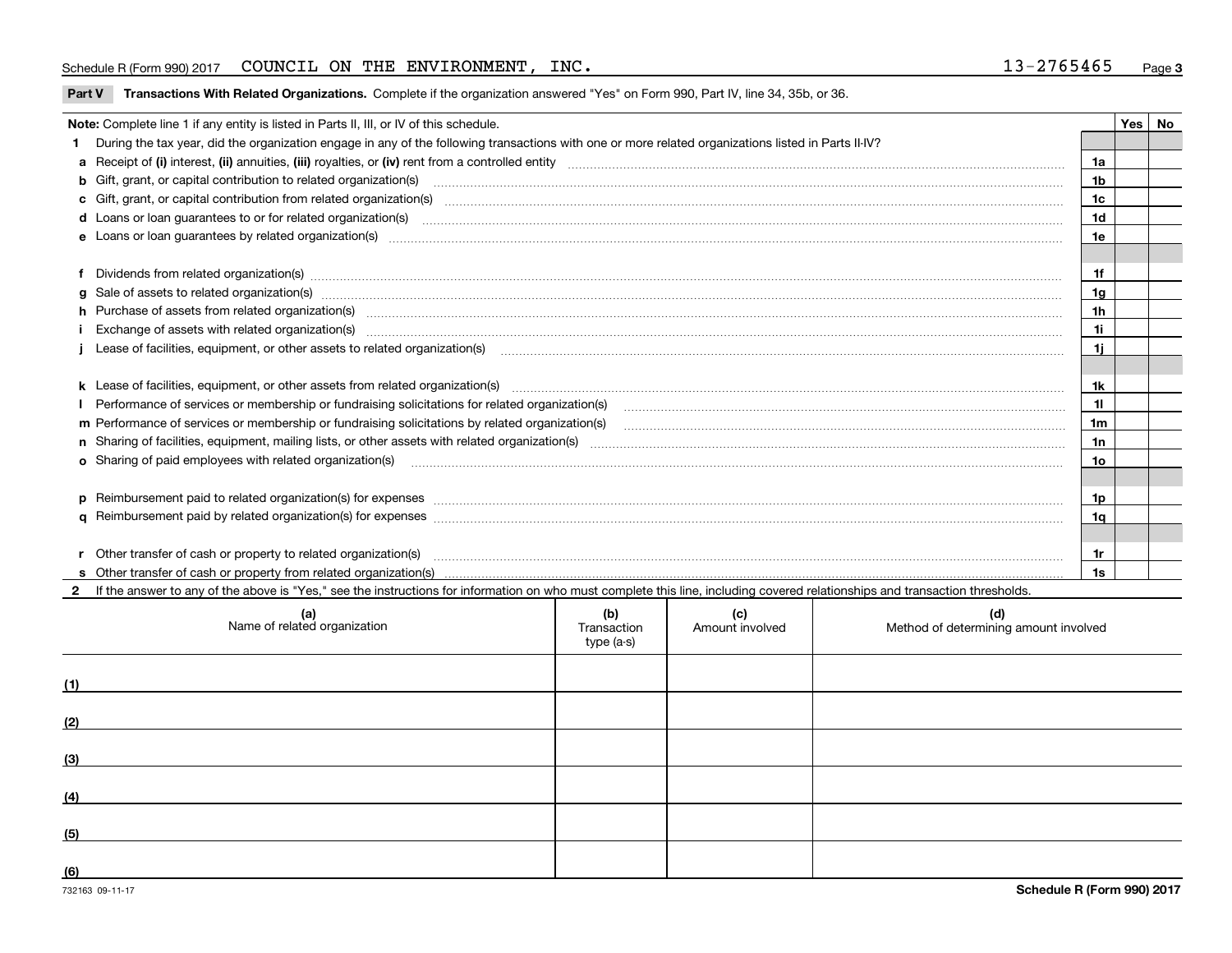**Part VI Unrelated Organizations Taxable as a Partnership.**  Complete if the organization answered "Yes" on Form 990, Part IV, line 37.

Provide the following information for each entity taxed as a partnership through which the organization conducted more than five percent of its activities (measured by total assets or gross revenue) that was not a related organization. See instructions regarding exclusion for certain investment partnerships.

| ັ<br>(a)               | ັ<br>ັ<br>(b)    | (c)               | (d)                                                                                        |                                                                                     |  | (f)      | (g)         |  | (h)                                   | (i)                                                                                                                                   | (i)    | (k) |  |  |  |  |  |
|------------------------|------------------|-------------------|--------------------------------------------------------------------------------------------|-------------------------------------------------------------------------------------|--|----------|-------------|--|---------------------------------------|---------------------------------------------------------------------------------------------------------------------------------------|--------|-----|--|--|--|--|--|
| Name, address, and EIN | Primary activity | Legal domicile    |                                                                                            | (e)<br>Are all                                                                      |  | Share of | Share of    |  |                                       |                                                                                                                                       |        |     |  |  |  |  |  |
| of entity              |                  | (state or foreign | Predominant income<br>(related, unrelated,<br>excluded from tax under<br>sections 512-514) | $\begin{array}{c}\n\text{partners} \sec.\n\\ \n501(c)(3)\n\\ \n0rgs.?\n\end{array}$ |  | total    | end-of-year |  | Dispropor-<br>tionate<br>allocations? | Code V-UBI<br>  amount in box 20 managing<br>  of Schedule K-1 partner? ownership<br>  of Schedule K-1 partner? ownership<br>  Yes No |        |     |  |  |  |  |  |
|                        |                  | country)          |                                                                                            | Yes No                                                                              |  | income   | assets      |  | Yes No                                |                                                                                                                                       | Yes No |     |  |  |  |  |  |
|                        |                  |                   |                                                                                            |                                                                                     |  |          |             |  |                                       |                                                                                                                                       |        |     |  |  |  |  |  |
|                        |                  |                   |                                                                                            |                                                                                     |  |          |             |  |                                       |                                                                                                                                       |        |     |  |  |  |  |  |
|                        |                  |                   |                                                                                            |                                                                                     |  |          |             |  |                                       |                                                                                                                                       |        |     |  |  |  |  |  |
|                        |                  |                   |                                                                                            |                                                                                     |  |          |             |  |                                       |                                                                                                                                       |        |     |  |  |  |  |  |
|                        |                  |                   |                                                                                            |                                                                                     |  |          |             |  |                                       |                                                                                                                                       |        |     |  |  |  |  |  |
|                        |                  |                   |                                                                                            |                                                                                     |  |          |             |  |                                       |                                                                                                                                       |        |     |  |  |  |  |  |
|                        |                  |                   |                                                                                            |                                                                                     |  |          |             |  |                                       |                                                                                                                                       |        |     |  |  |  |  |  |
|                        |                  |                   |                                                                                            |                                                                                     |  |          |             |  |                                       |                                                                                                                                       |        |     |  |  |  |  |  |
|                        |                  |                   |                                                                                            |                                                                                     |  |          |             |  |                                       |                                                                                                                                       |        |     |  |  |  |  |  |
|                        |                  |                   |                                                                                            |                                                                                     |  |          |             |  |                                       |                                                                                                                                       |        |     |  |  |  |  |  |
|                        |                  |                   |                                                                                            |                                                                                     |  |          |             |  |                                       |                                                                                                                                       |        |     |  |  |  |  |  |
|                        |                  |                   |                                                                                            |                                                                                     |  |          |             |  |                                       |                                                                                                                                       |        |     |  |  |  |  |  |
|                        |                  |                   |                                                                                            |                                                                                     |  |          |             |  |                                       |                                                                                                                                       |        |     |  |  |  |  |  |
|                        |                  |                   |                                                                                            |                                                                                     |  |          |             |  |                                       |                                                                                                                                       |        |     |  |  |  |  |  |
|                        |                  |                   |                                                                                            |                                                                                     |  |          |             |  |                                       |                                                                                                                                       |        |     |  |  |  |  |  |
|                        |                  |                   |                                                                                            |                                                                                     |  |          |             |  |                                       |                                                                                                                                       |        |     |  |  |  |  |  |
|                        |                  |                   |                                                                                            |                                                                                     |  |          |             |  |                                       |                                                                                                                                       |        |     |  |  |  |  |  |
|                        |                  |                   |                                                                                            |                                                                                     |  |          |             |  |                                       |                                                                                                                                       |        |     |  |  |  |  |  |
|                        |                  |                   |                                                                                            |                                                                                     |  |          |             |  |                                       |                                                                                                                                       |        |     |  |  |  |  |  |
|                        |                  |                   |                                                                                            |                                                                                     |  |          |             |  |                                       |                                                                                                                                       |        |     |  |  |  |  |  |
|                        |                  |                   |                                                                                            |                                                                                     |  |          |             |  |                                       |                                                                                                                                       |        |     |  |  |  |  |  |
|                        |                  |                   |                                                                                            |                                                                                     |  |          |             |  |                                       |                                                                                                                                       |        |     |  |  |  |  |  |
|                        |                  |                   |                                                                                            |                                                                                     |  |          |             |  |                                       |                                                                                                                                       |        |     |  |  |  |  |  |
|                        |                  |                   |                                                                                            |                                                                                     |  |          |             |  |                                       |                                                                                                                                       |        |     |  |  |  |  |  |
|                        |                  |                   |                                                                                            |                                                                                     |  |          |             |  |                                       |                                                                                                                                       |        |     |  |  |  |  |  |
|                        |                  |                   |                                                                                            |                                                                                     |  |          |             |  |                                       |                                                                                                                                       |        |     |  |  |  |  |  |
|                        |                  |                   |                                                                                            |                                                                                     |  |          |             |  |                                       |                                                                                                                                       |        |     |  |  |  |  |  |
|                        |                  |                   |                                                                                            |                                                                                     |  |          |             |  |                                       |                                                                                                                                       |        |     |  |  |  |  |  |
|                        |                  |                   |                                                                                            |                                                                                     |  |          |             |  |                                       |                                                                                                                                       |        |     |  |  |  |  |  |
|                        |                  |                   |                                                                                            |                                                                                     |  |          |             |  |                                       |                                                                                                                                       |        |     |  |  |  |  |  |
|                        |                  |                   |                                                                                            |                                                                                     |  |          |             |  |                                       |                                                                                                                                       |        |     |  |  |  |  |  |
|                        |                  |                   |                                                                                            |                                                                                     |  |          |             |  |                                       |                                                                                                                                       |        |     |  |  |  |  |  |
|                        |                  |                   |                                                                                            |                                                                                     |  |          |             |  |                                       |                                                                                                                                       |        |     |  |  |  |  |  |
|                        |                  |                   |                                                                                            |                                                                                     |  |          |             |  |                                       |                                                                                                                                       |        |     |  |  |  |  |  |

**Schedule R (Form 990) 2017**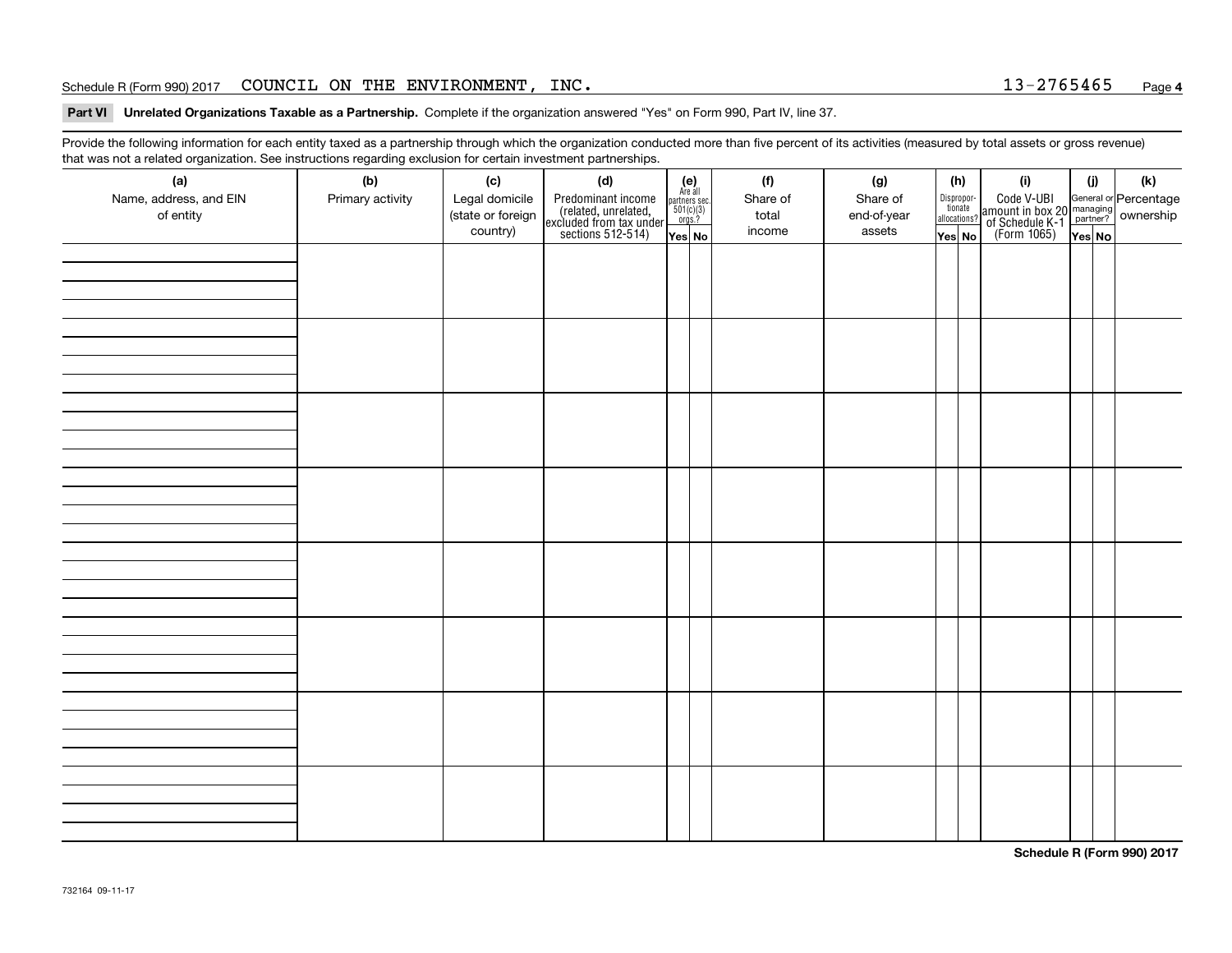# **Part VII Supplemental Information.**

Provide additional information for responses to questions on Schedule R. See instructions.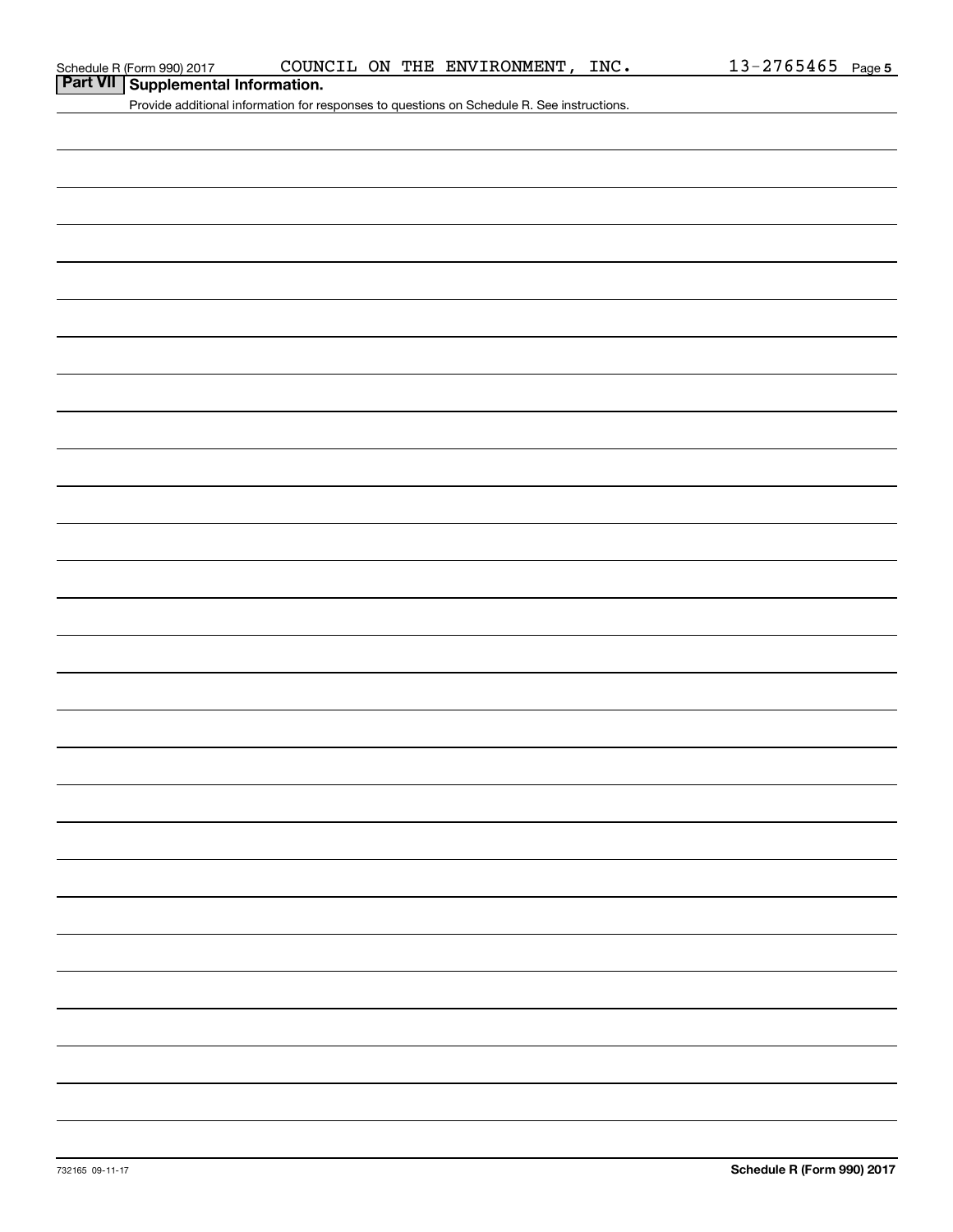|     | COUNCIL ON THE ENVIRONMENT, INC.<br>Form 990-W                                                                                                                                                                                 |    |                | <b>Estimated Tax on Unrelated Business Taxable</b><br><b>Income for Tax-Exempt Organizations</b>                                            | 13-2765465 |              | OMB No. 1545-0976 |
|-----|--------------------------------------------------------------------------------------------------------------------------------------------------------------------------------------------------------------------------------|----|----------------|---------------------------------------------------------------------------------------------------------------------------------------------|------------|--------------|-------------------|
|     | (Worksheet)                                                                                                                                                                                                                    |    |                | (and on Investment Income for Private Foundations) $\text{FORM } 990 - \text{T}$                                                            |            |              |                   |
|     | Department of the Treasury<br>Internal Revenue Service                                                                                                                                                                         |    |                | Go to www.irs.gov/F990W for instructions and the latest information.<br>Keep for your records. Do not send to the Internal Revenue Service. |            |              | 2018              |
|     |                                                                                                                                                                                                                                |    |                |                                                                                                                                             |            |              |                   |
| 1.  | Unrelated business taxable income expected in the tax year                                                                                                                                                                     |    |                |                                                                                                                                             |            | $\mathbf{1}$ |                   |
|     |                                                                                                                                                                                                                                |    | $\overline{2}$ |                                                                                                                                             |            |              |                   |
| 3   | Alternative minimum tax for trusts. See instructions with an accommunication of the material contract of the state of the state of the state of the state of the state of the state of the state of the state of the state of  |    | $\bf{3}$       |                                                                                                                                             |            |              |                   |
| 4   |                                                                                                                                                                                                                                |    |                |                                                                                                                                             |            | 4            |                   |
| 5   | Estimated tax credits. See instructions with an according contract to the internal contract of the instructions of the internal contract of the internal contract of the internal contract of the internal contract of the int |    |                |                                                                                                                                             |            | 5            |                   |
| 6   |                                                                                                                                                                                                                                |    |                |                                                                                                                                             |            | 6            |                   |
| 7   | Other taxes. See instructions entertainment and an account of the set of the set of the set of the set of the set of the set of the set of the set of the set of the set of the set of the set of the set of the set of the se |    |                |                                                                                                                                             |            | 7            |                   |
| 8   |                                                                                                                                                                                                                                |    |                |                                                                                                                                             |            | 8            |                   |
| 9   | Credit for federal tax paid on fuels. See instructions [11] productions [11] production of the federal tax paid on fuels. See instructions [11] productions [11] productions [11] productions [11] productions [11] production |    |                |                                                                                                                                             |            | 9            |                   |
|     | 10a Subtract line 9 from line 8. Note: If less than \$500, the organization is not required to make                                                                                                                            |    |                |                                                                                                                                             |            |              |                   |
|     | <b>b</b> Enter the tax shown on the 2017 return. See instructions. <b>Caution:</b> If                                                                                                                                          |    |                | 10a                                                                                                                                         |            |              |                   |
|     | zero or the tax year was for less than 12 months, skip this line                                                                                                                                                               |    |                |                                                                                                                                             |            |              |                   |
|     | and enter the amount from line 10a on line 10c                                                                                                                                                                                 |    |                | 10 <sub>b</sub>                                                                                                                             | 7,565.     |              |                   |
|     | 2018 Estimated Tax. Enter the smaller of line 10a or line 10b. If the organization is required to skip line 10b, enter the amount                                                                                              |    |                |                                                                                                                                             |            |              |                   |
|     | from line 10a on line 10c                                                                                                                                                                                                      |    |                | ADJUSTED TO                                                                                                                                 |            | 10c          | 7,600.            |
|     |                                                                                                                                                                                                                                |    | (a)            | (b)                                                                                                                                         | (c)        |              | (d)               |
| 11  |                                                                                                                                                                                                                                |    |                |                                                                                                                                             |            |              | 06/17/19          |
|     |                                                                                                                                                                                                                                |    |                |                                                                                                                                             |            |              |                   |
|     | 12 Required installments. Enter 25% of line 10c in                                                                                                                                                                             |    |                |                                                                                                                                             |            |              |                   |
|     | columns (a) through (d). But see instructions if                                                                                                                                                                               |    |                |                                                                                                                                             |            |              |                   |
|     | the organization uses the annualized income                                                                                                                                                                                    |    |                |                                                                                                                                             |            |              |                   |
|     | installment method, the adjusted seasonal                                                                                                                                                                                      |    |                |                                                                                                                                             |            |              |                   |
|     | installment method, or is a "large organization."                                                                                                                                                                              | 12 |                |                                                                                                                                             |            |              | 7,600.            |
| 13  | 2017 Overpayment. See instructions                                                                                                                                                                                             | 13 |                |                                                                                                                                             |            |              | 210.              |
|     |                                                                                                                                                                                                                                |    |                |                                                                                                                                             |            |              |                   |
| 14  | Payment due (Subtract line 13 from line 12)                                                                                                                                                                                    | 14 |                |                                                                                                                                             |            |              | 7,390.            |
| LHA | For Paperwork Reduction Act Notice, see instructions.                                                                                                                                                                          |    |                |                                                                                                                                             |            |              | Form 990-W (2018) |

| ESTIMATED TAX       | 7,600. |
|---------------------|--------|
| OVERPAYMENT APPLIED | 210.   |
| AMOUNT DUE          | 7,390. |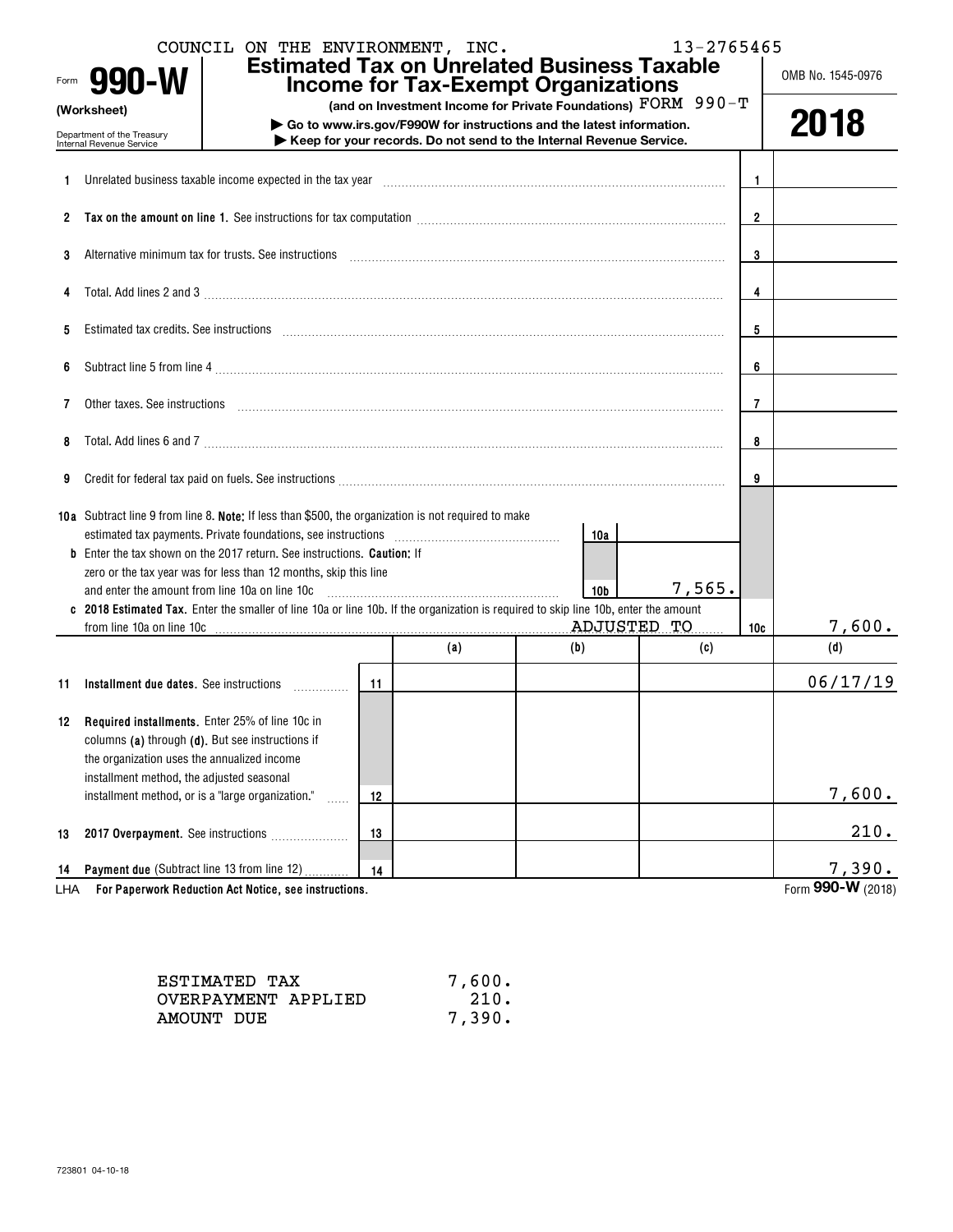# NOTICE 2018 - 100

| Form $990 - T$                                         | <b>Exempt Organization Business Income Tax Return</b>                                                                                                                                                                                                                                                                                                                                                                                            |                                                                                                                                      |                                                                            |                                       |                |                 | OMB No. 1545-0687                                             |  |  |  |  |
|--------------------------------------------------------|--------------------------------------------------------------------------------------------------------------------------------------------------------------------------------------------------------------------------------------------------------------------------------------------------------------------------------------------------------------------------------------------------------------------------------------------------|--------------------------------------------------------------------------------------------------------------------------------------|----------------------------------------------------------------------------|---------------------------------------|----------------|-----------------|---------------------------------------------------------------|--|--|--|--|
|                                                        |                                                                                                                                                                                                                                                                                                                                                                                                                                                  |                                                                                                                                      |                                                                            | (and proxy tax under section 6033(e)) |                |                 |                                                               |  |  |  |  |
|                                                        | For calendar year 2017 or other tax year beginning $JUL$ 1, $2017$ , and ending $JUN$ 30, $2018$ .                                                                                                                                                                                                                                                                                                                                               |                                                                                                                                      |                                                                            |                                       |                |                 | 2017                                                          |  |  |  |  |
| Department of the Treasury<br>Internal Revenue Service | Go to www.irs.gov/Form990T for instructions and the latest information.<br>bo not enter SSN numbers on this form as it may be made public if your organization is a $501(c)(3)$ .                                                                                                                                                                                                                                                                |                                                                                                                                      |                                                                            |                                       |                |                 | Open to Public Inspection for<br>501(c)(3) Organizations Only |  |  |  |  |
| Check box if<br>A<br>address changed                   | Name of organization ( $\Box$ Check box if name changed and see instructions.)                                                                                                                                                                                                                                                                                                                                                                   |                                                                                                                                      | Employer identification number<br>(Employees' trust, see<br>instructions.) |                                       |                |                 |                                                               |  |  |  |  |
| <b>B</b> Exempt under section                          | COUNCIL ON THE ENVIRONMENT, INC.<br>Print                                                                                                                                                                                                                                                                                                                                                                                                        |                                                                                                                                      |                                                                            |                                       |                |                 | 13-2765465                                                    |  |  |  |  |
| $X \mid 501(c)$ (3)                                    | 0ľ                                                                                                                                                                                                                                                                                                                                                                                                                                               | F Unrelated business activity codes<br>Number, street, and room or suite no. If a P.O. box, see instructions.<br>(See instructions.) |                                                                            |                                       |                |                 |                                                               |  |  |  |  |
| 7220(e)<br>408(e)                                      | Type<br>100 GOLD STREET, NO. 3300                                                                                                                                                                                                                                                                                                                                                                                                                |                                                                                                                                      |                                                                            |                                       |                |                 |                                                               |  |  |  |  |
| 530(a)<br>408A<br>529(a)                               | City or town, state or province, country, and ZIP or foreign postal code<br>NEW YORK, NY<br>10038                                                                                                                                                                                                                                                                                                                                                |                                                                                                                                      |                                                                            |                                       |                | 480000          |                                                               |  |  |  |  |
|                                                        | C Book value of all assets<br>at end of year<br>10, 180, 576.<br>F Group exemption number (See instructions.)<br>▶                                                                                                                                                                                                                                                                                                                               |                                                                                                                                      |                                                                            |                                       |                |                 |                                                               |  |  |  |  |
|                                                        | <b>G</b> Check organization type $\triangleright \quad \boxed{\mathbf{X}}$ 501(c) corporation                                                                                                                                                                                                                                                                                                                                                    |                                                                                                                                      |                                                                            | $501(c)$ trust                        | $401(a)$ trust |                 | Other trust                                                   |  |  |  |  |
|                                                        | H Describe the organization's primary unrelated business activity. $\blacktriangleright$ TRANSPORTATION BENEFITS (SECTION 132)                                                                                                                                                                                                                                                                                                                   |                                                                                                                                      |                                                                            |                                       |                |                 |                                                               |  |  |  |  |
|                                                        | I During the tax year, was the corporation a subsidiary in an affiliated group or a parent-subsidiary controlled group?                                                                                                                                                                                                                                                                                                                          |                                                                                                                                      |                                                                            |                                       |                | Yes             | $\overline{X}$ No                                             |  |  |  |  |
|                                                        | If "Yes," enter the name and identifying number of the parent corporation. $\blacktriangleright$                                                                                                                                                                                                                                                                                                                                                 |                                                                                                                                      |                                                                            |                                       |                |                 |                                                               |  |  |  |  |
|                                                        | J The books are in care of $\blacktriangleright$ DENNIS CONROY<br><b>Unrelated Trade or Business Income</b>                                                                                                                                                                                                                                                                                                                                      |                                                                                                                                      |                                                                            |                                       |                |                 | Telephone number $\blacktriangleright$ (212) 341-0475         |  |  |  |  |
| Part I                                                 |                                                                                                                                                                                                                                                                                                                                                                                                                                                  |                                                                                                                                      |                                                                            | (A) Income                            | (B) Expenses   |                 | (C) Net                                                       |  |  |  |  |
| 1a Gross receipts or sales                             |                                                                                                                                                                                                                                                                                                                                                                                                                                                  |                                                                                                                                      |                                                                            |                                       |                |                 |                                                               |  |  |  |  |
| Less returns and allowances                            | c Balance <b>Department</b><br>the control of the control of the                                                                                                                                                                                                                                                                                                                                                                                 |                                                                                                                                      | 1c<br>$\overline{2}$                                                       |                                       |                |                 |                                                               |  |  |  |  |
| 2                                                      |                                                                                                                                                                                                                                                                                                                                                                                                                                                  |                                                                                                                                      | 3                                                                          |                                       |                |                 |                                                               |  |  |  |  |
| 3                                                      |                                                                                                                                                                                                                                                                                                                                                                                                                                                  |                                                                                                                                      | 4a                                                                         |                                       |                |                 |                                                               |  |  |  |  |
| b                                                      | Net gain (loss) (Form 4797, Part II, line 17) (attach Form 4797)                                                                                                                                                                                                                                                                                                                                                                                 |                                                                                                                                      | 4 <sub>b</sub>                                                             |                                       |                |                 |                                                               |  |  |  |  |
| C                                                      |                                                                                                                                                                                                                                                                                                                                                                                                                                                  |                                                                                                                                      | 4c                                                                         |                                       |                |                 |                                                               |  |  |  |  |
| 5                                                      | Income (loss) from partnerships and S corporations (attach statement)                                                                                                                                                                                                                                                                                                                                                                            |                                                                                                                                      | 5                                                                          |                                       |                |                 |                                                               |  |  |  |  |
| Rent income (Schedule C)<br>6                          |                                                                                                                                                                                                                                                                                                                                                                                                                                                  |                                                                                                                                      | 6                                                                          |                                       |                |                 |                                                               |  |  |  |  |
| 7                                                      | Unrelated debt-financed income (Schedule E) [11] [2010] [2010] [2010] [2010] [2010] [2010] [2010] [2010] [2010                                                                                                                                                                                                                                                                                                                                   |                                                                                                                                      | $\overline{7}$                                                             |                                       |                |                 |                                                               |  |  |  |  |
| 8                                                      | Interest, annuities, royalties, and rents from controlled organizations (Sch. F)                                                                                                                                                                                                                                                                                                                                                                 |                                                                                                                                      | 8                                                                          |                                       |                |                 |                                                               |  |  |  |  |
| 9                                                      | Investment income of a section 501(c)(7), (9), or (17) organization (Schedule G)                                                                                                                                                                                                                                                                                                                                                                 |                                                                                                                                      | 9                                                                          |                                       |                |                 |                                                               |  |  |  |  |
| 10                                                     |                                                                                                                                                                                                                                                                                                                                                                                                                                                  |                                                                                                                                      | 10                                                                         |                                       |                |                 |                                                               |  |  |  |  |
| 11                                                     |                                                                                                                                                                                                                                                                                                                                                                                                                                                  |                                                                                                                                      | 11                                                                         |                                       |                |                 |                                                               |  |  |  |  |
| 12                                                     | Other income (See instructions; attach schedule) STATEMENT 2                                                                                                                                                                                                                                                                                                                                                                                     |                                                                                                                                      | 12                                                                         | 37,025.                               |                |                 | 37,025.                                                       |  |  |  |  |
| 13                                                     |                                                                                                                                                                                                                                                                                                                                                                                                                                                  |                                                                                                                                      | 13                                                                         | 37,025.                               |                |                 | 37,025.                                                       |  |  |  |  |
| Part II                                                | <b>Deductions Not Taken Elsewhere</b> (See instructions for limitations on deductions.)<br>(Except for contributions, deductions must be directly connected with the unrelated business income.)                                                                                                                                                                                                                                                 |                                                                                                                                      |                                                                            |                                       |                |                 |                                                               |  |  |  |  |
| 14                                                     |                                                                                                                                                                                                                                                                                                                                                                                                                                                  |                                                                                                                                      |                                                                            |                                       |                | 14              |                                                               |  |  |  |  |
| 15                                                     | Salaries and wages <b>with a construction of the construction of the construction of the construction</b> of the construction of the construction of the construction of the construction of the construction of the construction o                                                                                                                                                                                                              |                                                                                                                                      |                                                                            |                                       |                | 15              |                                                               |  |  |  |  |
| 16                                                     | Repairs and maintenance <i>[1] [1] [1] [1] [1] [1] [1] [1] [1] [1]</i> [1] <b>[1]</b> [1] <b>[1]</b> [1] <b>[1] [1] [1] [1] [1] [1] [1] [1] [1] [1] [1] [1] [1] [1] [1] [1] [1] [1] [1] [1] [1] [1]</b>                                                                                                                                                                                                                                          |                                                                                                                                      |                                                                            |                                       |                | 16              |                                                               |  |  |  |  |
| 17                                                     |                                                                                                                                                                                                                                                                                                                                                                                                                                                  |                                                                                                                                      |                                                                            |                                       |                | 17              |                                                               |  |  |  |  |
| 18                                                     |                                                                                                                                                                                                                                                                                                                                                                                                                                                  |                                                                                                                                      |                                                                            |                                       |                | 18              |                                                               |  |  |  |  |
| 19                                                     | Taxes and licenses <b>commissions</b> and interest and increase and interest and interest and licenses <b>and licenses</b>                                                                                                                                                                                                                                                                                                                       |                                                                                                                                      |                                                                            |                                       |                | 19              |                                                               |  |  |  |  |
| 20                                                     | Charitable contributions (See instructions for limitation rules) [11] manufacture in the contributions (See instructions for limitation rules) [11] manufacture in the contributions (See instructions for limitation rules) [                                                                                                                                                                                                                   |                                                                                                                                      |                                                                            |                                       |                | 20              |                                                               |  |  |  |  |
| 21                                                     |                                                                                                                                                                                                                                                                                                                                                                                                                                                  |                                                                                                                                      |                                                                            |                                       |                |                 |                                                               |  |  |  |  |
| 22                                                     |                                                                                                                                                                                                                                                                                                                                                                                                                                                  |                                                                                                                                      |                                                                            |                                       |                | 22 <sub>b</sub> |                                                               |  |  |  |  |
| 23<br>Depletion<br>24                                  |                                                                                                                                                                                                                                                                                                                                                                                                                                                  |                                                                                                                                      |                                                                            |                                       |                | 23<br>24        |                                                               |  |  |  |  |
| 25<br>Employee benefit programs                        | Contributions to deferred compensation plans [11] manufactured contributions to deferred compensation plans [11] manufactured compensation plans [11] manufactured compensation plans [11] manufactured contributions to defer                                                                                                                                                                                                                   |                                                                                                                                      |                                                                            |                                       |                | 25              |                                                               |  |  |  |  |
| 26                                                     | $\begin{minipage}{0.5\textwidth} \begin{tabular}{ l l l } \hline \multicolumn{1}{ l l l } \hline \multicolumn{1}{ l l } \hline \multicolumn{1}{ l } \multicolumn{1}{ l } \hline \multicolumn{1}{ l } \multicolumn{1}{ l } \multicolumn{1}{ l } \hline \multicolumn{1}{ l } \multicolumn{1}{ l } \multicolumn{1}{ l } \hline \multicolumn{1}{ l } \multicolumn{1}{ l } \hline \multicolumn{1}{ l } \multicolumn{1}{ l } \hline \multicolumn{1}{ $ |                                                                                                                                      |                                                                            |                                       |                | 26              |                                                               |  |  |  |  |
| 27                                                     |                                                                                                                                                                                                                                                                                                                                                                                                                                                  |                                                                                                                                      |                                                                            |                                       |                | 27              |                                                               |  |  |  |  |
| 28                                                     | Other deductions (attach schedule) manufactured and contract and contract and contract and contract and contract and contract and contract and contract and contract and contract and contract and contract and contract and c                                                                                                                                                                                                                   |                                                                                                                                      |                                                                            |                                       |                | 28              |                                                               |  |  |  |  |
| 29                                                     |                                                                                                                                                                                                                                                                                                                                                                                                                                                  |                                                                                                                                      |                                                                            |                                       |                | 29              | 0.                                                            |  |  |  |  |
| 30                                                     |                                                                                                                                                                                                                                                                                                                                                                                                                                                  |                                                                                                                                      |                                                                            |                                       |                | 30              | 37,025.                                                       |  |  |  |  |
| 31                                                     | Net operating loss deduction (limited to the amount on line 30) manufactured contains according to the amount of                                                                                                                                                                                                                                                                                                                                 |                                                                                                                                      |                                                                            |                                       |                | 31              |                                                               |  |  |  |  |
| 32                                                     |                                                                                                                                                                                                                                                                                                                                                                                                                                                  |                                                                                                                                      |                                                                            |                                       |                | 32              | 37,025.                                                       |  |  |  |  |
| 33                                                     |                                                                                                                                                                                                                                                                                                                                                                                                                                                  |                                                                                                                                      |                                                                            |                                       |                | 33              | 1,000.                                                        |  |  |  |  |
| 34                                                     | Unrelated business taxable income. Subtract line 33 from line 32. If line 33 is greater than line 32, enter the smaller of zero or                                                                                                                                                                                                                                                                                                               |                                                                                                                                      |                                                                            |                                       |                |                 |                                                               |  |  |  |  |
| line 32                                                |                                                                                                                                                                                                                                                                                                                                                                                                                                                  |                                                                                                                                      |                                                                            |                                       |                | 34              | 36,025.                                                       |  |  |  |  |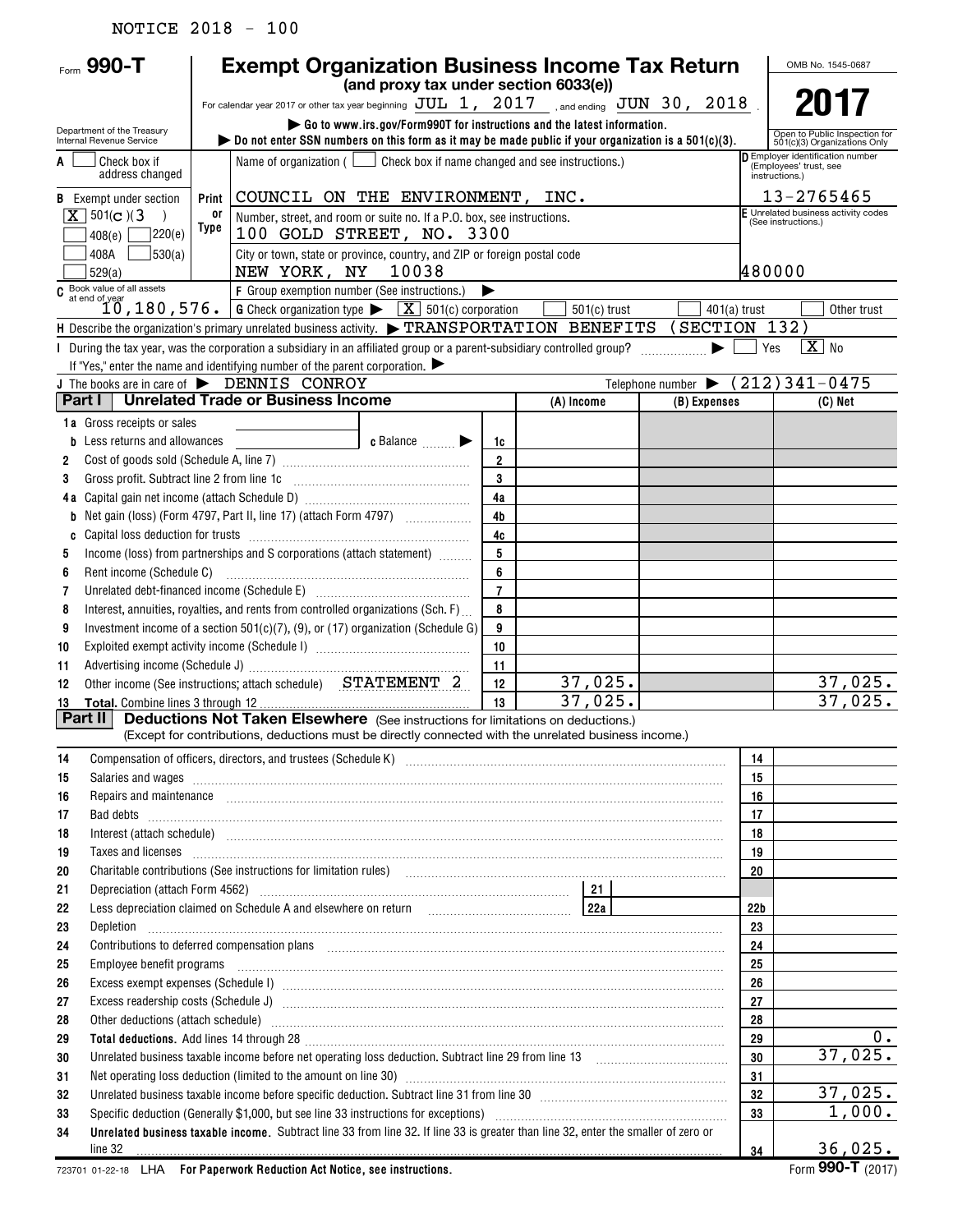| Form 990-T (2017) | COUNCIL ON THE ENVIRONMENT, INC.                                                                                                                                                                                                                                                                                          | $13 - 2765465$ |                                                                       | Page 2      |
|-------------------|---------------------------------------------------------------------------------------------------------------------------------------------------------------------------------------------------------------------------------------------------------------------------------------------------------------------------|----------------|-----------------------------------------------------------------------|-------------|
| Part III          | <b>Tax Computation</b>                                                                                                                                                                                                                                                                                                    |                |                                                                       |             |
| 35                | Organizations Taxable as Corporations. See instructions for tax computation.                                                                                                                                                                                                                                              |                |                                                                       |             |
|                   | Controlled group members (sections 1561 and 1563) check here $\blacktriangleright$ $\Box$ See instructions and:                                                                                                                                                                                                           |                |                                                                       |             |
|                   | Enter your share of the \$50,000, \$25,000, and \$9,925,000 taxable income brackets (in that order):                                                                                                                                                                                                                      |                |                                                                       |             |
|                   | $\frac{1}{2}$<br>$(2)$ $ $ \$<br>(1)<br><u> 1980 - Jan Stein Stein Stein Stein Stein Stein Stein Stein Stein Stein Stein Stein Stein Stein Stein Stein S</u><br><u>and the community of the community of the community of the community of the community of the community of the co</u><br>$(3)$ $ $ \$                   |                |                                                                       |             |
|                   | <b>b</b> Enter organization's share of: (1) Additional 5% tax (not more than \$11,750)<br>1\$                                                                                                                                                                                                                             |                |                                                                       |             |
|                   |                                                                                                                                                                                                                                                                                                                           |                |                                                                       |             |
|                   | c Income tax on the amount on line 34 [11] manufacture is a contract to the amount of the amount of the state of the state of the state of the state of the state of the state of the state of the state of the state of the s                                                                                            |                | 35с                                                                   | 7,565.      |
| 36                | Trusts Taxable at Trust Rates. See instructions for tax computation. Income tax on the amount on line 34 from:                                                                                                                                                                                                            |                |                                                                       |             |
|                   |                                                                                                                                                                                                                                                                                                                           |                | 36                                                                    |             |
| 37                |                                                                                                                                                                                                                                                                                                                           |                | 37                                                                    |             |
| 38                | Alternative minimum tax                                                                                                                                                                                                                                                                                                   |                | 38                                                                    |             |
| 39                |                                                                                                                                                                                                                                                                                                                           |                | 39                                                                    |             |
| 40                |                                                                                                                                                                                                                                                                                                                           |                | 40                                                                    | 7,565.      |
|                   | Part IV Tax and Payments                                                                                                                                                                                                                                                                                                  |                |                                                                       |             |
|                   | 41a Foreign tax credit (corporations attach Form 1118; trusts attach Form 1116)<br>41a                                                                                                                                                                                                                                    |                |                                                                       |             |
| b                 | Other credits (see instructions)<br>41b                                                                                                                                                                                                                                                                                   |                |                                                                       |             |
| c                 | General business credit. Attach Form 3800<br>41c                                                                                                                                                                                                                                                                          |                |                                                                       |             |
| d                 |                                                                                                                                                                                                                                                                                                                           |                |                                                                       |             |
| e                 |                                                                                                                                                                                                                                                                                                                           |                |                                                                       |             |
| 42                |                                                                                                                                                                                                                                                                                                                           |                | 41e                                                                   |             |
| 43                | Subtract line 41e from line 40<br>Other taxes. Check if from: Form 4255 Form 8611 Form 8697 Form 8866 Other (attach schedule)                                                                                                                                                                                             |                | 42                                                                    | 7,565.      |
| 44                |                                                                                                                                                                                                                                                                                                                           |                | 43                                                                    |             |
| 45 а              |                                                                                                                                                                                                                                                                                                                           |                | 44                                                                    | 7,565.      |
|                   | 45a                                                                                                                                                                                                                                                                                                                       |                |                                                                       |             |
| b                 | 45b                                                                                                                                                                                                                                                                                                                       | 7,775.         |                                                                       |             |
| c                 | 45с                                                                                                                                                                                                                                                                                                                       |                |                                                                       |             |
|                   | d Foreign organizations: Tax paid or withheld at source (see instructions) [11, 11, 11, 11, 11, 11, 11, 11, 11<br>45 d                                                                                                                                                                                                    |                |                                                                       |             |
|                   | 45e                                                                                                                                                                                                                                                                                                                       |                |                                                                       |             |
|                   | 45f                                                                                                                                                                                                                                                                                                                       |                |                                                                       |             |
|                   | g Other credits and payments:<br>$F$ orm 2439                                                                                                                                                                                                                                                                             |                |                                                                       |             |
|                   | Form 4136<br>$Total \rightarrow 45g$                                                                                                                                                                                                                                                                                      |                |                                                                       |             |
| 46                |                                                                                                                                                                                                                                                                                                                           |                | 46                                                                    | 7,775.      |
| 47                |                                                                                                                                                                                                                                                                                                                           |                | 47                                                                    |             |
| 48                |                                                                                                                                                                                                                                                                                                                           |                | 48                                                                    |             |
| 49                |                                                                                                                                                                                                                                                                                                                           |                | 49                                                                    | 210.        |
| 50                | Enter the amount of line 49 you want: Credited to 2018 estimated tax<br>210. Refunded                                                                                                                                                                                                                                     |                | 50                                                                    | $0 \cdot$   |
| Part V            | <b>Statements Regarding Certain Activities and Other Information</b> (see instructions)                                                                                                                                                                                                                                   |                |                                                                       |             |
| 51                | At any time during the 2017 calendar year, did the organization have an interest in or a signature or other authority                                                                                                                                                                                                     |                |                                                                       | Yes I<br>No |
|                   | over a financial account (bank, securities, or other) in a foreign country? If YES, the organization may have to file                                                                                                                                                                                                     |                |                                                                       |             |
|                   | FinCEN Form 114, Report of Foreign Bank and Financial Accounts. If YES, enter the name of the foreign country                                                                                                                                                                                                             |                |                                                                       |             |
|                   | here $\blacktriangleright$                                                                                                                                                                                                                                                                                                |                |                                                                       | X           |
| 52                | During the tax year, did the organization receive a distribution from, or was it the grantor of, or transferor to, a foreign trust?                                                                                                                                                                                       |                |                                                                       | $\rm X$     |
|                   | If YES, see instructions for other forms the organization may have to file.                                                                                                                                                                                                                                               |                |                                                                       |             |
| 53                | Enter the amount of tax-exempt interest received or accrued during the tax year $\triangleright$ \$                                                                                                                                                                                                                       |                |                                                                       |             |
|                   | Under penalties of perjury, I declare that I have examined this return, including accompanying schedules and statements, and to the best of my knowledge and belief, it is true,<br>correct, and complete. Declaration of preparer (other than taxpayer) is based on all information of which preparer has any knowledge. |                |                                                                       |             |
| Sign              |                                                                                                                                                                                                                                                                                                                           |                |                                                                       |             |
| Here              | TREASURER                                                                                                                                                                                                                                                                                                                 |                | May the IRS discuss this return with<br>the preparer shown below (see |             |
|                   | Signature of officer<br>Date<br>Title                                                                                                                                                                                                                                                                                     |                | instructions)?<br>$\overline{X}$ Yes                                  | No          |
|                   | Print/Type preparer's name<br>Preparer's signature<br>Date                                                                                                                                                                                                                                                                | Check<br>if    | PTIN                                                                  |             |
| Paid              | MAGDALENA M.<br>MAGDALENA M.                                                                                                                                                                                                                                                                                              | self-employed  |                                                                       |             |
| Preparer          | CZERNIAWSKI<br>CZERNIAWSKI<br>03/26/19                                                                                                                                                                                                                                                                                    |                | P00535099                                                             |             |
| <b>Use Only</b>   | Firm's name $\blacktriangleright$ MARKS<br>PANETH LLP                                                                                                                                                                                                                                                                     | Firm's EIN     | $11 - 3518842$                                                        |             |
|                   | 685<br>THIRD AVENUE                                                                                                                                                                                                                                                                                                       |                |                                                                       |             |
|                   | Firm's address > NEW YORK, NY 10017                                                                                                                                                                                                                                                                                       | Phone no.      | $212 - 503 - 8800$                                                    |             |
|                   |                                                                                                                                                                                                                                                                                                                           |                |                                                                       |             |

Form 990-T (2017)

 $\overline{\phantom{a}}$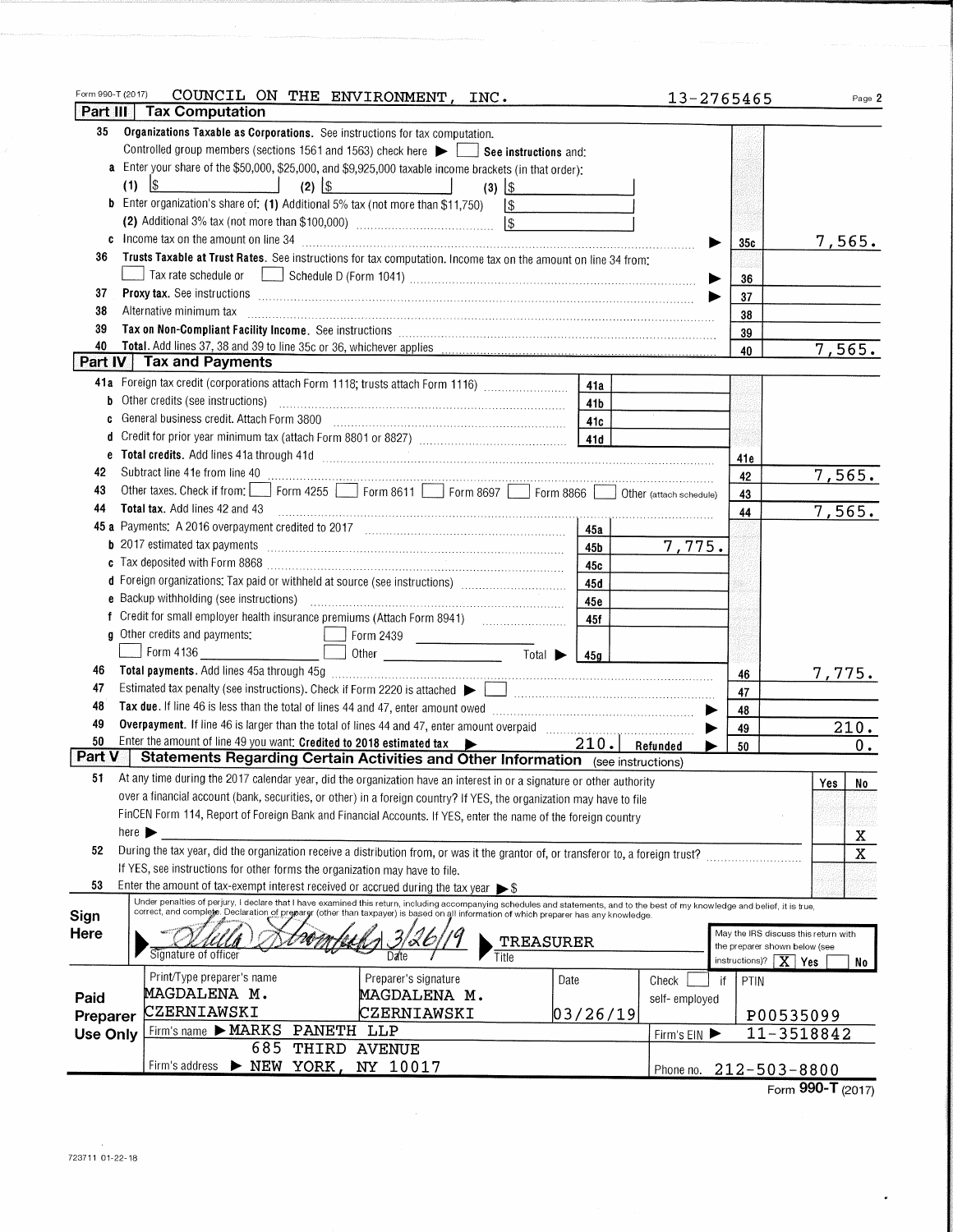| Schedule A - Cost of Goods Sold. Enter method of inventory valuation $\triangleright N/A$                                 |                |                                                                                               |                                                                                                                                                     |    |                                                                                                  |   |                                                                              |    |
|---------------------------------------------------------------------------------------------------------------------------|----------------|-----------------------------------------------------------------------------------------------|-----------------------------------------------------------------------------------------------------------------------------------------------------|----|--------------------------------------------------------------------------------------------------|---|------------------------------------------------------------------------------|----|
| Inventory at beginning of year<br>-1                                                                                      | $\mathbf{1}$   |                                                                                               |                                                                                                                                                     |    |                                                                                                  | 6 |                                                                              |    |
| 2<br>Purchases                                                                                                            | $\overline{2}$ | 7 Cost of goods sold. Subtract line 6                                                         |                                                                                                                                                     |    |                                                                                                  |   |                                                                              |    |
| 3                                                                                                                         | $\mathbf 3$    |                                                                                               | from line 5. Enter here and in Part I,                                                                                                              |    |                                                                                                  |   |                                                                              |    |
| 4a Additional section 263A costs                                                                                          |                |                                                                                               |                                                                                                                                                     |    |                                                                                                  | 7 |                                                                              |    |
|                                                                                                                           | 4a             |                                                                                               | 8 Do the rules of section 263A (with respect to                                                                                                     |    |                                                                                                  |   | Yes                                                                          | No |
| <b>b</b> Other costs (attach schedule) $\ldots$                                                                           | 4b             |                                                                                               | property produced or acquired for resale) apply to                                                                                                  |    |                                                                                                  |   |                                                                              |    |
| 5 Total. Add lines 1 through 4b                                                                                           | 5              |                                                                                               | the organization?                                                                                                                                   |    |                                                                                                  |   |                                                                              |    |
| Schedule C - Rent Income (From Real Property and Personal Property Leased With Real Property)<br>(see instructions)       |                |                                                                                               |                                                                                                                                                     |    |                                                                                                  |   |                                                                              |    |
| 1. Description of property                                                                                                |                |                                                                                               |                                                                                                                                                     |    |                                                                                                  |   |                                                                              |    |
| (1)                                                                                                                       |                |                                                                                               |                                                                                                                                                     |    |                                                                                                  |   |                                                                              |    |
| (2)                                                                                                                       |                |                                                                                               |                                                                                                                                                     |    |                                                                                                  |   |                                                                              |    |
| (3)                                                                                                                       |                |                                                                                               |                                                                                                                                                     |    |                                                                                                  |   |                                                                              |    |
| (4)                                                                                                                       |                |                                                                                               |                                                                                                                                                     |    |                                                                                                  |   |                                                                              |    |
|                                                                                                                           | 2.             | Rent received or accrued                                                                      |                                                                                                                                                     |    |                                                                                                  |   |                                                                              |    |
| (a) From personal property (if the percentage of<br>rent for personal property is more than<br>10% but not more than 50%) |                |                                                                                               | (b) From real and personal property (if the percentage<br>of rent for personal property exceeds 50% or if<br>the rent is based on profit or income) |    | 3(a) Deductions directly connected with the income in<br>columns 2(a) and 2(b) (attach schedule) |   |                                                                              |    |
| (1)                                                                                                                       |                |                                                                                               |                                                                                                                                                     |    |                                                                                                  |   |                                                                              |    |
| (2)                                                                                                                       |                |                                                                                               |                                                                                                                                                     |    |                                                                                                  |   |                                                                              |    |
| (3)                                                                                                                       |                |                                                                                               |                                                                                                                                                     |    |                                                                                                  |   |                                                                              |    |
| (4)                                                                                                                       |                |                                                                                               |                                                                                                                                                     |    |                                                                                                  |   |                                                                              |    |
| Total                                                                                                                     | 0.             | Total                                                                                         |                                                                                                                                                     | 0. |                                                                                                  |   |                                                                              |    |
| (c) Total income. Add totals of columns 2(a) and 2(b). Enter                                                              |                |                                                                                               |                                                                                                                                                     |    | (b) Total deductions.                                                                            |   |                                                                              |    |
| here and on page 1, Part I, line 6, column (A)                                                                            |                |                                                                                               |                                                                                                                                                     | ο. | Enter here and on page 1,<br>Part I, line 6, column (B)                                          |   |                                                                              | 0. |
| <b>Schedule E - Unrelated Debt-Financed Income</b> (see instructions)                                                     |                |                                                                                               |                                                                                                                                                     |    |                                                                                                  |   |                                                                              |    |
|                                                                                                                           |                |                                                                                               | 2. Gross income from                                                                                                                                |    | 3. Deductions directly connected with or allocable<br>to debt-financed property                  |   |                                                                              |    |
| 1. Description of debt-financed property                                                                                  |                |                                                                                               | or allocable to debt-<br>financed property                                                                                                          |    | (a) Straight line depreciation<br>(attach schedule)                                              |   | (b) Other deductions<br>(attach schedule)                                    |    |
| (1)                                                                                                                       |                |                                                                                               |                                                                                                                                                     |    |                                                                                                  |   |                                                                              |    |
| (2)                                                                                                                       |                |                                                                                               |                                                                                                                                                     |    |                                                                                                  |   |                                                                              |    |
| (3)                                                                                                                       |                |                                                                                               |                                                                                                                                                     |    |                                                                                                  |   |                                                                              |    |
| (4)                                                                                                                       |                |                                                                                               |                                                                                                                                                     |    |                                                                                                  |   |                                                                              |    |
| 4. Amount of average acquisition<br>debt on or allocable to debt-financed<br>property (attach schedule)                   |                | 5 Average adjusted basis<br>of or allocable to<br>debt-financed property<br>(attach schedule) | 6. Column 4 divided<br>by column 5                                                                                                                  |    | 7. Gross income<br>reportable (column<br>2 x column 6)                                           |   | 8. Allocable deductions<br>(column 6 x total of columns<br>$3(a)$ and $3(b)$ |    |
| (1)                                                                                                                       |                |                                                                                               | $\%$                                                                                                                                                |    |                                                                                                  |   |                                                                              |    |
| (2)                                                                                                                       |                |                                                                                               | $\frac{0}{0}$                                                                                                                                       |    |                                                                                                  |   |                                                                              |    |
| (3)                                                                                                                       |                |                                                                                               | $\frac{0}{0}$                                                                                                                                       |    |                                                                                                  |   |                                                                              |    |
| (4)                                                                                                                       |                |                                                                                               | $\frac{0}{0}$                                                                                                                                       |    |                                                                                                  |   |                                                                              |    |
|                                                                                                                           |                |                                                                                               |                                                                                                                                                     |    | Enter here and on page 1,<br>Part I, line 7, column (A).                                         |   | Enter here and on page 1,<br>Part I, line 7, column (B).                     |    |
| <b>Totals</b>                                                                                                             |                |                                                                                               |                                                                                                                                                     |    | 0.                                                                                               |   |                                                                              | О. |
| Total dividends-received deductions included in column 8                                                                  |                |                                                                                               |                                                                                                                                                     |    |                                                                                                  |   |                                                                              |    |
|                                                                                                                           |                |                                                                                               |                                                                                                                                                     |    |                                                                                                  |   | $L_{\text{arm}}$ 000 T (0017)                                                |    |

**990-T**  Form (2017)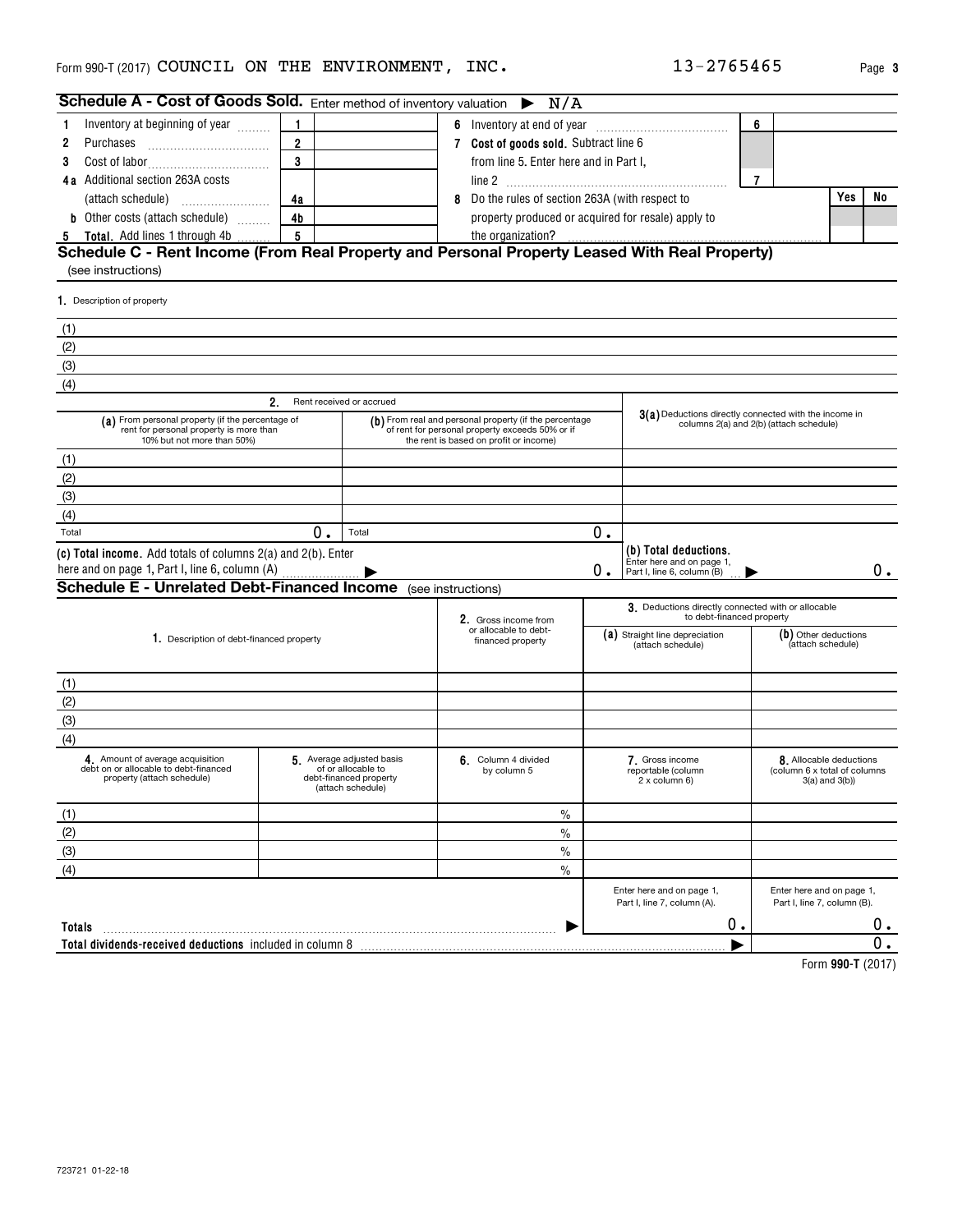| Form 990-T (2017) COUNCIL ON THE ENVIRONMENT, INC.                                                      |                                                                                   |                                                                    |                    |                                                                      |                                                                                                                         |                                                                                                     |                                                                              |              | 13-2765465                                                                                |                                            | Page 4                                                                                     |  |
|---------------------------------------------------------------------------------------------------------|-----------------------------------------------------------------------------------|--------------------------------------------------------------------|--------------------|----------------------------------------------------------------------|-------------------------------------------------------------------------------------------------------------------------|-----------------------------------------------------------------------------------------------------|------------------------------------------------------------------------------|--------------|-------------------------------------------------------------------------------------------|--------------------------------------------|--------------------------------------------------------------------------------------------|--|
| Schedule F - Interest, Annuities, Royalties, and Rents From Controlled Organizations (see instructions) |                                                                                   |                                                                    |                    |                                                                      |                                                                                                                         |                                                                                                     |                                                                              |              |                                                                                           |                                            |                                                                                            |  |
|                                                                                                         |                                                                                   |                                                                    |                    |                                                                      | <b>Exempt Controlled Organizations</b>                                                                                  |                                                                                                     |                                                                              |              |                                                                                           |                                            |                                                                                            |  |
| 1. Name of controlled organization                                                                      |                                                                                   | 2. Employer<br>identification<br>number                            |                    | 3. Net unrelated income<br>(loss) (see instructions)                 |                                                                                                                         |                                                                                                     | 4. Total of specified<br>payments made                                       |              | 5. Part of column 4 that is<br>included in the controlling<br>organization's gross income |                                            | 6. Deductions directly<br>connected with income<br>in column 5                             |  |
|                                                                                                         |                                                                                   |                                                                    |                    |                                                                      |                                                                                                                         |                                                                                                     |                                                                              |              |                                                                                           |                                            |                                                                                            |  |
| (1)                                                                                                     |                                                                                   |                                                                    |                    |                                                                      |                                                                                                                         |                                                                                                     |                                                                              |              |                                                                                           |                                            |                                                                                            |  |
| (2)                                                                                                     |                                                                                   |                                                                    |                    |                                                                      |                                                                                                                         |                                                                                                     |                                                                              |              |                                                                                           |                                            |                                                                                            |  |
| (3)                                                                                                     |                                                                                   |                                                                    |                    |                                                                      |                                                                                                                         |                                                                                                     |                                                                              |              |                                                                                           |                                            |                                                                                            |  |
| (4)                                                                                                     |                                                                                   |                                                                    |                    |                                                                      |                                                                                                                         |                                                                                                     |                                                                              |              |                                                                                           |                                            |                                                                                            |  |
| Nonexempt Controlled Organizations                                                                      |                                                                                   |                                                                    |                    |                                                                      |                                                                                                                         |                                                                                                     |                                                                              |              |                                                                                           |                                            |                                                                                            |  |
| 7. Taxable Income                                                                                       |                                                                                   | 8. Net unrelated income (loss)<br>(see instructions)               |                    |                                                                      | 9. Total of specified payments<br>made                                                                                  |                                                                                                     | 10. Part of column 9 that is included<br>in the controlling organization's   | gross income |                                                                                           |                                            | 11. Deductions directly connected<br>with income in column 10                              |  |
| (1)                                                                                                     |                                                                                   |                                                                    |                    |                                                                      |                                                                                                                         |                                                                                                     |                                                                              |              |                                                                                           |                                            |                                                                                            |  |
| (2)                                                                                                     |                                                                                   |                                                                    |                    |                                                                      |                                                                                                                         |                                                                                                     |                                                                              |              |                                                                                           |                                            |                                                                                            |  |
|                                                                                                         |                                                                                   |                                                                    |                    |                                                                      |                                                                                                                         |                                                                                                     |                                                                              |              |                                                                                           |                                            |                                                                                            |  |
| (3)                                                                                                     |                                                                                   |                                                                    |                    |                                                                      |                                                                                                                         |                                                                                                     |                                                                              |              |                                                                                           |                                            |                                                                                            |  |
| (4)                                                                                                     |                                                                                   |                                                                    |                    |                                                                      |                                                                                                                         |                                                                                                     |                                                                              |              |                                                                                           |                                            |                                                                                            |  |
|                                                                                                         | Add columns 5 and 10.<br>Enter here and on page 1, Part I,<br>line 8, column (A). |                                                                    |                    |                                                                      | Add columns 6 and 11.<br>Enter here and on page 1, Part I,<br>line 8, column (B).                                       |                                                                                                     |                                                                              |              |                                                                                           |                                            |                                                                                            |  |
| Totals                                                                                                  |                                                                                   |                                                                    |                    |                                                                      |                                                                                                                         |                                                                                                     |                                                                              |              | Ο.                                                                                        |                                            | 0.                                                                                         |  |
| Schedule G - Investment Income of a Section 501(c)(7), (9), or (17) Organization                        |                                                                                   |                                                                    |                    |                                                                      |                                                                                                                         |                                                                                                     |                                                                              |              |                                                                                           |                                            |                                                                                            |  |
|                                                                                                         | (see instructions)                                                                |                                                                    |                    |                                                                      |                                                                                                                         |                                                                                                     |                                                                              |              |                                                                                           |                                            |                                                                                            |  |
|                                                                                                         |                                                                                   |                                                                    |                    |                                                                      |                                                                                                                         |                                                                                                     | 3. Deductions                                                                |              |                                                                                           |                                            | 5. Total deductions                                                                        |  |
|                                                                                                         | 1. Description of income                                                          |                                                                    |                    |                                                                      | 2. Amount of income                                                                                                     |                                                                                                     | directly connected<br>(attach schedule)                                      |              | 4. Set-asides                                                                             | (attach schedule)                          | and set-asides<br>(col. 3 plus col. 4)                                                     |  |
| (1)                                                                                                     |                                                                                   |                                                                    |                    |                                                                      |                                                                                                                         |                                                                                                     |                                                                              |              |                                                                                           |                                            |                                                                                            |  |
| (2)                                                                                                     |                                                                                   |                                                                    |                    |                                                                      |                                                                                                                         |                                                                                                     |                                                                              |              |                                                                                           |                                            |                                                                                            |  |
| (3)                                                                                                     |                                                                                   |                                                                    |                    |                                                                      |                                                                                                                         |                                                                                                     |                                                                              |              |                                                                                           |                                            |                                                                                            |  |
| (4)                                                                                                     |                                                                                   |                                                                    |                    |                                                                      |                                                                                                                         |                                                                                                     |                                                                              |              |                                                                                           |                                            |                                                                                            |  |
|                                                                                                         |                                                                                   |                                                                    |                    |                                                                      | Enter here and on page 1,<br>Part I, line 9, column (A).                                                                |                                                                                                     |                                                                              |              |                                                                                           |                                            | Enter here and on page 1,<br>Part I, line 9, column (B).                                   |  |
| Totals                                                                                                  |                                                                                   |                                                                    |                    |                                                                      |                                                                                                                         | 0.                                                                                                  |                                                                              |              |                                                                                           |                                            | 0.                                                                                         |  |
| Schedule I - Exploited Exempt Activity Income, Other Than Advertising Income                            |                                                                                   |                                                                    |                    |                                                                      |                                                                                                                         |                                                                                                     |                                                                              |              |                                                                                           |                                            |                                                                                            |  |
| (see instructions)                                                                                      |                                                                                   |                                                                    |                    |                                                                      |                                                                                                                         |                                                                                                     |                                                                              |              |                                                                                           |                                            |                                                                                            |  |
| 1. Description of<br>exploited activity                                                                 |                                                                                   | 2. Gross<br>unrelated business<br>income from<br>trade or business |                    | 3. Expenses<br>directly connected<br>with production<br>of unrelated | 4. Net income (loss)<br>from unrelated trade or<br>business (column 2<br>minus column 3). If a<br>gain, compute cols. 5 |                                                                                                     | 5. Gross income<br>from activity that<br>is not unrelated<br>business income |              |                                                                                           | 6. Expenses<br>attributable to<br>column 5 | 7. Excess exempt<br>expenses (column<br>6 minus column 5,<br>but not more than             |  |
|                                                                                                         |                                                                                   |                                                                    |                    | business income                                                      | through 7.                                                                                                              |                                                                                                     |                                                                              |              |                                                                                           |                                            | column 4).                                                                                 |  |
| (1)                                                                                                     |                                                                                   |                                                                    |                    |                                                                      |                                                                                                                         |                                                                                                     |                                                                              |              |                                                                                           |                                            |                                                                                            |  |
| (2)                                                                                                     |                                                                                   |                                                                    |                    |                                                                      |                                                                                                                         |                                                                                                     |                                                                              |              |                                                                                           |                                            |                                                                                            |  |
| (3)                                                                                                     |                                                                                   |                                                                    |                    |                                                                      |                                                                                                                         |                                                                                                     |                                                                              |              |                                                                                           |                                            |                                                                                            |  |
| (4)                                                                                                     |                                                                                   |                                                                    |                    |                                                                      |                                                                                                                         |                                                                                                     |                                                                              |              |                                                                                           |                                            |                                                                                            |  |
|                                                                                                         |                                                                                   | Enter here and on<br>page 1, Part I,<br>line 10, col. (A).         | line 10, col. (B). | Enter here and on<br>page 1, Part I,                                 |                                                                                                                         |                                                                                                     |                                                                              |              |                                                                                           |                                            | Enter here and<br>on page 1,<br>Part II, line 26.                                          |  |
| Totals                                                                                                  |                                                                                   | 0.                                                                 |                    | 0.                                                                   |                                                                                                                         |                                                                                                     |                                                                              |              |                                                                                           |                                            | 0.                                                                                         |  |
| <b>Schedule J - Advertising Income</b> (see instructions)                                               |                                                                                   |                                                                    |                    |                                                                      |                                                                                                                         |                                                                                                     |                                                                              |              |                                                                                           |                                            |                                                                                            |  |
| Income From Periodicals Reported on a Consolidated Basis<br>Part I                                      |                                                                                   |                                                                    |                    |                                                                      |                                                                                                                         |                                                                                                     |                                                                              |              |                                                                                           |                                            |                                                                                            |  |
| 1. Name of periodical                                                                                   |                                                                                   | 2. Gross<br>advertising<br>income                                  |                    | 3. Direct<br>advertising costs                                       |                                                                                                                         | 4. Advertising gain<br>or (loss) (col. 2 minus<br>col. 3). If a gain, compute<br>cols. 5 through 7. | 5. Circulation<br>income                                                     |              | 6. Readership<br>costs                                                                    |                                            | 7. Excess readership<br>costs (column 6 minus<br>column 5, but not more<br>than column 4). |  |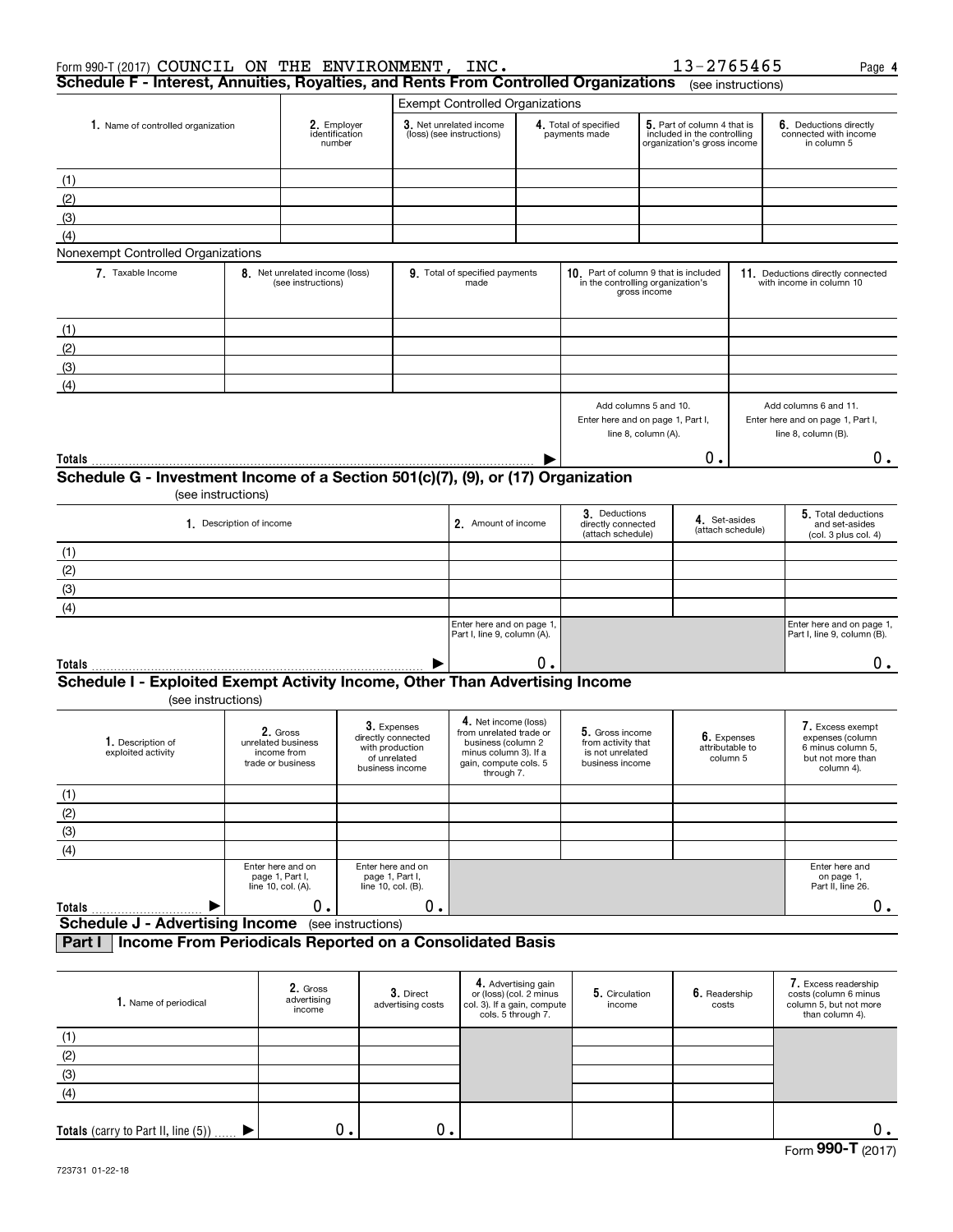#### Form 990-T (2017)  $\verb|COUNCIL|$   $\verb|ON THE ENVIROMMENT, INC. 13-2765465$  Page

**Part II | Income From Periodicals Reported on a Separate Basis** (For each periodical listed in Part II, fill in

columns 2 through 7 on a line-by-line basis.)

| 1. Name of periodical                                          | 2. Gross<br>advertising<br>income                          | 3. Direct<br>advertising costs                             | 4. Advertising gain<br>or (loss) (col. 2 minus<br>col. 3). If a gain, compute<br>cols. 5 through 7. | 5. Circulation<br>income                     |                | 6. Readership<br>costs | 7. Excess readership<br>costs (column 6 minus<br>column 5, but not more<br>than column 4). |
|----------------------------------------------------------------|------------------------------------------------------------|------------------------------------------------------------|-----------------------------------------------------------------------------------------------------|----------------------------------------------|----------------|------------------------|--------------------------------------------------------------------------------------------|
| (1)                                                            |                                                            |                                                            |                                                                                                     |                                              |                |                        |                                                                                            |
| (2)                                                            |                                                            |                                                            |                                                                                                     |                                              |                |                        |                                                                                            |
| (3)                                                            |                                                            |                                                            |                                                                                                     |                                              |                |                        |                                                                                            |
| (4)                                                            |                                                            |                                                            |                                                                                                     |                                              |                |                        |                                                                                            |
| <b>Totals from Part I</b>                                      | 0.                                                         | 0.                                                         |                                                                                                     |                                              |                |                        | $0$ .                                                                                      |
|                                                                | Enter here and on<br>page 1, Part I,<br>line 11, col. (A). | Enter here and on<br>page 1, Part I,<br>line 11, col. (B). |                                                                                                     |                                              |                |                        | Enter here and<br>on page 1,<br>Part II, line 27.                                          |
| <b>Totals, Part II (lines 1-5)</b>                             | О.                                                         | 0.                                                         |                                                                                                     |                                              |                |                        | 0.                                                                                         |
| Schedule K - Compensation of Officers, Directors, and Trustees |                                                            |                                                            |                                                                                                     | (see instructions)                           |                |                        |                                                                                            |
| 1. Name                                                        |                                                            |                                                            | 2. Title                                                                                            | 3. Percent of<br>time devoted to<br>business |                |                        | 4. Compensation attributable<br>to unrelated business                                      |
| (1)                                                            |                                                            |                                                            |                                                                                                     |                                              | $\frac{9}{6}$  |                        |                                                                                            |
| (2)                                                            |                                                            |                                                            |                                                                                                     |                                              | $\%$           |                        |                                                                                            |
| (3)                                                            |                                                            |                                                            |                                                                                                     |                                              | $\frac{0}{0}$  |                        |                                                                                            |
| (4)                                                            |                                                            |                                                            |                                                                                                     |                                              | $\frac{9}{10}$ |                        |                                                                                            |
| Total. Enter here and on page 1, Part II, line 14              |                                                            |                                                            |                                                                                                     |                                              |                |                        | 0.                                                                                         |

**990-T**  Form (2017)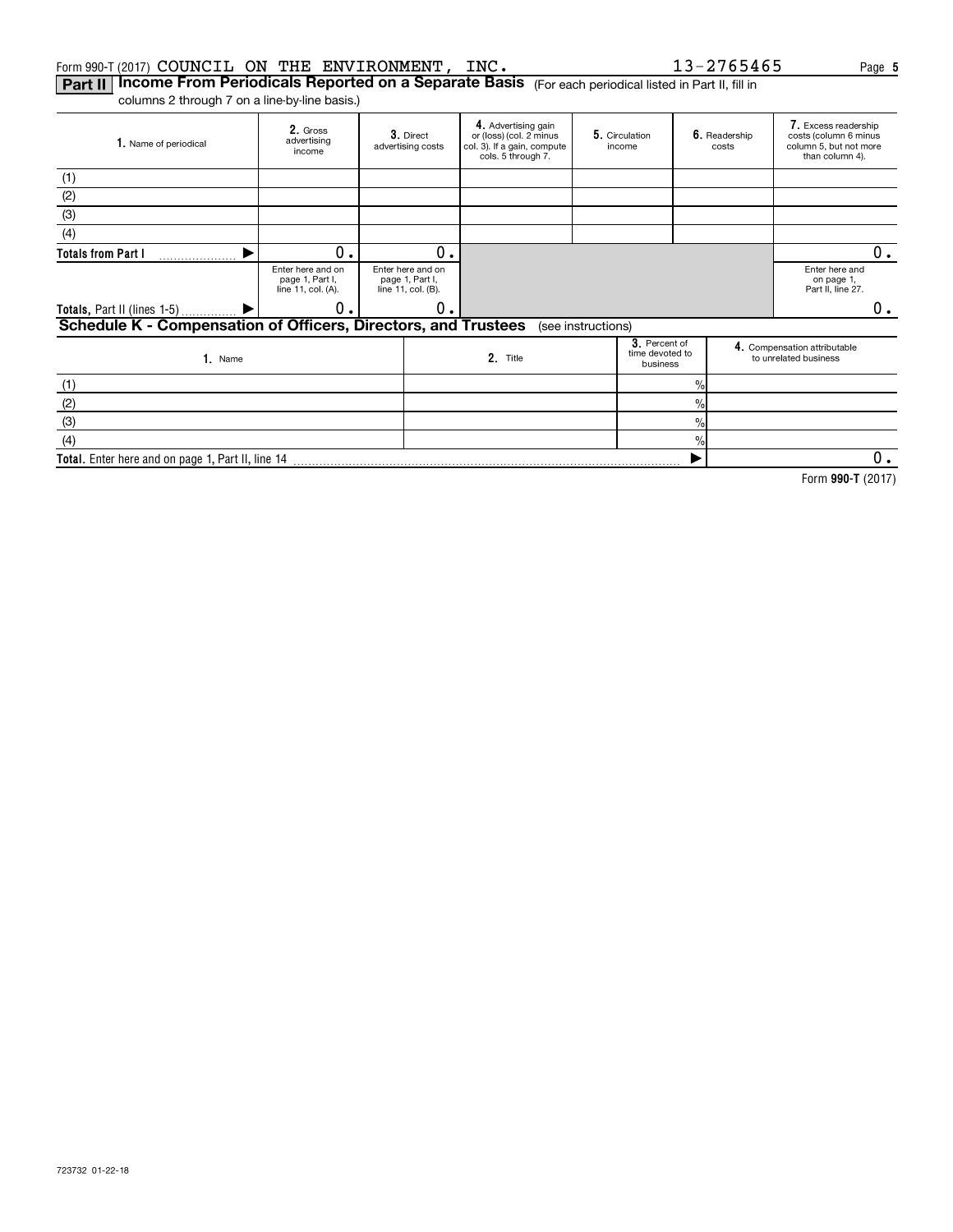|                                                                 | FOOTNOTES | STATEMENT 1 |
|-----------------------------------------------------------------|-----------|-------------|
| FORM 990-T, PART III, LINE 35C<br>TAX COMPUTED AT A RATE OF 21% |           | 7,565.      |

}}}}}}}}}}}}}}}}}}}}}}}}}}}}}}}} }}}}}}}}}}